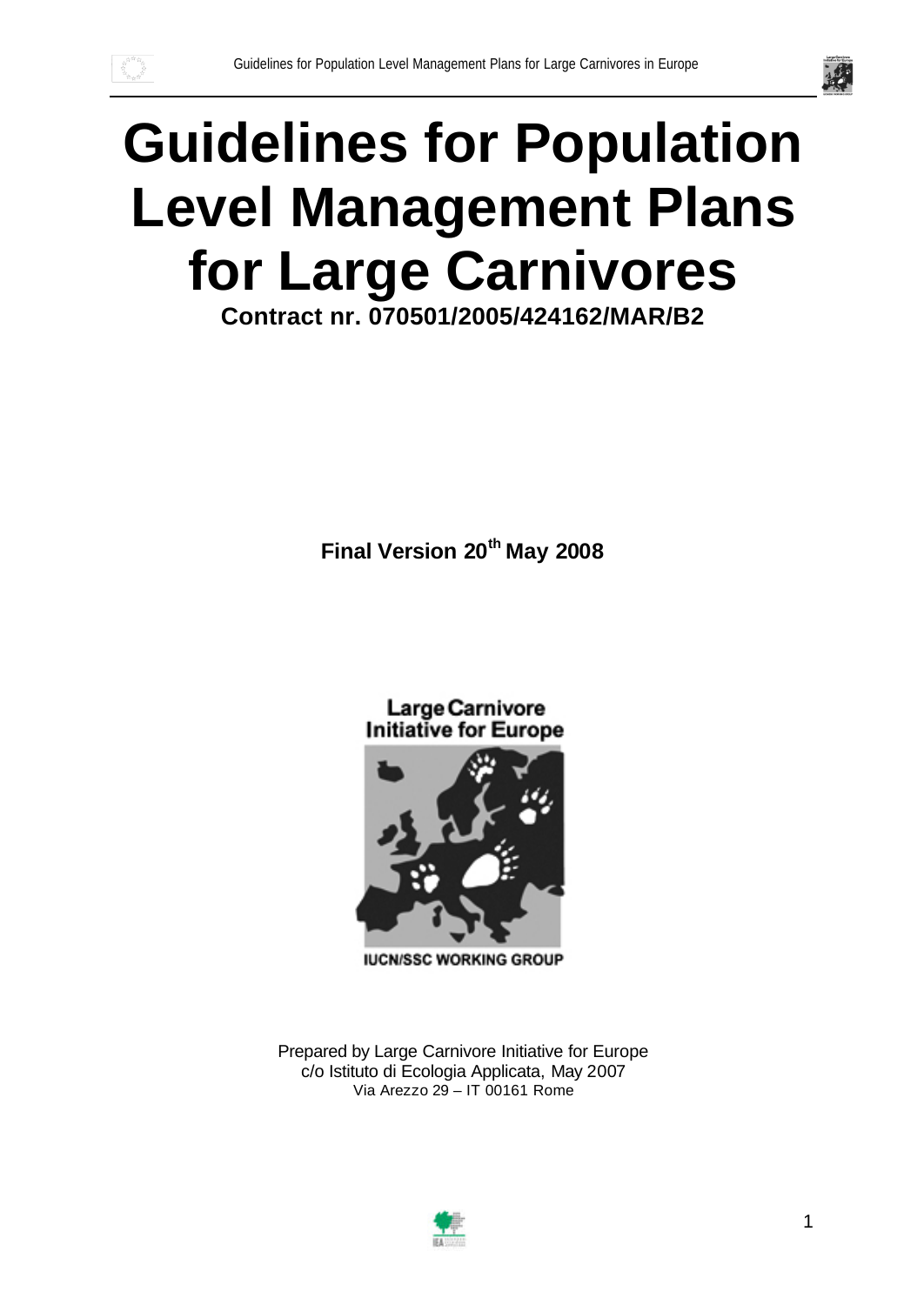



#### **Guidelines for Population Level Management Plans for Large Carnivores**

#### **Prepared by**

the Large Carnivore Initiative for Europe (LCIE) www.lcie.org

#### **Compiled by**

J. LINNELL Norwegian Institute for Nature Research (NINA) Tungasletta 2 Trondheim 7485, Norway

> V. SALVATORI Istituto di Ecologia Applicata (IEA) Via Arezzo 29, Rome 00161 Italy

L. BOITANI Dept. Biologia Animale e dell'Uomo Università di Roma "La Sapienza" Viale dell'Università 32 00185 Roma, Italy

#### **With the contribution of**

Henrik Andrén, Alistair Bath, Juan Carlos Blanco, Urs Breitenmoser, Djuro Huber, Ovidiu Ionescu, Arild Landa, Eric Marboutin, Yorgos Mertzanis, Henryk Okarma, Agnieszka Olszanska, Janis Ozolins, Ilka Reinhardt, Lotta Samuelson, Beate Striebel, Jon Swenson, Manuela von Arx.

#### **Funded by**

The European Commission DG Environment Contract nr. 070501/2005/424162/MAR/B2

#### **Suggested citation:**

Linnell J., V. Salvatori & L. Boitani (2008). *Guidelines for population level management plans for large carnivores in Europe.* A Large Carnivore Initiative for Europe report prepared for the European Commission (contract 070501/2005/424162/MAR/B2).

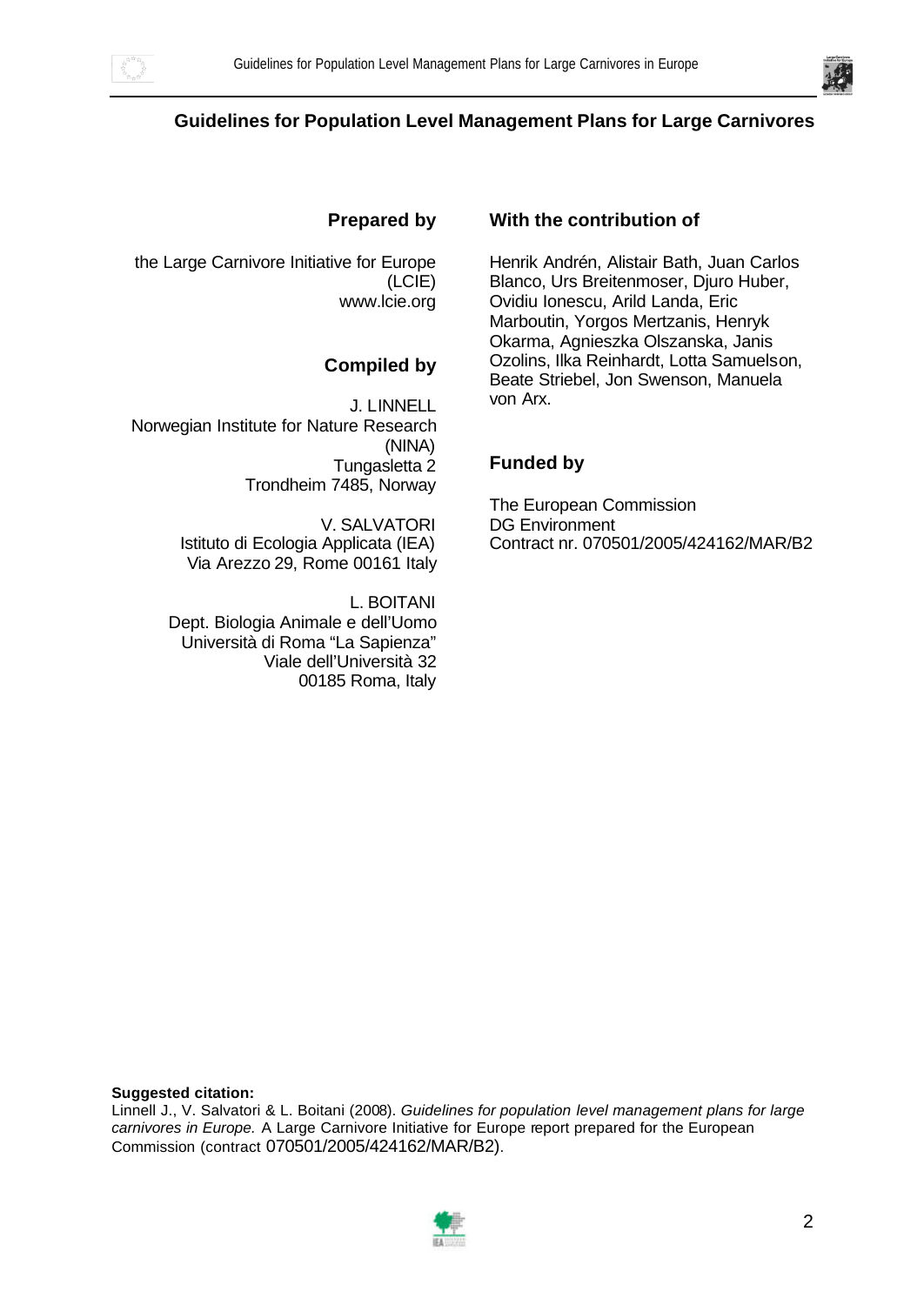

# **Table of contents**

| 3. European large carnivore populations and the need for population level                                                                                             |  |
|-----------------------------------------------------------------------------------------------------------------------------------------------------------------------|--|
|                                                                                                                                                                       |  |
|                                                                                                                                                                       |  |
|                                                                                                                                                                       |  |
|                                                                                                                                                                       |  |
|                                                                                                                                                                       |  |
| 5. Operationalising Favourable Conservation Status for large carnivores12                                                                                             |  |
|                                                                                                                                                                       |  |
|                                                                                                                                                                       |  |
| 5.3 Linking the concepts of Favourable Conservation Status and Viability 14                                                                                           |  |
| 5.4 An operational proposal to define Favourable Reference Population16                                                                                               |  |
|                                                                                                                                                                       |  |
| 5.6 An operational definition for favourable conservation status for large carnivores20                                                                               |  |
|                                                                                                                                                                       |  |
| 6. Legal and technical considerations for population level management plans 24                                                                                        |  |
| 6.1 Large carnivores under the Habitats Directive and other conventions24                                                                                             |  |
|                                                                                                                                                                       |  |
|                                                                                                                                                                       |  |
| 6.4 Derogations for strictly protected species under the Habitats Directive 25                                                                                        |  |
|                                                                                                                                                                       |  |
|                                                                                                                                                                       |  |
|                                                                                                                                                                       |  |
|                                                                                                                                                                       |  |
| Table 1. Overview of the population structure of brown bears (Ursus arctos) in Europe43                                                                               |  |
| Table 2. Overview of the population structure of Eurasian lynx (Lynx lynx) in Europe44                                                                                |  |
| Table 3. Overview of the population structure of wolverine (Gulo gulo) in Europe45                                                                                    |  |
| Table 4. Overview of the population structure of wolves (Canis lupus) in Europe46<br>Table 5. Overview of the international conventions and treaties that the various |  |
| countries of continental Europe have signed, with details of any species-specific                                                                                     |  |
|                                                                                                                                                                       |  |
|                                                                                                                                                                       |  |
|                                                                                                                                                                       |  |
|                                                                                                                                                                       |  |
|                                                                                                                                                                       |  |
|                                                                                                                                                                       |  |
| Appendix 2. Policy Support Statements of the Large Carnivore Initiative for Europe                                                                                    |  |
|                                                                                                                                                                       |  |
|                                                                                                                                                                       |  |
|                                                                                                                                                                       |  |
|                                                                                                                                                                       |  |
| Response to hybridisation between wild wolves and domestic dogs75                                                                                                     |  |
| The release of captive-bred individuals as a tool in large carnivore conservation77                                                                                   |  |
| The use of compensation and economic incentive systems to alleviate economic losses                                                                                   |  |
|                                                                                                                                                                       |  |
|                                                                                                                                                                       |  |

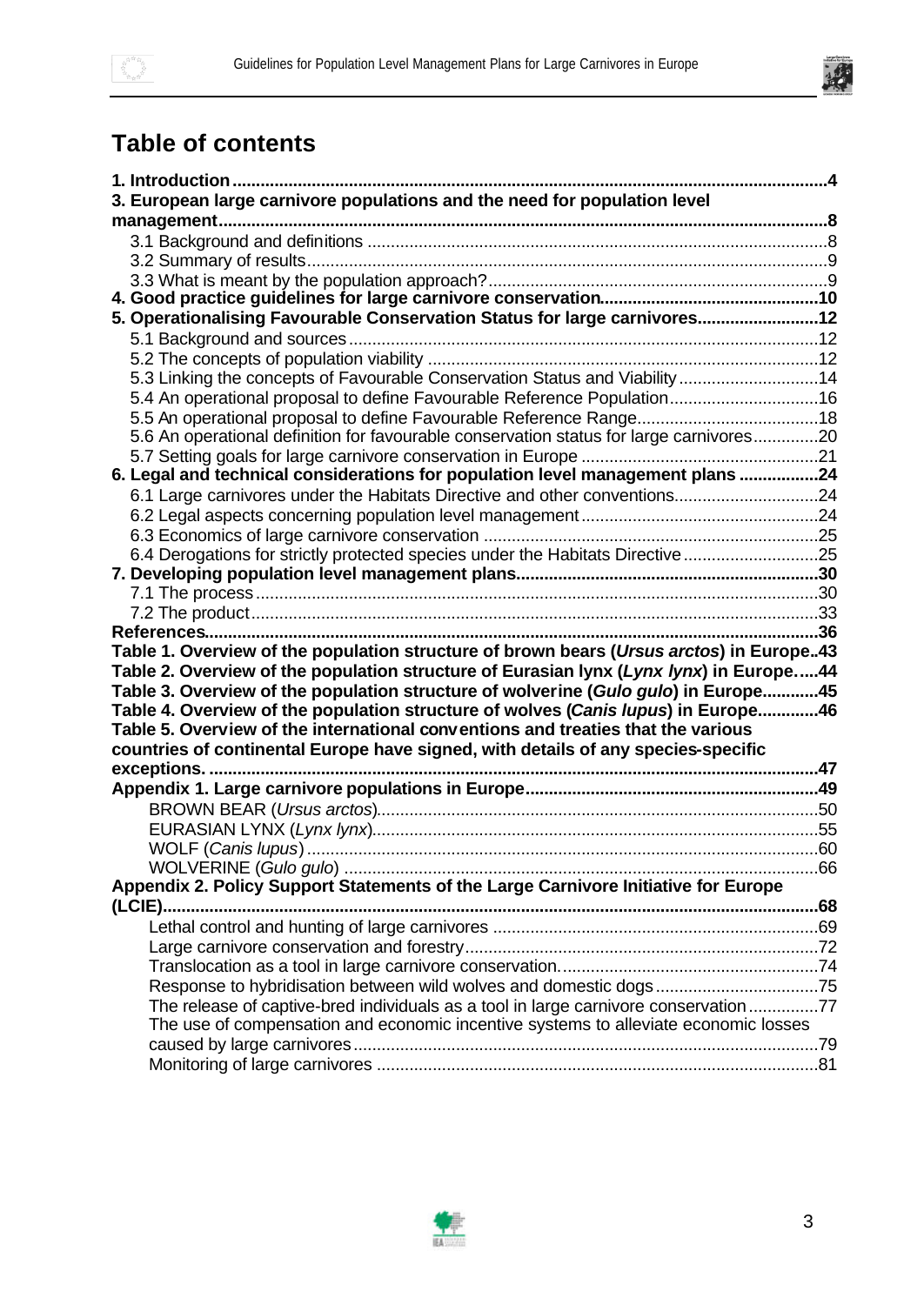



# **1. Introduction**

Europe is home to four species of large carnivore – the brown bear (*Ursus arctos*), the wolf (*Canis lupus*), the wolverine (*Gulo gulo*), and the Eurasian lynx (*Lynx lynx*) 1 . Conserving these species is a real challenge in landscapes which are as crowded and modified as those that we have in Europe. The main challenges stem from their most fundamental characteristic – as top predators these species need a lot of space. Home range sizes of individual large carnivores in Europe tend to vary between 100 and 1000 km<sup>2</sup> – depending on habitat characteristics and environmental productivity (Nilsen *et al.* 2005; Herfindal *et al.* 2005). This implies that they never reach very high densities – typically ranging from 3 to 0.1 per 100 km<sup>2</sup>. In addition to these characteristics of resident, adult individuals, juvenile large carnivores often range widely during their dispersal phase, with some individuals moving over hundreds of kilometres. A consequence of this is that populations of these species do not fit into protected areas – in fact very few European protected areas are able to embrace the home ranges of more than a few individuals of any large carnivore species (Linnell *et al.* 2001a). This implies that their conservation depends on their presence in both protected areas and in the matrix of habitat that surrounds these protected areas, and in fact constitutes most of the European landscape. Luckily all four species have proven to be relatively adaptable to these modern European landscapes (Breitenmoser 1998; Kaczensky 2000; Linnell *et al*. 2001b), which makes it possible to imagine a viable future for their conservation. However, their presence in these multi-use landscapes leads to a number of conflicts with human interests (which we shall explore later).

Another consequence of their low densities and wide ranging behaviour is that we are forced to reconsider the appropriate scale at which they should be managed. From a biological point of view a population of large carnivores extends of hundreds, thousands and often tens of thousands of square kilometres. Such a huge area is always fragmented by many types of administrative borders, including those of protected areas, municipalities, counties, states, countries, and even super-national entities like the European Union. On the scales that we are talking about here there are few administrative units that are able to contain a viable population of any large carnivore species on their own. Therefore, it is vital that conservation planning for large carnivores occurs in a coordinated and cooperative manner between all the administrative units that share populations. A first attempt to achieve this occurred in 1999 when the Bern Convention endorsed a series of action plans for bears, wolves, Eurasian lynx and wolverines (Boitani 2000; Breitenmoser *et al.* 2000; Landa *et al.* 2000; Swenson *et al.* 2000) produced by the Large Carnivore Initiative for Europe (www.lcie.org). These strategic documents started a process to change the way we think about managing these species. However, with the continue growth of the European Union there is a need to integrate this way of thinking when implementing (as we can not change the directive today) the Habitats Directive in a more formal and structured manner.

Two fundamental concepts need to be developed. The first is that the unit for conservation planning should not be just the portion of a population that falls within a given state's or country's boundaries. Rather it should be the entire biological unit, involving all administrative units within its distribution. The second concept is that large carnivore conservation requires their integration with human activities in human-dominated landscapes. This requires coexistence between large carnivores and humans, which is not always easy to achieve. It almost always requires active management (such as reintroduction, translocation, hunting, lethal control) of large carnivore populations and coordinated planning with conflicting land-

<sup>1</sup> A fifth species that is often counted as a large carnivore, the Iberian lynx (*Lynx pardinus* ), occurs in southern Spain, but this is not dealt with further in this report, as its distribution is very limited and the conservation issues differ greatly from the other four species. This specific conservation issue is currently being dealt by LIFE-Nature project LIFE02NAT/E/008617 and LIFE02NAT/E/008609

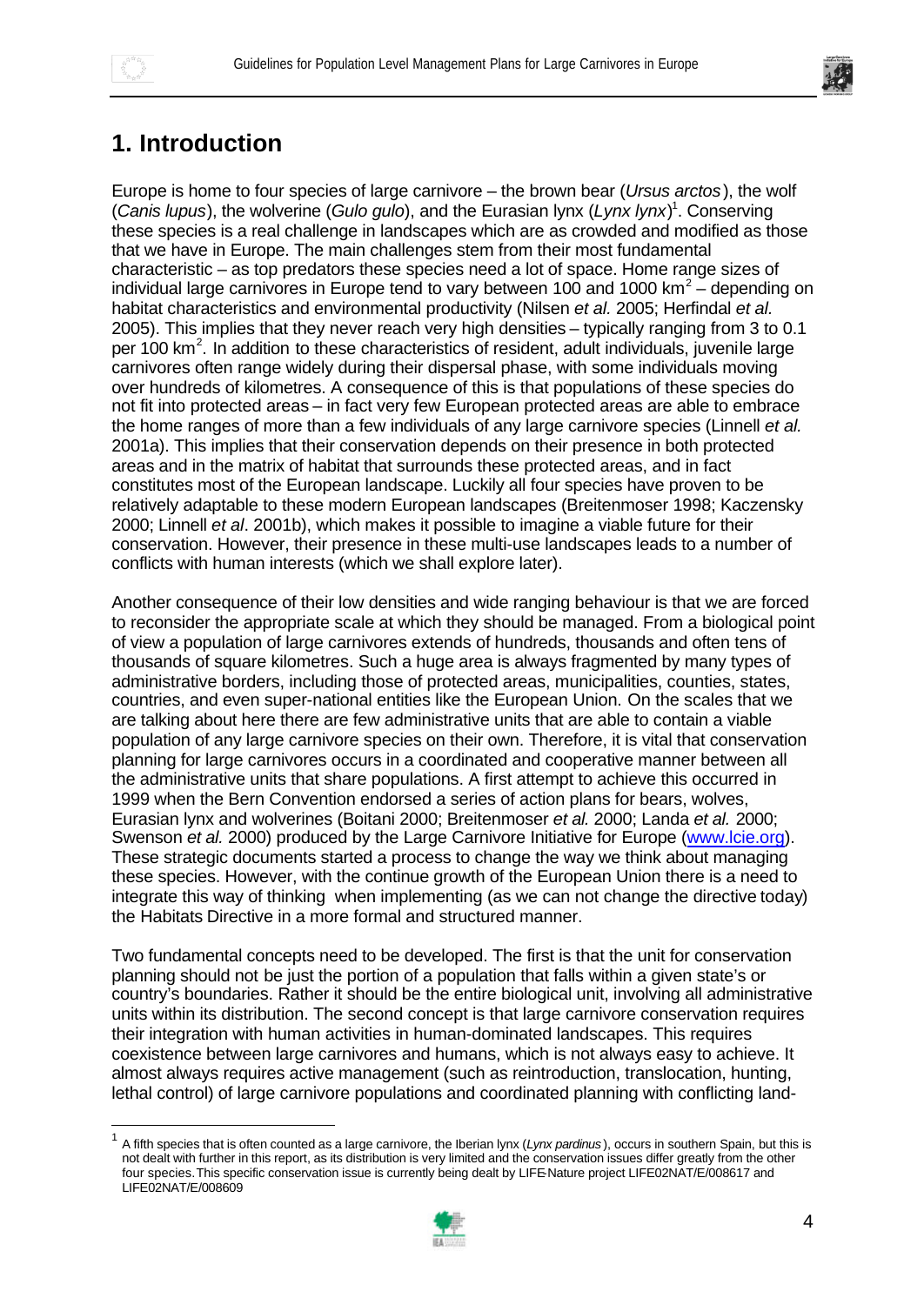



uses and activities. However, the need, and the acceptance for, different management options will vary greatly throughout Europe (Boitani 2003). Therefore, there is a need to establish a conservation system which is both coordinated and flexible – to permit local adaptation of the means needed to achieve a global vision. The present lack of such a system is reflected by the many conflicts that large carnivores cause, and the amount of time that both the Bern Convention Secretariat and the European Commission spend on large carnivore issues.

In response to this need the European Commission launched a call for tenders (ENV.B.2/SER/2005/0085r) in 2005 for the development of "Guidelines for population level management plans for large carnivores in Europe". The contract was won by the Istituto di Ecologia Applicata (Italy) in cooperation with the Norwegian Institute for Nature Research (Norway), Callisto (Greece) and KORA (Switzerland). In addition, during the process of developing this report we have utilised a wide range of expertise from across Europe, mainly from within the IUCN SSC's working group – the Large Carnivore Initiative for Europe, and the Wolf, Bear and Cat Specialist Groups. In addition, as the report has progressed we have received much valuable feedback from various member states.

This report is one of the products of this contract. Its intention is to present a discussion of the technical background required for developing conservation management plans for large carnivores at the population level. It contains the following elements, (1) a conceptual discussion about populations and some operational proposals for defining large carnivore population units, (2) an overview of the European carnivore populations, (3) an exploration about population viability and favourable conservation status, and the development of an operational proposal on defining favourable conservation status relevant for large carnivores, (4) an outline of good practice guidelines for large carnivore management, and (5) recommendations on the process for developing a population level management plan and an outline for what such a plan should contain.

A final caveat is important to underline. This is a document that has been written by a group of independent experts as an input to the Commission's ongoing work to operationalise the Habitats Directive. As such, it is not an official Commission document. Rather, it is a set of recommendations that the authors wish to make to the Commission based on both present scientific knowledge and the experience that has been gained on managing and conserving large carnivore populations from across Europe. Some of these recommendations, indeed the very premise of the report (adopting a population approach), go slightly beyond some of the current operating procedures of the Habitats Directive. However, these are all points that the authors believe are crucial if the Commission is to achieve the objective that lies at the heart of the Directive – that of conserving these species in European landscapes for future generations. This being said, we have gone to great lengths to use the framework of the Habitats Directive and its guidance documents wherever possible, and have tried to be clear about which recommendations have their origins in the Directive and its guidance documents, and which stem from our own experience. Our brief was also to include all European countries west of 35 degrees east. This includes many countries that are not members of the European Union, and therefore not bound by the Habitats Directive. As adopting a population approach will often require cooperation between EU and non-EU countries, the total range of management situations and legislative constraints will vary to a greater extent than if we only considered the EU countries.

Following the initiation of this project, the Commission started a second, follow-up project (ENV.B.2/SER/2006/0059), where a series of workshops were held in most member countries<sup>2</sup> that host large carnivore populations. These workshops have served to channel

l <sup>2</sup> Workshops have been held for; Sw eden, Finland, Latvia / Estonia (joint workshop), Lithuania, Slovakia, Slovenia, Spain, Italy, Portugal, Romania, Bulgaria, Austria. In addition to these EU countries, workshops were held in Switzerland and Croatia, and the guidelines were presented to the Nordic Council.

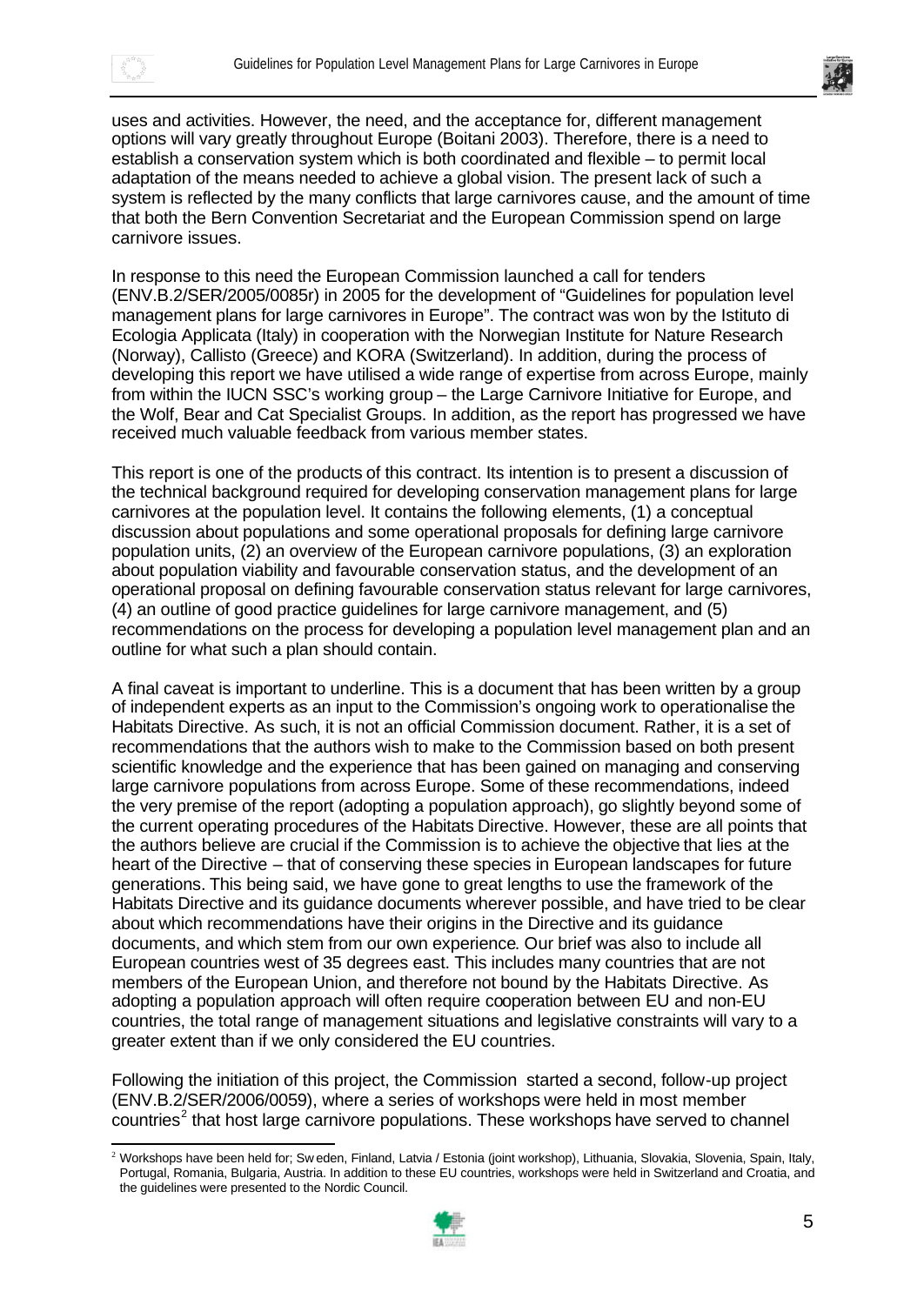



comments on the guidelines from responsible authorities and key interest groups to the Commission. The process has culminated with a pan-European congress of 10.-11.6. in Slovenia where a final version of the guidelines was presented.

## **2. What is a population? Defining concepts and developing an operational understanding**

The population concept is one of the most basic concepts in biology – yet it remains one of the least defined concepts in current usage. The basic idea refers to a group of individuals that live in the same area and can potentially interbreed. However, reality is often somewhat fuzzy and things rarely come in neat packages. For animals that have many different movement patterns and patterns of social organisation, it can often be hard to tell where one population ends and another begins. The result has been many discussions about both the operational (how to define it in practice) and the conceptual (what do we actually try to describe) nature of populations (Camus & Lima 2002; Berryman 2002; Baguette & Stevens 2003; Schaefer 2006). As a result many different approaches have been used, including those that focus on taxonomy (e.g. subspecies or Evolutionary Significant Units), genetics, distribution (continuous vs. discontinuous), behaviour (home-range, seasonal migration, dispersal), ecosystems (embracing energy flow), demographics (the degree of synchrony in fluctuations of population size), and even economics (Waples & Gaggiotti 2006). In the absence of any generally accepted definitions, researchers and managers have usually defined their own *ad hoc* borders to suit their particular situation.

Despite the ongoing debate, there is a movement towards the idea that a population is actually a hierarchical concept where different elements and processes function at different spatial and temporal levels (review in Linnell 2005; Schaefer 2006). At the largest spatial scale we have a species which can be viewed as a population in evolutionary time. At the smallest scale we can have an isolated group of a few tens of individuals that temporarily occupy a discrete habitat patch which may be ephemeral. In between these extremes there is a wide range of potential distributions and processes. In general, for conservation purposes we must consider two processes, genetics and demographics. The genetic elements of the population processes occur at larger spatial and temporal scales than the demographic because the occasional movement of animals between two discrete patches or clumps will be enough to prevent genetic differentiation, but will not be sufficient to have any significant influence on demographic processes. As we shall discuss below, maintaining genetic diversity is a long term conservation issue that requires much larger numbers of individuals than the short term maintenance of numbers that are needed to avoid demographic extinction.

Therefore, to operationalise these concepts, we suggest that populations be viewed simultaneously as a nested hierarchy of entities. We suggest that the word "*metapopulation*" 3 be used to refer to the large scale phenomena that embrace the distribution of individuals with a broadly similar genetic structure. This distribution may be spatially discontinuous – but there should be sufficient connectivity, in both space and time, to permit the dispersal of animals that ensures gene flow and some degree of demographic stabilisation. This may be on the level of a few individuals per generation. Within this metapopulation there may be a number of "*subpopulations*" that consist of individuals within a reasonably continuous distribution that interact with much greater frequency such that the demography of the group is mainly influenced by birth and death rates rather than by the immigration of animals from

 $^3$  In this context we do not use metapopulation in its strictest sense that requires the extinction and recolonisation of subpopulations. Rather we use it in its more widespread context of a fragmented / patchy distribution where subpopulations have independent demographic patterns. See Elmhagen & Angerbjörn (2001) for a discussion explicitly focusing on the application of metapopulation for large mammals.

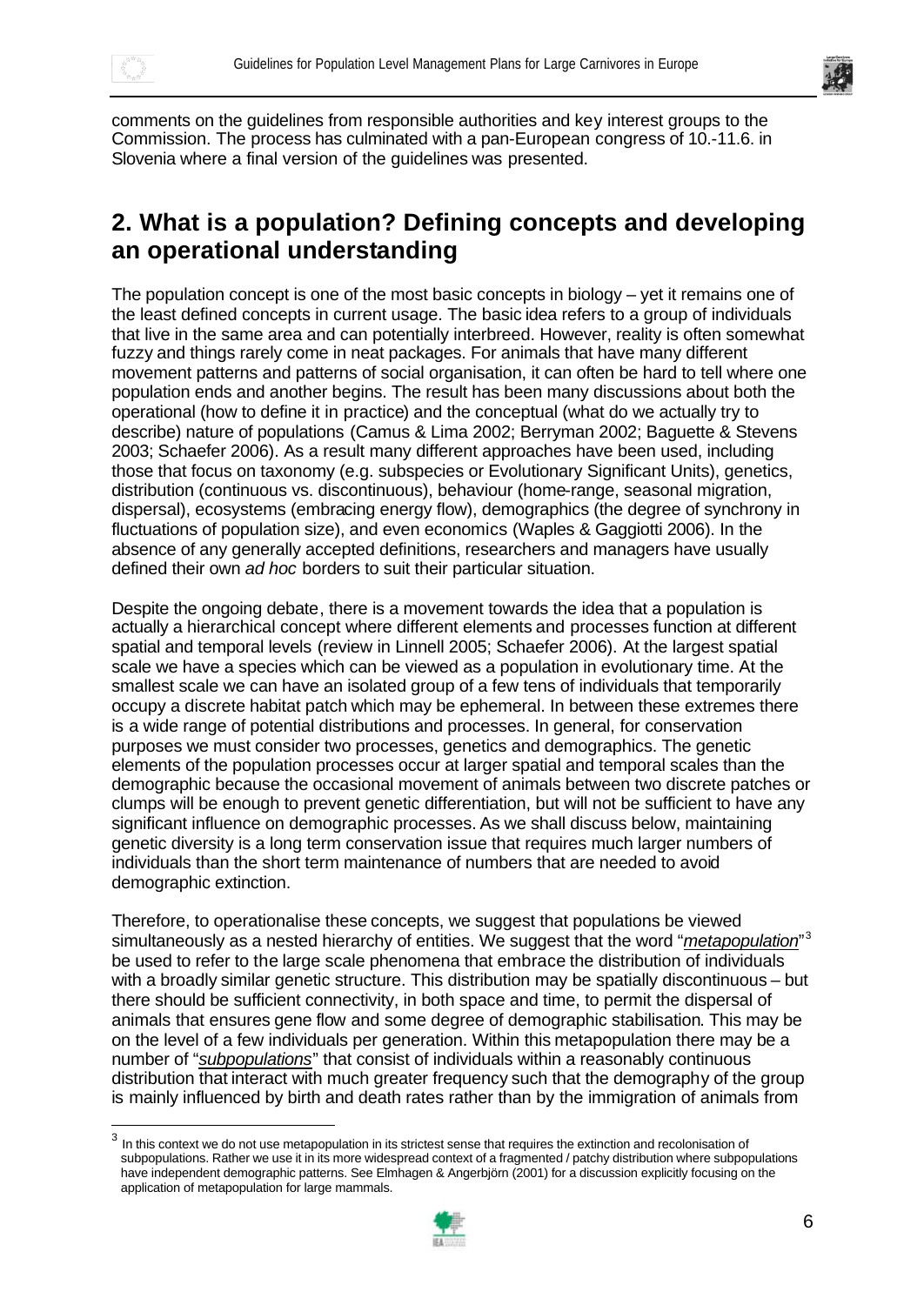



outside (from neighbouring subpopulations within the metapopulation). Within a subpopulation there may also be some fine scale spatial structuring that results in individuals being clustered into non-uniform clusters. For the purposes of this report we call these clusters "*population segments*"<sup>4</sup>. Finally, there may be some individuals or very small groups of animals that occur outside the distribution of any subpopulation. If they are mobile, and do not occupy a discrete and predictable area, and do not reproduce, these individuals are termed "*vagrants*". If they are stable and occupy a predictable location over several years they can be called an "*occurrence*". Typically reproduction will only be sporadically documented in an occurrence. The subpopulation is the formal biological term for the unit that we discuss in this document, however for the sake of simplicity and to harmonise with the usage already employed within the Habitats Directive we will hereafter refer to a subpopulation simply as a "*population*".

Deciding where geographic borders should be drawn between different subpopulations will in practice be best done using data on animal distribution combined with knowledge about the potential quality of habitat, the existence of barriers, and the dispersal ability of the species. As distributions change over time these boundaries are likely to be dynamic. This dynamism, combined with our imperfect information concerning species distribution will sometimes require that boundaries are drawn using subjective, though pragmatic, criteria. In such cases geographical knowledge of habitat configuration may serve as the best surrogate. If two different areas are very large, have very different ecologies (different habitat or climate) or have very different management regimes, conflict levels, or conservation statuses, it may also be most pragmatic in some situations to distinguish them as distinct populations.

We should stress that these are merely definitions that we have developed to operationalise the population concept for large carnivore conservation purposes and other species may well need another structure with different definitions. The important factor for conservation is that we accept that there is not just one thing called a population that only occurs at one level and where we try to focus all management actions and decisions. A population is a multi-level structured concept and management decisions should take this into account. By accepting the hierarchical nature of the population concept we open for the potential to make different decisions at different spatial (and temporal) scales. Decisions concerning overall policy objectives can be made at the largest spatial scales<sup>5</sup>. This will apply to an area equal to, or larger than, any population (e.g. Europe, the Alps, or the Carpathians). However, the actions needed to achieve these overall objectives may well differ within different regions (e.g. different countries or states) or populations that make up this population. In fact, many actions will need to be distributed in a spatially structured manner (e.g. compensation payments, hunting quotas), requiring that large populations be divided into smaller "*management units"*. This lowest level is not so much used for decision making, but is a way of distributing actions in space. This hierarchical structure is in accordance with the EU's principle of subsidiarity and the Malawi principles of the Convention on Biological Diversity (Prins 1999) where as much decision making freedom is transferred to the lowest possible level within the wider frames imposed by more central decision making bodies. We call this the concept of "freedom within frames".

<sup>&</sup>lt;sup>5</sup> For example, under current Norwegian management procedures, the national parliament has decided that large carnivores should exist in Norway, and has determined the desired population size for each of 8 management regions. Within these regions, authority to set hunting quotas and decide where in the region they want to have each carnivore species has been delegated to a local board. These local boards have a great deal of influence on the day to day management of carnivores, but are constrained by the principle decisions and numerical goals set by the national government and central management agencies.



<sup>4</sup> Not to be confused with legal term of "distinct population segment" used in the US endangered species act and as a result much of the scientific literature.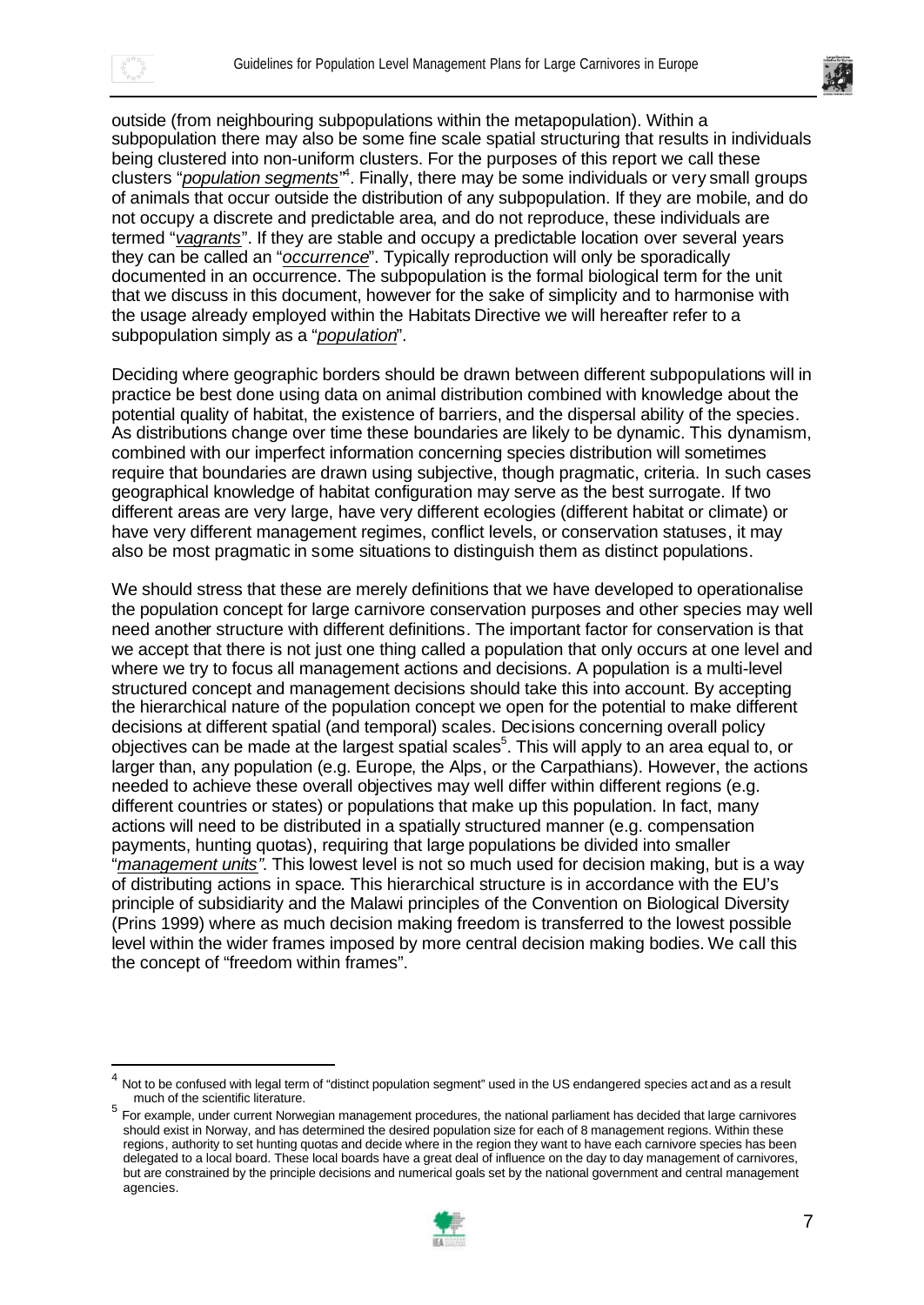

# **3. European large carnivore populations and the need for population level management**

## *3.1 Background and definitions*

Large carnivores are widely distributed in Europe – with various species distributed from the Atlantic seaboard of Spain in the west to the Russian taiga in the east, from the Mediterranean forests of Greece to the tundra of northern Norway. Due to centuries of persecution and habitat conversion their distribution is far from continuous. Instead, they have a very fragmented distribution, with various patches of occurrence scattered across the European landscape. Some of the patches are large and contain thousands of individuals, while others contain ten or less. Some are isolated by hundreds of kilometres, while others are located closely together. Sometimes the intervening habitat is of good quality for large carnivores, in other cases it is hostile. The situation is complex, and to make matters harder still, it is dynamic, with natural and assisted expansion on one hand, and population decline on the other.

In order to systematise this complexity we have collected the best available data on large carnivore distribution and status from across Europe (see Appendix 1 and the online information systems available at www.lcie.org). Based on these distribution data we have attempted to identify, for each species, a series of units that we call *populations*. As explained in section 2, these populations are units where a given species has a more or less continuous distribution such that individuals can interact often enough for the unit to constitute a demographic unit. Borders between populations are drawn primarily based on discontinuity in distribution. Geographic features have also been utilised here. Species specific differences in dispersal have also been taken into account. Wolves have by far the greatest dispersal ability of the four species, with individuals of both sexes able to disperse over hundreds of kilometres (Linnell *et al.* 2005). Lynx and wolverines have intermediate dispersal ability. Studies have shown individual records of dispersal distances of several hundred kilometres in both species, but on average males disperse more than females, and overall dispersal distances can be highly context-dependent and quite limited in some highly fragmented landscapes (Andersen *et al.* 2005; Flagstad *et al.* 2004; Schmidt 1998; Vangen *et al.* 2001; Zimmermann *et al.* 2005). Bears have the greatest sex bias in dispersal ability. While males may travel many hundreds kilometre, females rarely disperse from their natal areas (Støen *et al.* 2006; Swenson *et al.* 1998). In cases where a very large area of distribution contains areas where the species is exposed to very different management or ecological conditions we have chosen to split it into two or more populations in an effort to identify units which have relatively homogenous demography. This was especially necessary when it came to eastern countries bordering onto Russia. For Eurasian lynx, bears and wolves Russia represents a massive population, stretching from the Baltic Sea to the Pacific Ocean. In order to limit our scope we have only considered the provinces ("oblasts") from Moscow and westwards. In addition to this east-west truncation we have made a north-south truncation, grouping the oblasts of Murmansk and Karelia with Finland and Norway into a population and separating these from the oblasts bordering the Baltic States, Belarus and Ukraine into another. Although there is a set of natural geographic features marking this border (Lakes Onega and Ladoga and the White Sea) the carnivore populations extend continuously across the region, and our separation is intended to be pragmatic.

In some other cases where species distribution is somewhat clumped (non-uniform) within a population we have also recognised some distinct population segments. Further research on population genetics, movement ecology of marked individuals, or simply better mapping of species distribution may change these designations. This is most likely to lead to the

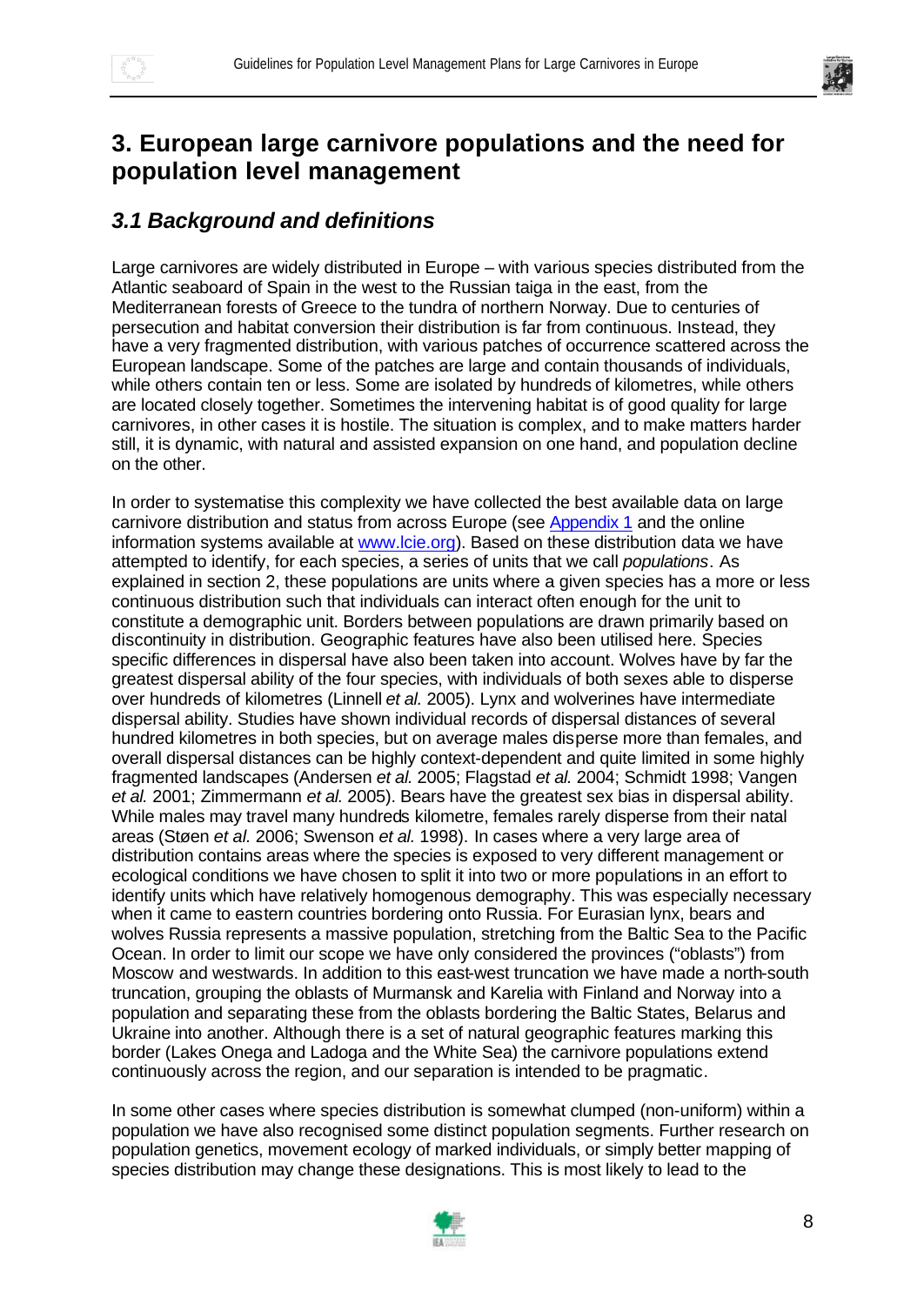



reclassification of some population segments as populations. Furthermore, the expansions or contractions of the ranges of the species in different areas will require a constant revision of their population structuring.

## *3.2 Summary of results*

The following set of tables (Tables 1-4) summarise the results from Appendix 1, listing the populations that we have identified for each species. For the sake of orientation we have grouped populations into their general geographic regions and provided a list of any population segments that occur within these populations. For each population we also indicate its approximate size and the countries (both EU and non EU) that it occurs in. Caution should be used concerning both the size and distribution of these populations as the quality of data vary greatly from country to country. For countries with federal systems we list the autonomous regions and states that it covers as footnotes. It should be underlined that this is a first attempt at making such a classification and is merely intended to provide a framework for discussion. As more fine-scale and up-to-date data become available it is likely that some borders will change.

Of the 33 populations that we identified, only four occur within a single country, implying that 88% are transboundary in nature. Some of the populations span 8 countries. The four populations that do not span international borders occur in countries with federal systems where responsibility for the environment has been delegated to the regions – that requires an intra-national form of transboundary cooperation. Furthermore, it is clear that there is massive variation in the size of these populations – from less than 20 to many thousand individuals. Conserving the small populations will require the maintenance of a high degree of connectivity between populations. These simple statistics underline the premise for this report – that population based management of large carnivores requires large scale international cooperation.

This reality has already been recognised by Commission documents. For example, page 17 of the "Guidance document on the strict protection of animal species of Community interest under the Habitats Directive 92/43/EEC", February 2007 says "Harmonised, transboundary approaches are valuable for the implementation of the Directive when for example two Member States share one population of a certain species and can only assess the full situation (and consequently define effective measures) when taking the situation 'on the other side of the border' into account".

## *3.3 What is meant by the population approach?*

Clearly the vast majority of the demographic units (i.e. populations) of European large carnivores span the borders between many intra-national and international administrative borders. In order to ensure that they are managed in a sustainable manner it is imperative that the scale of their management should correspond to the scale of their distribution. Therefore, there is a clear need to develop management plans at the appropriate scale. From the point of view of biology management should be on as large a scale as possible, however, from the point of view of practicality there are limits to how large a scale can be considered. We therefore feel that it is at the level of the population that it is most appropriate to go through the formal process of formulating management plans. However, because population is a multi-scale concept (see section 2) it is clearly necessary to consider both the within population connectivity among population segments and the external connectivity

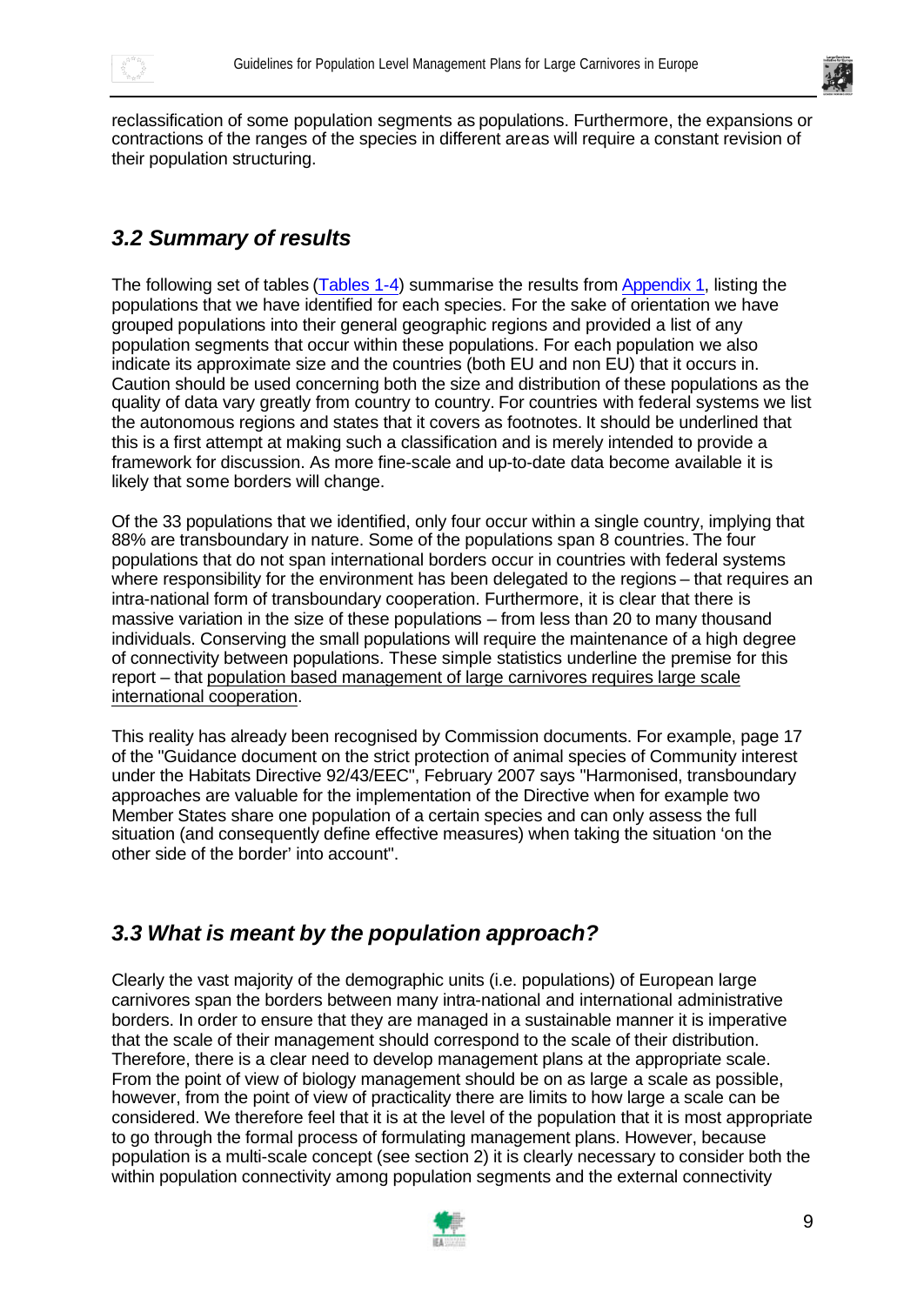



between populations. As we shall also argue later, it is at the scale of the population that we feel it is most appropriate to focus conservation status assessment (see section 5.6).<sup>6</sup>

### *4. Good practice guidelines for large carnivore conservation*

Large carnivores are charismatic species but represent a special challenge for conservation in a crowded continent like Europe because of the potential they have to cause conflicts with human interests. These include damage to livestock and crops, competition with hunters for game species, and even in extreme cases the risk they represent to human safety (Kaczensky 1999; Linnell *et al.* 2002, 2005; Skogen 2003; Skogen & Krange 2003; Swenson et al. 1999). Also, the return of large carnivores can provoke dramatic social protests among rural communities, which can potentially have negative consequences for biodiversity conservation in general. This requires that a very pragmatic approach be taken to large carnivore management (Breitenmoser 1998; Boitani 2003; Linnell *et al*. 2005; Skogen *et al.* 2003). It is therefore constructive to examine the main objectives of the Directive 92/43/EEC (Habitats Directive). These clearly state the overall goal is to restore and maintain biodiversity in the Community and to target favourable conservation status of species and habitats. However, the context of other economic, social and cultural requirements, especially that of achieving sustainable development, should be considered when deciding on measures to be used. We interpret this to imply that it is possible to make certain compromises concerning the measures adopted to achieve conservation of large carnivores in order to take human interests into accounts, although the main goal of the Directive is clearly to conserve biodiversity.

When considering large carnivores it is important to reflect where we are with respect to their conservation in Europe. In the 1960's and 1970's, carnivore populations were generally at all time lows throughout Europe, and conservation at that stage consisted of saving remnant populations from extinction. Thankfully, we have passed that stage for many, but not all, populations and are now trying to develop management models that will secure a sustainable coexistence of large carnivores and humans within multi-use landscapes. As many populations are expanding the challenge becomes that of living with success (Swenson *et al*. 1998). The key point is that in order to achieve the European-wide goal of conserving large carnivores there is a need for a flexible and pragmatic approach concerning the mechanisms used to achieve this goal (Boitani 2003). In a culturally and environmentally diverse continent like Europe this will require adopting different approaches in different areas. We therefore advocate the principle of "freedom within frames" (Linnell 2005). If overall objectives and policy frames are set at a central European level, and population-specific management plans are developed, it should be possible to allow a great deal of flexibility at the level of the subpopulation or management unit to implement this in a manner compatible with local traditions, conditions, and conflicts. In other words, as long as the goals are decided on a large scale, there should be some flexibility to modify the means that are used at a more local scale. Within large populations there is far more room for different approaches and freedom of action than within small populations, and the consequences of making mistakes

<sup>6</sup> This is in keeping with the recommendations made under section 1.2.4a) of the *Guidance document on the strict protection of animal species of community interest provided by the "Habitats" Directive 92/43/EEC* (Draft version 5 April 2006) – "*The status of species should be determined on biogeographical level in Member States (for overview, national/regional strategies, targets and reporting purposes) and on population level where appropriate (for purpose of definition of requisite measures, management and derogations). In the case of transboundary populations and regarding species which migrate between inside and outside the frontiers of the EU, their overall natural range, including the migration zones outside the EU, should be considered as well where this is feasible*.". This section further goes on to make the following definitions – "*Regarding the definition of population, 'local' population or a set of 'local populations' (e.g. meta-populations), which are in close contact with*  each other might be used as a biologically meaningful reference unit. This approach needs to be adapted to the species in *question, taking account of its biology/ecology*" – in footnote 33. In other words, what we consider population here corresponds to the local populations in the reference EEC document.

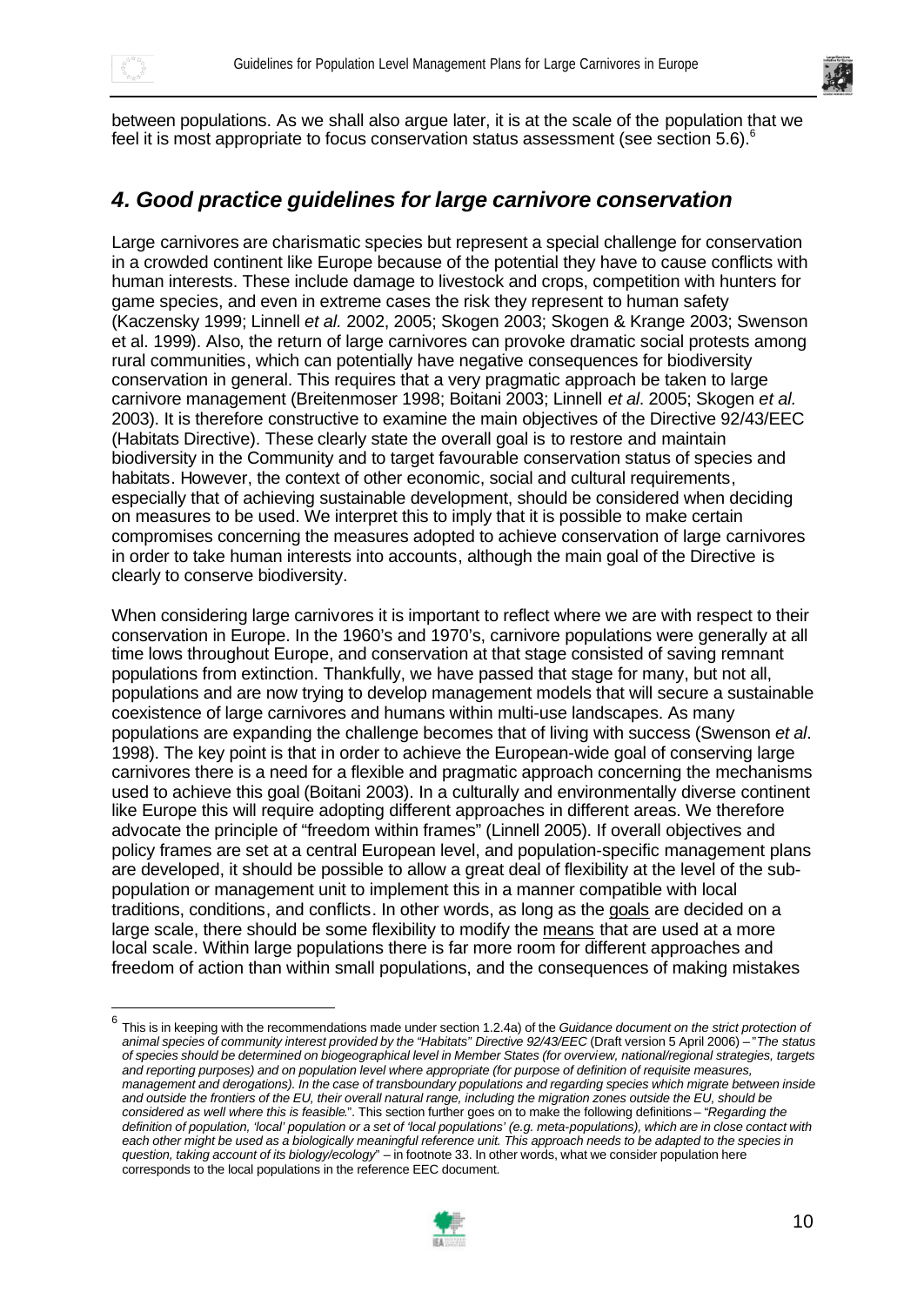



are far smaller in the large populations. However, the bottom line will always be the need to comply with the Habitat Directive and to achieve and maintain favourable conservation status.

The recovery of many large carnivore populations during recent decades has shown that they are quite resilient with respect to many human activities. Their conservation does not require that every individual be protected or that all human activities be excluded from their habitat. However, there are limits to both the level of exploitation and the way humans use their habitats that large carnivores can tolerate. In order to guide decision makers in the process of designing their locally-adapted management systems the Large Carnivore Initiative for Europe (LCIE) has prepared a series of policy support statements (see Appendix 2) that cover our recommendations concerning a wide range of issues relevant for large carnivore conservation. Combined, these provide an overview of the management options that exist and which are compatible with large carnivore conservation. These statements are based on a combination of the latest scientific research and the considerable body of experience that exists in Europe about conserving, managing and restoring large carnivore populations.

The topics that we have provided guidance on at this stage include:

- Lethal control and hunting of large carnivores;
- Wolf dog hybridisation;
- Forestry;
- Translocation:
- The release of captive-bred large carnivores;
- Compensation systems;
- Monitoring methods.

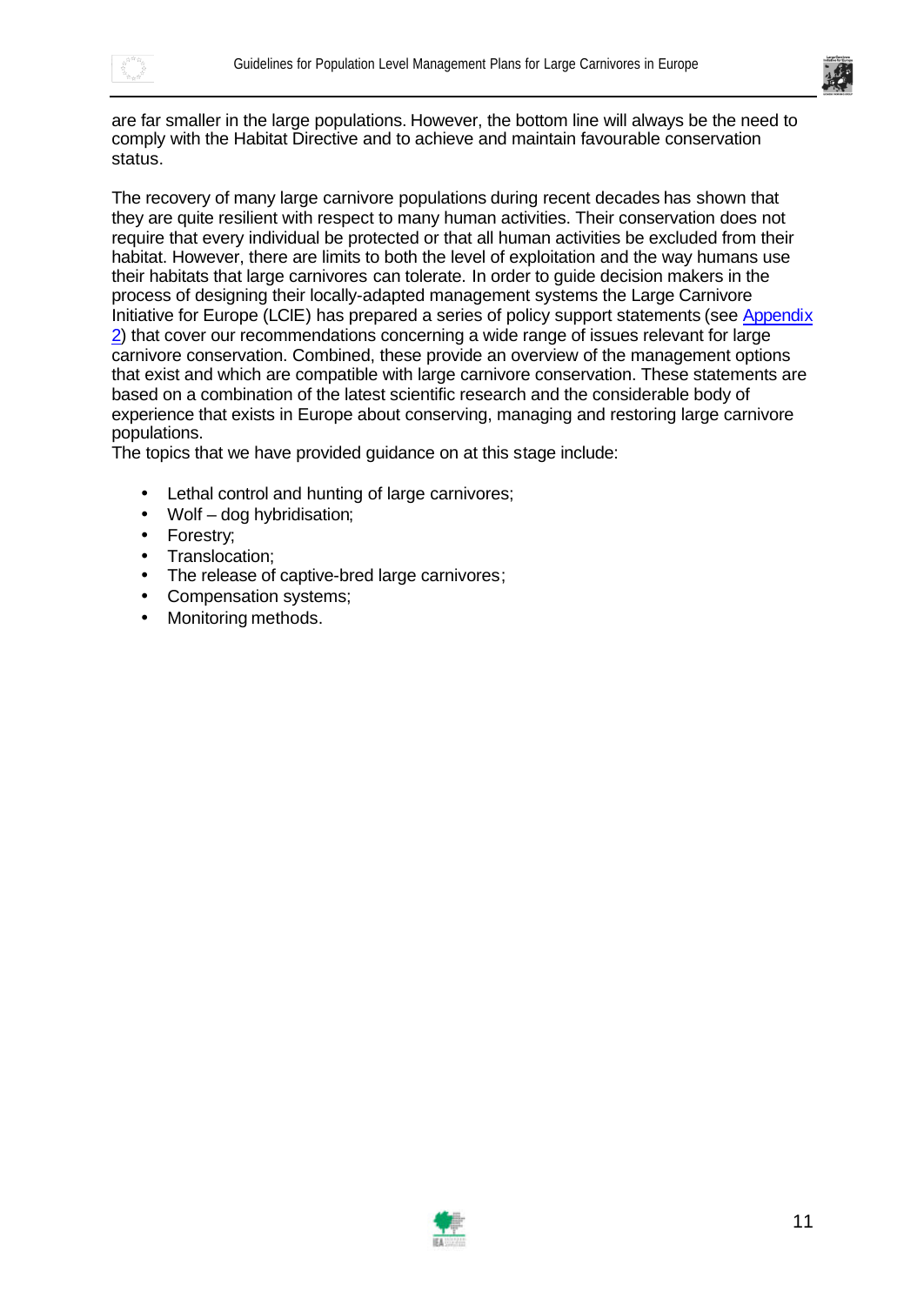

# **5. Operationalising Favourable Conservation Status for large carnivores**

## *5.1 Background and sources*

Since its introduction as the general goal for species conservation within the EU, the concept of Favourable Conservation Status (FCS) has been much discussed. The main discussion concerns how to operationalise it for species as diverse as lichens and lynx throughout the diversity of conditions that constitute European nature. The following section is our attempt to operationalise the FCS concept for large carnivores. The rationale is based on a combination of science and expert assessment. To ensure harmony with other conservation activities ongoing within the Habitats Directive, we have attempted to build this on the latest definitions and interpretations being used by the EU that we have obtained from the following documents:

- *Assessment, monitoring and reporting of conservation status – preparing the 2001-2007 report under article 17 of the Habitats Directive* (DocHab-04-03/03 rev3). - *Assessment, monitoring and reporting under article 17 of the Habitats Directive: explanatory notes and guidelines* (Final draft November 2006). - *Guidance document on the strict protection of animal species of community interest provided by the "Habitats" Directive 92/43/EEC*. (Draft version 5 April 2006). - *Final report of the article 12 working group "Contribution to the interpretation of the strict protection of species – Habitats Directive article 12"* (Final version April 2005).

We have also drawn heavily on the following discussion document concerning the Habitats Directive "*Towards European Biodiversity Monitoring*" by European Habitats Forum http://www.panda.org/about\_wwf/what\_we\_do/species/news/index.cfm?uNewsID=70720

However, the Habitats Directive is not the only piece of conservation legislation in effect in Europe, as all EU members and most other European countries are also signatories to the Bern Convention (*Convention on the Conservation of European Wildlife and Natural Habitats*), Bonn Convention (*Convention on Migratory Species*) and the Convention on Biological Diversity. Furthermore, most European countries have adopted the IUCN's red listing procedures. In order to remove any potential contradictions between different legislations and facilitate cooperation with neighbouring states that are not EU members, we have attempted to develop operational guidelines that are in harmony with all existing bodies of international conservation legislation.

The central challenge associated with operationalising FCS is to make a link between the philosophical / political / legal concept of FCS, the biological concepts of population viability, other existing forms of categorising species status (e.g. IUCN red lists), and the specific distribution patterns and biology of the large carnivores.

## *5.2 The concepts of population viability*

The concept of population viability consists of two well recognised and interacting components, the genetic and the demographic (Beissinger & McCullough 2002). "*Demographic viability*" deals with calculating the probability that a population of a given size will become extinct within a specified number of years. The theory of demographic viability

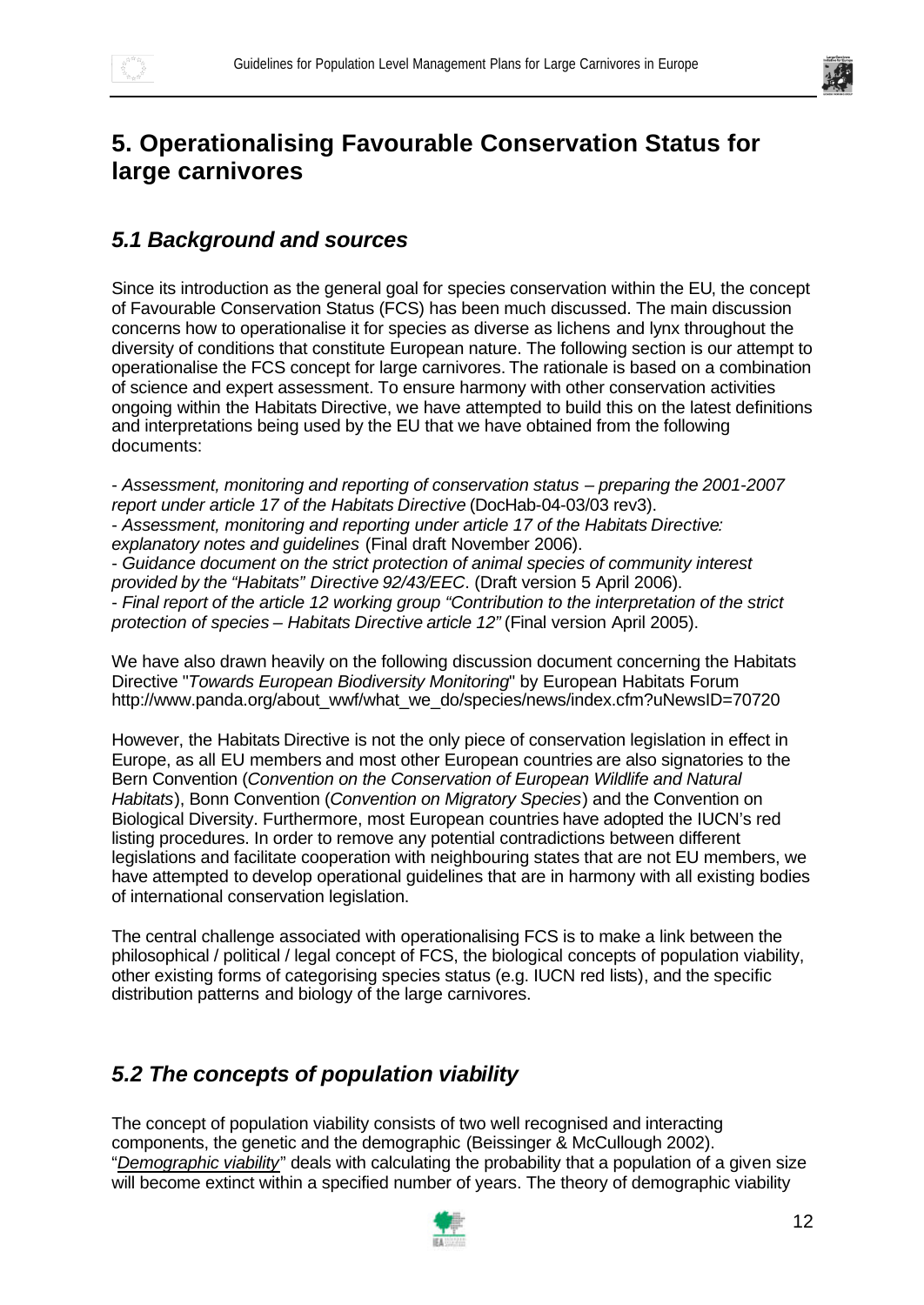



analysis is very well developed, a wide range of mathematical models exists, and there are many published examples where empirical data derived from field studies have been run through these models. However, as yet there are no agreed-upon standards concerning the best models to use, and on the probability thresholds and time horizons that should be considered for "viability", apart from those included in the IUCN's red list guidelines. Even for these standards, model details can influence the outcome; including the manner in which density dependence is considered, aspects of uncertainty in parameter estimation, and the way that demographic and environmental variability are incorporated into the models (Bessinger & McCullough 2002; Sjögren-Gulve & Ebenhard 2000; Sæther & Engen 2002). Even with the same input parameters, different software packages can produce very different outputs (Mills *et al*. 1996). Furthermore, there is an ongoing debate within the scientific community concerning the extent to which population viability analysis should be used to actually set real-world goals or to set levels for minimum viable populations (MVP) (Allendorf & Ryman 2002; Brook *et al.* 2000, 2002; Coulson *et al.* 2001; Ellner *et al.* 2002; Morris *et al.* 2002; Ralls *et al.* 2002; Reed *et al.* 2002). As a result, many conservation biologists regard PVA as being most useful for exploring the relative effect of different scenarios, rather than as a way of setting absolute goals except in general terms. However, the accumulation of case studies and field data is constantly strengthening the foundation for using PVA in conservation planning. Also, conducting a PVA provides a transparent process where assumptions are made clear and can be open to testing and falsification, and therefore revision (Chapron & Arlettaz 2006). A large part of the risk associated with PVAs involves making predictions too far into the future. This problem can be minimised if a population is continually monitored, either through census or index methods, such that it is possible to adopt an adaptive management process where management is adapted to changes in population status (Ludwig & Walters 2002). This provides greater stability to the management system and allows goals and management actions to be adjusted as experience accumulates or as the situations change. Therefore, if a flawed PVA provided a poor estimate for an MVP it is possible to adjust management before the population approaches extinction (Soulé 1987). Overall, there are many precedents for using PVA in the setting of conservation goals (Carroll *et al.* 2006; Tear *et al*. 2005), but one must never forget all the caveats that accompany their use for this purpose.

*"Genetic viability"* is associated with the long term persistence of genetic variation and evolutionary potential, and the avoidance of inbreeding (Allendorf & Ryman 2002). Although the theory of this concept is well developed there are few empirical examples, and parameter estimates are few. However, the existence of some well documented cases of inbreeding depression in large carnivores both in captivity and the wild (Bensch *et al*. 2006; Laikre & Ryman 1991, Laikre *et al.* 1993, 1996; Liberg *et al.* 2005) implies that it is a crucial issue when considering long term aspects of viability. In the absence of good empirical data, some experts still refer to the so called 50 / 500 rule of thumb (the effective population size<sup>7</sup> required to avoid loss of genetic variation and inbreeding in the short and long term), although the foundation for this is weak (based mainly on studies on livestock and fruit flies), and some experts believe that the values should be an order of magnitude greater (Franklin & Frankham 1998; Lynch & Lande 1998). Another complex issue relates to the relationship between effective population size and total population size, which has been estimated for very few large mammal populations – but can be expected to lie between 10% and 20% of the total population size (Frankham 1995, Tallmon *et al.* 2004). Despite these many uncertainties, the important conclusion is that a far larger population is normally needed to maintain genetic viability than demographic viability. Given the enormous space requirements and low densities of large carnivores the most important practical consideration

<sup>7</sup> Effective population size is a concept in population genetics that basically refers to number of individuals (of both sexes) that actually contribute genetic variation to the population size this number is then affected by many other factors (sex ratio, overlapping generations, variation in reproductive success, population fluctuations). Therefore, it is normally substantially less than total population size, and even less than the number of mature individuals, as these are only individuals that can potentially contribute genetic variation.

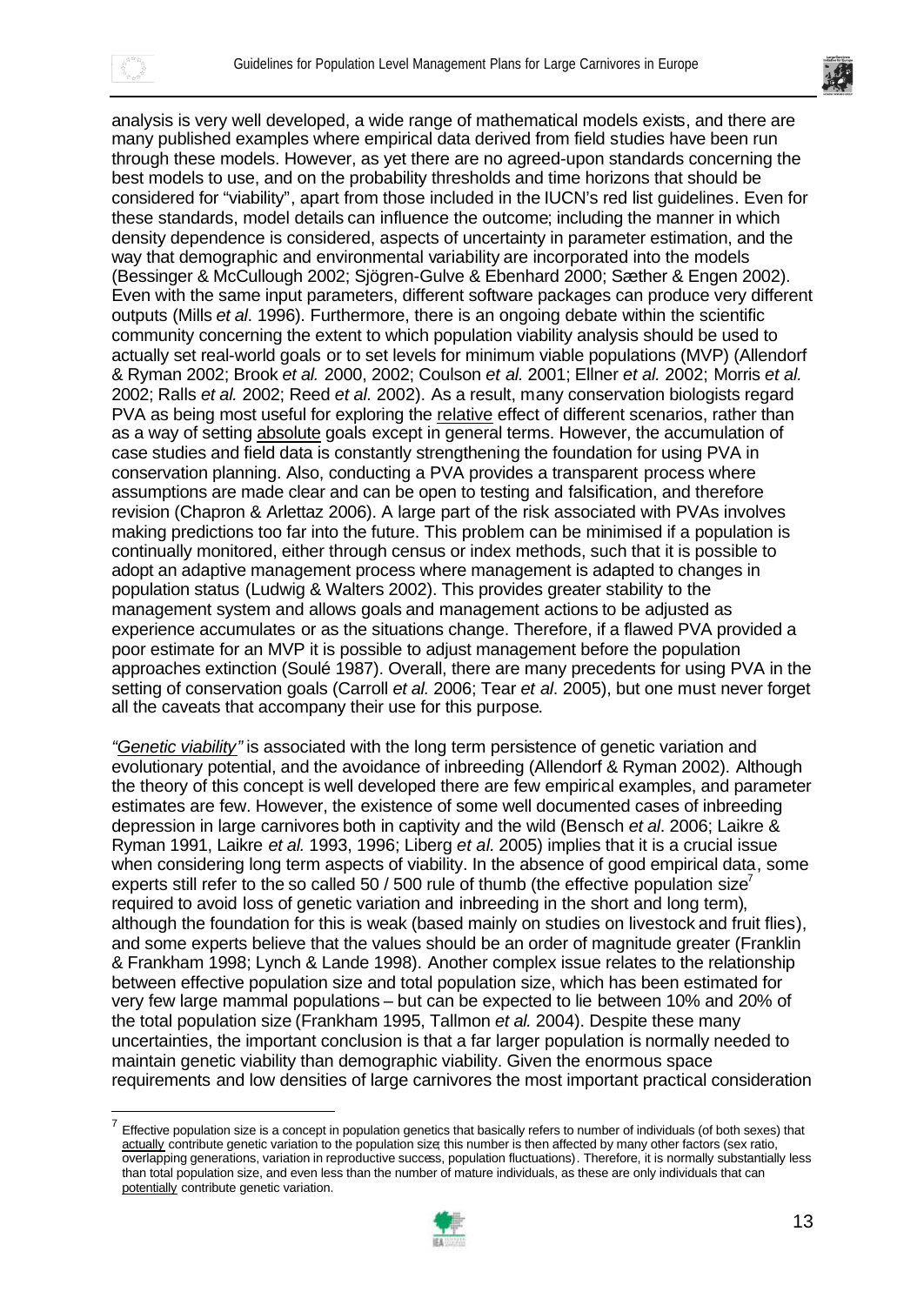

in maintaining genetic viability is to ensure as much connectivity as possible between populations (Liberg *et al.* 2006; Miller & Waits 2003).

In addition to the genetic and demographic components of viability there is one less recognised component. In keeping with modern definitions of biodiversity that focus on the three levels of genes, species and ecosystems (for example as defined in the Convention on Biological Diversity<sup>8</sup>) the concept of *ecological viability* refers to the interaction between a species and its environment. For large carnivores this embraces both the need for the environment to contain all the elements the carnivore needs to survive (e.g. prey species, cover, den-sites for bears), but it also refers to the degree to which the species affect their environment. For carnivores this implies at least some impact upon their prey populations. The need to maintain species interactions has received much focus in North America in recent years, and the conclusion is that maintaining ecological viability requires far larger numbers of animals than a simple minimum viable population (Soulé *et al.*2003, 2005; Tear *et al.* 2005). This is more a conceptual than quantitative aspect of viability, especially in a continent like Europe where no processes can be considered to be purely "natural", however, it does focus on the need for species to have habitat and forces the consideration of the impact that these species may have on other components of that habitat (Andersen *et al*. 2006). Most importantly it recognises that predation is a natural process that is worthy of conservation (Linnell *et al.* 2005) rather than just keep an absolute minimum number of animals alive isolated from their ecological role. In other words, conservation is more than preventing a species from becoming extinct.

Within the hierarchical view of the population concept that we present above, the issue of demographic and ecological viability will mainly be associated with the population whereas genetic viability would be ensured at the metapopulation (with the possible exception of some of the largest populations).

#### *5.3 Linking the concepts of Favourable Conservation Status and Viability*

Favourable Conservation Status (FCS) is defined in article 1 of the Habitats Directive as follows;

"Conservation status of a species means the sum of the influences acting on the species concerned that may affect the long term distribution and abundance of its populations within the territory referred to in article 2. The conservation status will be taken as "favourable" when:

- population dynamics data on the species concerned indicate that it is maintaining itself on a long term basis as a viable component of its natural habitat, and
- the natural range of the species is neither being reduced nor is likely to be reduced for the foreseeable future, and
- there is, and will probably continue to be, a sufficiently large habitat to maintain its population on a long-term basis."

DocHab-04-03/03 rev3 and the guidance documents call for FCS to be based around the status of two major *Favourable Reference Values* (FRV) – that of *Favourable Reference Range* (FRR) and *Favourable Reference Population* (FRP) which are explained as follows:

<sup>-&</sup>lt;br>8 *"Biological diversity means the variability among living organisms from all sources including, inter alia, terrestrial, marine and other aquatic ecosystems and the ecological complexes of which they are part; this includes diversity within species, between species and of ecosystems"*

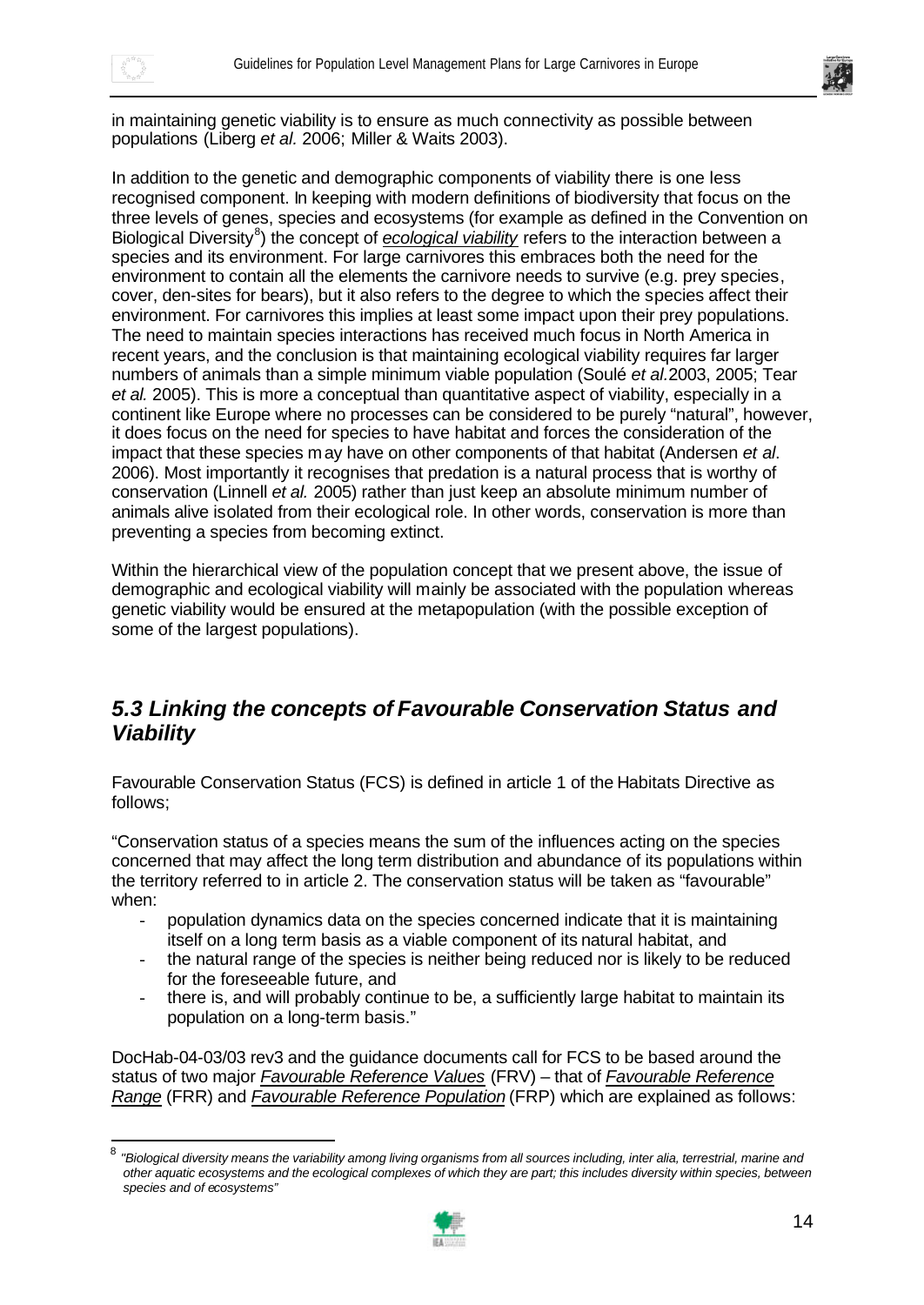



Favourable Reference Range = The "*range within which all significant ecological variations of the habitat / species are included for a given biogeographical region and which is sufficiently large to allow the long term survival of the species; favourable reference values must be at*  least the range when the Directive came into force, if the range was insufficient to support *favourable status the reference for favourable range should take into account of that and should be larger (in such a case information on historic distribution may be found useful when defining the favourable reference range); best expert judgement may be used to define it in the absence of other data*"

#### And,

Favourable Reference Population = The "*population in a given biogeographical region considered the minimum necessary to ensure the long-term viability of the species; favourable reference value must be at least the size of the population when the Directive came into force; information on historic distribution / population may be found useful when defining the favourable reference population; best expert judgement may be used to define it in absence of other data*"

Although the definitions of FCS and FRVs contain much of the language associated with viability analyses there are some major challenges for operationalising the concept as the Directive does not define the number of years it means by "long-term" or "foreseeable future", or the exact percentage probability associated with "probably continue". This is hardly surprising as a Directive text, like any legal text, is not based on scientific definitions, but is meant to refer to a statement of general principle – in this case that the EU intends to conserve its species and habitats for the future. Furthermore, it is a common statement for all the species of plants and animals occupying the European continent. While scientists may lament this fact it would hardly be realistic to have it otherwise.

The guidance document "Assessment, monitoring and reporting under article 17 of the Habitats Directive" does go further and indicates the potential connection between the formal concept of a "minimum viable population" (MVP) and favourable reference population. The document states that (p19) "*However, as concepts to estimate MVP are rather used to evaluate the risk of extinction they can only provide a proxy for the lowest tolerable population size. MVP is by definition – and in practice lower – from the population level considered at favourable conservation status*". In other words, this means that for a population to be at its favourable reference range it must be at least greater than an MVP, but there is a clear intention within the Directive to maintain populations at levels significantly larger than those needed to prevent extinction. The guidance document goes on to suggest that it may also be useful to estimate the size of the population "*when the potential range is fully occupied at an optimum population density*", which in many cases may be far greater than an MVP – but there may also be cases, where suitable habitat is lacking, where the potential range is less than an MVP. Therefore, this would indicate that the Habitats Directive requires a FRP to be greater than an MVP and potentially up to what the potential habitat can support (at an "*optimum density*"). It should also be no smaller than when the Directive came into effect.

Although the Directive and its guidance documents do not explicitly specify if they are considering demographic or genetic components of viability, we will base our proposal on the assumption that the Habitats Directive's definitions of biodiversity accord with those of the Convention on Biological Diversity (to which the EU is a signatory). Therefore, we base this proposal on the assumption that the form of viability that the Directive aims for considers both short term demographic and long term genetic components, and that the importance of species interactions (i.e. their ecological viability) is recognised. This form of viability requires very large population sizes – although as we have discussed earlier, the state of science has

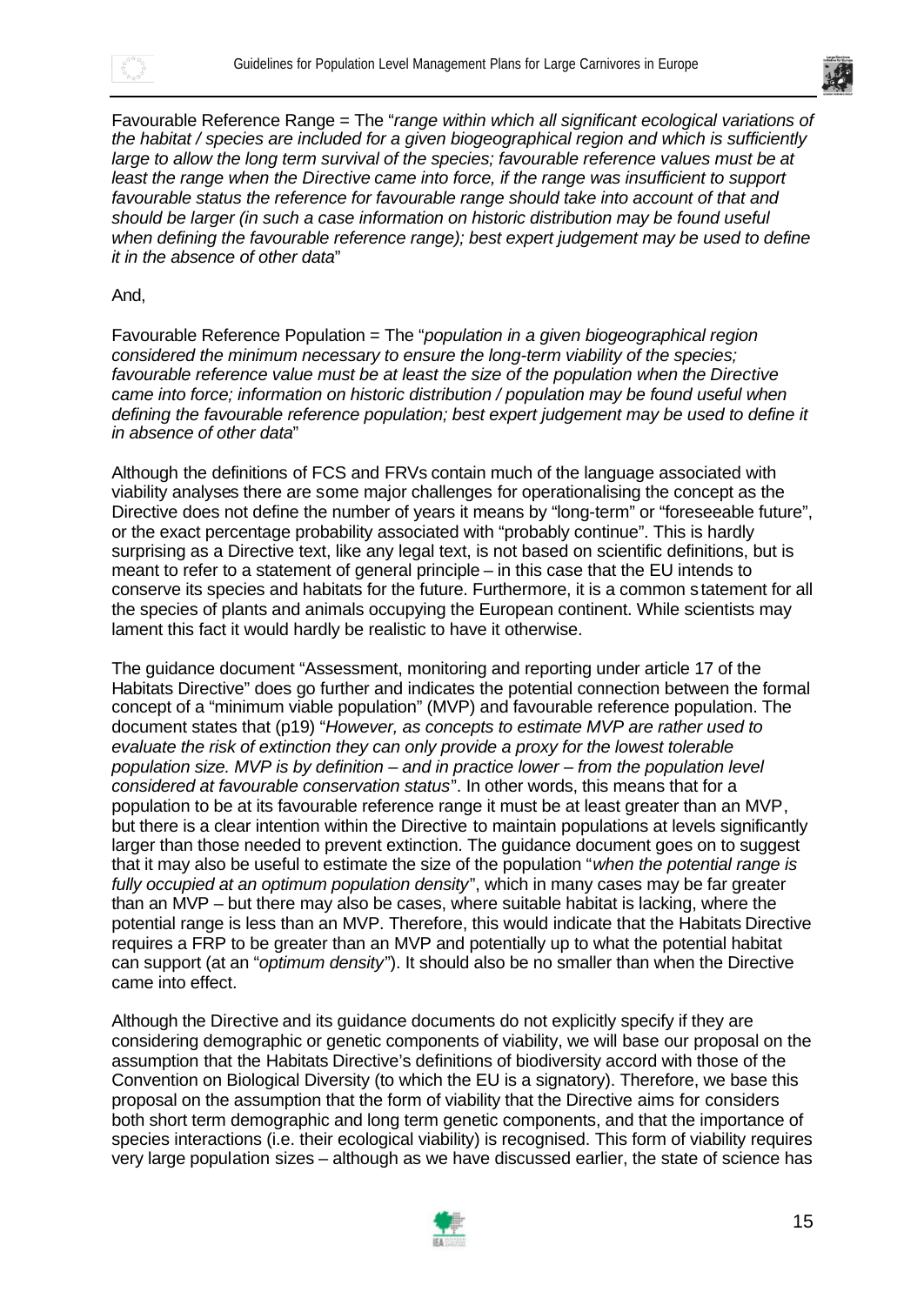



not yet come far enough to provide more than general guidelines beyond the need for effective population sizes in the order of many hundreds reproducing individuals.

#### *5.4 An operational proposal to define Favourable Reference Population*

Based on the above discussion the absolute bottom line for a Favourable Reference Population (FRP) appears to be something greater than a Minimum Viable Population (MVP). It is therefore important to specify this bottom line in more detail. One of the most widespread international standards for the extinction risk and time line for expressing an MVP at this time is that of the IUCN red list criteria E. Under IUCN red list criteria E a population is regarded as not being threatened with extinction if its probability for extinction is less than 10% over 100 years (IUCN 2003, 2006). This implies that the population is no longer within one of the major threat categories (Critically Endangered, Endangered, Vulnerable) and instead corresponds to the IUCNcategories of "*Near Threatened*" or "*Least Concern*". "Near Threatened" is not formally a threat category and maintaining species at this, or better, status should provide a robust benchmark for a minimum population size. While this is the most widely accepted standard, it is important to note that many conservation biologists regard it as being too liberal and instead recommend that the acceptable level of risk should be placed at 5% or less over a 100 year period (Soulé 2002). A brief survey of the PVA literature indicates that the 5% in 100 year criteria is far more widespread than the IUCN value of 10%.

However, conducting a robust PVA to calculate extinction probability requires a vast amount of data, including demographic stochasticity, inbreeding depression, environmental fluctuations and the effect of rare catastrophes; these data can normally only be obtained after many years or decades of expensive and invasive field work. This is reflected in the fact that to date there have been very few PVAs conducted for European large carnivores based on actual field data. Examples using individual- based demographic data include: Andrén & Liberg 1999 for lynx in Scandinavia; Sæther *et al.* 1998 for Scandinavian bears; Sæther *et al.* 2005 for wolverines in Scandinavia; and Wiegand *et al.* 1998 for an example using a time series of count data on Cantabrian bears. Apart from these few examples the other PVAs have been based on using a range of reasonable values, or values taken from other study sites or from captive animals (e.g. Chapron *et al.* 2003a,b; Ebenhard 2000; Kramer-Schadt *et al.* 2005; Nilsson 2003). As such these efforts should only be really considered as very informative, robust, thought experiments about what might be possible – rather than a population explicit analysis that is needed as a basis for management of small threatened populations. Demographic parameters can vary between populations and between years depending on climate, habitat, food supply, population density, local adaptations and management actions (Mech & Boitani 2003; Sæther *et al*. 1998). The PVA analyses that have been conducted to date indicate that carnivore populations are very sensitive to changes in adult survival. Field studies indicate that this parameter is often very heavily influenced by human activities, including poaching. Quantifying the level of poaching is very difficult, even when intensive studies are conducted, and it varies dramatically between regions (e.g. Andrén *et al.* 2006). Therefore, transferring data from one situation to another may be risky. Running a set of scenarios will produce a more informative output where the consequence of variation in parameter estimates will be more transparent (e.g. Chapron *et al.* 2003a,b). Given that species distribution and species potential distribution may be noncontinuous within a populations range – it would add considerable realism to a PVA if it could be conducted in a spatially explicit manner (e.g. Kramer-Schadt *et al.* 2005).

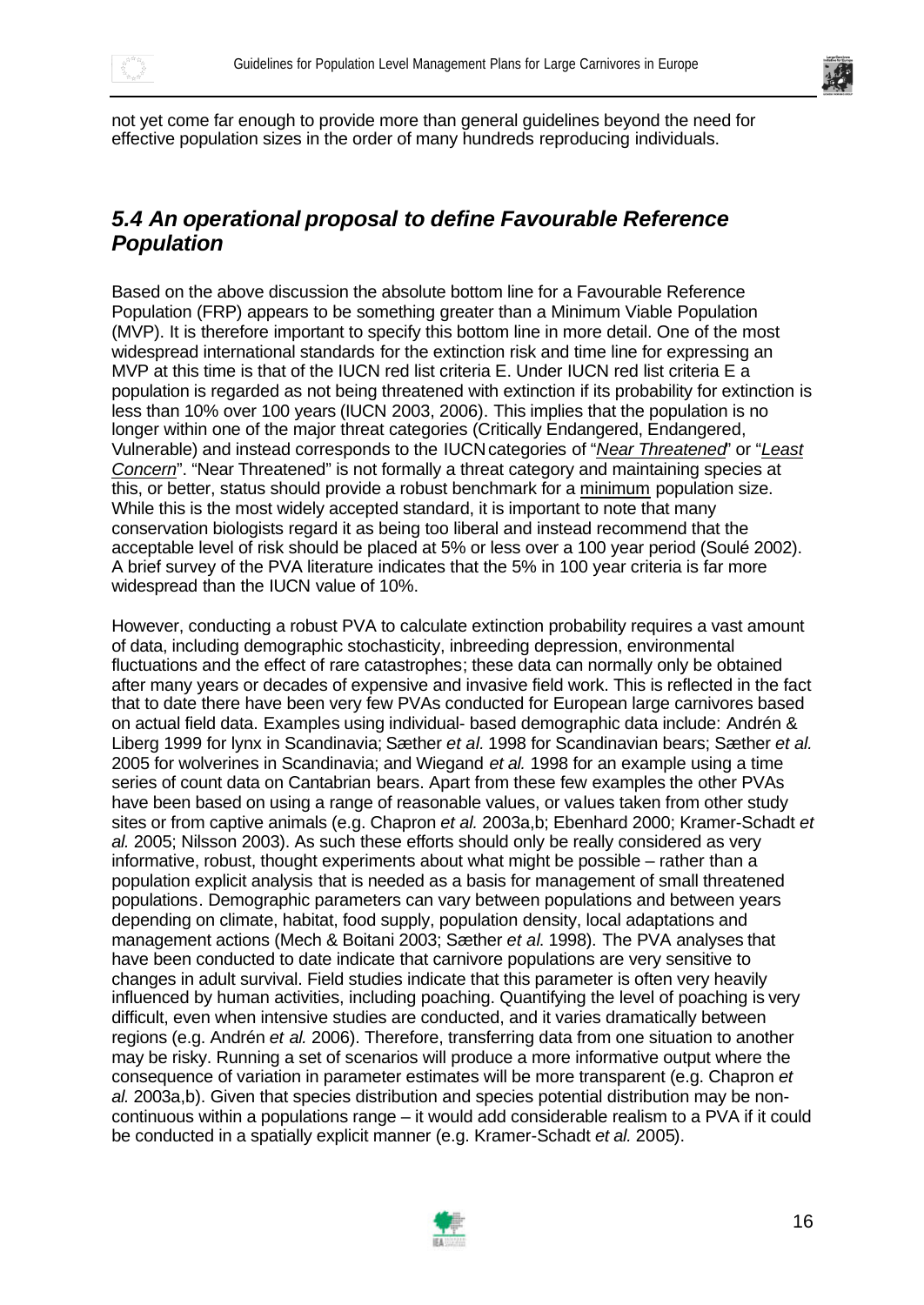



In the absence of sufficient species and population specific data to conduct a robust PVA it is possible to use another IUCN viability criteria (criteria D) which is based upon the estimated number of mature individuals<sup>9</sup> in the population. Under criteria D, the threshold under global criteria for Near Threatened is to have more than 1000 mature individuals in the population. This value is estimated based on a large body of analysis and experience from a wide range of species and the estimates are considered to be robust for many species. In general the IUCN criteria are intended for global level assessments. When applied to a regional assessment the procedure is to use the global criteria on each regional population and then to consider whether the population under consideration is connected to a neighbouring population to such an extent that immigration can have a significant demographic effect on the extinction probability of the population (Gärdenfors *et al.* 2000, 2001; IUCN 2003). If a population is connected to such an extent and the resulting combined population exceeds the minimum threat level (i.e. it does not qualify for VU categories), then the threat category can be downgraded by one level. In other words, a population that would have been categorised as vulnerable in isolation becomes near threatened / least concern if it is connected to another and the sum of both populations exceeds the minimum required for the VU category. However, if a population borders onto an area that could function as a sink<sup>10</sup> the threat category could potentially be upgraded, or at least not changed. For classifications based on criteria D the appropriate downgrading would imply that if a population has sufficient connectivity to allow enough immigrants to have a demographic impact there would in principle only need to be more than 250 mature individuals in the population for it to be of "least concern". However, for classifications based on criteria E (PVA approach) it would seem crude to conduct a refined analysis and then make a broad sweeping correction. Rather the global criteria of <10% extinction risk in 100 years should be maintained, but the model should allow for a realistic number of immigrants.

When considering connectivity it is important to consider the individual dispersal ecology of the four species in question (see section 3). These differences need to be considered when estimating the degree to which distinct populations are connected. One special case of connection is where animals are translocated to improve population viability between areas where there is little, or no, possibility for natural connectivity in the near future (too far, or too poor habitat in between). We suggest that this form of connectivity be acceptable as long as it is formally included in a management plan at a level that is sufficient for its purpose, and is conducted in a responsible manner that is in accordance with the current best practice guidelines (at present those provided by the IUCN's Reintroduction Specialist Group).

An MVP should be enough to ensure (demographic and genetic) viability for any given population of a species such as large carnivores (the approach may be less successful for species with very different life histories) in the short to medium term given that data are accurate and conditions are constant. The Habitats Directive guidelines state that an MVP is only "a proxy for the lowest tolerable population size" that can be considered. Therefore, an MVP must be regarded as the absolute minimum population size that can be tolerated as a preliminary level for favourable reference population. This reflects the facts that most PVAs do not always include genetic information and catastrophic events such as outbreaks of diseases such as parvovirus or rabies which have been well documented to have potential impact on large carnivore populations (Wilmers *et al.* 2006). Another reason to not place too much security in minimum numbers lies in the difficulty of accounting for, in all PVAs, the direction and rate of changes of environmental conditions and demographic parameters throughout the entire period for which predictions are made (Soulé 2002). Given the predicted impact of climate change, the ongoing dramatic changes in the European

<sup>10</sup> A sink is a population that cannot survive without immigration – i.e. in isolation its trend would be negative. Such populations do not make a positive contribution to overall population growth – in fact they drain animals that could otherwise have made a contribution.



<sup>9</sup> Note that this is not equivalent to the concept of effective population size. Number of mature individuals includes individuals of both sexes that are potentially of reproductive age, but does not require that all are actively reproducing.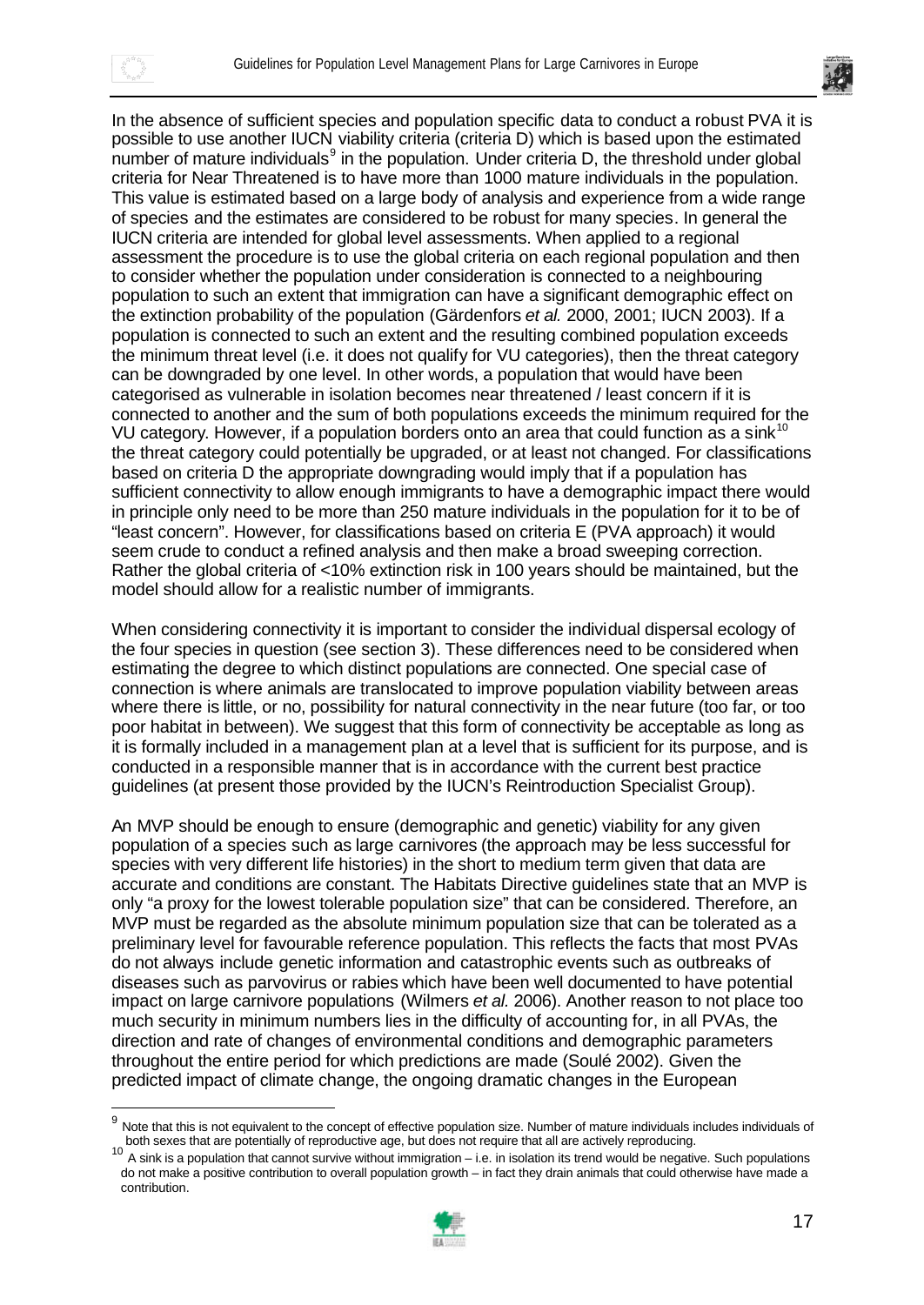



environment (e.g. infrastructure development, land use changes) and in human socioeconomics, attitudes and values (that will influence poaching and other demographic rates), this assumption is likely to be false. It is therefore crucial to monitor several parameters that reflect population size and population status to permit the adjustment of goals through an adaptive management approach. This requirement already exists within existing definitions as Article 11 of the Habitats Directive calls for constant monitoring. Furthermore, MVPs that are mainly based on demographic considerations are unlikely to be sufficient to achieve the levels of genetic viability or ecological viability that we assume are implied in the intentions of the Habitats Directive.

Therefore, we strongly recommend that FRP be defined at significantly higher levels than the minimum levels predicted by a PVA. This recommendation is based both on the best available science and on the intention of the Habitats Directive as clarified in (1) the various guidance documents that underline that FCS is intended to represent a positive goal, not just a minimum, (2) that true long term consideration requires attention to genetic issues, and (3) the Directive's statement that species should be viable components of their habitat, which implies some degree of ecological functionality. However, we also realise that the alternative proposed approach of defining a maximal value of FCS, such as the level which would occur should all potential habitat be occupied, may also be impractical for large carnivores – especially for species like wolves that can occupy most habitats, but which are associated with a wide range of conflicts (see section 5.7 below).

In summary, we suggest that favourable reference population be defined as the sum of the following criteria:

- (1) The population must be at least as large as when the Habitats Directive came into effect $11$ , and,
- (2) The population must be at least as large (and preferably much larger) as an MVP, as defined by the IUCN criteria D (number of mature individuals), or criteria E (extinction risk based on a quantitative PVA with <10% extinction risk in 100 years).
- (3) The population's status is constantly monitored using robust methodology.

#### *5.5 An operational proposal to define Favourable Reference Range*

The favourable reference range (FRR) is basically the area needed to contain the favourable reference population. While this may sound relatively simple there are a number of key issues that must be considered and addressed.

Firstly, there is the issue of habitat quality. Large carnivores are relatively tolerant of human activity and land-use patterns. However, they do have some basic requirements in terms of prey densities, den sites (especially for bears and wolverines) and cover. It is also important to be aware of the potential for transport infrastructure to be both a source of mortality and potential barrier to the movement of individuals (Kaczensky *et al.* 2003). Before any area is defined as being included in FRR it would be desirable to conduct a geographical assessment (through a geographic information system) of its suitability (Bessa-Gomes & Petrucci-Fonseca 2003; Corsi 1999; Doutaz & Koenig 2003; Kramer-Schadt *et al.* 2004;

<sup>11</sup> This requirement comes from the guidance documents, and is therefore formally non-binding. After much discussion we feel that this statement should remain a part of the general definition of favourable conservation status – but that exceptions should be possible on the condition that do not violate any of the other requirements for FRP, FRR and FCS $-$ i.e. populations must be viable and connectivity must be maintained. Under carefully planned management actions it may be acceptable to reduce a population size as an exceptional action.

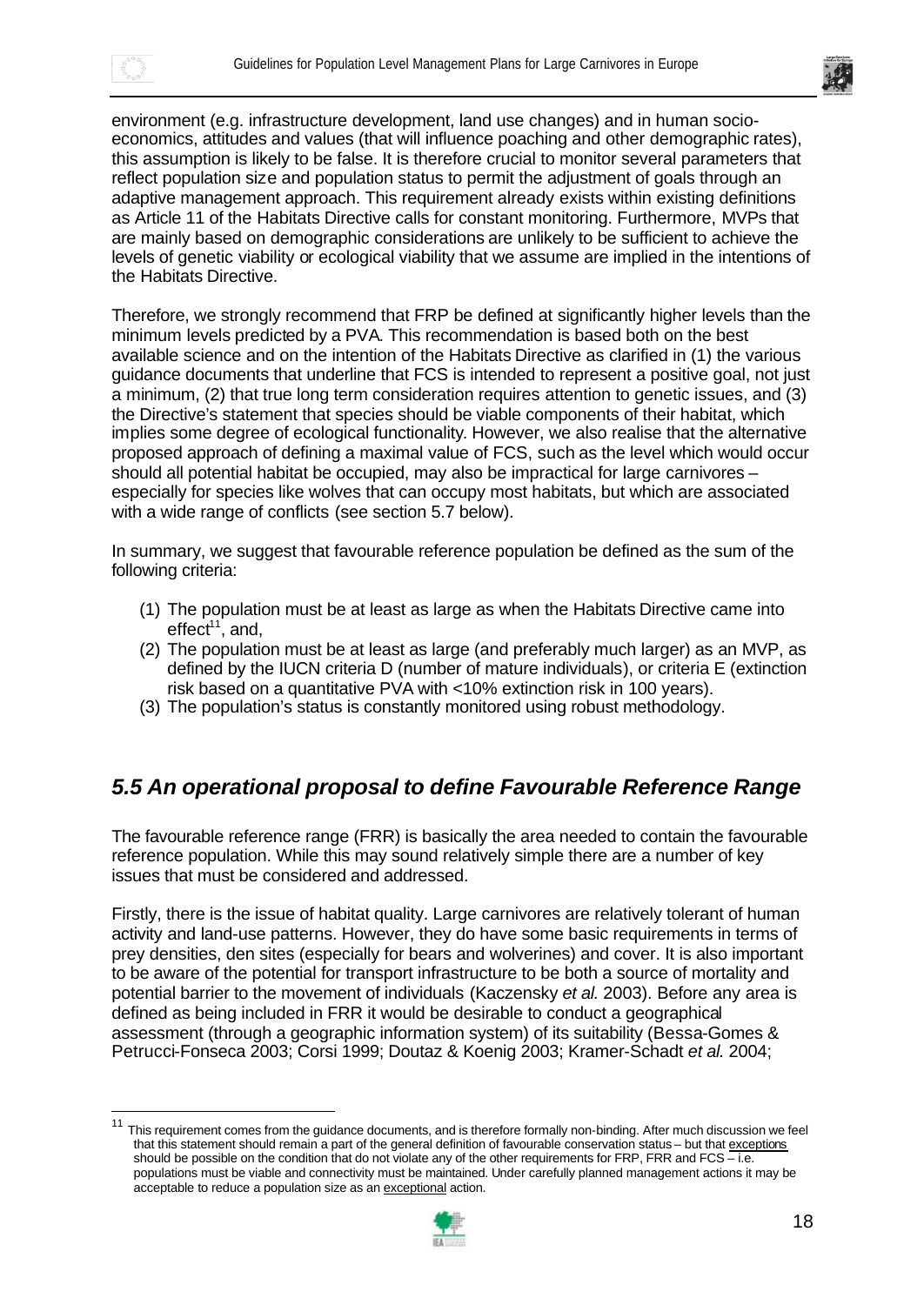



Lande *et al.* 2003; Molinari & Molinari-Jobin 2001; Posillico *et al.* 2004; Salvatori 2004; Zimmermann & Breitenmoser 2002).

Secondly, is the issue of density. The level of viability achieved within a given region will depend on the number of carnivores within a given area. In general this will be determined by many factors. A wide range of ecological factors associated with habitat quality and prey density will determine the potential ecological carrying capacity of a region (Herfindal *et al.* 2005). However, a final factor of crucial importance for species such as large carnivores that cause a wide range of conflicts with human interests is the issue of *societal carrying capacity* (Decker *et al.* 2001). This refers to the willingness of local communities to accept the presence of large carnivores and pay the economic and social costs associated with their presence (eg, damage to livestock, fear). All of our experiences indicate that this is the most crucial element for large carnivore conservation in Europe, and in practice it is likely to be the overall limiting factor in determining the potential distribution and density of the species in the future (Linnell *et al.* 2005; Andersen *et al*. 2006). While it is expected that societal carrying capacity will be broadly related to conflict level, it will be highly variable across Europe, depending on local traditions, socio-economic situations, the experience that local people have of living with large carnivores, and the way in which large carnivores are managed (Bath & Majic 2001). While the amount of human-dimensions research focused on large carnivores in Europe is increasing, it has yet to become a precise predictive science, although some general principles for increased societal acceptance exist. Societal carrying capacity is likely to be below the ecological carrying capacity. Therefore, maximising local density should not automatically be regarded as a goal *per se*, as high density populations often generate greater conflicts with rural communities. In contrast, keeping populations at a density lower than what might be potentially achieved may reduce the intensity of local conflicts. A consequence of this policy is that it will reduce the ecological impact that large carnivores have on their prey populations, which strictly speaking will reduce their ecological viability. However, in the European context where little, if any, nature is truly wild we must adopt a pragmatic attitude towards setting goals – where the issue of ecological functionality is somewhat reduced in favour of achieving demographic and genetic viability. However, this effect may be context dependent, and it is possible to imagine scenarios where the overall level of conflict can be reduced by concentrating carnivores into a more limited area – hence limiting the number of people influenced by their presence (Linnell *et al.* 2005). The exact form of conflict and the priority attributed to different conflicts will influence the optimal strategy in a given reason. A central ambition of these guidelines is that rigorous, but publically sensitive, management should over time increase societal carrying capacity.

Thirdly, is the issue of connectivity. Achieving long term viability will be enhanced if populations are linked to each other (Liberg *et al.* 2006). Two populations of equal size that are connected will have a far greater pooled viability than either would have on their own. In other words connectivity increases the degree of viability achieved per unit of conservation effort that is expended. As a rule of thumb, the exchange of at least one genetically effective migrant per generation can be used as the quantification of the minimum connectivity required for purposes of preventing inbreeding, although higher rates of migration are needed to obtain significant demographic effects. The idea of avoiding maximum density and spreading populations out over larger areas to reduce the intensity of conflicts is also compatible with maintaining connectivity. However, expanding distribution to restore connectivity will often be associated with intense conflicts when carnivores return to areas from which they have been absent for decades (Ericsson & Heberlein 2003). This conflict is predicted to decrease over time (although it may initially increase in the short term). The long term viability benefits of restoring connectivity are so great that the advantages outweigh the disadvantages. As a result we generally recommend that Favourable Reference Range be considered larger than the area strictly necessary to support the Favourable Reference Population, and that it attempts to ensure (1) the continuity of distribution within a given population, and (2) the possibility for connectivity between populations. However, we also

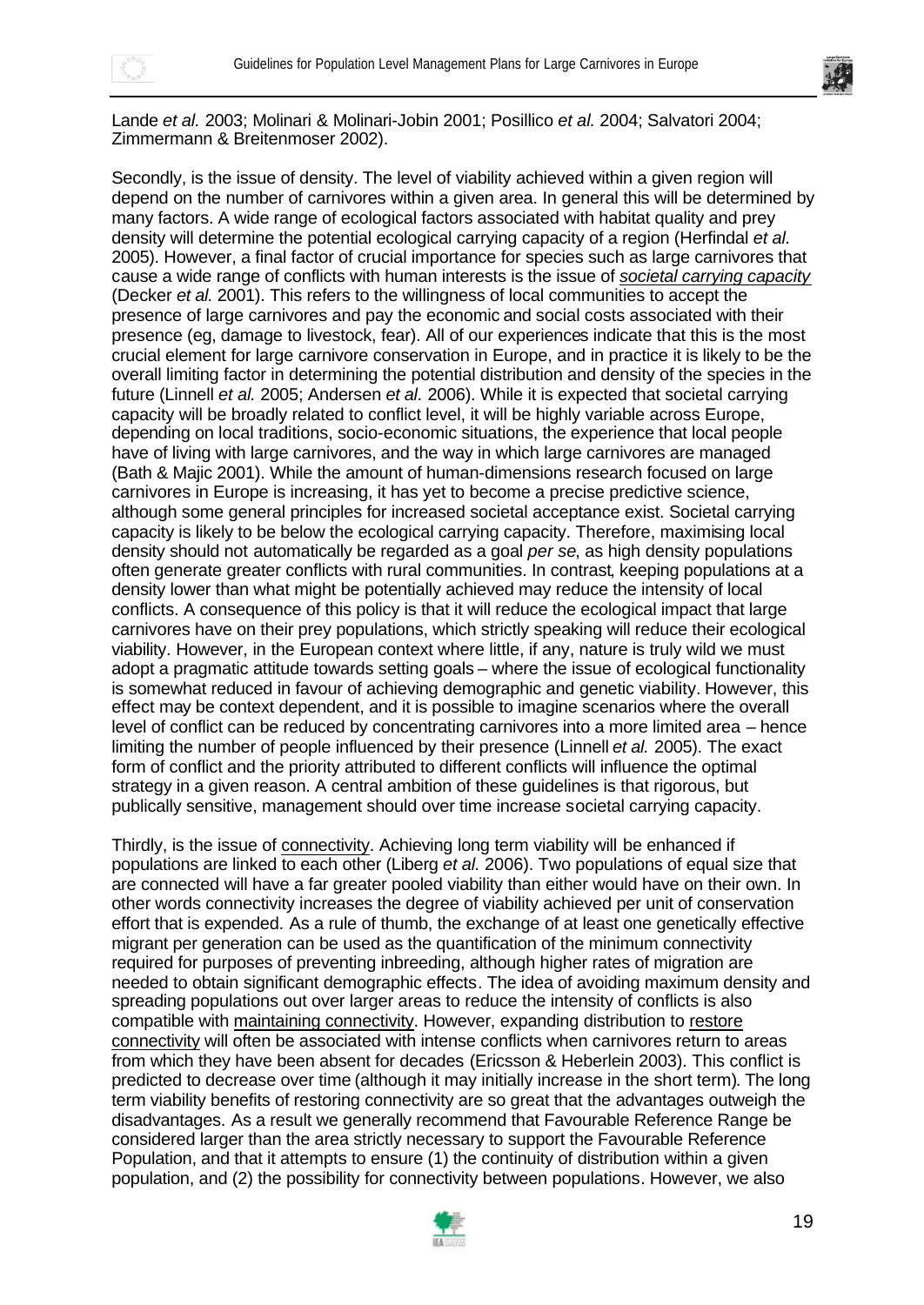



realise that some populations are very isolated by considerable distances and by large areas of totally unsuitable habitat such that it may be impossible, or at best require very long time periods, to restore connectivity (e.g. the small wolf population in Andalucía). In such cases the potential to use translocation of individuals as a form of assisted connectivity should be considered as a potentially valuable conservation tool.

#### *5.6 An operational definition for favourable conservation status for large carnivores*

Based on the reasoning presented in the previous sections we have tried to develop concrete recommendations for a measurable and operational definition for favourable conservation status that builds on scientific rigour, realistic expectations and the existing frames of EU legislation. We therefore suggest that a population can be regarded as having reached FCS if it satisfies all of the following criteria;

- (1) "*Population dynamics data on the species concerned indicate that it is maintaining itself on a long term basis as a viable component of its natural habitat*" (Article 1 (i)). We interpret this as implying that monitoring data indicate the population has a stable or increasing trend. We believe that a slight reduction in population size may be permitted if it is a result of response to changes in prey density or habitat quality that are not the cause of direct human action, unless conditions for derogations apply (see 6.4). All segments of a population should have stable or positive trends, and not just the population as a whole. And,
- (2) "*The natural range of the species is neither being reduced nor is likely to be reduced for the foreseeable future*" (Article 1 (i)). We interpret this as implying that the overall distribution of the population is stable or increasing. And,
- (3) "*There is, and will probably continue to be, a sufficiently large habitat to maintain its population on a long-term basis*" (Article 1 (i)). We interpret this to imply that the quality and continuity of habitat should be sufficient, and have a stable or increasing trend. And,
- (4) The population size and range are equal to or greater than when the Directive came into force. And,
- (5) The favourable reference population size has been reached. According to our proposal this will be set at levels greater than those regarded as being viable using the IUCN red list criteria D or E. And,
- (6) The favourable reference range has been occupied. And,
- (7) Connectivity within and between populations (at least one genetically effective migrant per generation) is being maintained or enhanced. And,
- (8) *"Member States shall undertake surveillance of the conservation status of the natural habitats and species referred to in Article 2 with particular regard to priority natural habitat types and priority species"* (Article 11) and "*Member States shall establish a system to monitor the incidental capture and killing of the animal species listed in Annex IV (a)"* (Article 12.4). These statements combine to indicate that the population should be subject to a robust monitoring program.

Criteria 1-3 and 8 are taken from the text of the Directive, criteria 4 and 6 are taken from the guidance documents, while criteria 5 and 7 are based on our own recommended interpretation of the guidance documents text.

A result of this approach is that the assessment of favourable conservation status, as required under article 17, should be conducted on the level of the population. The present guidelines call for assessment on the level of the biogeographic region within a country if a

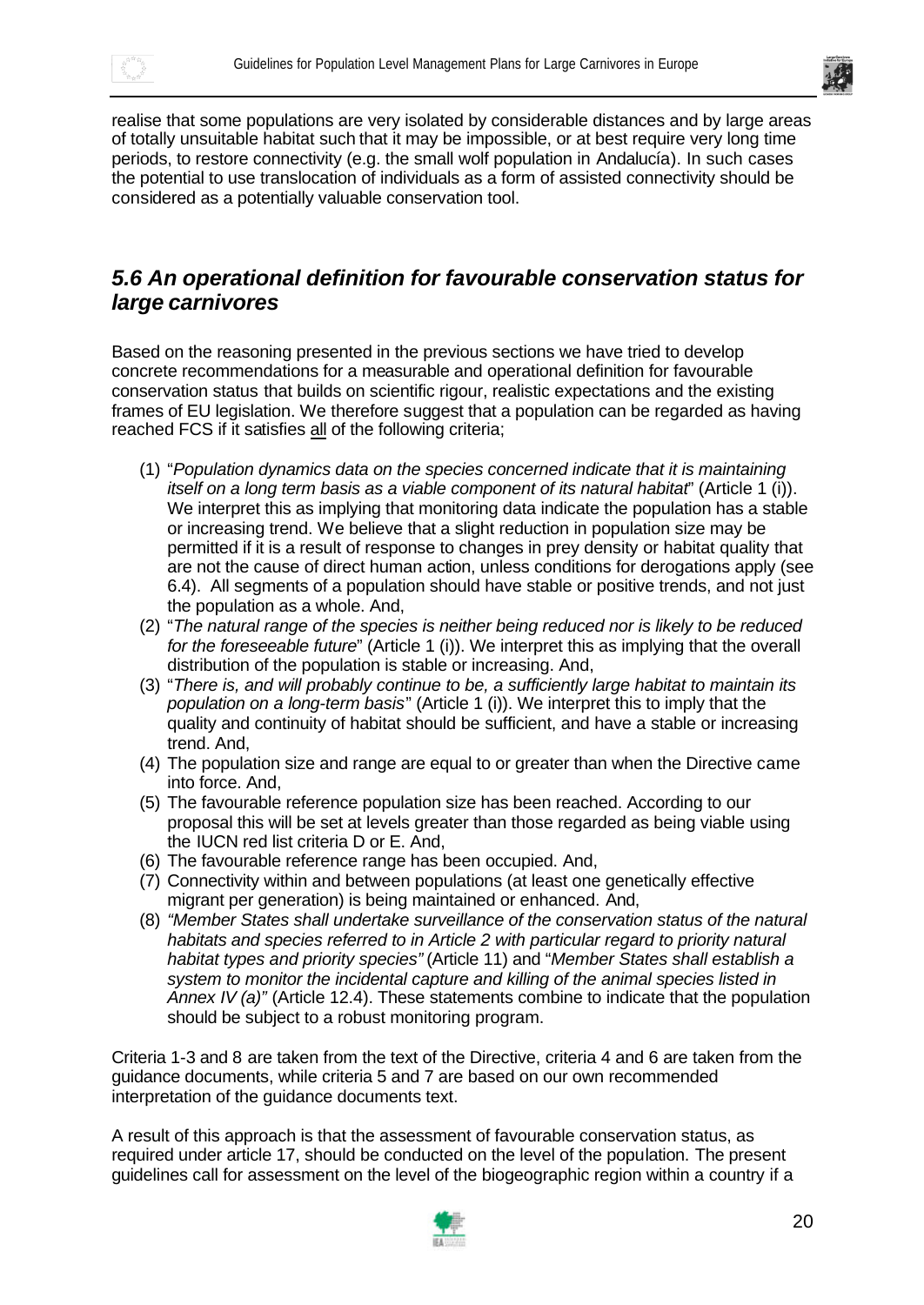



country spans more than one region – but they also open for the provision of "complementary information" and explicitly mention the issue of transboundary populations of large carnivores<sup>12</sup> as a case where this should be considered. We recommend that this mechanism be formally exploited to allow the integration of the population approach into existing protocols. The Commission initiative back in 2005 to ask for drafting guidelines for population level management is a clear indication that the Commission support this approach when it comes to the large carnivores. Furthermore, the "Guidance document on the strict protection of animal species of community interest" indicates that the population may be the most realistic scale for assessment of wide ranging species<sup>13</sup>.

One consequence of population level assessment would be that countries that share a population will be able to achieve FCS at the population level whereas they might not have done so considering their national segments in isolation. On the other hand, countries that contain, or share, two separate populations will have to ensure that each of them reaches FCS independently.

A final point to consider is that some populations of European carnivores are very small and isolated, and are far from approaching FCS under this definition. What is important for these populations is for managers to document the changing status of the populations in their care, as they hopefully begin a progression towards FCS.

### *5.7 Setting goals for large carnivore conservation in Europe*

In effect, achieving a minimum viable population is an absolute minimum requirement that must be met on the way to satisfy national obligations to community conservation goals of reaching favourable conservation status. However, the question remains, exactly how favourable does a species status need to be? In present day Europe we have countries whose carnivore populations are both very small (far below any conceivable FCS threshold) and others whose carnivore populations are very large (several times larger than any conceivable FCS threshold). Is it possible to find any consistent guiding principle?

From a strictly conservation perspective the preferred overall goal would be to establish a metapopulation of interconnected populations, each of which is at a level exceeding the minimum threshold for Favourable Conservation Status. This would involve both securing the existing populations, and fostering expansion to increase connectivity. The current status of habitat in Europe is such that there are many areas where large carnivores could survive but from which they are currently absent, and in many areas, large carnivores are recolonising areas from which they have been absent for decades. Accommodating this expansion is a major challenge as conflict levels tend to be high in recently recolonised areas. As a result

<sup>13</sup> This is in keeping with the recommendations made under section 1.2.4 a) of the *Guidance document on the strict protection of animal species of community interest provided by the "Habitats" Directive 92/43/EEC*. (Draft version 5 April 2006) – "*The status of species should be determined on biogeographical level in Member States (for overview, national/regional strategies, targets and reporting purposes) and on population level where appropriate (for purpose of definition of requisite measures, management and derogations). In the case of transboundary populations and regarding species which migrate between*  inside and outside the frontiers of the EU, their overall natural range, including the migration zones outside the EU, should be *considered as well where this is feasible*.".



<sup>12</sup> Quote from *Assessment, monitoring and reporting under Article 17 of the Habitats Directive* - "*In many cases a species or habitats may have a population which is in two or more Member States, for example the Pyrenean Brown bear (Ursus arctos) population in France and Spain or the Tatra Chamois (Rupicapra rupicapra tatrica) in Slovakia and Poland. In such instances Member States are encouraged to undertake a common assessment but to report separately. In such cases the 'complementary information' heading of Annexes B & D can be used to indicate that a transfrontier approach has been adopted. In some cases it may be necessary to take into account populations shared with non EU countries, e.g. for Lynx lynx in Austria and Switzerland*."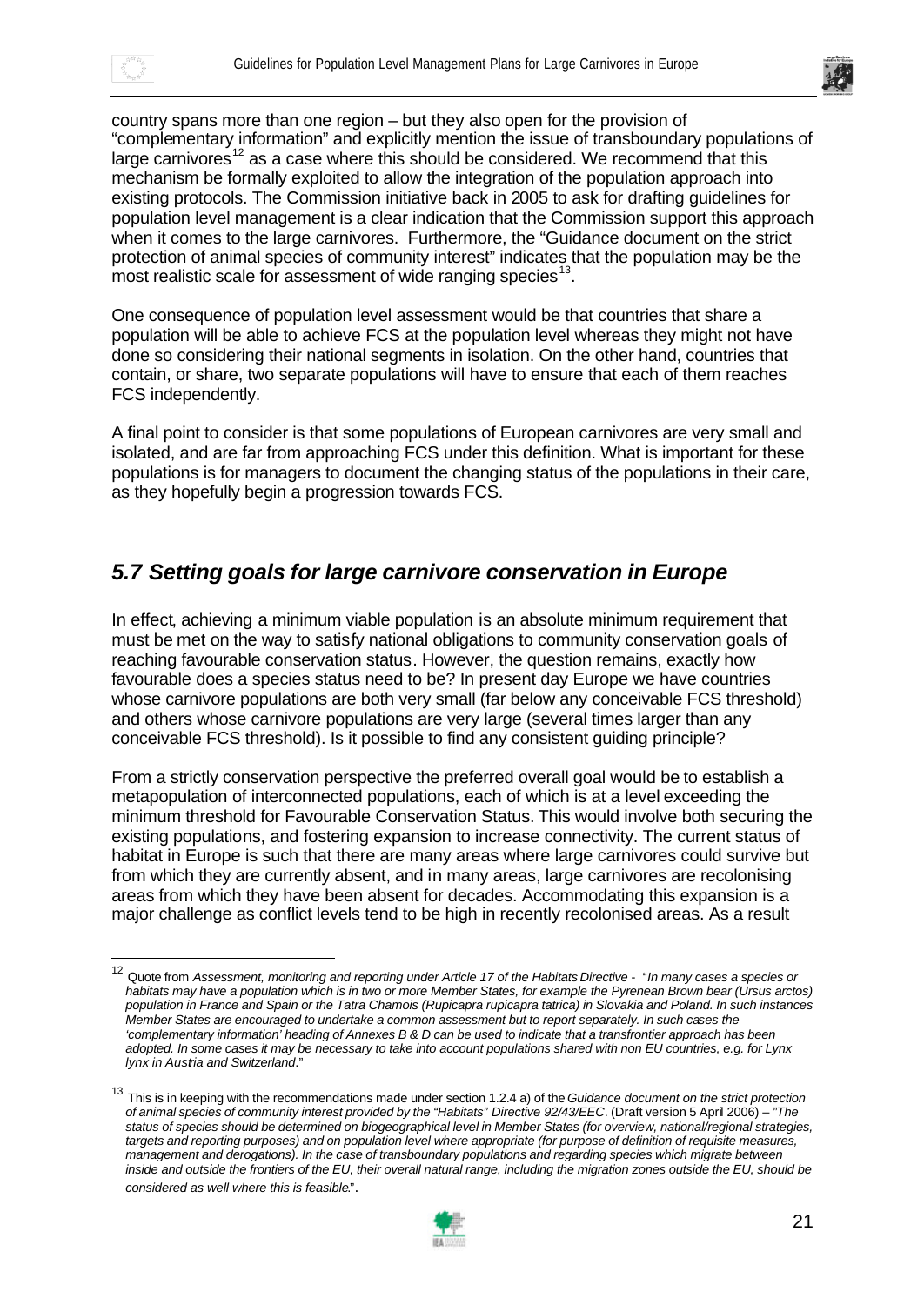



some countries seek to limit the level of expansion by setting maximum targets for large carnivore recovery.

The guidance documents regard FCS as a positive goal, where the goal should be to make species status as favourable as possible – not just to have passed a minimum threshold of favourableness – "*Therefore, the obligation of a Member State is more than just avoiding extinctions*" (Guidance document on strict protection of species). In other words the intention of the Directive appears to be that countries should not set a limit on potential large carnivore expansion once they have reached a minimum level of FCS (in cooperation with any neighbouring countries with which they share a population). The guidance documents even mention the occupation of all potential range as one possible way of estimating Favourable Reference Population. This would therefore indicate an intention to foster the reintegration of large carnivores into as much of the Community's landscape as possible. However, the preamble to the Directive makes it clear that the Directive must be seen in the context of a wide range of other European goals, including sustainable development and social and economic interests, which may justify (in some circumstances) placing some artificial constraints on how favourable any species' status can actually become. And the guidelines explicitly acknowledge that FRR can be less than the maximum potential range for wideranging species – "*in such cases it may not be necessary for all the historic range to be reoccupied to reach FRR, if long term survival and variability can be assured with less*". This implies that if conflicts are large and difficult to mitigate, countries may, in some cases, be justified to place limits on potential recovery, as well as use derogations to use lethal control in some circumstances (see section 6.1).

In order to produce an operational set of goals we recommend that by default large carnivores should be allowed to recolonise as many areas as possible, but accept that there may be limits to this. If the subsidiarity principle is invoked it would imply that it is up to the democratic process within each individual country to decide just how far beyond the minimum requirements of achieving FCS that they wish to go. Hopefully, the adoption of flexible and locally-adapted management practices will increase the area where their presence will be accepted. However, we also feel that it is important to underline that setting goals beyond the minimum levels required to fulfil community obligations is as much a matter of value judgements than science.

However, the absolute minimum requirements that member states must meet are:

(1) Countries sharing one population, or segments of a population, contribute to ensuring between them that the population reaches and maintains FCS, and

(2) They allow for connectivity between neighbouring populations and segments within the same population, and

(3) Management activities do not create a sink that can influence the FCS of a population, and

(4) Populations should in general not be allowed to go below the level they had when the Directive came into force on their territory<sup>14</sup>.

<sup>&</sup>lt;sup>14</sup> This requirement comes from the quidance documents, and is therefore formally non-binding. After much discussion we feel that this statement should remain a part of the general definition of favourable conservation status – but that exceptions should be possible. For example, if ecological carrying capacity decreases (through a natural decline in prey density) it should be acceptable to allow the population of large carnivores to decline accordingly. Furthermore, under carefully planned management actions it may be acceptable to reduce a population's size as an exceptional action. However, it is crucial that these changes do not violate any of the other requirements for FRP – i.e. populations must be viable and connectivity must be maintained.

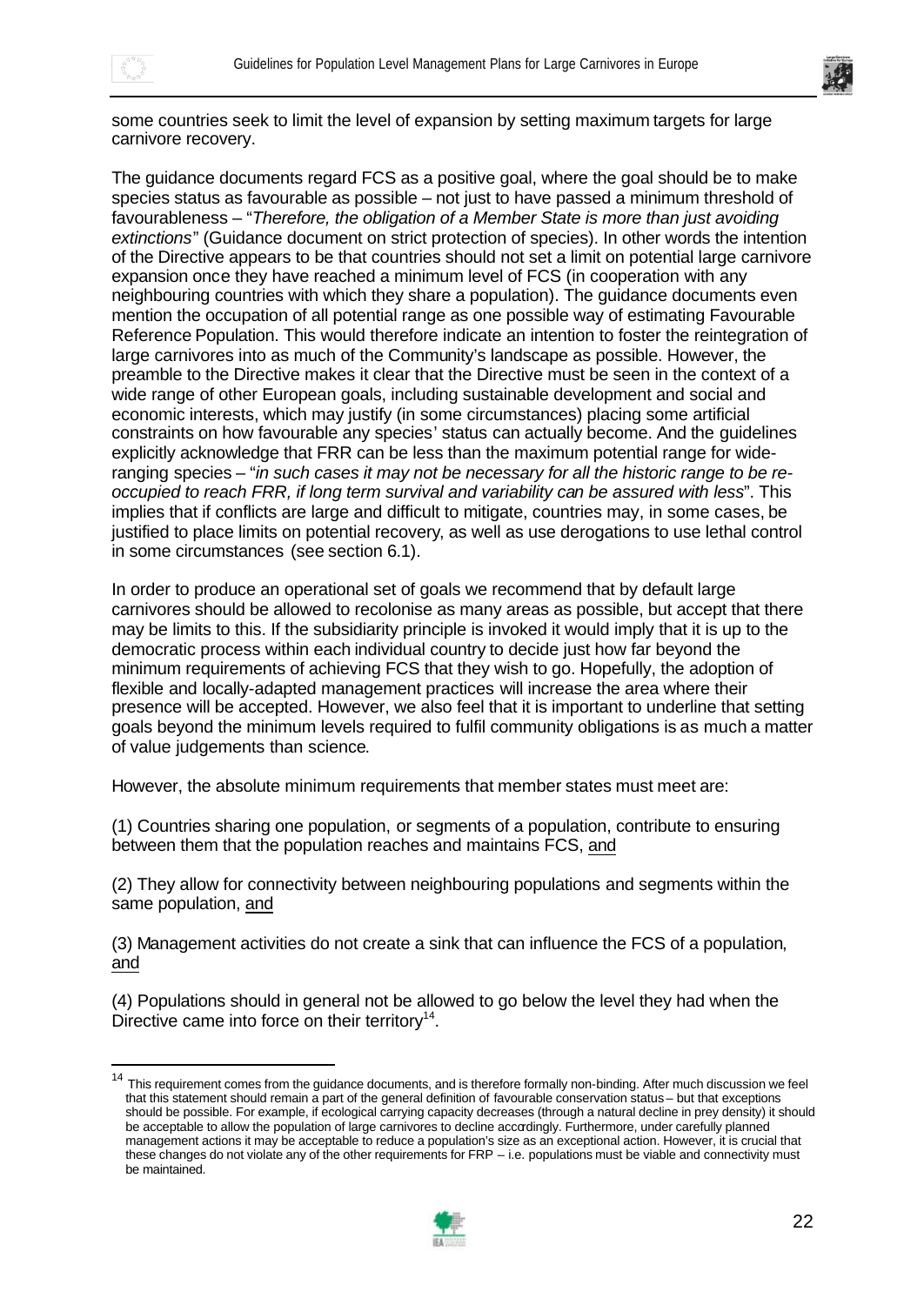



A final issue concerns the active reintroduction of large carnivores to an area from which they are currently absent. In general our expert opinion favours fostering natural expansion and recolonisation as far as possible, because reintroduction is a very expensive and risky process, and because public acceptance tends to be greater for natural recolonisation. We recommend that reintroduction of individuals into an area from which they are currently absent, but have been present in historic time (e.g. the British Isles, BENELUX countries) should not be regarded as a Community obligation under the Habitats Directive, although such countries are of course free to do so on their own initiative (as long as they satisfy the criteria suggested by the IUCN reintroduction specialist group). This view is also taken by the Article 12 working groups final report (p28) based on their reading of Article 22 of the Habitats Directive. However, it should be underlined that the translocation of individuals to support small populations (such as bears in the Pyrenees or the Alps) may actually be necessary to ensure that they reach or maintain favourable conservation status if they are geographically isolated from other populations, and that carefully planned and carefully targeted reintroduction may be a useful tool to enhance connectivity. This may also be the case where human assistance is needed to re-establish connectivity between isolated populations.

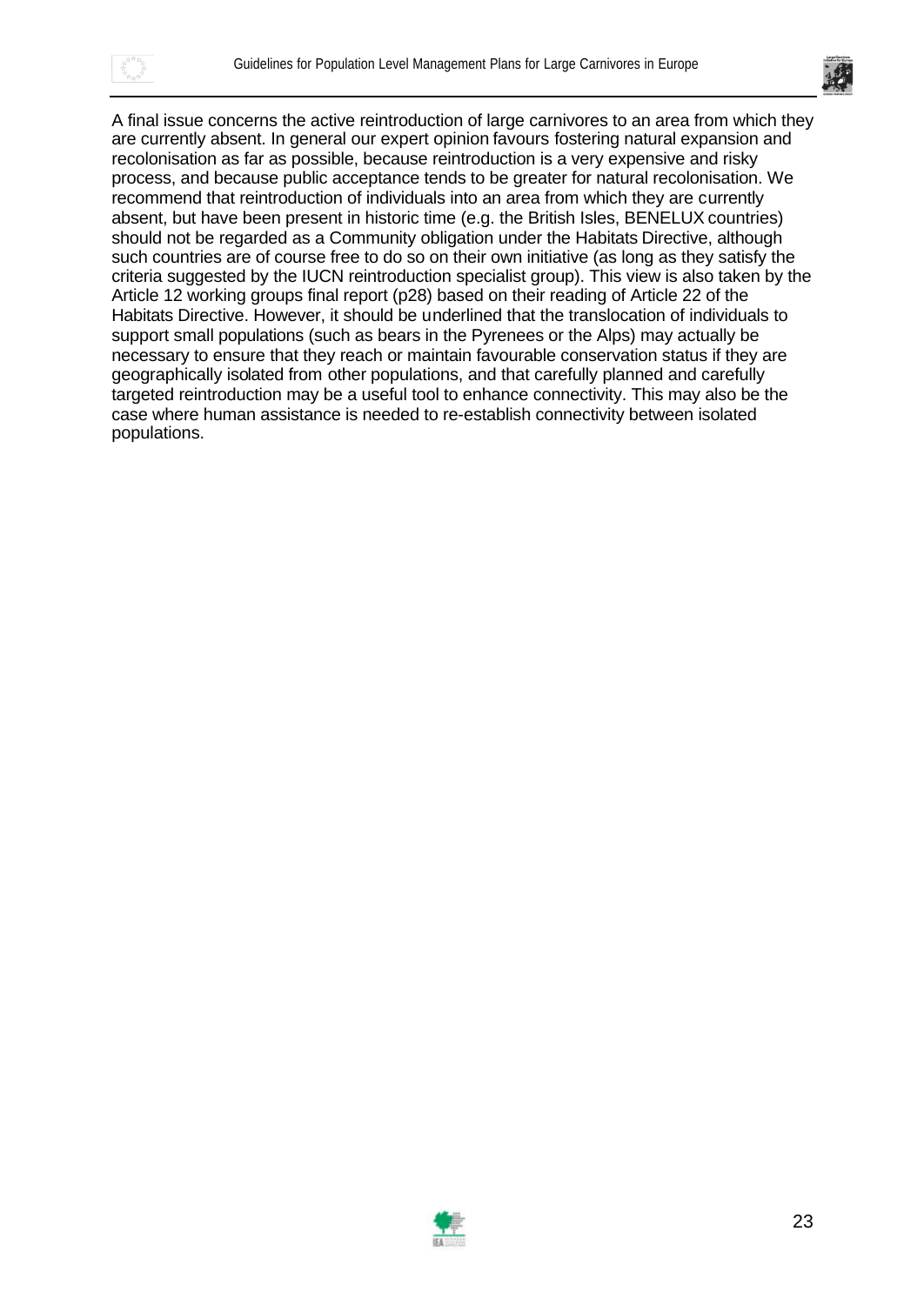$\overline{a}$ 



# **6. Legal and technical considerations for population level management plans**

### *6.1 Large carnivores under the Habitats Directive and other conventions.*

By default all the large carnivore species are covered by annex II (requires Natura 2000 sites) and annex IV (strictly protected) of the Habitats Directive. Likewise, wolves, bears and wolverines are by default on appendix II (strictly protected) and Eurasian lynx are on appendix III (protected) of the Bern Convention. However, there is considerable variation among countries as many have taken exceptions in part or in all of their national area. The status of large carnivores under international legislation in 38 European countries where they occur is summarised in Table 5.

### *6.2 Legal aspects concerning population level management*

Formally the Habitats Directive does not explicitly specify that FCS should be achieved at the population level. Its reporting routines require that FCS be evaluated within each country, indicating that its intention is to operate on a national or sub-national scale. This scale of consideration may be suitable for a wide range of smaller species, but large carnivores present a wide range of very special challenges. As large bodied top-predators they naturally move over very large areas and occur at relatively low densities. This implies that many (maybe most) countries will not ever be able to host enough individuals to have a population that can reach FCS. In order for the intention of the Directive to be achieved for a species group like large carnivores it must consider spatial scales that span borders. This is actually specified in the Directive's preamble as one of the prime objectives of the Directive<sup>15</sup>. These population level management plans can simply be viewed as an instrument to achieve this goal. The Commission also says in its technical specifications for the tender of this project that " coordinating the management across national boundaries might be the solution to maintain viable populations over the long-term, an approach that is also important to put large carnivore conservation into the broader context of biodiversity conservation". A certain legal clarification is, however, required concerning the proposed practice of attaching favourable conservation status purely to the population level, which in some cases may free member states from the obligation to achieve it on their own.

All EU countries are also signatories to the Bern Convention. The Bern Convention places considerable emphasis on the need to foster transboundary approaches in the preamble and in articles 1, 10 and 11. Recommendation 115 (2005) also calls for countries to work towards transboundary action plans for large carnivores, and the topic was given considerable attention in a workshop held in Slovenia in 2005 (Bath 2005). Furthermore, most EU countries are also signatories to the Bonn Convention which is specifically tailored for migratory species that cross international borders. The Bonn Convention even allows for states sharing migratory populations to sign legally binding treaties to govern the management of these species. Although the movements of large carnivores across borders do not follow the strict definition of seasonal migration, it may be worthwhile exploring the potential for use of this convention. The combined weight of the Habitats Directive and these

<sup>&</sup>lt;sup>15</sup> "Whereas given that threatened habitats and species form part of the Community's natural heritage and the threats to them are often of a transboundary nature, it is necessary to take measures at Community level in order to conserve them"

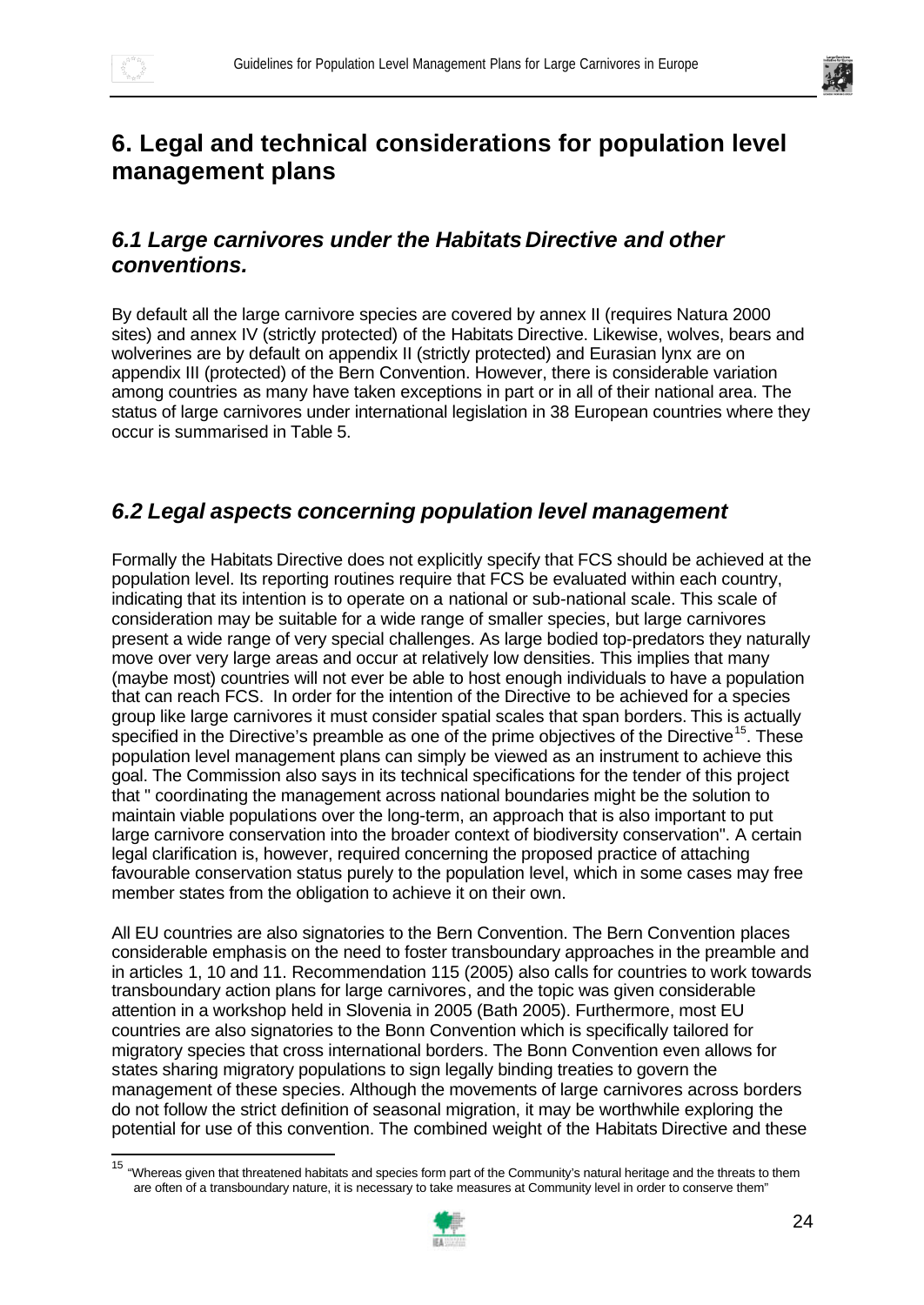



two conservation conventions should be enough to motivate EU countries to develop population level management plans, especially if in so doing they will be permitted to adopt more flexible management practices than those allowed by a strictly national perspective. Furthermore, the Bern and Bonn Conventions should be useful frameworks to induce non-EU countries to take part in these plans. Although many Bern Convention signatories have taken reservations for wolves and bears concerning their placement on appendix II – these species are still covered under the conventions general goals as expressed in articles 1 and 2. Unfortunately, there are four key countries that are not bound by any of these conventions or Directives – Bosnia & Herzegovina, Serbia, Montenegro and Russia. Involving these countries will require novel approaches to solve the many challenges. The only relevant international conservation legislation that these countries have signed is the Convention on Biological Diversity.

In cases where it is impossible to reach transboundary agreement on management with such neighbours, a minimum step would be to make national plans contingent on a given status (trend, numbers, distribution) of carnivores across the border. This would allow national plans to change to adapt to changing status on the other side of the border. Such coordination would simply require access to up-to-date monitoring or survey data which only requires cooperation between researchers and experts which usually functions well across borders.

#### *6.3 Economics of large carnivore conservation*

Large carnivores can be expensive to conserve. Seemingly simple tasks like monitoring population size and distribution can be logistically very expensive. Other tasks like conducting ecological, genetic, or human-dimensions research, and paying compensation for damages or funding the development of conflict mitigation measures can potentially cost individual countries several millions euro per year. Currently there is a clear pattern where the poorer countries in eastern and southern Europe have the largest large carnivore populations. One possible mechanism to redress this imbalance would be for member states to include large carnivore issues into the plans for use of EU Rural Development Program funds and to apply for funds from LIFE+. The LIFE-Nature program has supported many projects that have developed best practice guidelines for dealing with large carnivore conflicts.. The Commission has internal discussions between its environmental and agricultural departments when it is evaluating national programmes for rural development funds before the discussions with member states begin. These discussions include making sure that Natura 2000 and wider biodiversity issues are covered in national programmes. However, in the end it is up to the national authorities to decide what kind of measures will be financed. The Commission has also organised Natura 2000 financing workshops in all member states to discuss EU financing possibilities for implementing the two nature directives.

#### *6.4 Derogations for strictly protected species under the Habitats Directive*

As we have seen large carnivores as a species group represent a number of unique challenges when we try to conserve them in crowded, human-dominated, and heavily modified ecosystems like Europe's. These challenges include their potential to have locally severe impacts on (1) livestock, (2) prey species which represent valuable game resources for hunters, (3) the fear they induce in many people, (4) their association with a wide range of

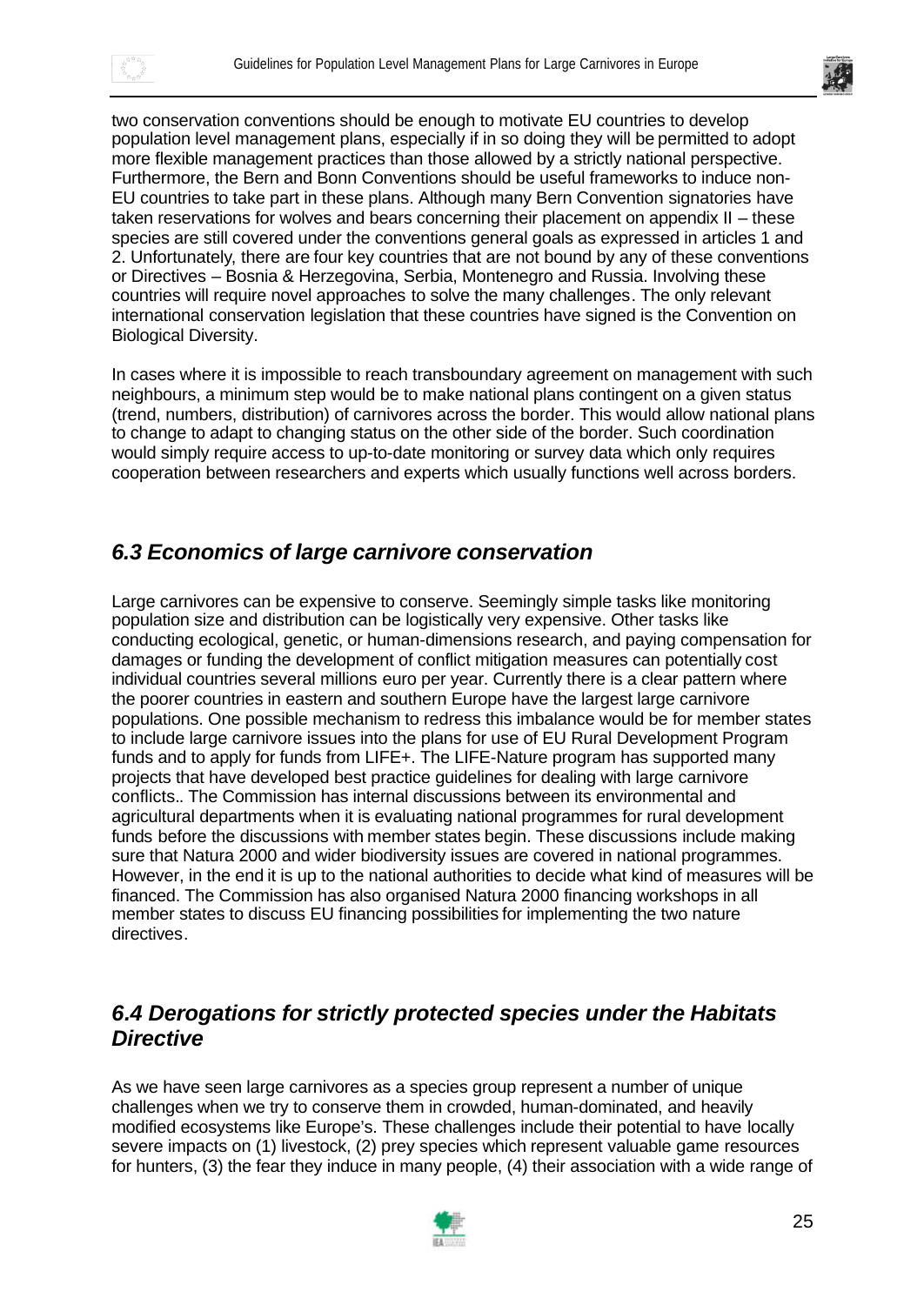



social conflicts, and (5) the fact that in very rare events wolves and bears can represent a threat to human safety by attacking people and where wolves can act as vectors for diseases such as rabies (Kaczensky 1999; Linnell *et al.* 2002, 2005; Skogen 2003; Skogen & Krange 2003; Swenson *et al.* 1999). For many conflicts there are a wide range of potential mitigation measures that may serve to reduce conflict levels. For example, there are many modern and traditional methods to help protect livestock against depredation from large carnivores. Electric fences and the use of shepherds with livestock guarding dogs are two methods that have been shown to be particularly effective under a wide range of conditions. Social conflicts and fear may be, at least in part, reduced through the development of education campaigns and various forms of communication structure. Under the derogation text of the Habitats Directive it is essential that member states evaluate the potential utility of the mitigation measures that exist.

However, the potential for these conflicts requires that in some exceptional circumstances it is considered to be both compatible with their conservation, and even desirable for gaining public acceptance for their management to either selectively remove specific individuals or to limit their numbers and / or distribution at certain levels through management actions. Apart from some very specific circumstances where translocation and scaring away potentially dangerous animals may be an option, lethal control remains the only practical method for this task (Linnell *et al.* 1997). The Habitats Directive recognises under the "derogation" article that lethal killing is possible when the 3 conditions of this article are fulfilled: 1) no other solutions exist, 2) the impact to FCS is not detrimental, and 3) one of the 5 derogation reasons is satisfied. Furthermore, in many European cultures where large carnivores are relatively abundant there is a tradition for hunters to hunt large carnivores for recreation or trophies. In various settings carnivore hunting (but also carnivore-related ecotourism) is associated with significant economic benefits, and in many contexts is regarded as being crucial for achieving local acceptance of the presence of these species (Hofer 2002; Knapp 2006).

From a conservation point of view there is no principle reason why large carnivore populations cannot tolerate some levels of lethal control or be managed under the same type of harvest system as wild ungulates or game birds, provided that the harvest is well managed. Proper management in this case requires effective monitoring of the population size, the setting of appropriate quotas and hunting seasons, and careful enforcement of these regulations. In other words, if properly organised, well managed harvest can potentially be sustainable. In addition to sustainability, modern ethical norms require that harvest methods be as humane as possible. The Court ruling C-342/05 also confirmed (paragraph 45) that the use of maximum regional limit to kill individual wolves in game management district is not contrary to art 16(1) of the Habitats Directive. The example is from Finnish practise where this limit is set according to the number of individuals which may be killed without endangering the species in question (the quota is assessed by a national research institution). It is considered as a framework within which the game management districts may issue hunting permits where in addition the conditions of art 16(1) of the Directive are fulfilled.

However, in most of Europe all four of the large carnivore species which we are concerned with here are listed on annex IV which implies that they are subject to strict protection under article 12 of the Habitats Directive which prohibits "*all forms of deliberate capture or killing of specimens of these species in the wild*" (Article 12.1(a)). Article 16 of the Habitats Directive provides the possibility for derogations from Article 12 to permit activities that would otherwise have been prohibited. The extent to which these derogations can be used to control or hunt large carnivores has long been a matter of contention. Recently two documents have been presented by the Commission that should clarify some of these issues. These are the Final report from the Article 12 Working Group "Contribution to the interpretation of the strict protection of species" and the "Guidance document on the strict

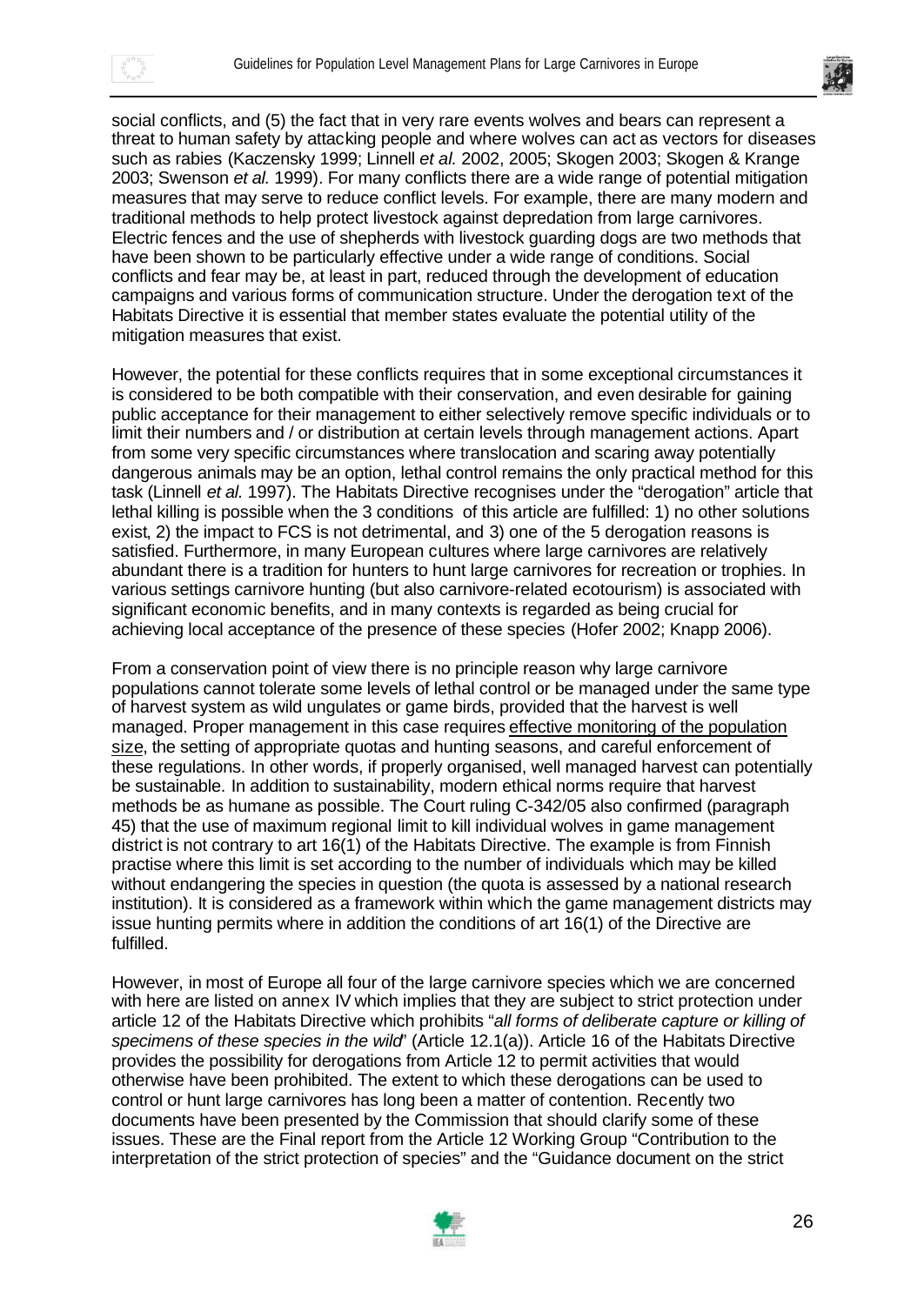



protection of animal species of community interest provided by the Habitats Directive 92/43/EEC – draft version 5"; both dated April 2005.

The final report underlines in its introductory sections the need for the Habitats Directive to adopt a pragmatic and flexible approach "*It is necessary to ensure a practical implementation, which is based on public support and which will avoid unnecessary conflicts which can counteract the overall objective of the Directive*". The relevance of this for the type of issue that we are discussing here was further underlined by the statement that "*The working group must thoroughly investigate the possibilities of a flexible approach to the protection of Annex IV species which are e.g. regionally or nationally common or abundant*".

Using a derogation depends on competent national authorities determining that three conditions are being met. The first condition is to demonstrate a reason for wanting derogation. The crux of this pretext hinges on the interpretation of the five potential situations that Article 16 permits for derogation. These include;

- (a) "In the interest of protecting wild fauna and flora and conserving natural habitats";
- (b) "To prevent serious damage, in particular to crops, livestock, forests, fisheries and water and other types of property";
- (c) "In the interests of public health and public safety, or for other imperative reasons of overriding public interest, including those of a social or economic nature and beneficial consequences of primary importance for the environment";
- (d) "For the purpose of research and education, of repopulating and re-introducing these species and for the breeding operations necessary for these purposes, including the artificial propagation of plants";
- (e) "To allow, under strictly supervised conditions, on a selective basis and to a limited extent, the taking or keeping of certain specimens of the species listed in Annex IV in limited numbers specified by the competent national authorities".

Given our understanding of large carnivore conservation issues it is possible to see all of these arguments being present under some situations within Europe. Justification (a) is likely to be rarely used, but there are potential situations where a rare prey species could be locally threatened by a more common carnivore species (e.g. Kojola *et al.* 2004). Justification (d) is only likely to be relevant when individuals are to be used for conservation translocation purposes (Breitenmoser *et al.* 2001) or when captured for radio-collaring (which is also a derogation). Killing large carnivores explicitly for research purposes is unlikely to be regarded as being acceptable by research ethics committees in modern Europe – but of course does not preclude the research use of carcasses and samples from animals killed under other justifications. In fact the maximal use of these individuals should be encouraged. Justification (b) is likely to be most commonly used because of the potential for large carnivores to depredate livestock species (especially sheep and semi-domestic reindeer) and pets. A crucial element here is the statement that the justification is to prevent serious damage, not just respond to damage that has occurred. The working group has confirmed this interpretation<sup>16</sup>. Therefore, this justification could be used to both try and selectively remove specific individuals that are believed to be responsible for disproportionate depredation on livestock (so called "problem individuals") and to either keep carnivores out of some areas with many livestock or limit the carnivore population at a level that keeps depredation at acceptable levels (Linnell *et al.* 1999, 2005; Odden *et al*. 2002; Sagør *et al.* 1997; Stahl *et al.* 2001). The issue of how much damage constitutes serious damage is hard to define as it will depend on local acceptance levels, but it must be of a serious nature. The Birds Directive has also the same provision "to prevent serious damage to..crops....". The Guidance document on hunting under the Birds Directive says on point 3.5.11 "In the implementation of

 $16$  This view was supported in a recent European court ruling in a case (C-342/05) ruling (June  $14<sup>th</sup>$  2007) against Finland.

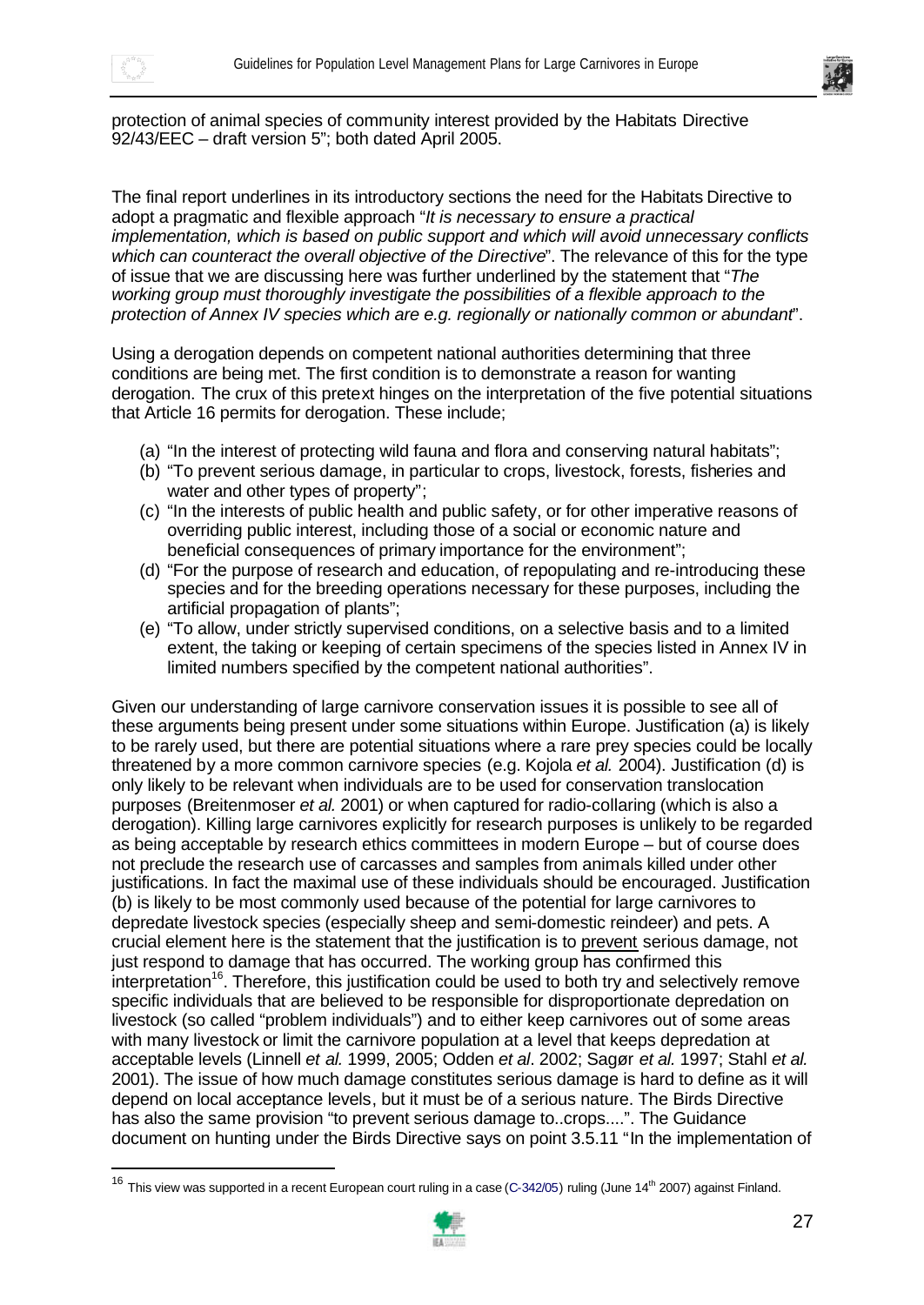



the Birds Directive a Court ruling 247/85 notes that the aim of the provision of "preventing serious damage" under the Birds Directive is not to prevent the threat of minor damage. Mere nuisance and normal business risk should not fall under this derogation". Justification (c) could also be used to limit depredation on livestock, and potentially predation on wild game species if these could ever be shown to be activities of overriding public interest. However, it is more likely to be used for the removal of rabid, aggressive, habituated or other specific individual animals that demonstrate unwanted behaviour. Finally, justification (e) could be used to justify a carefully regulated harvest of some animals. Justification (c) and (e) could cover cases where a *de facto* hunter harvest is needed to obtain local acceptance for large carnivores among the rural population. This situation is clearly present in many Nordic and Eastern European countries, and has been well documented in social science research. In fact, Latvia has justified its continued hunter harvest of lynx under justification (e) (Ozolins 2001), and the example has been held up as a successful demonstration of a well justified use of derogation point (e) by the Article 12 working group. However, it seems unlikely that simply the "wish" to continue hunting could be a justification in accordance with the original intentions of the Directive. In summary, there are likely to be many situations where one or more of these justifications is present.

The second condition is the need to demonstrate that there is "no other satisfactory alternative" than a derogation, in this case, lethal control. This issue is most likely to be debated in the cases where derogations are desired to limit depredation on livestock. Many tried and trusted methods exist that have a well documented ability to reduce depredation on livestock to very low levels (Linnell *et al.* 1996; Breitenmoser *et al.* 2005). However, introducing these to many livestock raising systems may require a major and very expensive change to husbandry practices if it must be applied on a large scale. Whether economic barriers can be considered as an argument for "no satisfactory alternative" is an open question. The article 12 working group has stated clearly that under the principle of subsidiarity it is up to the individual nations' legal systems to rule on what is considered satisfactory ("*In conformity with the principle of subsidiarity, it rests with the competent national authorities to make the necessary comparisons and evaluate those alternative solutions*". p60). However, the working group has underlined that derogation is a last resort and a limited solution to a problem ("*As regards the factors on which the existence of another satisfactory solution should be evaluated, it is recognised that this is a matter for the national court. The appraisal of the - satisfactory or not - character of an alternative, in a given factual situation, must be founded on objectively verifiable factors, such as the scientific and technical considerations. In addition, the solution finally selected, even if it involves derogation, must be objectively limited to the extent necessary to resolve the specific problem or situation*" (p60)).

The third condition is the need to demonstrate that a derogation will have no detrimental impact on the conservation status of the species. The working group clarified that this process should first clarify the conservation status of the species and secondly analyse the impact of the derogation on this status. The guidelines also underline that this assessment should be aware of several scales, but that the population level should be prioritised – explicitly giving the example of wide-ranging vertebrates with transboundary populations. An issue which is very relevant for large carnivore conservation is that the working group also concludes that it is not strictly necessary for the target population of the species to be at favourable conservation status<sup>17</sup> for a derogation to be given, but that under the principle of proportionality the arguments must be very strong, and the action very limited, under such circumstances. It is crucial that the impacts of such actions should be very closely monitored. The Article 12 working group also underlined that it is highly desirable to have a detailed conservation / management plan in place for ensuring that there is no detrimental effect. This is a major argument for developing transboundary population level management plans given

<sup>&</sup>lt;sup>17</sup> This view was supported in a recent European court ruling in a case (C-342/05) ruling (June 14<sup>th</sup> 2007) against Finland

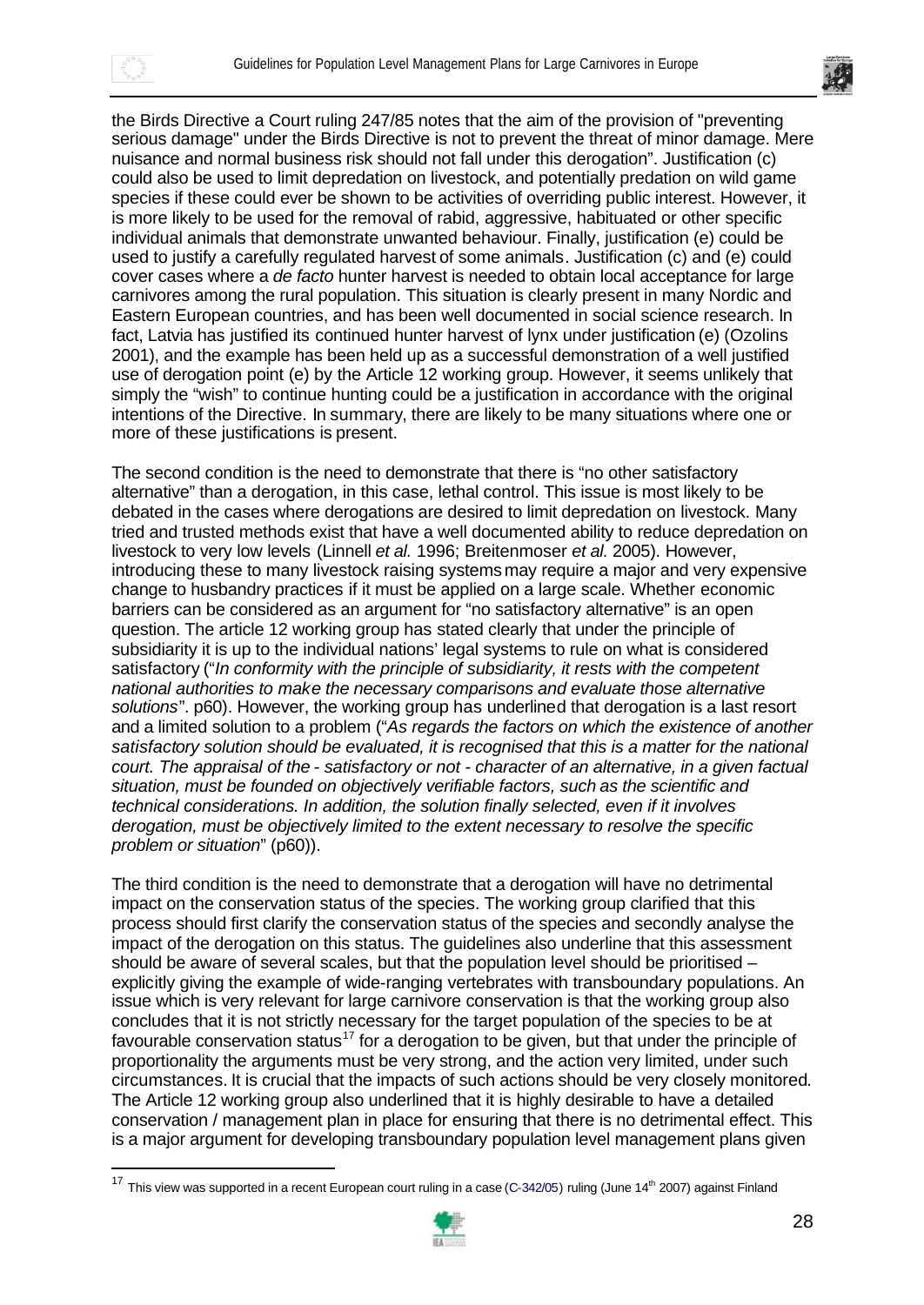



their recommendation that the population is the most relevant scale for assessing this effect and the fact that many European large carnivore populations are transboundary in nature. In fact, having a population level management plan is virtually essential to ensure that the sum of all derogations given does not have a detrimental effect. For populations where favourable conservation status has been assessed with the aid of a quantitative PVA approach it may be useful to model the impact of proposed management actions on extinction risk.

In summary, Article 16 provides a scope for permitting the use of lethal control, and even the maintenance of hunting activities for annex IV species as long as the three conditions can be met. In 2003 a joint meeting of the European Commission and the Junta de Castilla y Léon in Spain concluded the following in response to a request to allow harvest of wolves that were formally on annex IV – "*Where Action Plans are established which ensure a favourable conservation status of wolf populations art. 16 of the Habitats Directive provides sufficient flexibility to allow for the required population management*. *This can include allowance for controlled hunting quotas*". This is very similar to the Bern Convention which also allows such flexibility (Shine 2005).

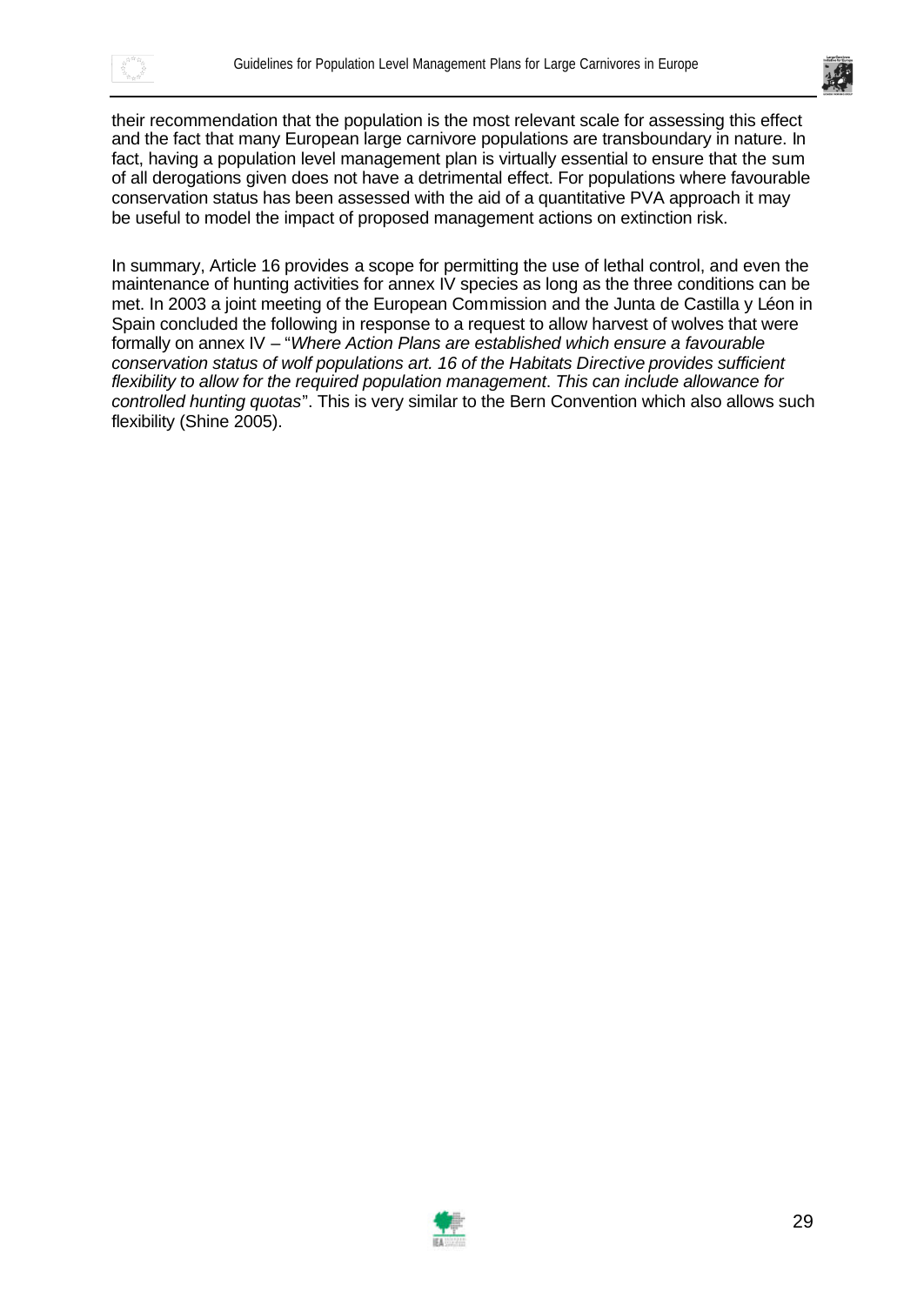

# **7. Developing population level management plans**

In this section we will provide some guidelines on both the process that should be used and the product that should be produced. The need for transboundary cooperation will concern both international boundaries and those between individual states / autonomous regions within federal nations (e.g. Spain, Italy, Germany, Austria). However, for the sake of brevity in the text we will consider just the international case, but everything that applies for international cross border cooperation also applies to intra-national cases.

## *7.1 The process*

• The most important element is to integrate the process with the product. The idea of the process is to develop the product, and participants in the process should have some real influence on the form that the product takes. Experience from across Europe shows that a good process can help people accept a controversial product, and that even the best product may not be accepted if the process has been flawed. Providing scope for public and / or stakeholder participation is crucial, although there are many models of participation, and different models will be appropriate for different situations. In general it can be said that the more controversial the topic, the more need there is for an open process.

• Although public / stakeholder involvement is needed, it is not possible to offer them a blank slate to negotiate from. The Habitats Directive, other international treaties like the Bern and Bonn Conventions, and a wide range of national and local laws provide a precondition for the conservation of large carnivores. Therefore, the discussion is not about whether carnivores should be conserved, it should be about how to go about achieving this goal in the best possible way.

• It should be underlined that the goal is to produce a technical instrument for management – i.e. a management plan, not a policy document, because policy already exists.

• There will need to be two parallel processes. The external international process will need to be conducted in parallel with internal national processes. However, in cases where a good national process has already been completed to produce an existing national management plan, it may not be necessary to conduct as extensive a process as in cases where no national level process has previously been conducted. An international process should seek to harmonise existing national plans, and then return to their respective stakeholders for consultation about any required changes. For nations with a federal structure it is crucial that all the relevant states are included in the process of dealing with an international neighbour.

• Many European large carnivore populations are currently expanding. In addition, there are some regions of Europe which currently lack large carnivores, but which will need to play key roles in ensuring the connectivity between adjacent populations in the future. It is therefore important to involve management agencies from areas adjacent to current distribution range as these areas may soon receive dispersing individuals.

• Facilitation is crucial. Any discussion forum involving the public, stakeholders, or different management agencies must be facilitated by a skilled, and neutral, facilitator. In cases where there are some disagreements about basic facts or their interpretation it may be desirable to convene a small group of international experts to evaluate the available data.

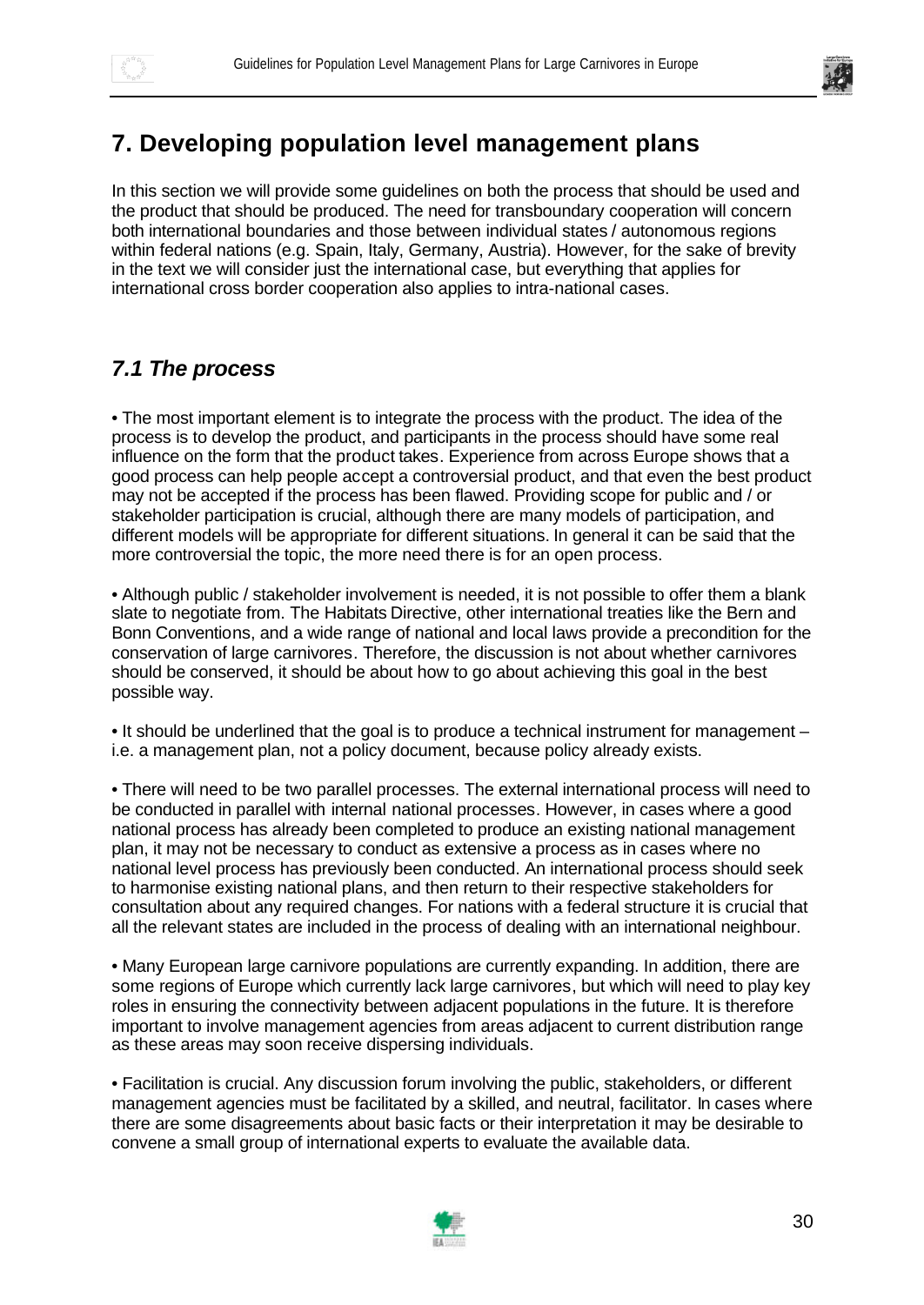



• Within each large carnivore population one country, or state, should take the lead. This could either be the country that has the largest share of the carnivores, or else the country which has the most to gain from cooperation.

• Reaching agreement will be eased if incentives are provided by the Commission. The incentive that is likely to be most attractive is the idea that cooperation will give greater management flexibility and freedom and the Commission strongly encourages to work on population level, as evidenced by the initiative to prepare these guidelines. For example, if the population can be managed as a whole, it will enhance FCS and allow participating countries more locally-adapted flexibility in managing their segment(s) of the population. The possibility of changing the annex designation (e.g. changes between annex IV and V) of specific species in specific populations, or of clarifying the acceptable management practices within existing designations would also encourage cooperation. Furthermore, the provision of central funds (i.e. through Rural Development or LIFE+ Programmes) to offset some of the high costs of conserving large carnivores would also foster cooperation if these funds were conditional on the adoption of population level management plans.

• Large carnivore conservation requires cooperation between different sectors. Any effective planning process must therefore include representatives covering environment, agriculture, forestry, tourism and infrastructure / transport.

• Most of the main large carnivore populations in Europe contain countries that are not EU members. These countries need to be involved in the process through novel diplomatic approaches as their cooperation can only be requested rather than required. For countries that are signatories to the Bern Convention it should be possible to encourage participation if this convention could also adopt these guidelines. Recommendation No.115 (2005) on the conservation and management of transboundary populations of large carnivores from the Bern Convention secretariat already goes a long way towards encouraging this process. For key countries that are not signatories of the Bern Convention it may be necessary to find other incentives to encourage their voluntary participation. The Bonn Convention may be one suitable platform to exploit, as is the Convention on Biological Diversity.

• It may be useful to help participants visualise the consequences of different decisions or management alternatives to ensure that at each workshop there are some GIS-based visual aids that can show the distribution of large carnivores and of potential habitat. It may also be useful to have some basic population models in use that can show the consequences of different population sizes and management scenarios. Finally, these combined modelling exercises could be integrated with some basic data on infrastructure development plans, human land-use and human population trends (e.g. Westley & Miller 2003). This total modelling environment could help visualise the impact of alternative management strategies and scenarios. The effective use of these tools requires a certain amount of pre-workshop planning – but should be very effective to integrate the many different considerations that effective planning must balance. This approach should also help communicate the science to decision makers and managers.

• Whereas these plans can be single species affairs, in areas where two, or more, large carnivore species occur in the same areas it would be logical to consider making a multispecies plan. At the very least, possible synergies should be considered. However, the different species are associated with different ecological requirements and different conflicts, with wolves usually being most controversial and lynx the least.

• It should be underlined that these population level management plans represent a set of minimum issues that must be agreed upon between responsible agencies sharing a population to ensure an effective population level approach. It should be stressed that within any given population there can be considerable variation in management system as long as

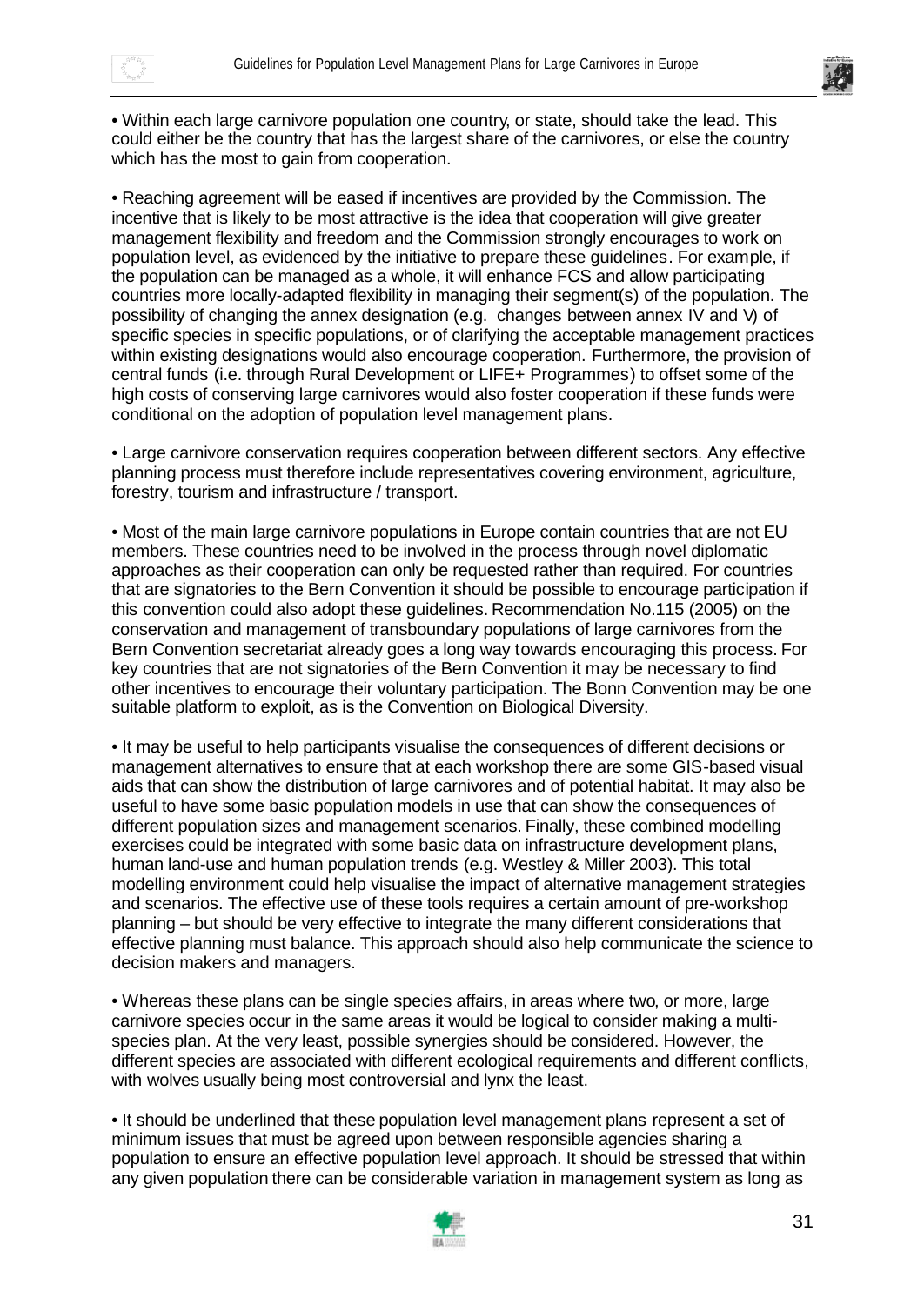

 $\overline{a}$ 



the overall plan is coordinated to work towards a common goal of maintaining and enhancing the favourable conservation status of the populations in question. The potential to allow flexible management should be a great aid in building compromises.

• It is most important to achieve this type of management plan for the discrete populations (defined in tables 1-4) that have a more or less continuous distribution across borders. However, it is also important to consider the connectivity between populations into the wider metapopulation. Therefore, the different processes for different populations should be coordinated. In cases where a number of different discrete populations fall within the range of an already existing umbrella with existing traditions of cooperation – such as the Alpine Convention and the SCALP<sup>18</sup> concept for lynx – it may be an idea to coordinate the process for all populations that fall within this umbrella.

 $18$  SCALP = the "Status and Conservation of the Alpine Lynx Population" is an existing concept that attempts to coordinate monitoring and conservation efforts for Eurasian lynx throughout the alpine nations.

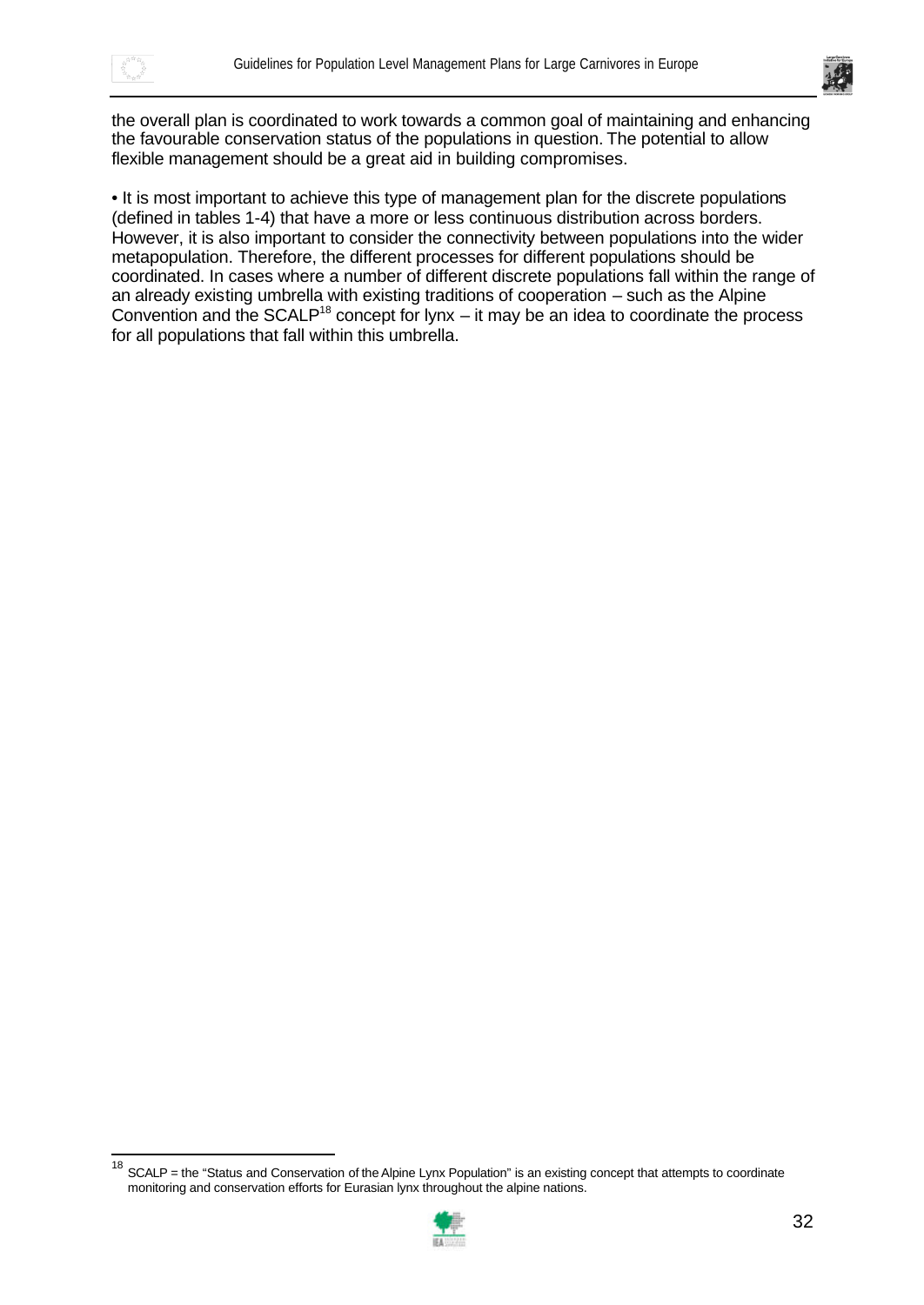



## *7.2 The product*

The following is a draft template for the topics that a transboundary management plan should contain. There should be three sections, focusing on background information, a formulation of measurable, time specific and spatial explicit objectives and targets, and a set of actions that are needed to achieve these objectives.

| Title                                                                                                                                                                        | <b>Explanatory notes</b>                                                                                                                                                                                                                                                                                                                                                                                                                                                                                                                        |
|------------------------------------------------------------------------------------------------------------------------------------------------------------------------------|-------------------------------------------------------------------------------------------------------------------------------------------------------------------------------------------------------------------------------------------------------------------------------------------------------------------------------------------------------------------------------------------------------------------------------------------------------------------------------------------------------------------------------------------------|
| 1. Background                                                                                                                                                                | This section summarises the background information about the specific<br>population and its metapopulation context. It is intended to serve as a<br>reference for justifying the objectives and associated actions that come<br>later in the document, and to increase the transparency, credibility and<br>robustness of the overall plan. Outlining the similarities and differences<br>in circumstances between different management units is important. It will<br>include the following sub-sections.                                      |
| 1.1 Population definition                                                                                                                                                    | Describes the geographic limits of the population, where possible<br>separating between (1) the distribution of the reproductive portion of the<br>population, (2) the total area of regular occurrence of resident individuals<br>and (3) the areas where individuals, such as dispersers, occasionally<br>occur. If the distribution of animals within a population is clumped, then<br>these population segments need to be described.                                                                                                       |
| 1.2 Management units                                                                                                                                                         | Describes the existing management units - such as national, state or<br>county borders, wildlife management unit borders, or protected area<br>borders that overlay this distribution.                                                                                                                                                                                                                                                                                                                                                          |
| 1.3 Population description                                                                                                                                                   | Describes the history, status, trend, and ecology of the population. If any<br>data are available on demographic parameters (reproduction or<br>mortality) they should be gathered and presented. Likewise, as detailed<br>as possible time series data on population trends and eventual human<br>harvest should be gathered on as fine a spatial scale as possible.<br>Special emphasis should be placed on describing the survey /<br>monitoring / census methods that have been used such that the quality<br>of the data can be evaluated. |
| 1.4 Habitat description                                                                                                                                                      | Describes the quality of the habitat within the geographic limits of the<br>populations and in surrounding areas where expansion is possible.<br>Presents data on anthropogenic (human population, infrastructure,<br>agriculture, land use) and biological (forest cover, prey distribution)<br>parameters.                                                                                                                                                                                                                                    |
| 1.5 Continental context                                                                                                                                                      | Describes the existing and potential connections to neighbouring<br>populations within the metapopulation. Evaluates the importance of this<br>population inside the European context - both in terms of numbers and<br>connectivity.                                                                                                                                                                                                                                                                                                           |
| 1.6 Current management<br>1.6.1 Legal status and<br>management regime<br>1.6.2 Damage and<br>conflicts<br>1.6.3 Obstacles to<br>conservation<br>1.6.4 Conservation<br>status | Describes the current management practices within each of the<br>management units.<br>Summarises data on the different conflicts that occur and on ways in<br>which these have been mitigated.<br>Identifies the major threats, limiting factors and obstacles to successful<br>conservation in the region. A SWOT or DSPIR method could be used to<br>structure this debate.<br>Summarise the conservation status of the population and any<br>conservation measures that have been taken recently to improve this<br>status.                  |
| 2. Definition of goals and<br>objectives                                                                                                                                     | This section develops both the overall vision and the temporally- and<br>spatially-specific, measurable, objectives and targets that the plan seeks<br>to reach. It contains the following sub-sections.                                                                                                                                                                                                                                                                                                                                        |
| 2.1 Statement of overall                                                                                                                                                     | Develops a common overall vision for large carnivore conservation in the                                                                                                                                                                                                                                                                                                                                                                                                                                                                        |

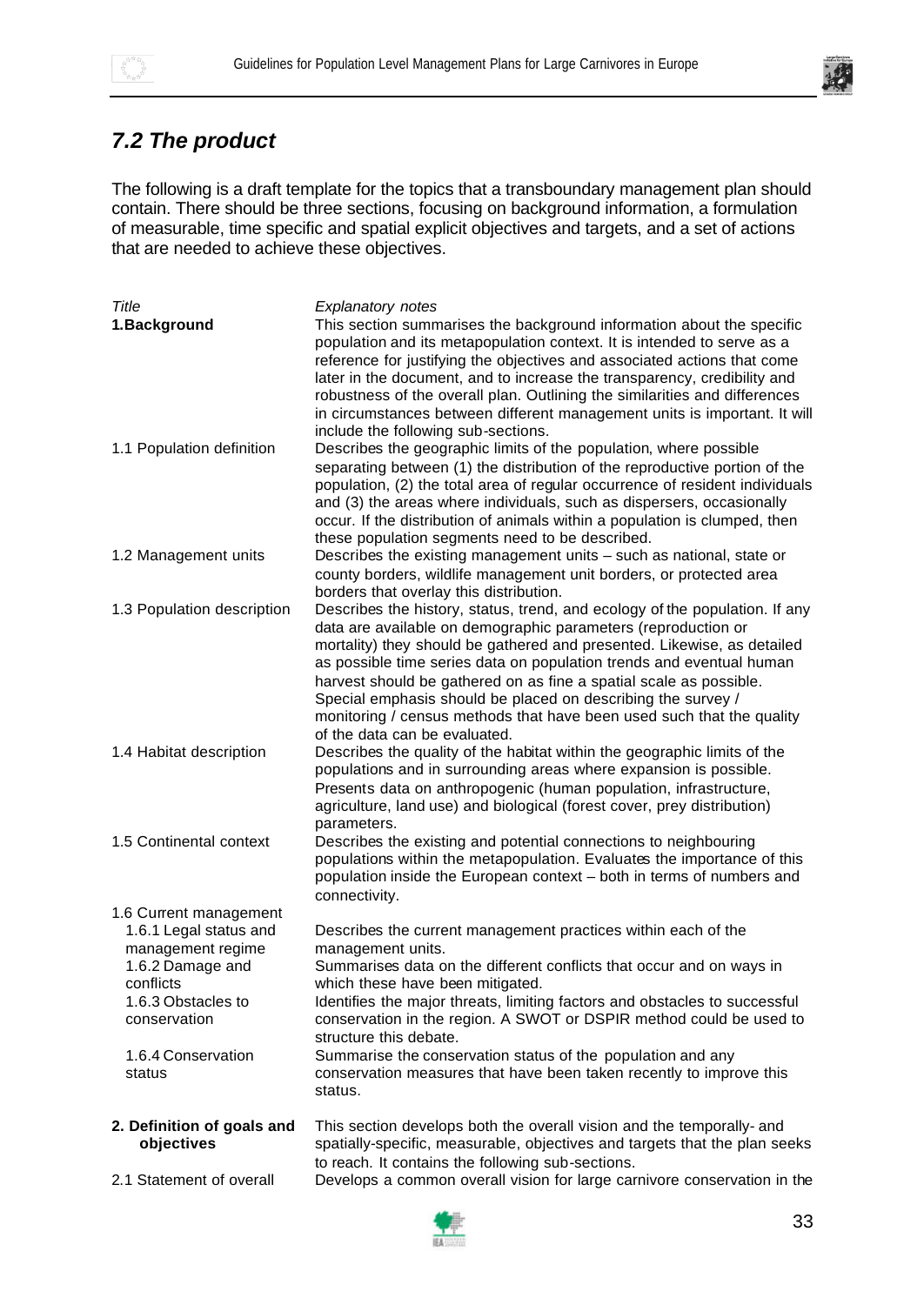$\overline{a}$ 



| vision                                                                                 | region <sup>19</sup> . It could also include statements about large carnivore<br>conservation and should relate to other conservation and social<br>economic objectives for the same region.                                                                                                                                                                                                                                                                                                 |
|----------------------------------------------------------------------------------------|----------------------------------------------------------------------------------------------------------------------------------------------------------------------------------------------------------------------------------------------------------------------------------------------------------------------------------------------------------------------------------------------------------------------------------------------------------------------------------------------|
| 2.2 Measurable objectives                                                              | This is the section where specific and measurable objectives are<br>developed within the frames of the overall vision. These objectives<br>should be impact-orientated (represent desired end points), measurable,<br>time-limited, specific and credible. These objectives should be based on<br>the best available science, be tailored to the specific species and region,<br>include both short-term and long-term objectives, and make<br>uncertainties transparent (Tear et al. 2005). |
| 2.2.1 Favourable<br>reference population<br>2.2.2 Favourable                           | Develops a common understanding of what the threshold favourable<br>reference population value will be for this population.                                                                                                                                                                                                                                                                                                                                                                  |
| reference range                                                                        | Develops a common understanding of what the threshold favourable<br>reference range distribution will be for this population.                                                                                                                                                                                                                                                                                                                                                                |
| 2.2.3 Population goals                                                                 | Explores how far beyond the threshold levels required to satisfy<br>community obligations it is desirable to go for this population.                                                                                                                                                                                                                                                                                                                                                         |
| 2.2.4 Success criteria                                                                 | Develops a set of measurable parameters, such as population size or<br>trend, harvest rates, damage levels, poaching levels, that can be used to                                                                                                                                                                                                                                                                                                                                             |
| 2.2.5 Connectivity and<br>expansion                                                    | measure the success of management actions.<br>Specifically develops a plan to maintain or enhance the connectivity both<br>within this population and with neighbouring populations. Areas where<br>expansion is to be encouraged or favoured, and corridors crucial for<br>connectivity should be identified.                                                                                                                                                                               |
| 2.2.6 Spatial aspects of                                                               | The overall objectives developed in the previous sections should be                                                                                                                                                                                                                                                                                                                                                                                                                          |
| management                                                                             | distributed in space between various management units such as<br>countries, states, counties, wildlife management units or protected<br>areas. The relationship between this plan and any protected areas,<br>especially Natura2000 sites, should be considered in detail. Particular<br>attention should be paid to integration of the needs for population<br>connectivity in the national infrastructure and industrial development                                                       |
| 3. Actions                                                                             | plans.<br>These are specific action points that need to be considered. They focus<br>on the actions that mainly apply to population level management<br>planning - other national actions may also exist but not all need to be<br>repeated. It is not automatic that the actions should be identical in all<br>management units - but they should be coordinated and compatible with<br>each other. Sharp boundaries between widely different actions should<br>be avoided.                 |
| 3.1 Maintaining range and<br>population size                                           | Outlines concrete actions that will act on the population to ensure that its<br>conservation status is maintained or enhanced (as appropriate). Outlines<br>steps that will be made to maintain or enhance internal connectivity<br>within the population, especially if there are a number of population<br>segments.                                                                                                                                                                       |
| 3.2 Maintaining and<br>enhancing connectivity                                          | Outlines any specific actions that will be taken to maintain or enhance<br>external connectivity to neighbouring populations. Develops clear land-<br>use plans for crucial corridors. If translocation or reintroduction is to be<br>considered, these need to be described in detail.                                                                                                                                                                                                      |
| 3.3 Adapting legislation                                                               | Describes any changes in legislation that are needed to bring about the<br>population level management plan. Sharp boundaries between<br>management units with widely different legislations should be avoided.                                                                                                                                                                                                                                                                              |
| 3.4 Ensuring adequate<br>wild prey base, natural<br>food supply and<br>habitat quality | Describes measures that will be taken to ensure that adequate prey and<br>habitat are available for large carnivores. For bears it is important that<br>forestry maintains food trees and that presence of hunting and forestry<br>practices do not disturb denning bears during winter. For lynx and wolf it<br>is crucial that wild ungulate harvest takes into account the presence of<br>predators when setting quotas.                                                                  |
| 3.5 Damage control and                                                                 | Describes how the various conflicts will be mitigated and how this                                                                                                                                                                                                                                                                                                                                                                                                                           |

<sup>&</sup>lt;sup>19</sup> By region we refer to both the internal structure of the population in question and its external connectivity to neighbouring populations.

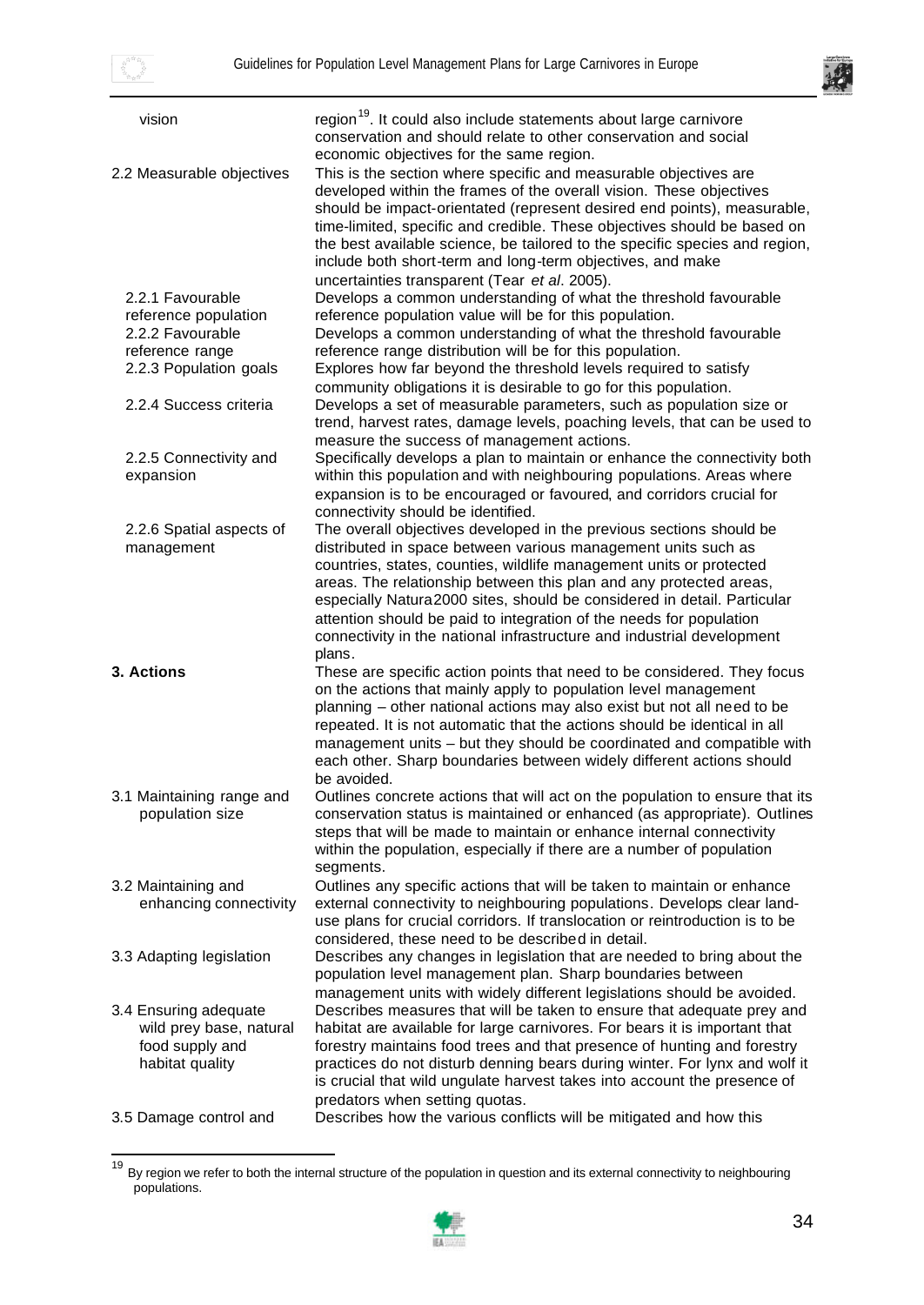



| conflict resolution                                                       | mitigation will be funded. In order to foster a sense of fairness and<br>justice it would be beneficial if the same, or at least similar, incentive<br>measures and levels of support could be obtained in all management<br>units sharing a population.                                                                                                                                                                                                                                 |
|---------------------------------------------------------------------------|------------------------------------------------------------------------------------------------------------------------------------------------------------------------------------------------------------------------------------------------------------------------------------------------------------------------------------------------------------------------------------------------------------------------------------------------------------------------------------------|
| 3.6 Coordinating harvest /<br>control of carnivores                       | It is crucial that the removal of large carnivores be coordinated between<br>all management units that share a population. A population level limit for<br>the number of individuals that can be removed per year should be set.<br>Development of the logic behind the application of derogations is based<br>on a consistent, but locally relevant, logic. Ensure that evaluation of "no<br>detrimental effect" when applying for derogations is conducted on the<br>population level. |
| 3.7 Enforcement                                                           | Reports that enforcement (anti-poaching) is seriously planned and<br>coordinated between management units to ensure that poaching in one<br>unit cannot be passed off as legal harvest in another.                                                                                                                                                                                                                                                                                       |
| 3.8 Cross-border                                                          | Establishes a forum for stakeholders and interest groups from all                                                                                                                                                                                                                                                                                                                                                                                                                        |
| exchange of<br>experience among<br>stakeholders and<br>interest groups    | management units to meet and discuss large carnivore management<br>related issues together.                                                                                                                                                                                                                                                                                                                                                                                              |
| 3.9 Institutional<br>coordination of<br>management<br>authorities         | Establishes a contact forum for all management authorities sharing a<br>population to exchange information and meet periodically.                                                                                                                                                                                                                                                                                                                                                        |
| 3.10 Coordination of<br>monitoring and<br>scientific research<br>programs | It is crucial that population monitoring be conducted in a comparable and<br>coordinated manner. Different management units may use some<br>different methods and focus on different parameters, but there must be a<br>minimum of overlap in data collected to permit population level<br>evaluation of population status and trend. Describes how transboundary<br>research cooperation will be stimulated.                                                                            |
| 3.11 Ensuring sectorial<br>coordination within and<br>between countries.  | Establishes a contact forum for coordination between sectorial interests<br>(e.g. environment, tourism, agriculture, forestry, infrastructure) between<br>all management authorities within the relevant region. This forum should<br>ensure that planning of other sectorial activities does not increase<br>conflicts in carnivore range or fragment habitat within carnivore range or<br>in connectivity corridors.                                                                   |
| 3.12 Monitoring efficacy of<br>implemented<br>management<br>measures      | A system for assessing the effects of management measures adopted<br>must be in place in order to allow revision of the management plan and<br>its eventual adaptation/modification.                                                                                                                                                                                                                                                                                                     |

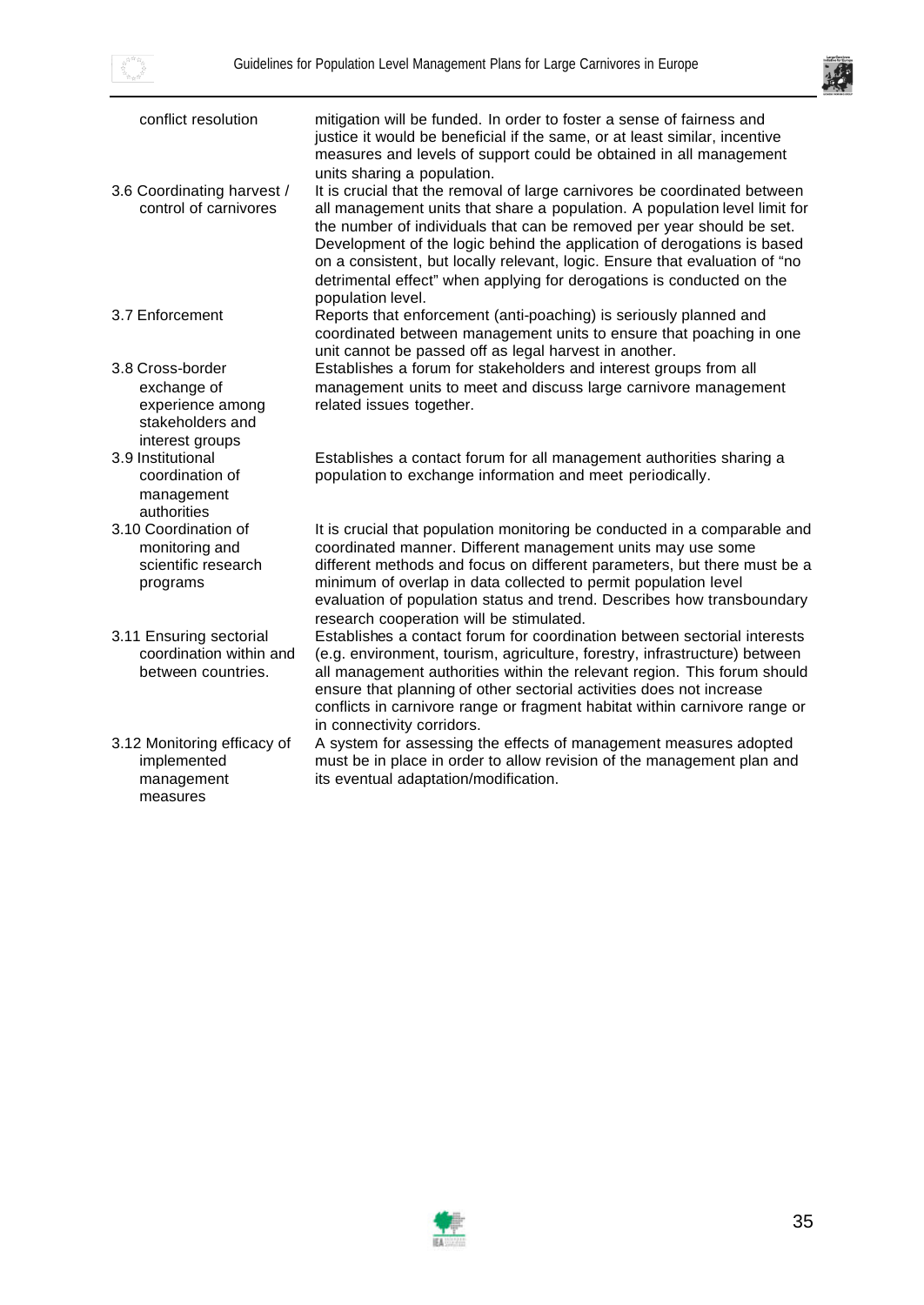

## **References**

- Allendorf, F. W. and Ryman, N. (2002). The role of genetics in population viability. In *Population viability analysis*: 50-85. Beissinger, S. R. and McCullough, D. R. (Eds.). London: University of Chicago Press.
- Andersen, R., Linnell, J. D. C. and Solberg, E. J. (2006). The future role of large carnivores on terrestrial trophic interactions: the northern temperate view. In *Large herbivore ecology, ecosystem dynamics and conservation*: 413-448. Danell, K., Bergström, R., Duncan, P. and Pastor, J. (Eds.). Cambridge: Cambridge University Press.
- Andersen, R., Odden, J., Linnell, J. D. C., Odden, M., Herfindal, I., Panzacchi, M., Høgseth, Ø., Gangås, L., Brøseth, H., Solberg, E. J. and Hjeljord, O. (2005). *Lynx and roe deer in southeastern Norway: activity 1995-2004* [Gaupe og rådyr i sørøst-Norge: oversikt over gjennomførte aktiviteter 1995-2004]. NINA Rapport 29: 1-41.
- Andrén, H. and Liberg, O. (1999). Demography and minimum viable population for lynx [Demografi och minsta livskraftiga population hos lodjur]. In *Livskraftiga rovdjursstammar*: 119-124. Ebenhard, T. and Höggren, M. (Eds.). Uppsala: Centrum för Biologisk Mångfald.
- Andrén, H., Linnell, J. D. C., Liberg, O., Andersen, R., Danell, A., Karlsson, J., Odden, J., Moa, P. F., Ahlqvist, P., Kvam, T., Franzén, R. and Segerström, P. (2006). Survival rates and causes of mortality in Eurasian lynx (*Lynx lynx*) in multi-use landscapes. *Biological Conservation* 131: 23-32.
- Baguette, M. and Stevens, V. M. (2003). Local populations and metapopulations are both natural and operational categories. *Oikos* 101(3): 661-663.
- Bath, A. (2005). *Seminar on transboundary management of large carnivore populations* Osilnica, Slovenia, 15-17 April 2005. Strasbourg: Council of Europe T-PVS (2005) 10.
- Bath, A. J. and Majic, A. (2001). *Human dimensions in wolf management in Croatia: understanding attitudes and beliefs of residents in Gorski kotar, Lika and Dalmatia towards wolves and wolf management*. Large Carnivore Initiative for Europe www.lcie.org.
- Bensch, S., Andrén, H., Hansson, B., Pedersen, H. C., Sand, H., Sejberg, D., Wabakken, P. and Åkersson, M. (2006). Selection for heterozygosity gives hope to a wild population of inbred wolves. *PLOS One* 1(1): e72. doi:10.1371/journal.pone.0000072.
- Berryman, A. A. (2002). Population: a central concept for ecology? *Oikos* 97(3): 439-442.
- Bessa-Gomes, C. and Petrucci-Fonseca, F. (2003). Using artificial neural networks to assess wolf distribution patterns in Portugal. *Animal Conservation* 6(3): 221-230.
- Bessinger, S. R. and McCullough, D. R. (eds) (2002). *Population viability analysis*. University of Chicago Press, London.
- Boitani, L. (2000). *Action plan for the conservation of the wolves (Canis lupus) in Europe*. Nature and Environment, Council of Europe Publishing 113: 1-86.
- Boitani, L. (2003). *Wolf conservation and recovery. In Wolves: behavior, ecology, and conservation*: 317-340. Mech, L. D. and Boitani, L. (Eds.). Chicago: University of Chicago Press.
- Breitenmoser, U. (1998). Large predators in the Alps: the fall and rise of man's competitors. *Biological Conservation* 83(3): 279-289.
- Breitenmoser, U., Angst, C., Landry, J. M., Breitenmoser-Würsten, C., Linnell, J. D. C. and Weber, J. M. (2005). Non-lethal techniques for reducing predation. In *People and wildlife: conflict or coexistence?*: 49-71. Woodroffe, R., Thirgood, S. and Rabinowitz, A. (Eds.). Cambridge: Cambridge University Press.
- Breitenmoser, U., Breitenmoser-Würsten, C., Carbyn, L. N. and Funk, S. M. (2001). Assessment of carnivore reintroductions. In *Carnivore conservation*: 241-281. Gittleman, J. L., Funk, S. M., Macdonald, D. W. and Wayne, R. K. (Eds.). Cambridge: Cambridge University Press.

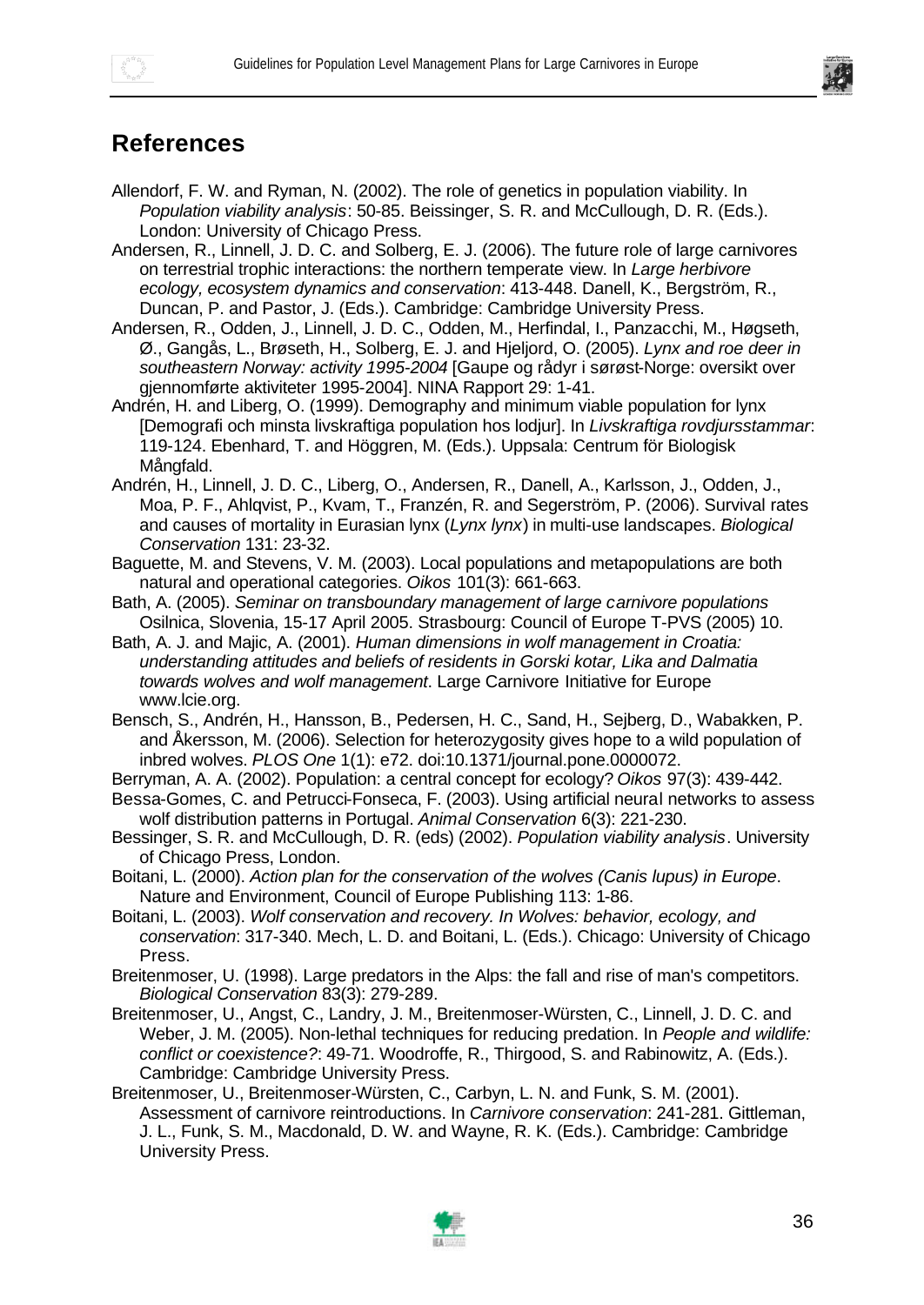



Breitenmoser, U., Breitenmoser-Würsten, C., Okarma, H., Kaphegyi, T., Kaphegyi-Wallmann, U. and Müller, U. M. (2000). *Action plan for the conservation of the Eurasian lynx in Europe (Lynx lynx)*. Council of Europe Nature and Environment 112: 1-69.

- Brook, B. W., Burgman, M. A., Akcakaya, H. R., O'Grady, J. J. and Frankham, R. (2002). Critiques of PVA ask the wrong questions: throwing the heuristic baby out with the numerical bath water. *Conservation Biology* 16(1): 262-263.
- Brook, B. W., O'Grady, J. J., Chapman, A. P., Burgman, M. A., Akcakaya, H. R. and Frankham, R. (2000). Predictive accuracy of population viability analysis in conservation biology. *Nature* 404: 385-387.

Camus, P. A. and Lima, M. (2002). Populations, metapopulations, and the open-closed dilemma: the conflict between operational and natural population concepts. *Oikos* 97(3): 433-438.

Carroll, C., Noss, R. F., Paquet, P. C. and Schumaker, N. H. (2004). Extinction debts of protected areas in developing landscapes. *Conservation Biology* 18(4): 1110-1120.

Carroll, C., Phillips, M. K., Lopez Gonzalez, C. and Schumaker, N. H. (2006). Defining recovery goals and strategies for endangered species: the wolf as a case study. *BioScience* 56(1): 25-37.

Chapron, G. and Arlettaz, R. (2006). Using models to manage carnivores. *Science* 314: 1682-1683.

Chapron, G., Legendre, S., Ferrière, R., Clobert, J. and Haight, R. G. (2003). Conservation and control strategies for the wolf (*Canis lupus*) in western Europe based on demographic models. *Compt Rend Biol* 326: 575-587.

Chapron, G., Quenette, P. Y., Legendre, S. and Clobert, J. (2003). Which future for the French Pyrenean brown bear (*Ursus arctos*) population? An approach using stagestructured deterministic and stochastic models. *Compt Rend Biol* 326: S174-S182.

- Corsi, F., Dupre, E. and Boitani, L. (1999). A large-scale model of wolf distribution in Italy for conservation planning. *Conservation Biology* 13(1): 150-159.
- Coulson, T., Mace, G. M., Hudson, E. and Possingham, H. (2001). The use and abuse of population viability analysis. *Trends in Ecology and Evolution* 16(5): 219-221.
- Decker, D. J., Brown, T. L. and Siemer, W. F. (2001). *Human dimensions of wildlife management in North America*. Bethesda, Maryland, USA: The Wildlife Society.

Doutaz, J. and Koenig, A. (2003). *The return of the wolf to Switzerland: an analysis to determine the availability of potential habitat* [Le retour du Loup (*Canis lupus L.*) en Suisse: Analyse des données disponibles en vue de la réalisation d'un modèle de distribution potentielle]. KORA Bericht 21: 1-27.

Ebenhard, T. (2000). Population viability analyses in endangered species management: the wolf, otter and peregrine falcon in Sweden. *Ecological Bulletins* 48: 143-163.

Ellner, S. P., Fieberg, J., Ludwig, D. and Wilcox, C. (2002). Precision of population viability analysis. *Conservation Biology* 16(1): 258-261.

Elmhagen, B. and Angerbjörn, A. (2001). The applicability of metapopulation theory to large mammals. Oikos 94: 89-100.

Ericsson, G. and Heberlein, T. A. (2003). Attitudes of hunters, locals, and the general public in Sweden now that the wolves are back. *Biological Conservation* 111: 149-159.

- European Habitats Forum (2005) Towards European Biodiversity Monitoring. http://www.panda.org/about\_wwf/what\_we\_do/species/news/index.cfm?uNewsID=70720
- Flagstad, Ø., Hedmark, E., Landa, A., Brøseth, H., Persson, J., Andersen, R., Segerstrom, P. and Ellegren, H. (2004). Colonization history and non-invasive monitoring of a restablished wolverine population. *Conservation Biology* 18(3): 676-688.
- Frankham, R. (1995). Effective population size / adult population size ratios in wildlife: a review. Genetical Research 66: 95-107.

Franklin, I. R. and Frankham, R. (1998). How large must populations be to retain evolutionary potential. *Animal Conservation* 1: 69-70.

Gärdenfors, U. (2000). Population viability analysis in the classification of threatened species: problems and potentials. *Ecological Bulletins* 48: 181-190.

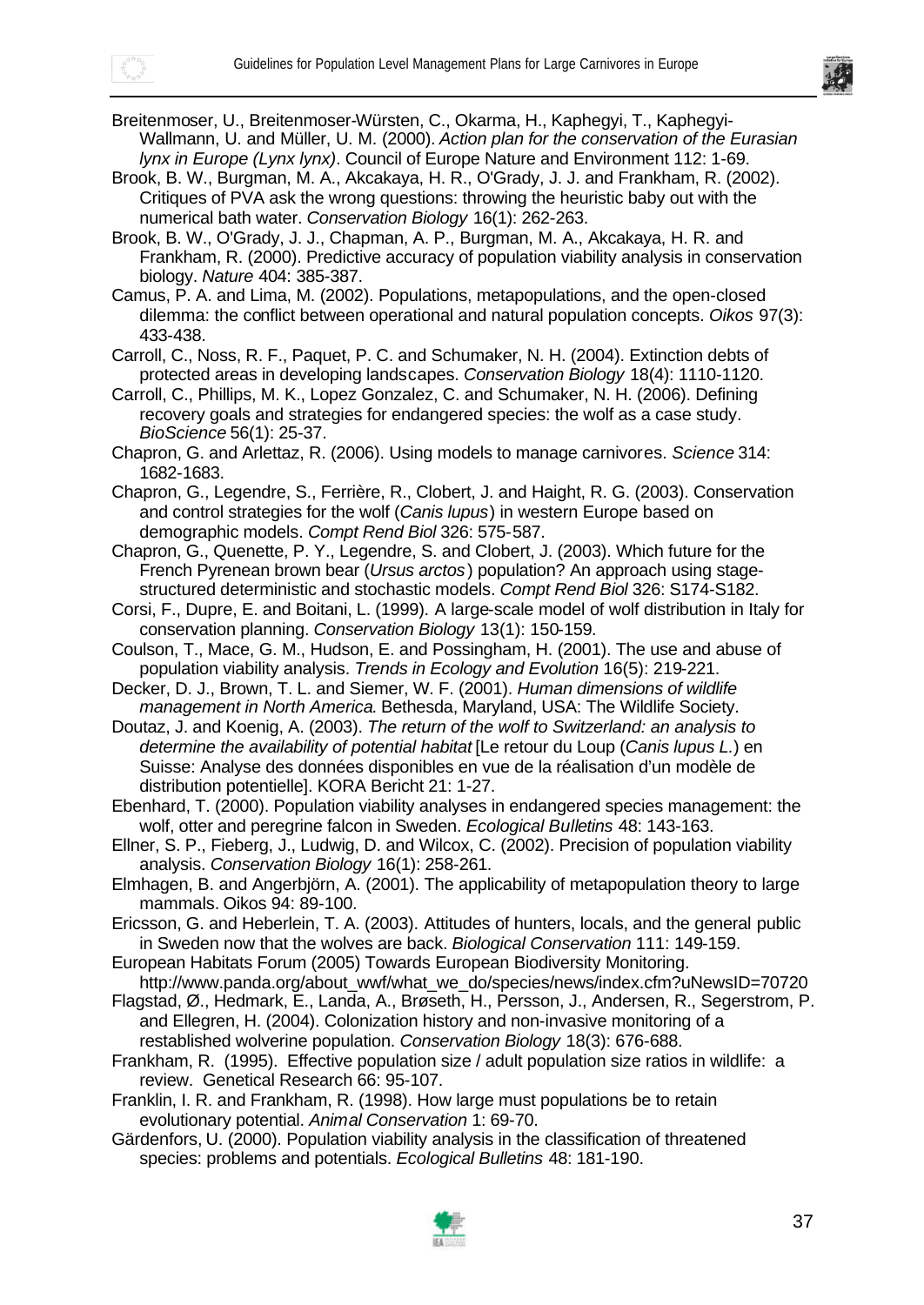

- Gärdenfors, U., Hilton-Taylor, C., Mace, G. M. and Rodríguez, J. P. (2001). The application of IUCN red list criteria at regional levels. *Conservation Biology* 15(5): 1206-1212.
- Herfindal, I., Linnell, J. D. C., Odden, J., Nilsen, E. B. and Andersen, R. (2005). Prey density, environmental productivity, and home range size in the Eurasian lynx (*Lynx lynx*). *Journal of Zoology*, London 265: 63-71.
- Hofer, D. (2002). The lion's share of the hunt: trophy hunting and conservation: a review of the legal Eurasian tourist trophy hunting market and trophy trade under CITES. TRAFFIC Europe: 1-72.
- IUCN (2003). Guidelines for Application of IUCN Red List Criteria at Regional Levels: Version 3.0. Gland, Switzerland and Cambridge, UK: IUCN Species Survival Commission.
- IUCN (2006). Guidelines for using the IUCN red list categories and criteria. Version 6.1 (July 206). Standards and Petitions Working Group, IUCN SSC Biodiversity Assessments Sub-Committee.
- Kaczensky, P. (1999). Large carnivore depredation on livestock in Europe. *Ursus* 11: 59-72.
- Kaczensky, P. (2000). *Coexistence of brown bears and men in Slovenia*. PhD Thesis, Department for Ecosystem and Land Use Management, Technical University of Munich, Germany.
- Kaczensky, P., Knauer, F., Krze, B., Jonozovic, M., Adamic, M. and Grossow, H. (2003). The impact of high speed, high volume traffic axes on brown bears in Slovenia. *Biological Conservation* 111: 191-204.
- Knapp, A. (2006). Bear necessities: an analysis of brown bear management and trade in selected range states and the European Union's role in the trophy trade Brussels: Traffic Europe Report.
- Kojola, I., Huitu, O., Toppinen, K., Heikura, K., Heikkinen, S. and Ronkainen, S. (2004). Predation on European forest reindeer (*Rangifer tarandus*) by wolves (*Canis lupus*) in Finland. *Journal of Zoology*, London 263(3): 229-236.
- Kramer-Schadt, S., Revilla, E. and Wiegand, T. (2005). Lynx reintroductions in fragmented landscapes of Germany: projects with a future or misunderstood wildlife conservation? *Biological Conservation* 125: 169-182.
- Kramer-Schadt, S., Revilla, E., Wiegand, T. and Breitenmoser, U. (2004). Fragmented landscapes, road mortality and patch connectivity: modelling influences on the dispersal of Eurasian lynx. *Journal of Applied Ecology* 41: 711-723.
- Laikre, L. and Ryman, N. (1991). Inbreeding depression in a captive wolf (*Canis lupus*) population. *Conservation Biology* 5(1): 33-40.
- Laikre, L., Andren, R., Larsson, H. O. and Ryman, N. (1996). Inbreeding depression in brown bear Ursus arctos. *Biological Conservation* 76(1): 69-72.
- Laikre, L., Ryman, N. and Thompson, E. A. (1993). Hereditary blindness in a captive wolf (*Canis lupus*) population: frequency reduction of a deleterious allele in relation to gene conservation. *Conservation Biology* 7(3): 592-602.
- Landa, a., Lindén, M. and Kojola, I. (2000). Action plan for the conservation of wolverines in Europe (*Gulo gulo*). Council of Europe Nature and Environment 115: 1-45.
- Lande, U. S., Linnell, J. D. C., Herfindal, I., Salvatori, V., Brøseth, H., Andersen, R., Odden, J., Andrén, H., Karlsson, J., Willebrand, T., Persson, J., Landa, a., May, R., Dahle, B. and Swenson, J. E. (2003). *Potential habitat for large carnivores in Scandinavia: GIS analysis on an ecoregional scale* [Potensielle leveområder for store rovdyr i skandinavia: GIS analyser på et økoregionalt nivå]. Norwegian Institute for Nature Research Fagrapport 64: 1-31.
- Liberg, O. (2006). *Genetic aspects of viability in small wolf populations with special emphasis on the Scandinavian wolf population*. Report from an international expert workshop at Färna Herrgård, Sweden 1st-3rd May 2002. . Swedish Environmental Protection Agency, Stockholm. Rapport 5436.
- Liberg, O., Andrén, H., Pedersen, H. C., Sand, H., Sejberg, D., Wabakken, P., Åkesson, M. and Bensch, S. (2005). Severe inbreeding depression in a wild wolf (*Canis lupus*) population. *Biology Letters* 1: 17-20.

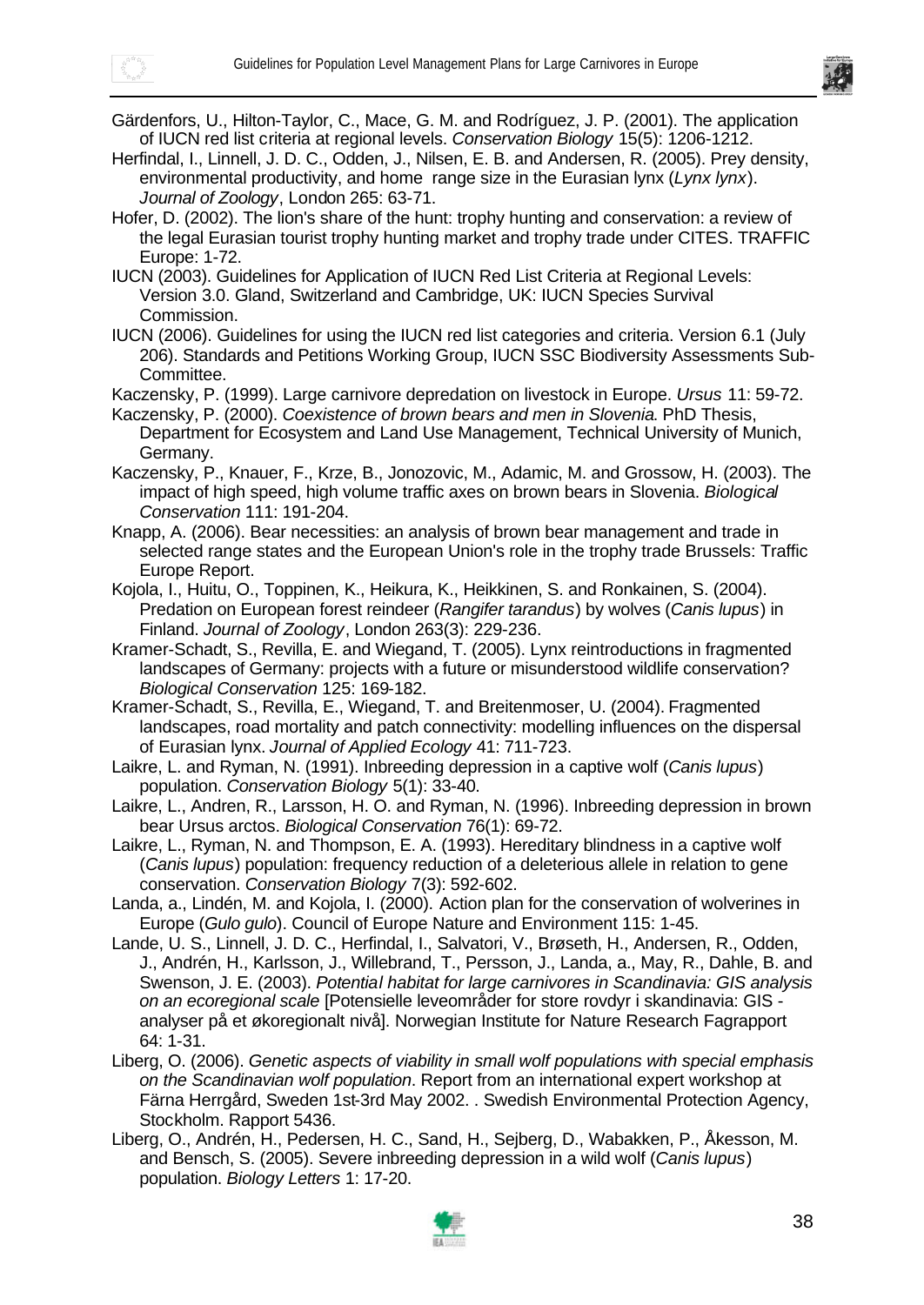

- Linnell, J. D. C. (2005) *Spatial aspects of managing natural resources and conserving biodiversity - Integrating the global and the local*. Norwegian Institute for Nature Research Rapport 62: 1-42
- Linnell, J. D. C., Aanes, R., Swenson, J. E., Odden, J. and Smith, M. E. (1997). Translocation of carnivores as a method for managing problem animals: a review. *Biodiversity and Conservation* 6: 1245-1257.
- Linnell, J. D. C., Andersen, R., Kvam, T., Andrén, H., Liberg, O., Odden, J. and Moa, P. (2001a). Home range size and choice of management strategy for lynx in Scandinavia. *Environmental Management* 27(6): 869-879.
- Linnell, J. D. C., Brøseth, H., Solberg, E. J. and Brainerd, S. M. (2005). The origins of the southern Scandinavian wolf population: potential for natural immigration in relation to dispersal distances, geography and Baltic ice. *Wildlife Biology* 11: 383-391.
- Linnell, J. D. C., Løe, J., Okarma, H., Blancos, J. C., Andersone, Z., Valdmann, H., Balciauskas, L., Promberger, C., Brainerd, S., Wabakken, P., Kojola, I., Andersen, R., Liberg, O., Sand, H., Solberg, E. J., Pedersen, H. C., Boitani, L. and Breitenmoser, U. (2002). *The fear of wolves: a review of wolf attacks on humans*. Norwegian Institute for Nature Research Oppdragsmelding 731: 1-65.
- Linnell, J. D. C., Nilsen, E. B., Lande, U. S., Herfindal, I., Odden, J., Skogen, K., Andersen, R. and Breitenmoser, U. (2005). Zoning as a means of mitigating conflicts with large carnivores: principles and reality. In *People & Wildlife: conflict or co-existence?*. pp 162- 175. Woodroffe, R., Thirgood, S. and Rabinowitz, a. (Eds.). Cambridge: Cambridge University Press.
- Linnell, J. D. C., Odden, J., Smith, M. E., Aanes, R. and Swenson, J. E. (1999). Large carnivores that kill livestock: do "problem individuals" really exist? *Wildlife Society Bulletin* 27(3): 698-705.
- Linnell, J. D. C., Promberger, C., Boitani, L., Swenson, J. E., Breitenmoser, U. and Andersen, R. (2005). The linkage between conservation strategies for large carnivores and biodiversity: the view from the "half-full"forests of Europe. In *Carnivorous animals and biodiversity: does conserving one save the other?*: pp 381-398. Ray, J. C., Redford, K. H., Steneck, R. S. and Berger, J. (Eds.). Washington: Island Press.
- Linnell, J. D. C., Swenson, J. and Andersen, R. (2001b). Predators and people: conservation of large carnivores is possible at high human densities if management policy is favourable. *Animal Conservation* 4(4): 345-350.
- Ludwig, D. and Walters, C. J. (2002). Fitting population viability analysis into adaptive management. In *Population viability analysis*: 511-520. Beissinger, S. R. and McCullough, D. R. (Eds.). London: University of Chicago Press.
- Lynch, M. and Lande, R. (1998). The critical effective size for a genetically secure population. *Animal Conservation* 1: 70-72.
- Mech, L. D. and Boitani, L. (2003). Wolf social ecology. In *Wolves: behavior, ecology, and conservation*: 1-34. Mech, L. D. and Boitani, L. (Eds.). Chicago: University of Chicago Press.
- Miller, C. R. and Waits, L. P. (2003). The history of effective population size and genetic diversity in the Yellowstone grizzly (*Ursus arctos*): implications for conservation. Proceedings of the National Academy of Sciences 100(7): 4334-4339.
- Mills, L. S., Hayes, S. G., Baldwin, C., Wisdom, M. J., Citta, J., Mattson, D. J. and Murphy, K. (1996). Factors leading to different viability predictions for a grizzly bear data set. *Conservation Biology* 10(3): 863-873.
- Molinari, P. and Molinari-Jobin, A. (2001). Identifying passages in the southeastern Italian Alps for brown bears and other wildlife. *Ursus* 12: 131-134.
- Morris, W. F. and Doak, D. F. (2002). *Quantitative conservation biology: theory and practice of population viability analysis*. Sunderlands, Massachusetts: Sinauer Associates Inc.
- Nilsen, E. B., Herfindal, I. and Linnell, J. D. C. (2005). Can intra-specific variation in carnivore home-range size be explained using remote sensing estimates of environmental productivity? *EcoScience* 12: 68-75.

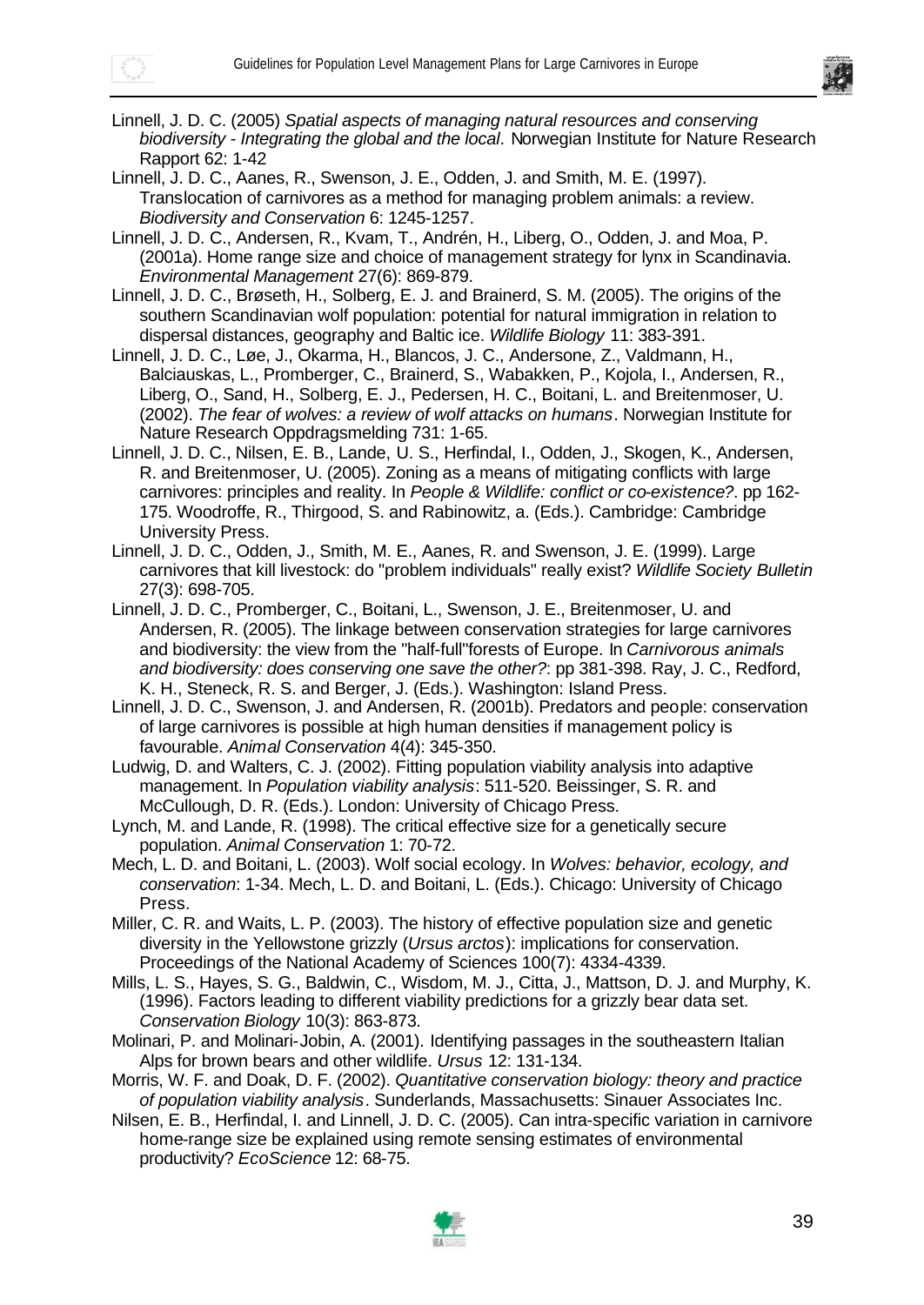



- Nilsson, T. (2003). Integrating effects of hunting policy, catastrophic events, and inbreeding depression, in PVA simulation: the Scandinavian wolf population as an example. *Biological Conservation* 115: 227-239.
- Odden, J., Linnell, J. D. C., Moa, P. F., Herfindal, I., Kvam, T. and Andersen, R. (2002). Lynx depredation on domestic sheep in Norway. *Journal of Wildlife Management* 66(1): 98- 105.
- Ozolins, J. (2001). Status of Large Carnivore Conservation in the Baltic States: Action plan for the conservation of Eurasian lynx (*Lynx lynx*) in Latvia. Council of Europe T-PVS (2001) 73 addendum 1: 1-18.
- Posillico, M., Meriggi, A., Pagnin, E., Lovari, S. and Russo, L. (2004). A habitat model for brown bear conservation and land use planning in the central Apennines. *Biological Conservation* 118: 141-150.
- Prins, H. H. T. (1999). The Malawi principles: clarification of the thoughts that underlay the ecosystem approach. In The Norway / UN conference on the ecosystem approach for sustainable use of biological diversity September 1999 - Trondheim, Norway: 23-30. Schei, P. J., Sandlund, O. T. and Strand, R. (Eds.). Trondheim: Norwegian Directorate for Nature Management.
- Ralls, K., Beissinger, S. R. and Cochrane, J. F. (2002). Guidelines for using population viability analysis in endangered species management. In *Population viability analysis*: 521-550. Beissinger, S. R. and McCullough, D. R. (Eds.). London: University of Chicago Press.
- Reed, J. M., Mills, L. S., Dunning, J. B., Menges, E. S., McKelvey, K. S., Frye, R., Beissinger, S. R., Anstett, M. C. and Miller, P. (2002). Emerging issues in population viability analysis. *Conservation Biology* 16(1): 7-19.
- Sæther, B. E. and Engen, S. (2002). Including uncertainties in population viability analysis using population prediction intervals. In *Population viability analysis*: 191-212. Beissinger, S. R. and McCullough, D. R. (Eds.). University of Chicago Press, London
- Sæther, B. E., Engen, S., Persson, J., Brøseth, H., Landa, A. and Willebrand, T. (2005). Management strategies for the wolverine in Scandinavia. *Journal of Wildlife Management* 69(3): 1001-1014.
- Sæther, B. E., Engen, S., Swenson, J. E., Bakke, Ø. and Sandegren, F. (1998). Viability of Scandinavian brown bear *Ursus arctos* populations: the effects of uncertain parameter estimates. *Oikos* 82: 403-416.
- Sagør, J. T., Swenson, J. E. and Røskaft, E. (1997). Compatibility of brown bear *Ursus arctos* and free-ranging sheep in Norway. *Biological Conservation* 81: 91-95.
- Salvatori, V. (2004). *Mapping conservation areas for large carnivores in the Carpathian Mountains*. Faculty of Engineering, Sciences and Mathematics, University of Southampton: PhD Thesis.
- Schaefer, J. A. (2006). Towards a maturation of the population concept. *Oikos* 112(1): 236- 240
- Schmidt, K. (1998). Maternal behaviour and juvenile dispersal in the Eurasian lynx. *Acta Theriologica* 43(4): 391-408.
- Shine, C. (2005). Legal report on the possible need to amend Appendix II of the convention for the wolf. Strasbourg: Council of Europe Report T-PVS/Inf (2005) 18.
- Sjögren-Gulve, P. and Ebenhard, T. (eds) (2000). The use of population viability analysis in conservation planning. Lund, Sweden: *Ecological Bulletins* 48.
- Skogen, K. (2003). Adapting adaptive management to a cultural understanding of land use conflicts. *Society and Natural Resources* 16: 435-450.
- Skogen, K. and Krange, O. (2003). A wolf at the gate: The anti-carnivore alliance and the symbolic construction of community. *Sociologia Ruralis* 43(3): 309-325.
- Skogen, K., Haaland, H., Brainerd, S. and Hustad, H. (2003). *Local views on large carnivores and their management: a study in four municipalities* [Lokale syn på rovvilt og rovviltforvaltning. En undersøkelse i fire kommuner: Aurskog-Høland, Lesja, Lierne og Porsanger]. Norwegian Institute for Nature Research Fagrapport 070: 1-30.

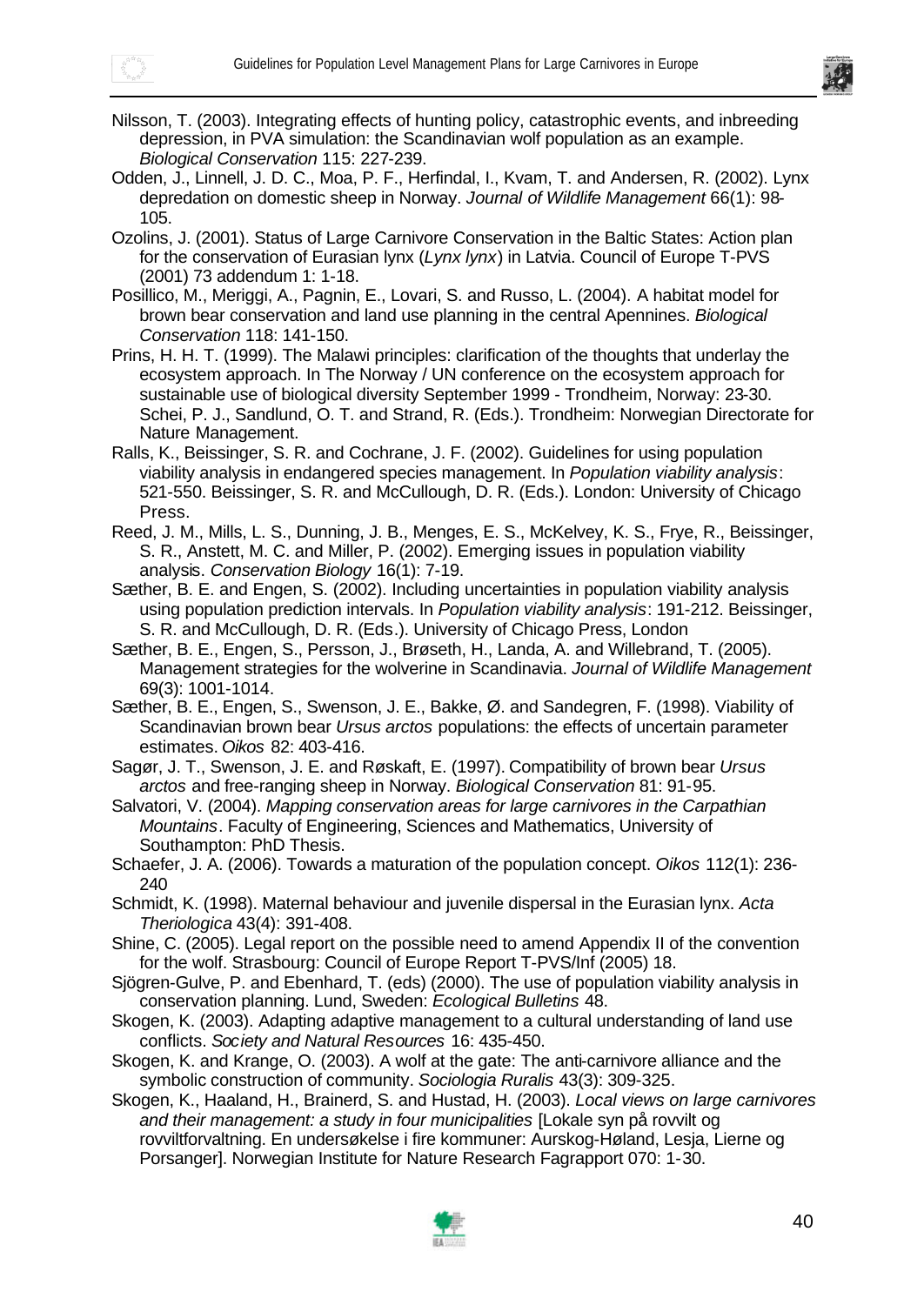

Soulé, M. (2002). Foreword: raising the bar. In *Population viability analysis*: ix-xi. Beissinger, S. R. and McCullough, D. R. (Eds.). London: University of Chicago Press.

Soulé, M. E. (1987). Where do we go from here? In *Viable populations for conservation*: 175- 184. E., S. M. (Ed.) Cambridge: Cambridge University Press.

Soulé, M. E., Estes, J. A., Berger, J. and Martinez del Rios, C. (2003). Ecological effectiveness: conservation goals for interactive species. *Conservation Biology* 17(5): 1238-1250.

Soulé, M., Estes, J. A., Miller, B. and Honnold, D. L. (2005). Strongly interacting species: conservation policy, management, and ethics. *BioScience* 55(2): 168-176.

Stahl, P., Vandel, J. M., Herrenschmidt, V. and Migot, P. (2001). The effect of removing lynx in reducing attacks in sheep in the French Jura mountains. *Biological Conservation* 101: 15-22.

Støen, O. G., Zedroser, A., Sæbø, S. and Swenson, J. E. (2006). Inversely densitydependent dispersal in brown bears *Ursus arctos*. *Oecologia* 148: 356–364.

Swenson, J. E., Gerstl, N., Dahle, B. and Zedrosser, A. (2000). Action plan for the conservation of the brown bear (*Ursus arctos*) in Europe. Report to the Council of Europe Convention on the Conservation of European Wildlife and Natural Habitats T-PVS (2000) 24: 1-68.

Swenson, J. E., Sandegren, F. and Söderberg, A. (1998). Geographic expansion of an increasing brown bear population: evidence for presaturation dispersal. *Journal of Animal Ecology* 67: 819-826.

Swenson, J. E., Sandegren, F., Bjärvall, A. and Wabakken, P. (1998). Living with success: research needs for an expanding brown bear population. *Ursus*, International Conference on Bear Reserach and Management 10: 17-23.

Swenson, J. E., Sandegren, F. Söderberg, A., Heim, M., Sørensen, O. J., Bjärvall, A., Franzén, R., Wikan, S. and Wabakken, P. 1999. Interactions between brown bears and humans in Scandinavia. *Biosphere Conservation* 2: 1-9.

Swenson, J. E., Sandegren, F., Soderberg, A., Heim, M., Sørensen, O. J., Bjarvall, A., Franzen, R., Wikan, S. and Wabakken, P. (1999). Interactions between brown bears and humans in Scandinavia. *Biosphere Conservation* 2(1): 1-9.

Tallmon, D. A., Bellemain, E., Swenson, J. E. and Taberlet, P. (2004). Genetic monitoring of Scandianvian brown bear: effective population size and immigration. *Journal of Wildlife Management* 68: 960-965.

Tear, T. H., Kareiva, P., Angermeier, P. L., Comer, P., Czech, B., Kautz, R., Landon, L., Mehlman, D., Murphy, K., Ruckelshaus, M., Scott, J. M. and Wilhere, G. (2005). How much is enough? The recurrent problem of setting measurable objectives in conservation. *BioScience* 55(10): 835-849.

Vangen, K. M., Persson, J., Landa, A., Andersen, R. and Segerstrom, P. (2001). Characteristics of dispersal in wolverines. *Canadian Journal of Zoology* 79: 1641-1649.

Waples, R. S. and Gaggiotti, O. (2006). What is a population? An empirical evaluation of some genetic methods for identifying the number of gene pools and their degree of connectivity. *Molecular Ecology* 15(6): 1419-1439

Westley, F. R. and Miller, P. S. (eds) (2003). *Experiments in consilience: integrating social and scientific responses to save endangered species*. London: Island Press.

Wiegand, T., Naves, J., Stephan, T. and Fernandez, A. (1998). Assessing the risk of extinction for the brown bear (*Ursus arctos*) in the Corillera Cantabrica; Spain. *Ecological Monographs* 68(4): 539-570.

Wilmers, C. C., Post, E., Peterson, R. O. and Vucetich, J. (2006). Predator disease out-break modulates top-down, bottom-up and climatic effects on herbivore population dynamics. *Ecology Letters* 9: 383-389.

Zimmermann, F. and Breitenmoser, U. (2002). A distribution model for the Eurasian lynx (Lynx lynx) in the Jura mountains, Switzerland. In *Predicting species occurrences*: issues of accuracy and scale. Scott, J. M., Heglund, P. J., Samson, F., Haufler, J., Morrison, M., Raphael, M. and Wall, B. (Eds.). Covelo, California: Island Press.

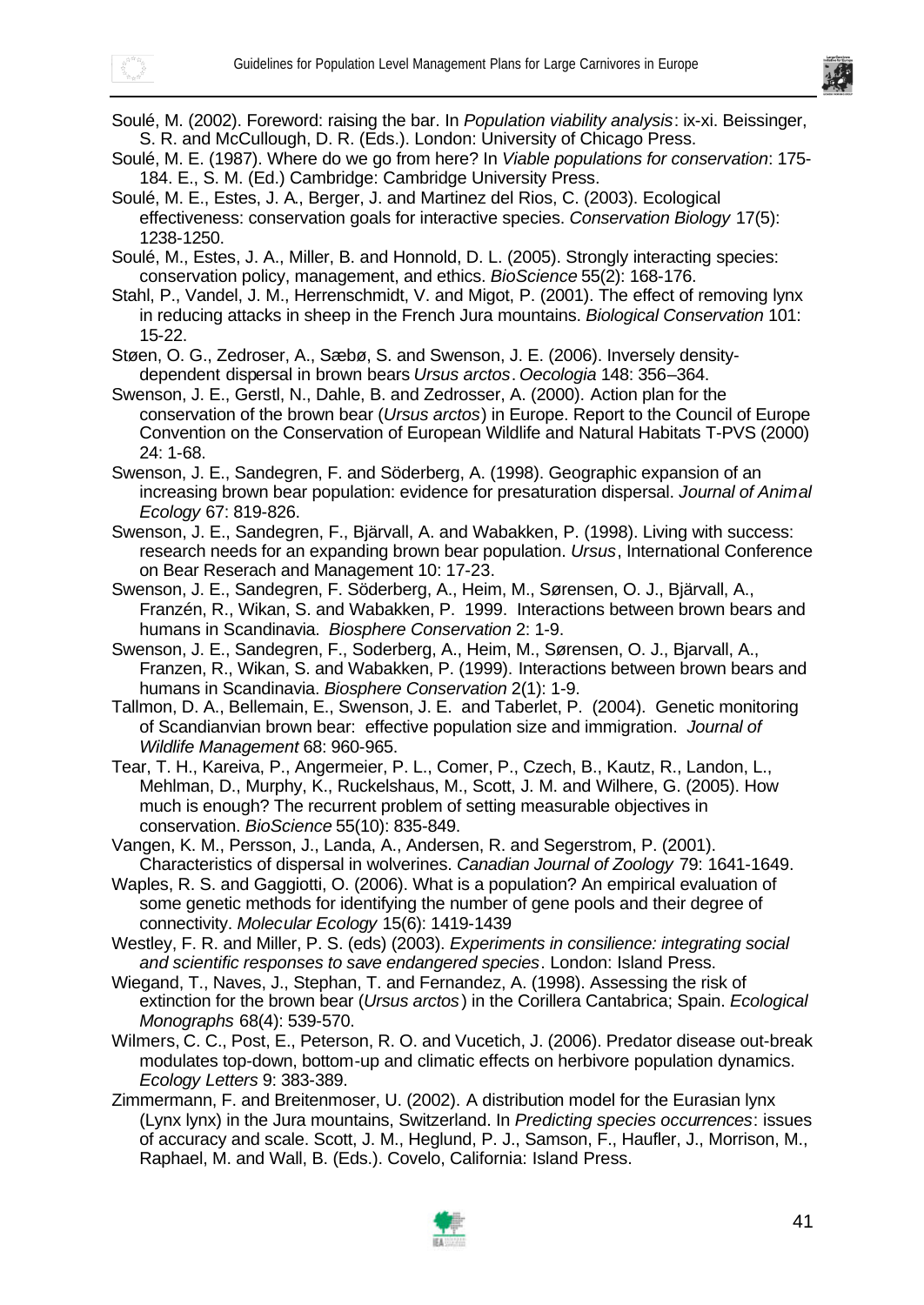



Zimmermann, F., Breitenmoser-Würsten, C. and Breitenmoser, U. (2005). Natal dispersal of Eurasian lynx (*Lynx lynx*) in Switzerland. *Journal of Zoology* 267: 381–395.

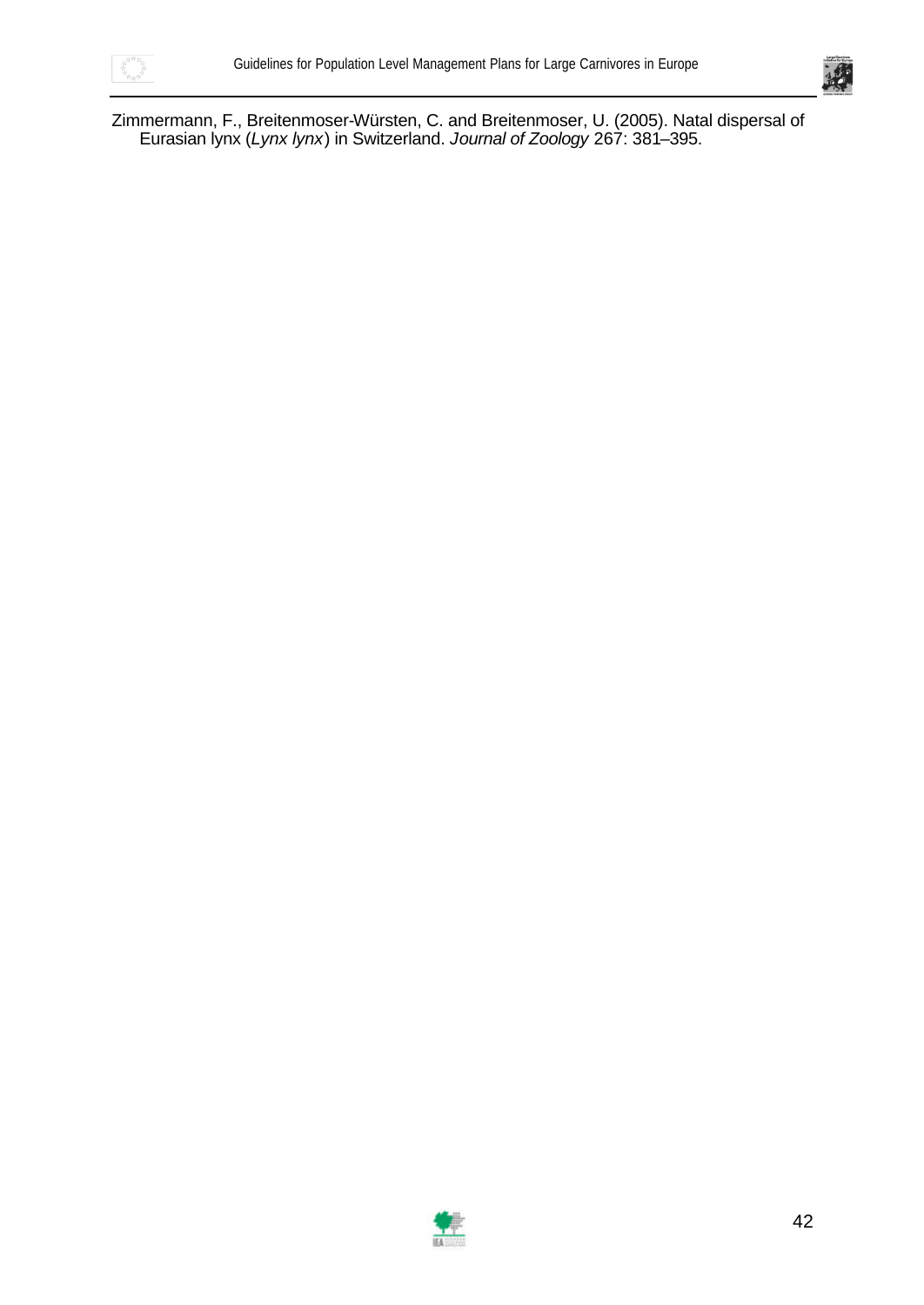

## **Table 1. Overview of the population structure of brown bears (***Ursus arctos***) in Europe.**

| <b>Region</b>                        | <b>Population</b>     | <b>EU countries</b>                                   | <b>Non-EU</b>                                                                                      | <b>Population</b>                                                                    | <b>Size</b>        |
|--------------------------------------|-----------------------|-------------------------------------------------------|----------------------------------------------------------------------------------------------------|--------------------------------------------------------------------------------------|--------------------|
|                                      |                       |                                                       | countries                                                                                          | segments                                                                             |                    |
| Iberia                               | Cantabrian            | Spain <sup>1</sup>                                    |                                                                                                    | Western /                                                                            | 120                |
|                                      |                       |                                                       |                                                                                                    | Eastern                                                                              |                    |
| <b>Pyrenees</b>                      | Pyrenees              | France, Spain <sup>2</sup>                            | Andorra                                                                                            | Western / Central                                                                    | $15 - 17$          |
| <b>Apennines</b>                     | Apennines             | Italy3                                                |                                                                                                    |                                                                                      | 40-50              |
| <b>Alps</b>                          | Alps                  | Italy4, Austria,<br>Slovenia                          | Switzerland                                                                                        | Trentino<br>Central Austria5<br>Southern<br>Austria <sub>6</sub> /<br>Slovenian Alps | $30 - 50$          |
| <b>Dinaric</b><br><b>Pindos</b>      | <b>Dinaric Pindos</b> | Slovenia,<br>Greece                                   | Bosnia &<br>Herzegovina,<br>Croatia, Serbia,<br>Montenegro,<br><b>FYR</b><br>Macedonia,<br>Albania | Northern Dinaric'<br>Central Dinaric <sup>8</sup><br>Pindos <sup>9</sup>             | $2,100 -$<br>2,500 |
| <b>East Balkan</b>                   | East Balkan           | Bulgaria,<br>Greece                                   | Serbia                                                                                             | Rila Rhodope<br>Stara Planina<br>Eastern Serbia -<br>northwest<br><b>Bulgaria</b>    | 720                |
| Carpathian                           | Carpathian Mts        | Czech<br>Republic,<br>Poland,<br>Slovakia,<br>Romania | Ukraine, Serbia                                                                                    | Western <sup>10</sup><br>Main chain <sup>11</sup><br>Apuseni mts.                    | 8,000              |
| <b>Scandinavia</b>                   | Scandinavia           | Sweden                                                | Norway                                                                                             | South / Central /<br>Northern                                                        | 2,600              |
| <b>Northeastern</b><br><b>Europe</b> | Karelian              | Finland                                               | Norway,<br>Russia                                                                                  |                                                                                      | 4,300              |
|                                      | <b>Baltic</b>         | Estonia, Latvia                                       | Russia <sup>13</sup> ,<br><b>Belarus</b>                                                           |                                                                                      | 6,800              |

1. The distribution covers that of 4 autonomous regions – Asturias, Cantabria, Castilla y Leon and Galicia.

2. The distribution covers 3 autonomous regions – Navarra, Aragon and Catalonia.

3. In the Apennines the distribution covers that of 3 regions: Lazio, Abruzzo, Molise.

4. The distribution covers that of 5 autonomous areas: Province of Trento, Province of Bolzano, Regions: Veneto, Lombardia, Friuli.

5. The Austrian states of Lower Austria, Styria and Upper Austria.

6. The Austrian state of Carinthia.

7. Southern Slovenia, Croatia, Bosnia & Herzegovina, western Serbia, Montenegro.

8. Northern Albania – the distribution of bears in this region is not well known hence the exact location of the discontinuities is poorly known.

9. Eastern Albania, FYR Macedonia, northern and central Greece.

10. Includes south-central Poland and central Slovakia.

11. Includes south-eastern Poland, far eastern Slovakia, Ukraine and the main chain of the Carpathians through Romania and into eastern Serbia.

12. Russian oblasts of Lenningrad, Novgorod, Pskov, Tver, Smolensk, Bryansk, Moscow, Kalinigrad, Kaluz h, Tula, Kursk, Belgorod & Orel.

13. Russian oblasts of Murmansk, and Karelia. The southern and eastern border coincides with the natural geographic structures of Lakes Onega and Ladoga and the White Sea. This division has been made mainly to achieve units of manageable size with a common biogeographic and ecological context.

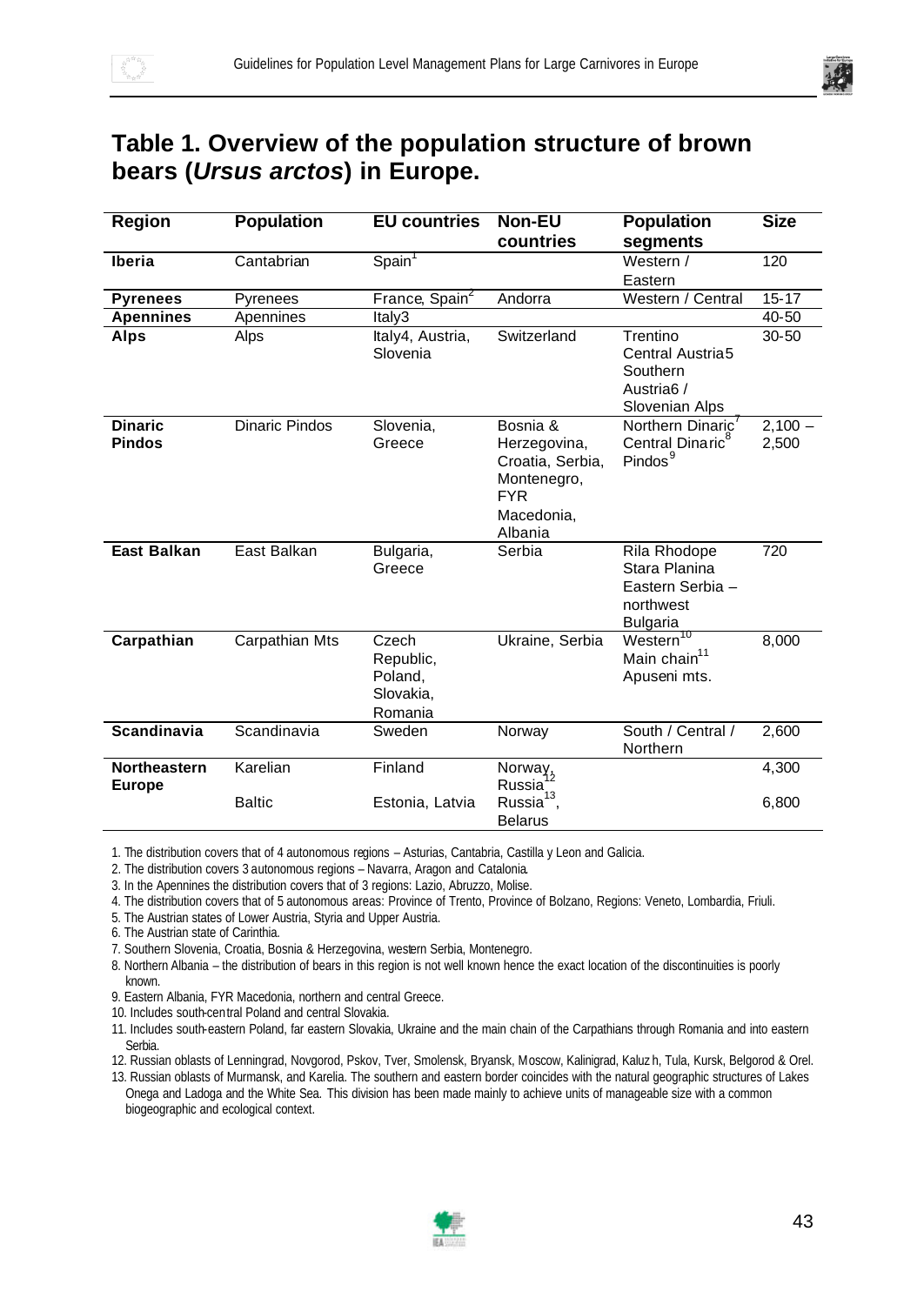

# **Table 2. Overview of the population structure of Eurasian lynx (***Lynx lynx***) in Europe.**

| <b>Region</b>                 | <b>Population</b>     | <b>EU countries</b>                                               | <b>Non-EU</b><br>countries                          | <b>Population</b><br>segments                                     | <b>Size</b> |
|-------------------------------|-----------------------|-------------------------------------------------------------------|-----------------------------------------------------|-------------------------------------------------------------------|-------------|
| Bohemian-<br><b>Bavarian</b>  | Bohemian-<br>Bavarian | Germany,<br>Austria, Czech<br>Republic                            |                                                     |                                                                   | 75          |
| <b>Vosges</b>                 | Vosges                | France,<br>Germany                                                |                                                     | South / Central<br>Vosges,<br>North Vosges /<br>Palatinian forest | $30 - 40$   |
| Jura                          | Jura                  | France                                                            | Switzerland                                         |                                                                   | 80          |
| <b>Alps</b>                   | Western Alps          | France, Italy,<br>Germany (?)                                     | Switzerland                                         |                                                                   | 80          |
|                               | Eastern Alps          | Italy, Austria,<br>Slovenia                                       |                                                     |                                                                   | $30 - 40$   |
| <b>Dinaric</b>                | <b>Dinaric</b>        | Slovenia                                                          | Croatia, Bosnia<br>& Herzegovina                    |                                                                   | 130         |
| <b>Balkan</b>                 | <b>Balkans</b>        | Greece (?)                                                        | Albania, FYR<br>Macedonia,<br>Serbia,<br>Montenegro |                                                                   | 100         |
| Carpathian                    | Carpathian Mts        | Poland,<br>Slovakia,<br>Czech<br>Republic,<br>Romania,<br>Hungary | Ukraine, Serbia                                     |                                                                   | 2,500       |
| <b>Scandinavia</b>            | Scandinavia           | Sweden<br>Finland                                                 | Norway,                                             |                                                                   | 2,000       |
| Northeastern<br><b>Europe</b> | Karelian              | Finland                                                           | Russia <sup>1</sup>                                 |                                                                   | 1,500       |
|                               | <b>Baltic</b>         | Estonia, Latvia,<br>Lithuania,<br>Poland                          | Russia $2$ ,<br>Belarus,<br>Ukraine                 |                                                                   | 3,400       |

1. Russian oblasts of Murmansk, and Karelia. The southern and eastern borders coincide with the natural geographic structures of Lakes Onega and Ladoga and the White Sea. This division has been made mainly to achieve units of manageable size with a common biogeographic and ecological context.

2. Russian oblasts of Leningrad, Novgorod, Pskov, Tver, Smolensk, Bryansk, Moscow, Kaliningrad, Kaluzh, Tula, Kursk, Belgorod & Orel

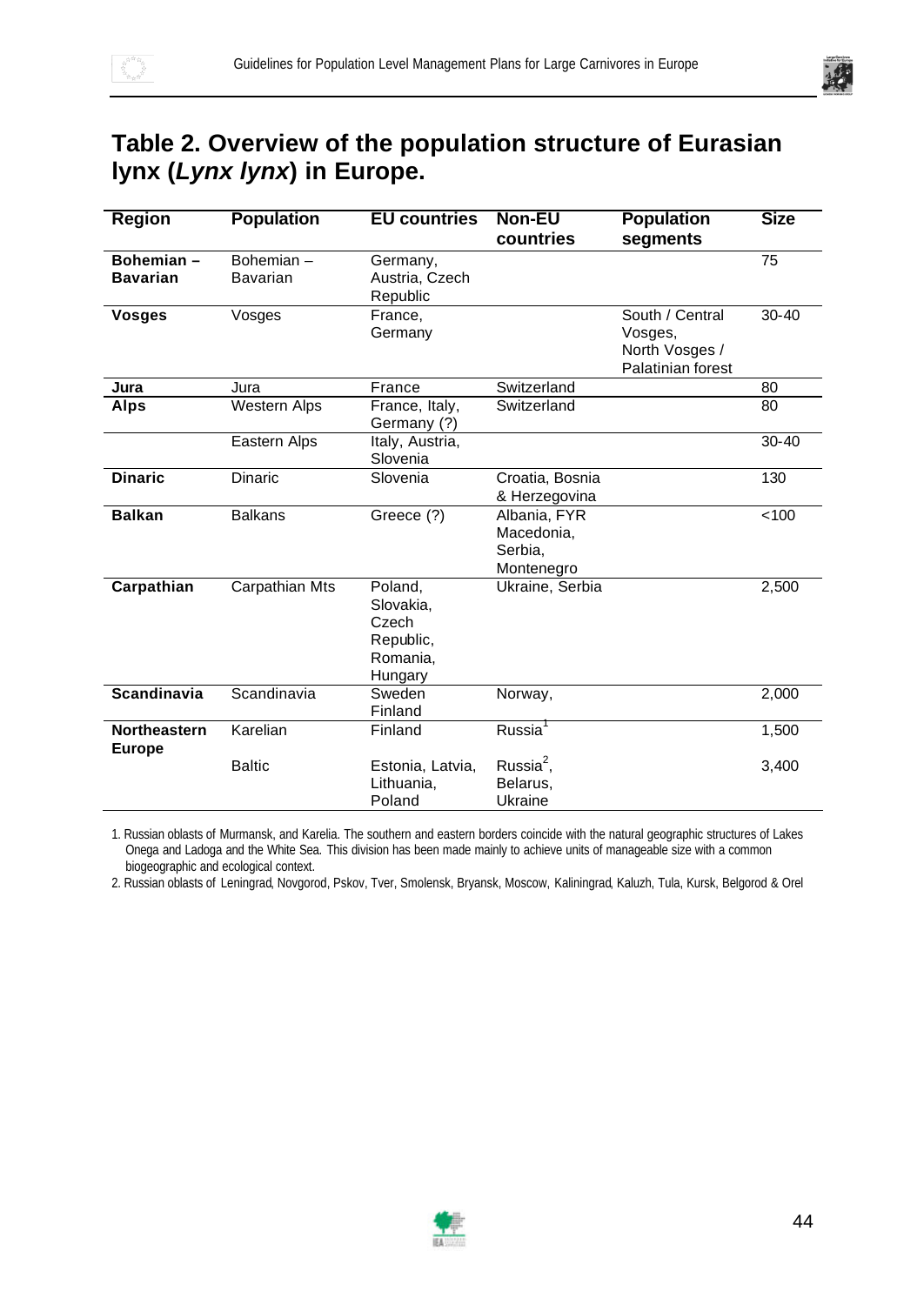

# **Table 3. Overview of the population structure of wolverine (***Gulo gulo***) in Europe.**

| <b>Region</b>                    | population      | <b>EU countries</b> | <b>Non-EU</b><br>countries | <b>Population</b><br>segments                    | <b>Size</b> |
|----------------------------------|-----------------|---------------------|----------------------------|--------------------------------------------------|-------------|
| <b>Northern</b><br><b>Europe</b> | Scandinavian    | Sweden,<br>Finland  | Norway                     | South Norway,<br>Scandinavian,<br>Swedish forest | 750         |
|                                  | Finnish Russian | Finland             | Norway,<br>Russia          | Karelian,<br>Western Finland                     | 450         |

1. Russian oblasts of Murmansk & Karelia

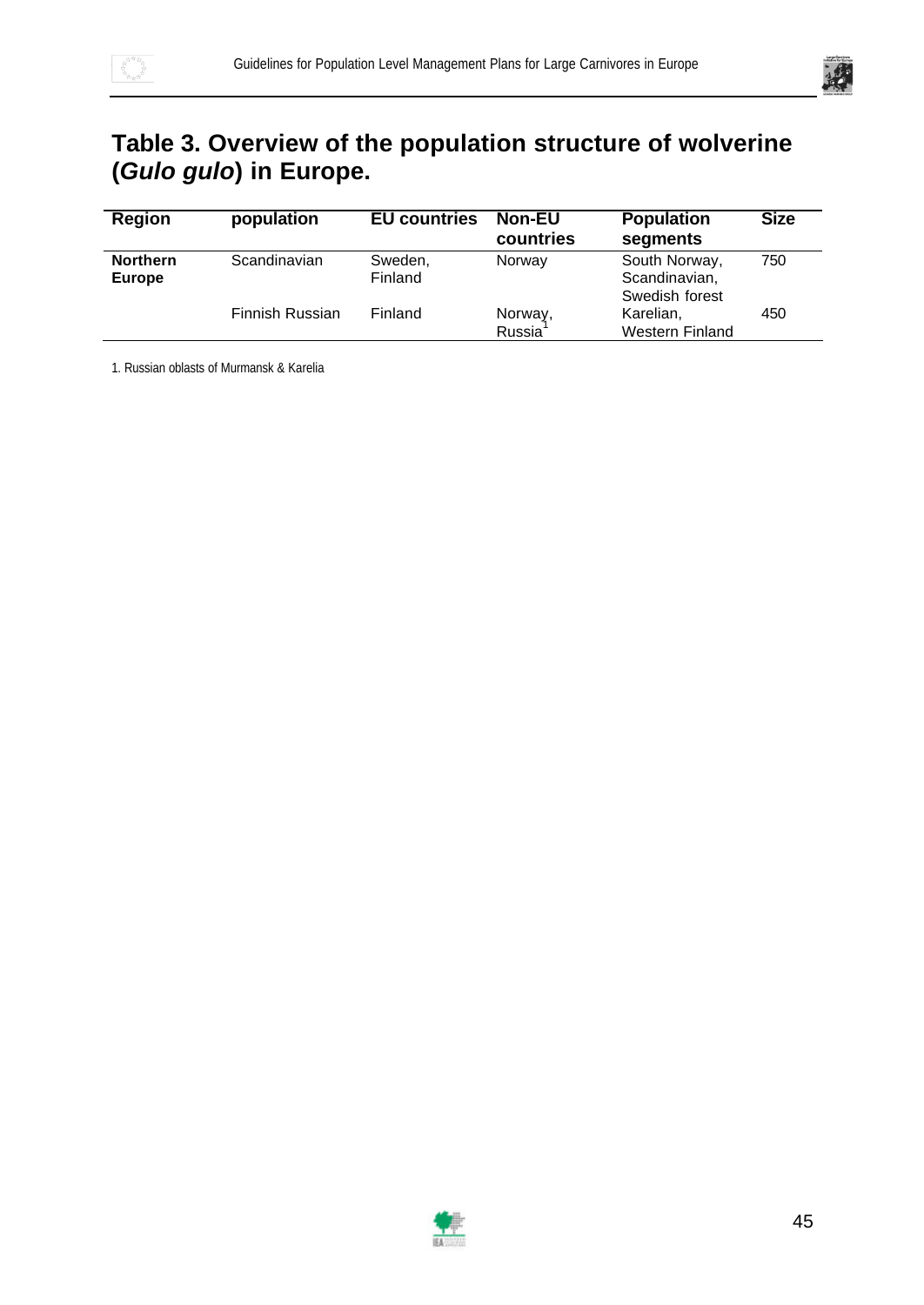

# **Table 4. Overview of the population structure of wolves (***Canis lupus***) in Europe.**

| <b>Region</b>                        | <b>Population</b>                      | <b>EU</b> countries                                               | <b>Non-EU</b><br>countries                                                                         | <b>Population</b><br>segments                                                | <b>Size</b>                   |
|--------------------------------------|----------------------------------------|-------------------------------------------------------------------|----------------------------------------------------------------------------------------------------|------------------------------------------------------------------------------|-------------------------------|
| Iberia                               | Northwestern                           | Spain <sup>1</sup> ,<br>Portugal                                  |                                                                                                    | North of Duero,<br>South of Duero in<br>Portugal, South<br>of Duero in Spain | 2400(at<br>least 325<br>packs |
|                                      | Sierra Morena                          | Spain<br>(Andalucía)                                              |                                                                                                    |                                                                              | 50                            |
| Alpine / Italian                     | <b>Western Alps</b>                    | France, Italy <sup>2</sup>                                        | Switzerland                                                                                        |                                                                              | $100 -$                       |
|                                      | Italian peninsula                      | Italy $3$                                                         |                                                                                                    |                                                                              | 120<br>$500 -$<br>800         |
| Dinaric-<br><b>Balkan</b>            | Dinaric Balkan                         | Slovenia,<br>Greece,<br><b>Bulgaria</b>                           | Croatia, Bosnia<br>& Herzegovina,<br>Serbia,<br>Montenegro,<br><b>FYR</b><br>Macedonia,<br>Albania |                                                                              | 5,000                         |
| Carpathian                           | Carpathian Mts                         | Czech<br>Republic,<br>Slovakia,<br>Poland,<br>Romania,<br>Hungary | Ukraine, Serbia                                                                                    |                                                                              | 4,000                         |
| <b>Northeastern</b><br><b>Europe</b> | Scandinavia                            | Sweden                                                            | Norway                                                                                             |                                                                              | $130 -$<br>150                |
|                                      | Karelian<br><b>Baltic</b><br>Germany / | Finland<br>Estonia, Latvia,<br>Lithuania,<br>Poland<br>Germany /  | Russia <sup>4</sup><br>Russia <sup>5</sup> ,<br>Belarus,<br>Ukraine                                |                                                                              | 750<br>3,600<br>< 50          |
|                                      | Western Poland                         | Poland                                                            |                                                                                                    |                                                                              |                               |

1. The distribution area covers 8 autonomous regions – Galicia, Asturias, Cantabria, Castilla y León, País Vasco, La Rioja, Castilla-La Mancha.

2. The distribution area covers 3 regions: Val d'Aosta, Piemonte, western Liguria. In Lombardia the presence is not confirmed.

3. The distribution area covers 11 regions: Lombardia, central-eastern Liguria, Emilia-Romagna, Toscana, Marche, Lazio, Abruzzo, Molise, Campania, Basilicata, Puglia, Calabria.

4. Russian oblasts of Murmansk, and Karelia. The southern and eastern borders coincide with the natural geographic structures of Lakes Onega and Ladoga and the White Sea. This division has been made mainly to achieve units of manageable size with a common biogeographic and ecological context.

5. Russian oblasts of Leningrad, Novgorod, Pskov, Tver, Smolensk, Bryansk, Moscow, Kaliningrad, Kaluzh, Tula, Kursk, Belgorod & Orel.

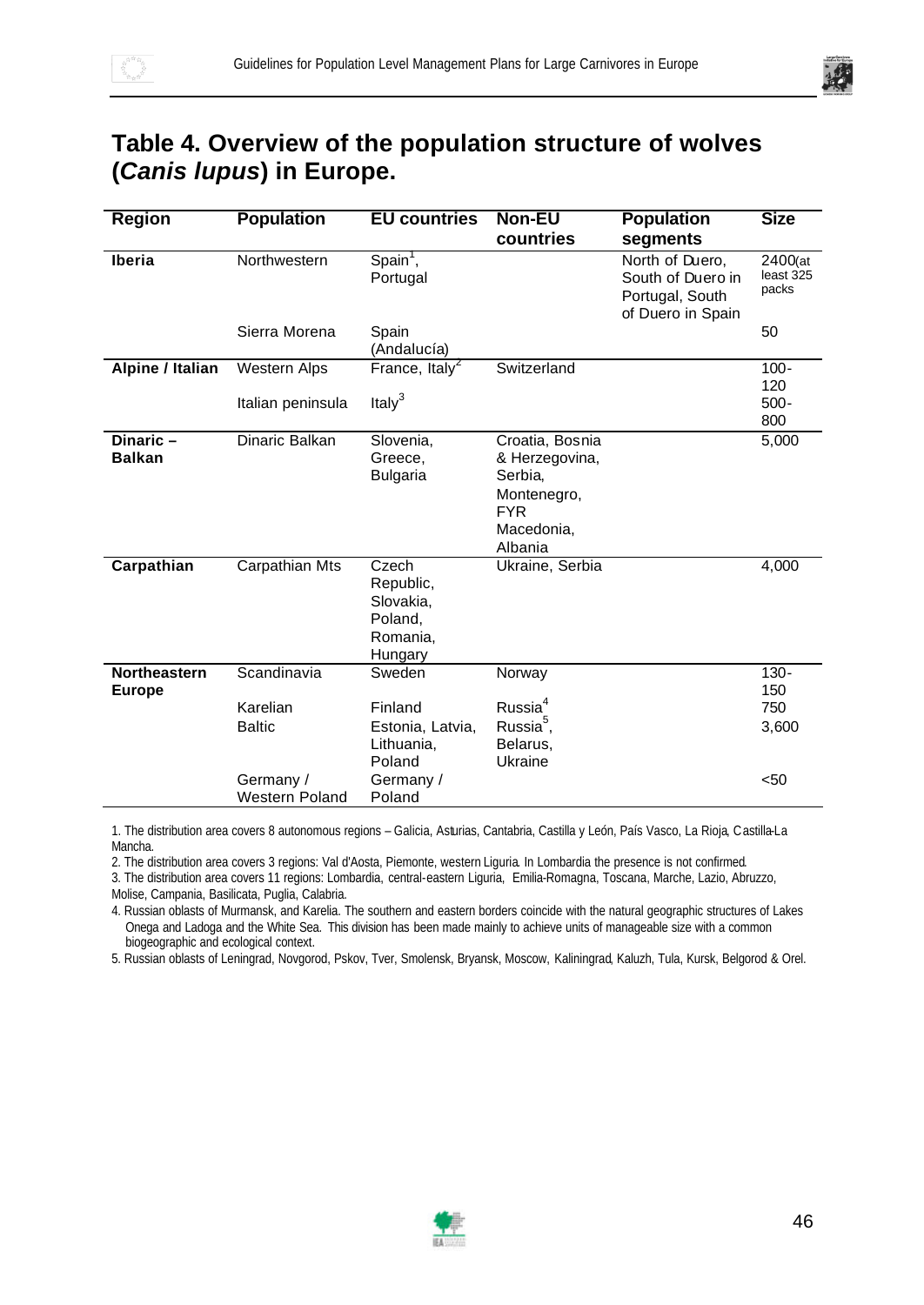

### **Table 5. Overview of the international conventions and treaties that the various countries of continental Europe have signed, with details of any species-specific exceptions.**

| <b>Country</b>            | <b>Habitats</b><br>Directive <sub>1</sub> | $Bern_{12}$                   | <b>Bonn</b> | <b>CBD</b> |
|---------------------------|-------------------------------------------|-------------------------------|-------------|------------|
| Albania                   |                                           | Y                             | Y           | Y          |
| Andorra                   |                                           | Υ                             |             |            |
| Austria                   | Y                                         | Ÿ                             | Y           | Y          |
| <b>Belarus</b>            |                                           |                               | Ϋ           | Ÿ          |
| Belgium                   | Y                                         | Y                             | Y           | Υ          |
| Bosnia and                |                                           |                               |             | Ϋ          |
| Herzegovina               |                                           |                               |             |            |
| <b>Bulgaria</b>           | $\overline{Y_2}$                          | $Y_{13}$                      | Υ           | Y          |
| Croatia                   | Α                                         | $\overline{Y_{14}}$           | Ÿ           | Ÿ          |
| <b>Czech Republic</b>     | Y                                         | $\overline{Y_{15}}$           | Ϋ           | Y          |
| Denmark                   | Ϋ                                         | Y                             | Y           | Υ          |
| Estonia                   | $Y_3$                                     | Ϋ                             |             | Y          |
| Finland                   | $\overline{Y_4}$                          | $\overline{Y_{16}}$           | Y           | Ϋ          |
| France                    | Ϋ                                         | Ϋ                             | Ÿ           | Ÿ          |
| Germany                   | Y                                         | Y                             | Ϋ           | Υ          |
| Greece                    | $\overline{Y_5}$                          | Ϋ                             | Υ           | Ϋ          |
| Hungary                   | Y                                         | Y                             | Υ           | Y          |
| Italy                     | Y                                         | Υ                             | Υ           | Υ          |
| Latvia                    | $\overline{Y_6}$                          | $Y_{17}$                      | Ÿ           | Ÿ          |
| Liechtenstein             |                                           | Υ                             | Υ           | Υ          |
| Lithuania                 | Y <sub>7</sub>                            | $\overline{Y_{18}}$           | Ϋ           | Ϋ          |
| Luxembourg                | Y                                         | Y                             | Y           | Y          |
| Moldova                   |                                           | Ÿ                             |             | Ϋ          |
| Montenegro                |                                           |                               |             | Ÿ          |
| Netherlands               | Y                                         | Y                             | Υ           | Y          |
| Norway                    |                                           | Ϋ                             | Ÿ           | Υ          |
| Poland                    | $Y_8$                                     | $Y_{19}$                      | Υ           | Y          |
| Portugal                  | Ÿ                                         | Y                             | Ϋ           | Ϋ          |
| Romania                   | Υ                                         | Ÿ                             | Υ           | Y          |
| <b>Russian Federation</b> |                                           |                               | MoU         | Υ          |
| San Marino                |                                           |                               |             | Ϋ          |
| Serbia                    |                                           | Y                             |             | Y          |
| Slovakia                  | $Y_9$                                     | $\overline{Y_{20}}$           | Y           | Υ          |
| Slovenia                  | Υ                                         | $\overline{Y_2}_1$            | Ÿ           | Ϋ          |
| Spain                     | $\overline{Y_{10}}$                       | $\overline{Y_{22}}$           | Y           | Ϋ          |
| Sweden                    | $\overline{Y_{11}}$                       | Y                             | Y           | Υ          |
| Switzerland               |                                           | Υ                             | Y           | Y          |
| The former Yugoslav       |                                           | $Y_{23}$                      | Υ           | Ϋ          |
| Republic of Macedonia     |                                           |                               |             |            |
| <b>Turkey</b>             |                                           | $\overline{Y_2}$ <sub>4</sub> |             | Υ          |
| <b>Ukraine</b>            |                                           | $\overline{Y_{25}}$           | Y           | Ϋ          |

 $Y = yes$ ,  $A = accession country$  that will soon be member,  $M oU = has$  not ratified but takes part in some specific agreements through a memorandum of understanding.

#### Footnotes

- 1. By default wolf, bear, lynx and wolverine are on annex II and annex IV under the Habitats Directive.<br>2. Bulgaria: wolf both in annex II and annex V, but no exception.<br>5. Establis: avantion for welf, bear and lynx from a
- Bulgaria: wolf both in annex II and annex V, but no exception.
- 3. Estonia: exception for wolf, bear and lynx from annex II; wolf and lynx are on annex V.
- 4. Finland: exception for wolf, bear and lynx from annex II; wolf in reindeer husbandry area are on annex V.
- 5. Greece: exception for wolf north of the 39<sup>th</sup> parallel from annex II; w olf north of 39<sup>th</sup> parallel are on annex V.
- 6. Latvia: exception for wolf and lynx from annex II; wolf on annex V.
- 7. Lithuania: exception for wolf from annex II; wolf on annex V.<br>8. Poland: exception so that wolf is placed on annex V.
- Poland: exception so that wolf is placed on annex V.
- 9. Slovakia: exception so that wolf is placed on annex V.

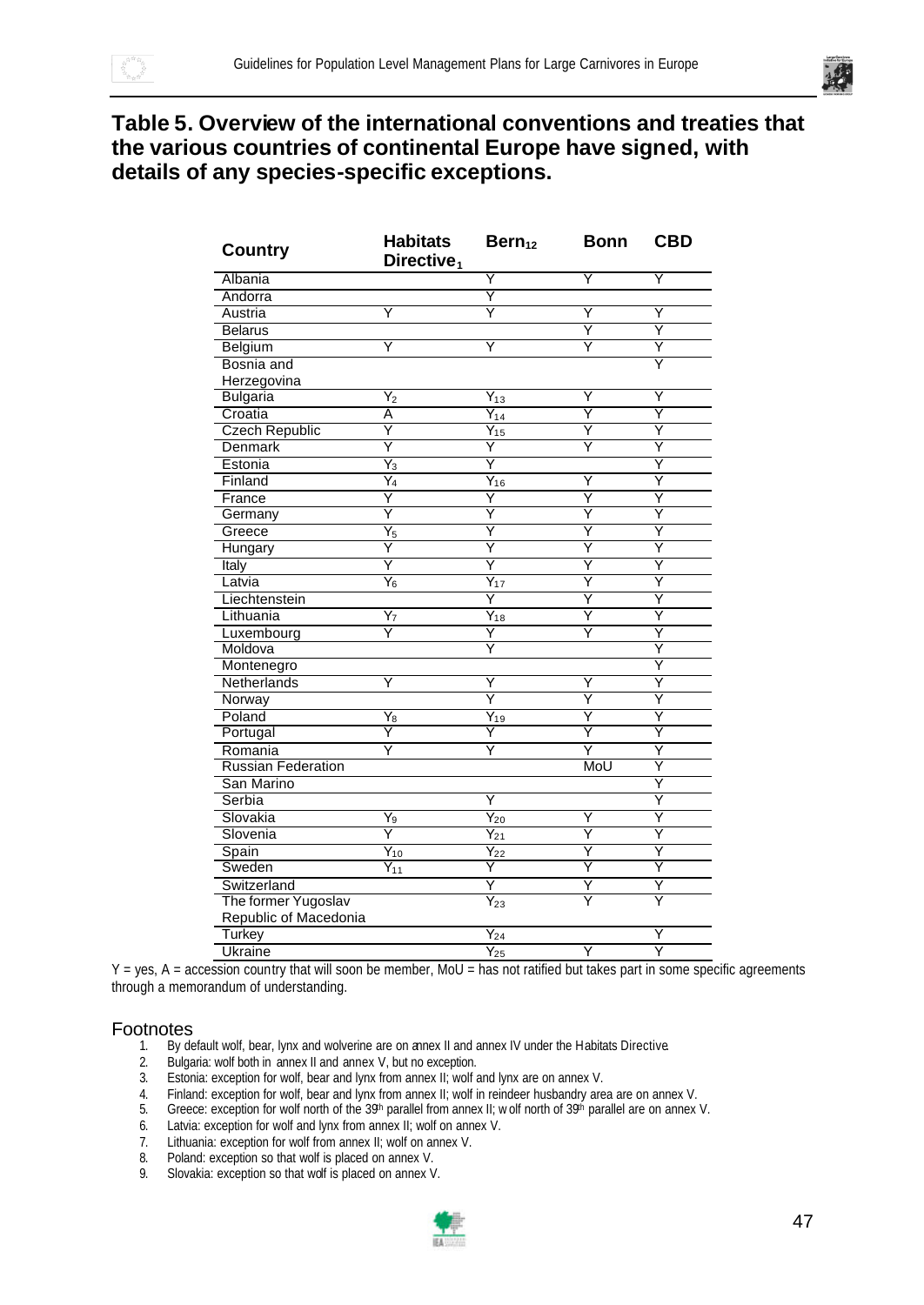



- 10. Spain: exception north of river Duero so that wolves are placed on annex V.
- 11. Sweden: exception for bears from annex II.
- 12. By default wolves, bears and wolverines are on appendix II, lynx are on appendix III under the Bern Convention.
- 13. Bulgaria: wolves excluded from appendix II.
- 14. Croatia: bears will be treated as appendix III.
- 15. Czech Republic: wolves and bears excluded from appendix II.
- 16. Finland: wolves and bears excluded from appendix II.
- 17. Latvia: wolves excluded from appendix II.
- 18. Lithuania: wolves will be treated as appendix III.
- 19. Poland: wolves excluded from appendix II.
- 20. Slovakia: wolves and bears excluded from appendix II.
- 21. Slovenia: wolves and bears excluded from appendix II
- 22. Spain: wolves will be treated as appendix III.
- 23. Macedonia: wolves excluded from appendix II.
- 24. Turkey: wolves and bears excluded from appendix II.
- 25. Ukraine: wolves and bears remain on appendix II, but Ukraine reserves the right to exercise population control to limit damage.

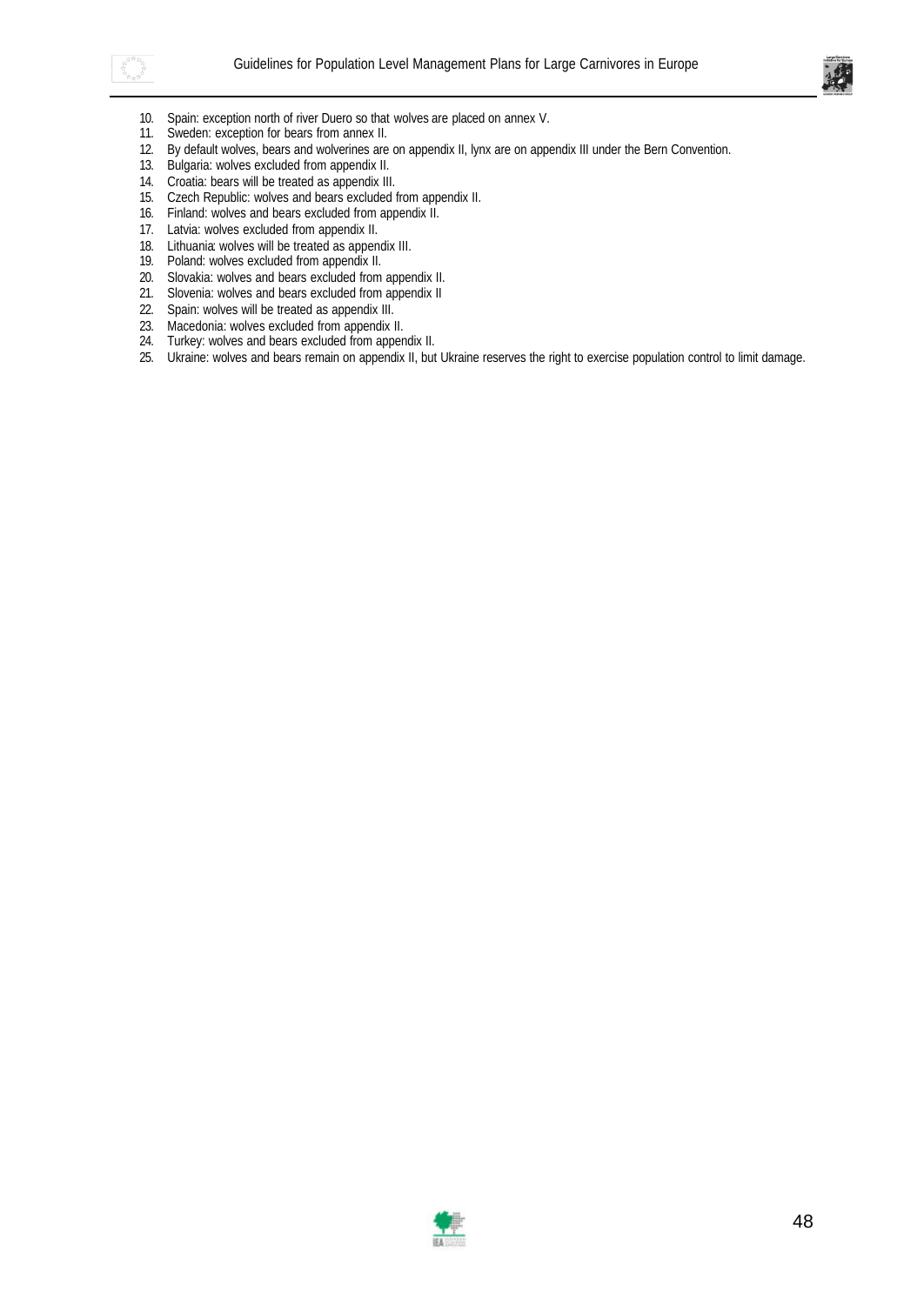



## **Appendix 1. Large carnivore populations in Europe**

The following tables report on the description of each population for the four species including its naming, the geographical description, the genetic structure, the connectivity with other populations, the current management, the pressures and responses and the IUCN red listing assessment. It should be noted that the borders have been mainly drawn on the basis of continuity of distribution, although in some cases we have made pragmatic decisions to separate areas with very different social, political and ecological situations. Distributions will constantly change and need to be reassessed as carnivore populations expand and contract and more fine scaled data become available. As such, these are simply a working proposal based on existing knowledge that can serve as the basis for future discussions.

Brown Bear (*Ursus Arctos*)

Eurasian Lynx (*Lynx lynx*)

Wolf (*Canis lupus*)

Wolverine (*Gulo gulo*)

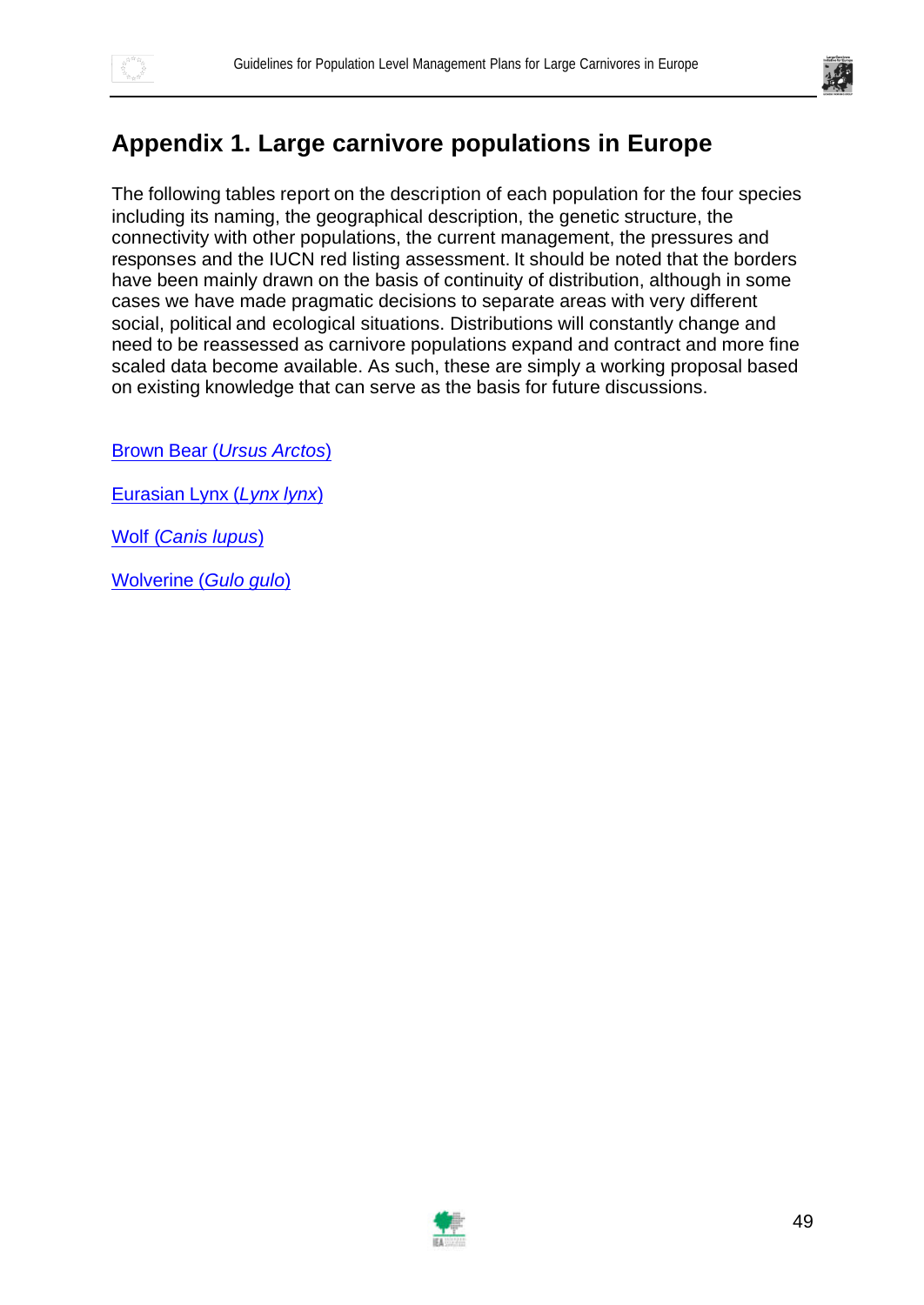## **BROWN BEAR (***Ursus arctos***)**

| <b>Name</b>                                                                                                                                             | <b>Geographical description</b>                                                                                                                                                                                                                                                                                                                                                                                                                                                                                                                                                                                                                                                                                                                                                             | Genetic and demographic structure                                                                                                                                                                                                                                                                                                                                                                                                                                                                                                                                                                                                                                                                                                                                                                                                                                                                                                                                                                                                                                                                                                                                                                                                                                                                                                                    | <b>Connectivity with</b>                                                                                                                                                                                                                                         | <b>Current management</b>                                                                                                                                                                                                                                                                                                                                                                                                           | <b>Pressures and</b>                                                                                                                                                                                                                         | <b>IUCN red</b>                                                                                                                                                                                                                                        |
|---------------------------------------------------------------------------------------------------------------------------------------------------------|---------------------------------------------------------------------------------------------------------------------------------------------------------------------------------------------------------------------------------------------------------------------------------------------------------------------------------------------------------------------------------------------------------------------------------------------------------------------------------------------------------------------------------------------------------------------------------------------------------------------------------------------------------------------------------------------------------------------------------------------------------------------------------------------|------------------------------------------------------------------------------------------------------------------------------------------------------------------------------------------------------------------------------------------------------------------------------------------------------------------------------------------------------------------------------------------------------------------------------------------------------------------------------------------------------------------------------------------------------------------------------------------------------------------------------------------------------------------------------------------------------------------------------------------------------------------------------------------------------------------------------------------------------------------------------------------------------------------------------------------------------------------------------------------------------------------------------------------------------------------------------------------------------------------------------------------------------------------------------------------------------------------------------------------------------------------------------------------------------------------------------------------------------|------------------------------------------------------------------------------------------------------------------------------------------------------------------------------------------------------------------------------------------------------------------|-------------------------------------------------------------------------------------------------------------------------------------------------------------------------------------------------------------------------------------------------------------------------------------------------------------------------------------------------------------------------------------------------------------------------------------|----------------------------------------------------------------------------------------------------------------------------------------------------------------------------------------------------------------------------------------------|--------------------------------------------------------------------------------------------------------------------------------------------------------------------------------------------------------------------------------------------------------|
|                                                                                                                                                         |                                                                                                                                                                                                                                                                                                                                                                                                                                                                                                                                                                                                                                                                                                                                                                                             |                                                                                                                                                                                                                                                                                                                                                                                                                                                                                                                                                                                                                                                                                                                                                                                                                                                                                                                                                                                                                                                                                                                                                                                                                                                                                                                                                      | other populations                                                                                                                                                                                                                                                |                                                                                                                                                                                                                                                                                                                                                                                                                                     | <b>Responses</b>                                                                                                                                                                                                                             | listing                                                                                                                                                                                                                                                |
| Scandinavia<br>(2,600)<br>bears)                                                                                                                        | The population is shared between<br>Sweden and Norway, but more than<br>95% of the individuals are in Sweden.<br>In Norway, the bears are found mostly<br>along the Swedish border. The northern<br>limit is at approximately 60°N where<br>Norway, Sweden and Finland meet.<br>Bears in Norway north and east of this<br>line (in Finnmark county) are in North-<br>eastern Europe population. The area<br>between the Scandinavian and North-<br>eastern Europe populations is very<br>sparsely inhabited by bears.                                                                                                                                                                                                                                                                       | After heavy persecution in both countries, the once numerous<br>brown bear population in Scandinavia was reduced to about 130<br>individuals in four areas where they have survived since 1930.<br>The population has increased to about 2,550 in Sweden, with<br>approximately 50 bears in Norway. This breeding portion of the<br>population consists of four relatively discrete population<br>segments. Males move between these segments, but female<br>movement is currently limited. In Sweden, the distribution of<br>bears now resembles that of 1800, with bears occurring in 50%<br>or more of the country. The population is one of the most<br>productive in the world and is increasing at a rate of about 5.5%<br>annually. This population is considered to be viable, both<br>genetically and demographically, but low gene flow has been<br>identified between the southernmost population segment and<br>the other segments In Norway, the distribution of bears<br>corresponds to the western edges of these four population<br>segments. As a result most bears in Norway are young<br>dispersing males with only 1.6-2.4 females with cubs being<br>reported each year, which means that there are about 26 adult<br>females in the country.                                                                                   | The population is potentially<br>connected with the North-<br>eastern European population<br>through dispersing males, but<br>probably not by dispersing<br>females.                                                                                             | There is a guota hunting regime<br>in Sweden. The harvest rate has<br>slowed, but not halted, the<br>population's growth. Norway kills<br>a number of bears each year in<br>connection with damage<br>prevention. The kill in Norway is<br>probably only sustained because<br>of the influx of bears from<br>Sweden.                                                                                                                | The major pressure in<br>Norway is related to<br>damages on unquarded<br>free-ranging sheep.<br>Although conflicts have<br>been low in Sweden,<br>new conflicts are<br>appearing as bears<br>expand into more<br>densely populated<br>areas. | The bears in<br>the Swedish<br>portion of the<br>population are<br>"Vulnerable"<br>and those in<br>the Norwegian<br>portion are<br>"Endangered".<br>Without the<br>connection<br>with Sweden,<br>the latter<br>would be<br>"Critically<br>Endangered". |
| North-<br>eastern<br>European<br>populations<br>(11, 100)<br>bears)<br>Karelian<br>population<br>(4300 bears)<br>& Baltic<br>population<br>(6800 bears) | The North-eastern European<br>populations constitute a part of the<br>largest continuous brown bear<br>population in the world. In its full extent<br>it joins with other bear populations to<br>form a continuous population stretching<br>from the Baltic Sea to the Pacific<br>Ocean. However, we have limited this<br>evaluation to the area west of 35°E.<br>This includes the eastern parts of<br>Finnmark county in Norway, Finland,<br>western Russia, Estonia, Belarus and<br>Latvia. For the purposes of<br>management we propose splitting this<br>large population into two operational<br>populations. In the Karelian<br>population we include bears from<br>Norway, Finland and the Russian<br>oblasts of Murmansk and Karelia. In the<br>Baltic population we include bears | Densities are generally low, with the highest densities in the<br>south-eastern part of the population and the lowest densities in<br>the north and southwest. The distribution of bears is more or<br>less continuous, although at the western and southern edges it<br>becomes somewhat fragmented. In Norway the distribution of<br>bears in this population is restricted to the Sør-Varanger<br>Municipality (especially the Pasvik Valley) and in the eastern<br>part of the Finnmark Plateau, both in Finnmark County. In the<br>Norwegian portion, an average of 2 litters of cubs are produced<br>per year, which corresponds to about 3-5 adult females. Thirty<br>to fifty bears have been estimated from DNA in feces in a small<br>area in north-eastern Norway, between Russia and Finland, but<br>most of these are probably transients. Finland has about 810-<br>860 bears (2005 estimate) distributed throughout the mainland<br>of the country. The number of bears is increasing at about 10%<br>annually in the south and is stable in the north. The distribution<br>of bears throughout western Russia is fairly continuous,<br>although the connections to Estonia and Belarus are somewhat<br>fragmented (in Pskov and Smolensk oblasts). The number of<br>bears in western Russia appears to be relatively stable. Estonia | The Karelian population<br>probably has some level of<br>genetic exchange with the<br>Scandinavian population to<br>the south and west. Both the<br>Karelian and Baltic<br>populations connect to the<br>main distribution area of<br>Russian bears to the east. | Bears are managed either as<br>game animals, or treated as de<br>factogame animals in most of<br>this area, hunted under various<br>quota systems. The exception is<br>Latvia and Belarus where bears<br>are protected. Although bears<br>are protected in Norway, several<br>are killed each year following<br>depredation on livestock, and a<br>form of licensed hunting was<br>started intended to regulate<br>population size. | Due to a large total size<br>and large area the<br>population is in<br>favorable conservation<br>status. The main<br>conflicts are associated<br>with depredation on<br>livestock in Norway.                                                 | The red list<br>status is<br>"Least<br>Concern".<br>However, due<br>to low<br>densities in<br>peripheral<br>areas, bears<br>are locally<br>"Vulnerable",<br>and in some<br>places even<br>"Endangered".                                                |

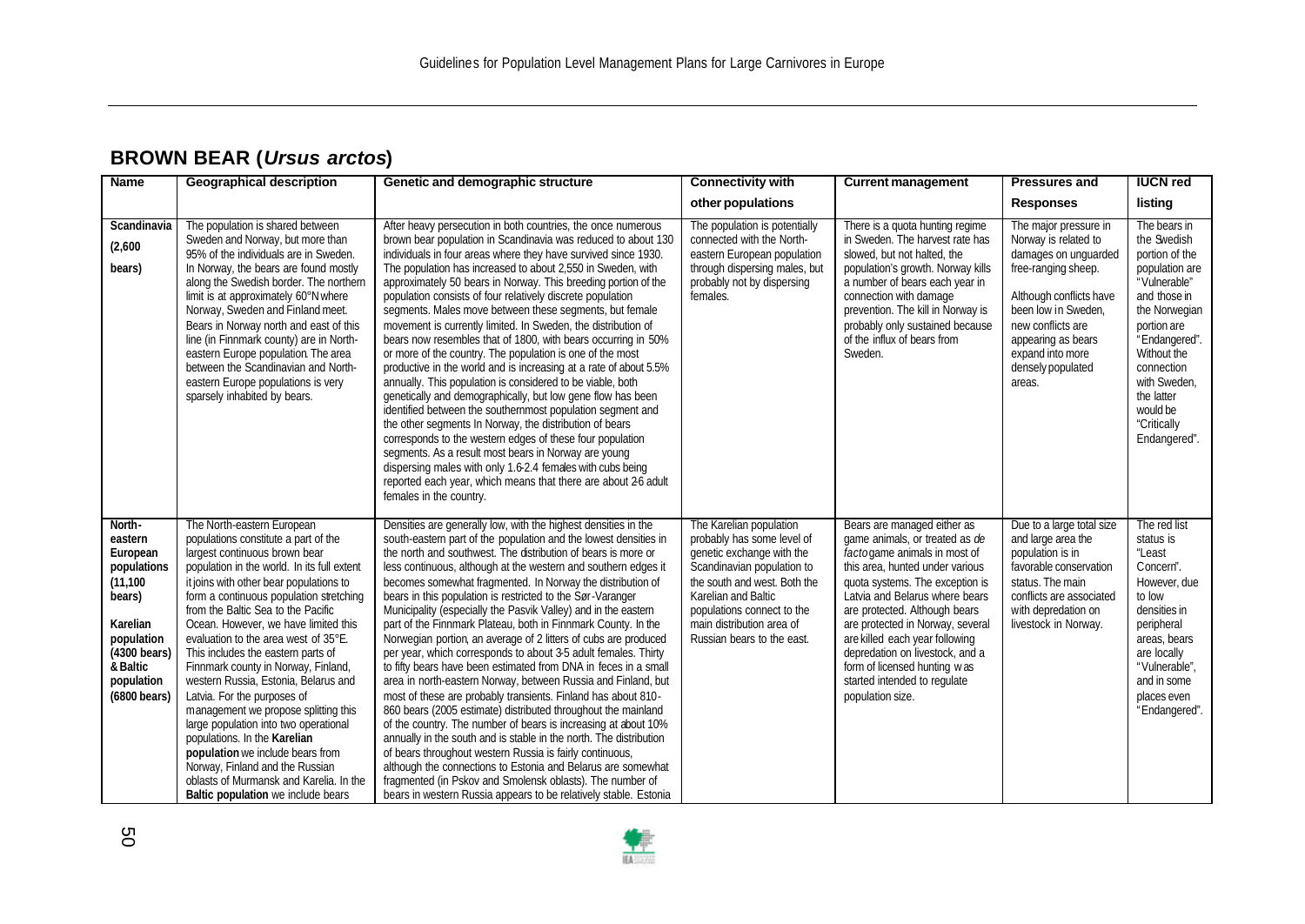| <b>Name</b>                                          | <b>Geographical description</b>                                                                                                                                                                                                                                                                                                                                                                                                                                                                                                                                                                                                                                                                           | Genetic and demographic structure                                                                                                                                                                                                                                                                                                                                                                                                                                                                                                                                                                                                                                                               | <b>Connectivity with</b>                                                                                                                                                                                                                                                                                                               | <b>Current management</b>                                                                                                                                                                                                                                                                                                                                                                                                                                                                                                                                                                                                                                                                                                                                                                                                                                                                                                                                                                                                                                      | <b>Pressures and</b>                                                                                                                                                                                                                                                                                                                                                                                                                                                                                                                                                                                                                                                                                                              | <b>IUCN red</b>                                                                                    |
|------------------------------------------------------|-----------------------------------------------------------------------------------------------------------------------------------------------------------------------------------------------------------------------------------------------------------------------------------------------------------------------------------------------------------------------------------------------------------------------------------------------------------------------------------------------------------------------------------------------------------------------------------------------------------------------------------------------------------------------------------------------------------|-------------------------------------------------------------------------------------------------------------------------------------------------------------------------------------------------------------------------------------------------------------------------------------------------------------------------------------------------------------------------------------------------------------------------------------------------------------------------------------------------------------------------------------------------------------------------------------------------------------------------------------------------------------------------------------------------|----------------------------------------------------------------------------------------------------------------------------------------------------------------------------------------------------------------------------------------------------------------------------------------------------------------------------------------|----------------------------------------------------------------------------------------------------------------------------------------------------------------------------------------------------------------------------------------------------------------------------------------------------------------------------------------------------------------------------------------------------------------------------------------------------------------------------------------------------------------------------------------------------------------------------------------------------------------------------------------------------------------------------------------------------------------------------------------------------------------------------------------------------------------------------------------------------------------------------------------------------------------------------------------------------------------------------------------------------------------------------------------------------------------|-----------------------------------------------------------------------------------------------------------------------------------------------------------------------------------------------------------------------------------------------------------------------------------------------------------------------------------------------------------------------------------------------------------------------------------------------------------------------------------------------------------------------------------------------------------------------------------------------------------------------------------------------------------------------------------------------------------------------------------|----------------------------------------------------------------------------------------------------|
|                                                      |                                                                                                                                                                                                                                                                                                                                                                                                                                                                                                                                                                                                                                                                                                           |                                                                                                                                                                                                                                                                                                                                                                                                                                                                                                                                                                                                                                                                                                 | other populations                                                                                                                                                                                                                                                                                                                      |                                                                                                                                                                                                                                                                                                                                                                                                                                                                                                                                                                                                                                                                                                                                                                                                                                                                                                                                                                                                                                                                | <b>Responses</b>                                                                                                                                                                                                                                                                                                                                                                                                                                                                                                                                                                                                                                                                                                                  | listing                                                                                            |
|                                                      | from Estonia, Latvia, Belarus and the<br>Russian oblasts of Lenningrad,<br>Novgorod, Pskov, Tver, Smolensk,<br>Bryansk, Moscow, Kalinigrad, Kaluzh,<br>Tula, Kursk, Belgorod & Orel. The<br>border between these two populations<br>falls along the natural border of Lakes<br>Onega and Ladoga along with the<br>White Sea. To the east these<br>populations are continuous with other<br>bear populations.                                                                                                                                                                                                                                                                                              | has a large number of bears (440-600) at relatively high<br>densities, whereas Latvia has only a few bears at the eastern<br>edge of the country. Belarus has 100-200 bears, mainly in the<br>northeastern part of the country.                                                                                                                                                                                                                                                                                                                                                                                                                                                                 |                                                                                                                                                                                                                                                                                                                                        |                                                                                                                                                                                                                                                                                                                                                                                                                                                                                                                                                                                                                                                                                                                                                                                                                                                                                                                                                                                                                                                                |                                                                                                                                                                                                                                                                                                                                                                                                                                                                                                                                                                                                                                                                                                                                   |                                                                                                    |
| Carpathian<br><b>Mountains</b><br>(8, 100)<br>bears) | The Carpathian mountains stretch from<br>the eastern part of the Czech Republic<br>through Slovakia, Poland, Ukraine and<br>Romania to Serbia. Bears can be found<br>throughout this mountain range.<br>However, it appears that the distribution<br>of females is not continuous. Therefore<br>we recognize 3 population segments<br>within this population. AWestern<br>segment on the border between north<br>central Slovakia and south central<br>Poland, the Main Carpathian Chain<br>segment stretching from southeastern<br>Poland and eastern Slovakia, through<br>Ukraine and Romania to eastern<br>Serbia, and the Apuseni mountains to<br>the west of the main Carpathian chain<br>in Romania | The total number of bears in the Carpathian Mountains is<br>estimated to about 8,100 bears making it the second largest in<br>Europe. Apartfrom an apparent gap in breeding females in<br>eastern Slovakia and from the Apuseni Mountains in the<br>western part of Romania the distribution is more or less<br>continuous. Recent estimations of the Romanian population<br>indicate that in Romania occur about 6,000 bears, population<br>trend being stable. During the last 50 years, the Romanian bear<br>population recovered from less than 1,000 individuals to about<br>6000 individuals. This recovery process was influenced by both<br>habitat conditions and wildlife management. | The closest population is in<br>northern Bulgaria and<br>southeastern Serbia, but the<br>movement of individual bears<br>may be very restricted due to<br>the Danube which acts as a<br>physical barrier. The fact that<br>in the area bears occur<br>sporadically led to the<br>conclusion that bears<br>migration is very uncertain. | In Romania and Slovakia bears<br>are a hunted species, while in<br>other countries they are under<br>various regimes, mostly related<br>to the damage control system.<br>Annually, in Romania up to 250<br>bears are shot that represents<br>about 4% of the es timated<br>population. Since 2005 there is a<br>national bear management plan<br>approved by the authorities, its<br>implementation being started by<br>the Ministry of Environment and<br>Water Management together with<br>the Ministry of Agriculture,<br>Forests and Rural Development.<br>One of the first initiated actions is<br>related to population estimations<br>on larger areas (geographical<br>criteria) and setting up hunting<br>quotas based on the analysis at<br>national level. Compensations for<br>damages caused by bears are<br>paid by the game administrators,<br>being foreseen that in areas<br>where bears are not hunted.<br>these compensations to be paid<br>by the Ministry of Environment<br>and Water Management (the<br>authority for protected species). | The socio-economic<br>developments in<br>Romania have a certain<br>influence on bear<br>population on medium<br>and long term and it is<br>considered that<br>Romanian bear<br>population is<br>vulnerable. The new<br>developments have a<br>certain negative impact<br>on bears, starting from<br>behavior changes<br>(habituated bears) to<br>habitat fragmentation<br>and reproductive<br>isolation. Several areas<br>(corridor between<br>Apuseni Mountains and<br>the main ridge of<br>Carpathians, Prahova<br>Valley, southern part of<br>Carpathians - close to<br>Danube) started to be<br>affected by isolation<br>processes but there is<br>still connectivity within<br>the entire Romanian<br>Carpathian population. | Generally the<br>whole<br>population is<br>"Vulnerable",<br>with some<br>portions<br>"Endangered". |
| Dinaric -                                            | This population extends from central                                                                                                                                                                                                                                                                                                                                                                                                                                                                                                                                                                                                                                                                      | The population as a whole is recently stable with steady growth                                                                                                                                                                                                                                                                                                                                                                                                                                                                                                                                                                                                                                 | In Slovenia in the north this                                                                                                                                                                                                                                                                                                          | In the largest part of the                                                                                                                                                                                                                                                                                                                                                                                                                                                                                                                                                                                                                                                                                                                                                                                                                                                                                                                                                                                                                                     | Political instability and                                                                                                                                                                                                                                                                                                                                                                                                                                                                                                                                                                                                                                                                                                         | Part of the                                                                                        |

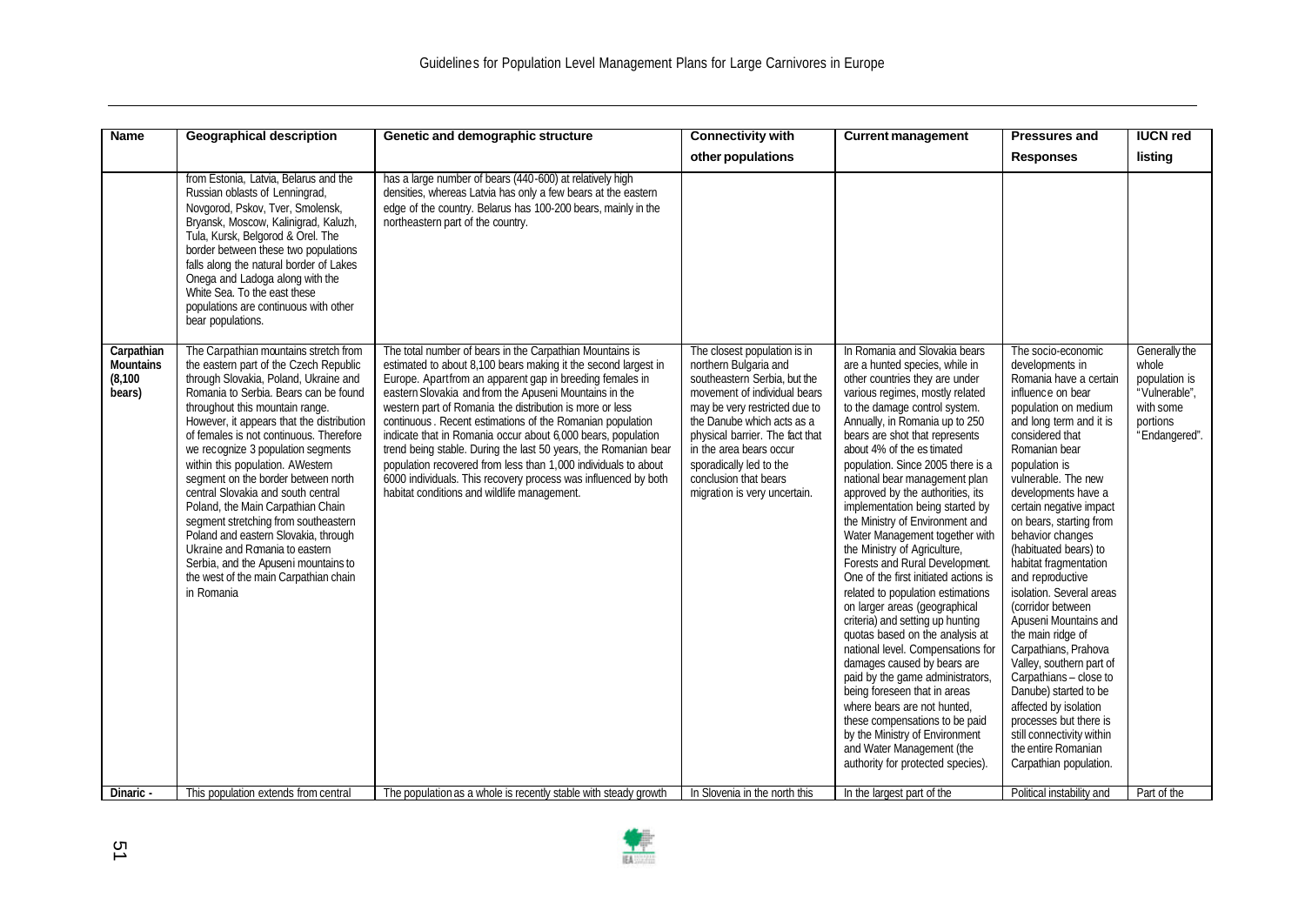| <b>Name</b>                                | <b>Geographical description</b>                                                                                                                                                                                                                                                                                                                                                                                                                                                                                                                                                                                                          | Genetic and demographic structure                                                                                                                                                                                                                                                                                                                                                                                                                                                                                                                                                                                                                                                                                                                                                                                                                                                                                                                                                                                                                                                                                                                                                                                                                                                                                                                                                                                                                         | <b>Connectivity with</b>                                                                                                                                                                                                                                                                                                                                                                                                                                                                                        | <b>Current management</b>                                                                                                                                                                                                                                                                                                                                                                                                                                                                                                                               | <b>Pressures and</b>                                                                                                                                                                                                                                                                                                                                                                                                                                                                                                                                                                                                               | <b>IUCN red</b>                                                                                                                                                                                                               |
|--------------------------------------------|------------------------------------------------------------------------------------------------------------------------------------------------------------------------------------------------------------------------------------------------------------------------------------------------------------------------------------------------------------------------------------------------------------------------------------------------------------------------------------------------------------------------------------------------------------------------------------------------------------------------------------------|-----------------------------------------------------------------------------------------------------------------------------------------------------------------------------------------------------------------------------------------------------------------------------------------------------------------------------------------------------------------------------------------------------------------------------------------------------------------------------------------------------------------------------------------------------------------------------------------------------------------------------------------------------------------------------------------------------------------------------------------------------------------------------------------------------------------------------------------------------------------------------------------------------------------------------------------------------------------------------------------------------------------------------------------------------------------------------------------------------------------------------------------------------------------------------------------------------------------------------------------------------------------------------------------------------------------------------------------------------------------------------------------------------------------------------------------------------------|-----------------------------------------------------------------------------------------------------------------------------------------------------------------------------------------------------------------------------------------------------------------------------------------------------------------------------------------------------------------------------------------------------------------------------------------------------------------------------------------------------------------|---------------------------------------------------------------------------------------------------------------------------------------------------------------------------------------------------------------------------------------------------------------------------------------------------------------------------------------------------------------------------------------------------------------------------------------------------------------------------------------------------------------------------------------------------------|------------------------------------------------------------------------------------------------------------------------------------------------------------------------------------------------------------------------------------------------------------------------------------------------------------------------------------------------------------------------------------------------------------------------------------------------------------------------------------------------------------------------------------------------------------------------------------------------------------------------------------|-------------------------------------------------------------------------------------------------------------------------------------------------------------------------------------------------------------------------------|
|                                            |                                                                                                                                                                                                                                                                                                                                                                                                                                                                                                                                                                                                                                          |                                                                                                                                                                                                                                                                                                                                                                                                                                                                                                                                                                                                                                                                                                                                                                                                                                                                                                                                                                                                                                                                                                                                                                                                                                                                                                                                                                                                                                                           | other populations                                                                                                                                                                                                                                                                                                                                                                                                                                                                                               |                                                                                                                                                                                                                                                                                                                                                                                                                                                                                                                                                         | <b>Responses</b>                                                                                                                                                                                                                                                                                                                                                                                                                                                                                                                                                                                                                   | listing                                                                                                                                                                                                                       |
| <b>Pindos</b><br>$(2100 - 2500)$<br>bears) | and southern Slovenia, Croatia, Bosnia<br>& Herzegovina, eastern Serbia,<br>Montenegro, Albania, FYR Macedonia<br>and northern Greece. There are some<br>small areas where our information<br>indicates that gaps may be appearing in<br>Albania, Montenegro, western Serbia<br>and Kosovo such that we recognize 2-3<br>segments.                                                                                                                                                                                                                                                                                                       | in Slovenia and Croatia, a marked drop in Bosnia &<br>Herzegovina in 1990s due to war situation, and probably stable<br>or slight decrease in the south of the Dinaric Alps. In the Pindos<br>range it is characterized as stable (150-200) with locally positive<br>trends and recolonisation of former range. Low rates of genetic<br>variability have been detected in the NE Pindos. The quality of<br>population estimates vary widely between countries. The<br>forested areas in these countries are less contiguous than in the<br>Carpathian area, separating to some degree the functional<br>habitat into more or less isolated sub areas, although there are<br>corridors. Currently our fine scale knowledge is not sufficient to<br>determine definitively whether this population should be divided<br>into smaller units. The northern block consisting of southern<br>Slovenia, Croatia and Bosnia & Herzegovina is continuous, as is<br>the southern block consisting of the Greek Pindos mountains,<br>western and central FYR Macedonia and eastern Albania.<br>However, the distribution in northern Albania, Montenegro,<br>western Serbia and Kosovo may be fragmented.                                                                                                                                                                                                                                                            | population is close to the one<br>of the Alps and to bears in<br>central Austria. There is not a<br>continuous distribution of<br>female bears with the Alps,<br>but there is movement of<br>male bears. In Greece the<br>nearest population is the Rila-<br>Rhodope population segment<br>along the border of Greece<br>and Bulgaria, but there is no<br>evidence of connection.                                                                                                                               | population range (Slovenia,<br>Croatia, Bosnia & Herzegovina,<br>Serbia and Macedonia) bears<br>are a game species.<br>Management plan for bear exist<br>in Croatia (developed in 2005,<br>revised in 2007). Brown bears in<br>Slovenia are hunted under<br>protected status. In Albania and<br>Greece bears are under a total<br>protection status.                                                                                                                                                                                                    | the lack of financial<br>resource represent a<br>pressure in the central<br>part of the range. The<br>lack of recent data from<br>the central portion of<br>the range $-$<br>Montenegro, Kosovo<br>province of Serbia and<br>Albania - means it is<br>hard to assess the<br>internal connectivity.<br>There is a need to<br>standardize census<br>methods.                                                                                                                                                                                                                                                                         | population<br>which is under<br>hunting<br>regime is<br>"Vulnerable",<br>and the rest<br>"Endangered".                                                                                                                        |
| Alps (35-40<br>bears)                      | Presently bears are found in three<br>regions of the Alps. The Central Austria<br>segment is a small nucleus originated<br>from three bears released in 1989-<br>1993, into an area with a naturally<br>occurring male bear.<br>The Southern Alps segment is located<br>in the Central Italian Alps, centered in<br>the province of Trento. This nucleus<br>(20-25 individuals, originated from the<br>animals translocated in the 1999-2003<br>period) occupies an area of about 1500<br>km <sup>2</sup> , of which only 240 km <sup>2</sup> is used<br>regularly. Finally, there is the southern<br>Austrian / Slovenian Alps segment. | The Alpine population covers a large area with very few bears.<br>The bears are clustered into 3 segments that are separated by<br>large areas with no permanent bear presence, although<br>individuals have shown their ability to freely move between<br>these segments. As such it is not a homogenous population,<br>however we have chosen to designate it as a population<br>because its future viability is totally dependent on improving the<br>connectivity between these segments. The Central Austrian<br>population now consists of <10 bears. After the initial increase<br>following reintroduction and local reproductions, the recent<br>years have seen the numbers decline.<br>No more than 4 bears survived in north-eastern Italy until 10<br>were reintroduced from Slov enia in 1999-2003. With subsequent<br>reproduction the population now exceeds 20 bears, and<br>continues to grow; in 2006 there was a population of about 6-7<br>adults and 16-17 sub-adults and cubs. The original bears in the<br>Italian Alps were genetically like the ones from the Dinaric Alps<br>and after recent reintroductions they are now identical. Both the<br>Central Austrian and Southern Alps population segments are<br>dependent on the arrival of fresh individuals to boost their<br>genetic variability. A question remains if there will be enough<br>natural immigration or if more individuals will need to be<br>translocated. | At least three individuals from<br>the Trentino nuclei have<br>dispersed in the direction of<br>Austria, Switzerland and<br>Germany. None established a<br>new home range but their<br>movements have<br>demonstrated the connectivity<br>of habitat within the Alps and<br>the potential for<br>recolonis ation. Occasionally<br>individuals dispersing from<br>the Eastern Alpine nucleus<br>have reached the Central<br>Italian Alps, confirming a<br>potential connectivity among<br>all the alpine nuclei. | The Italian and Austrian bear<br>nuclei are under strict protection.<br>The removal of the bear in<br>Germany caused a great public<br>outcry and a controversy<br>between different national and<br>international Governmental<br>Organisations and Non-<br>Governmental Organisations.<br>Fortunately the case also raised<br>awareness for the need of a bear<br>management on the population<br>level. Initiatives to coordinate and<br>harmonize bear management<br>between Italy, Switzerland,<br>Austria and Germany are<br>currently under way. | Damages caused by<br>bears have the potential<br>to reduce the public<br>acceptance, especially<br>by the problem making<br>individuals. Intensive<br>management of all bear<br>related problems is<br>under way.<br>Loss of more than 15<br>bears of the central<br>Austrian bear<br>population and 2<br>dispersers from Italy<br>suggest an unnatural<br>high mortality rate<br>among bears in the<br>Alps. Unfortunately,<br>illegal removals seem<br>to be the most likely<br>explanation. One bear<br>was legally shot in<br>Germany in July 2006<br>because of the potential<br>threat it posed to<br>human safety (the bear | Despite the<br>constant<br>increase of the<br>Central Italian<br>nucleus, the<br>limited<br>numbers of<br>individuals<br>characterizing<br>all the alpine<br>nuclei show<br>that all these<br>are "Critically<br>Endangered". |

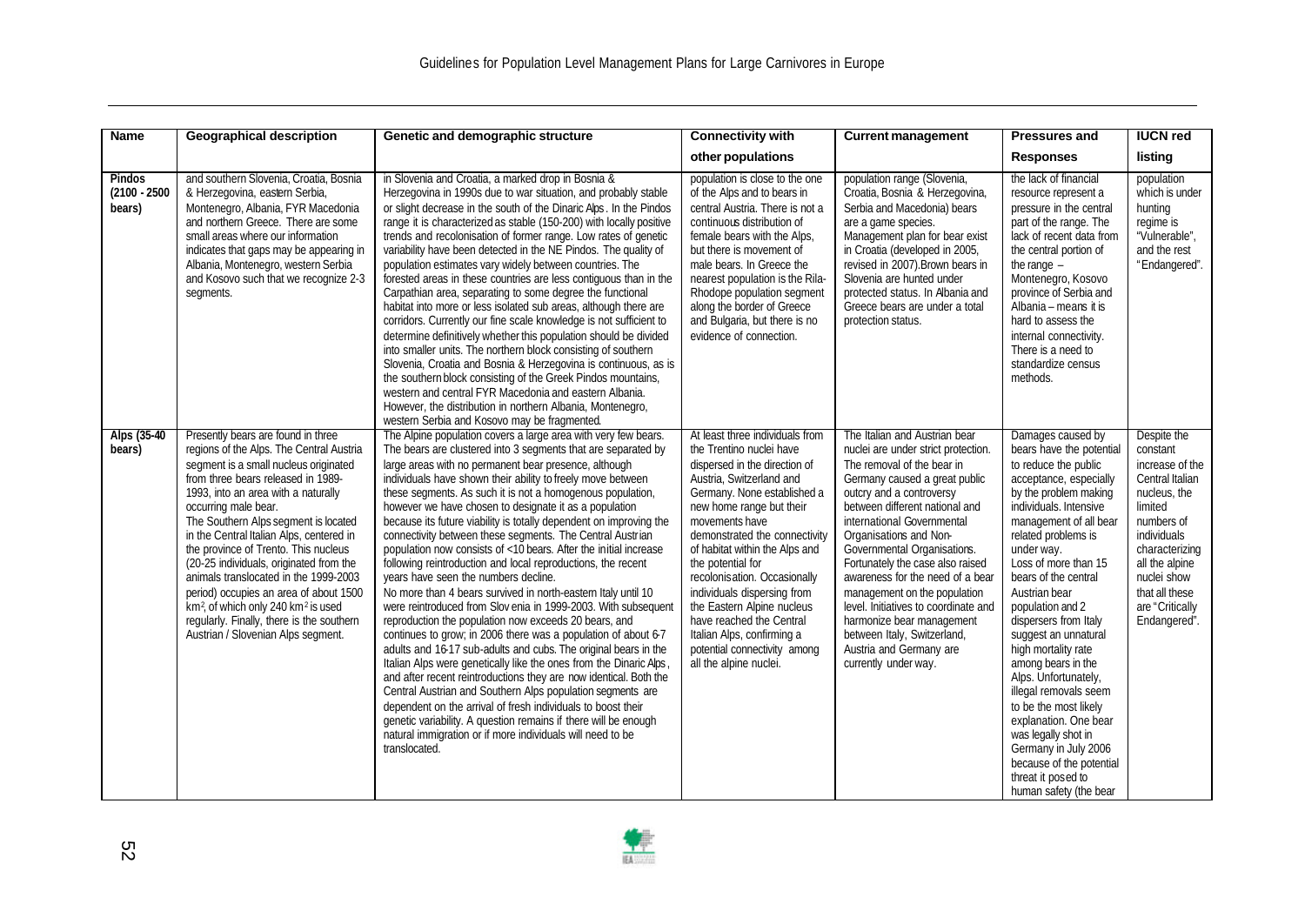| <b>Name</b>                                         | <b>Geographical description</b>                                                                                                                                                                                                                                                                                                                                                                                                                                                                                                                                                                                                                                                                                                                                                                                                                                               | Genetic and demographic structure                                                                                                                                                                                                                                                                                                                                                                                                                                                                                                                                                                                                                                                                                                            | <b>Connectivity with</b>                                                                                                                                                                                                                                                                                       | <b>Current management</b>                                                                                                                                                                                                                                  | <b>Pressures and</b>                                                                                                                                                                        | <b>IUCN red</b>                                                                                                                                                    |
|-----------------------------------------------------|-------------------------------------------------------------------------------------------------------------------------------------------------------------------------------------------------------------------------------------------------------------------------------------------------------------------------------------------------------------------------------------------------------------------------------------------------------------------------------------------------------------------------------------------------------------------------------------------------------------------------------------------------------------------------------------------------------------------------------------------------------------------------------------------------------------------------------------------------------------------------------|----------------------------------------------------------------------------------------------------------------------------------------------------------------------------------------------------------------------------------------------------------------------------------------------------------------------------------------------------------------------------------------------------------------------------------------------------------------------------------------------------------------------------------------------------------------------------------------------------------------------------------------------------------------------------------------------------------------------------------------------|----------------------------------------------------------------------------------------------------------------------------------------------------------------------------------------------------------------------------------------------------------------------------------------------------------------|------------------------------------------------------------------------------------------------------------------------------------------------------------------------------------------------------------------------------------------------------------|---------------------------------------------------------------------------------------------------------------------------------------------------------------------------------------------|--------------------------------------------------------------------------------------------------------------------------------------------------------------------|
|                                                     |                                                                                                                                                                                                                                                                                                                                                                                                                                                                                                                                                                                                                                                                                                                                                                                                                                                                               |                                                                                                                                                                                                                                                                                                                                                                                                                                                                                                                                                                                                                                                                                                                                              | other populations                                                                                                                                                                                                                                                                                              |                                                                                                                                                                                                                                                            | <b>Responses</b>                                                                                                                                                                            | listing                                                                                                                                                            |
|                                                     |                                                                                                                                                                                                                                                                                                                                                                                                                                                                                                                                                                                                                                                                                                                                                                                                                                                                               |                                                                                                                                                                                                                                                                                                                                                                                                                                                                                                                                                                                                                                                                                                                                              |                                                                                                                                                                                                                                                                                                                |                                                                                                                                                                                                                                                            | repeatedly entered<br>villages and broke into<br>barns), whereas the<br>other two bears<br>disappeared without<br>leaving any tracks.                                                       |                                                                                                                                                                    |
| Eastern<br><b>Balkans</b><br>$(720 \text{ bears})$  | We recognize three population<br>segments in the Eastern Balkans<br>populations. Firstly is the Rila Rhodope<br>segment that includes the Bulgarian<br>Rila Mountains and Pirin Mountains and<br>the western Rhodope Mountains on<br>both sides of the national border. Of the<br>total of about 520 bears, only 25-30 are<br>found in Greece. The connection<br>between the bears in Greece and<br>Bulgaria is likely to consist of dispersing<br>males from Bulgaria, as well as of<br>family groups seasonally dispersing<br>from Greece into Bulgaria.<br>The Stara Planina segment is located<br>from the Kotlenska mountains in the<br>east to Zlatitsa-Teteven in the West,<br>along 120 km of the Stara Planina<br>mountain range (Balkan Range). The<br>western end stretches into Serbia and a<br>few bears are shared over the border,<br>forming a small segment. | Little is known about genetic structure. The connections<br>between segments were only recently proven, and may be a<br>sign of recent recolonisation. In the early 1980's Carpathian<br>bears were released in the Rhodope and Stara Planina<br>Mountains. The numbers are not known since there is restricted<br>access to this data. The Stara Planina population was believed<br>to be totally isolated from the populations to the south and west<br>but there is recent evidence of bears in the corridors to the<br>south towards Rila-Rhodopean Mountains, including family<br>groups. This is why the Stara Planina and Rila Rhodope<br>segments have lost their identity as independent populations as<br>used in earlier reports. | The Greek part of the Rila-<br>Rhodope segment is near the<br>Dinaric - Pindos population<br>but there is no demonstrated<br>connection between these<br>two populations To the north<br>of the Stara-Planina<br>population there is a potential,<br>but unproven, connection to<br>the Carpathian population. | Bears in Bulgaria are under<br>protected status that allows the<br>removal of problem individuals.<br>The Greek portion is strictly<br>protected, as well as the few<br>specimens in Serbia. Bulgaria is<br>currently developing a new<br>management plan. | Presently in Bulgaria<br>there is liberal (not well<br>functioning) system of<br>declaring the problem<br>individuals assigned for<br>removal, as well as<br>poorly controlled<br>poaching. | The<br>population is<br>"Vulnerable".<br>but the<br>connections<br>are very<br>fragile and<br>their disruption<br>may turn/list<br>the species to<br>"Endangered". |
| Apennine<br><b>Mountains</b><br>$(40-50)$<br>bears) | The population is located mainly in the<br>Abruzzo National Park and the<br>surrounding areas of the Apennine<br>Mountains in central Italy.                                                                                                                                                                                                                                                                                                                                                                                                                                                                                                                                                                                                                                                                                                                                  | A survey yielded a population estimate of 70-80 bears in 1985.<br>However, since then there has probably been a population<br>decrease and 40-50 bears may be a more realistic estimate.<br>Some expect this population to increase as poaching has been<br>reduced in recent years, and areas surrounding Abruzzo<br>National Park have been protected to secure suitable habitats.<br>However, this population exists within a densely populated area<br>and there are potential conflicts between bear conservation and<br>development and recreation activities.                                                                                                                                                                         | It has been totally isolated for<br>over a century. There is no<br>possibility of reestablishing<br>connectivity in the short term.                                                                                                                                                                            | It is strictly protected but<br>occasional losses due to<br>poaching or other human related<br>accidents do occur.                                                                                                                                         | The main pressure is<br>the loss of adult<br>individuals due to<br>human interference.                                                                                                      | The<br>population is<br>"Critically<br>Endangered".                                                                                                                |
| Cantabrian<br>$(130 \text{ bears})$                 | Presently there are two bear nuclei in<br>the Cantabrian Mountain population<br>in northern Spain. They are defined as<br>the western and eastern population<br>segments.                                                                                                                                                                                                                                                                                                                                                                                                                                                                                                                                                                                                                                                                                                     | The population segments have apparently been separated since<br>the beginning of the 20th century and now show genetic<br>differences. Today, they are separated by 30-50 km of<br>mountainous terrain and interchange between the population<br>segments is thought to be difficult, mainly due to lower quality                                                                                                                                                                                                                                                                                                                                                                                                                            | It has been totally isolated for<br>over a century. There is no<br>possibility of reestablishing<br>connectivity in the short term.                                                                                                                                                                            | It is strictly protected but losses<br>due to poaching or other human<br>related accidents do occur.                                                                                                                                                       | The main pressure is<br>the loss of adult<br>individuals due to<br>human-induced<br>mortality . Potential                                                                                   | <b>The</b><br>population is<br>"Critically<br>Endangered".                                                                                                         |

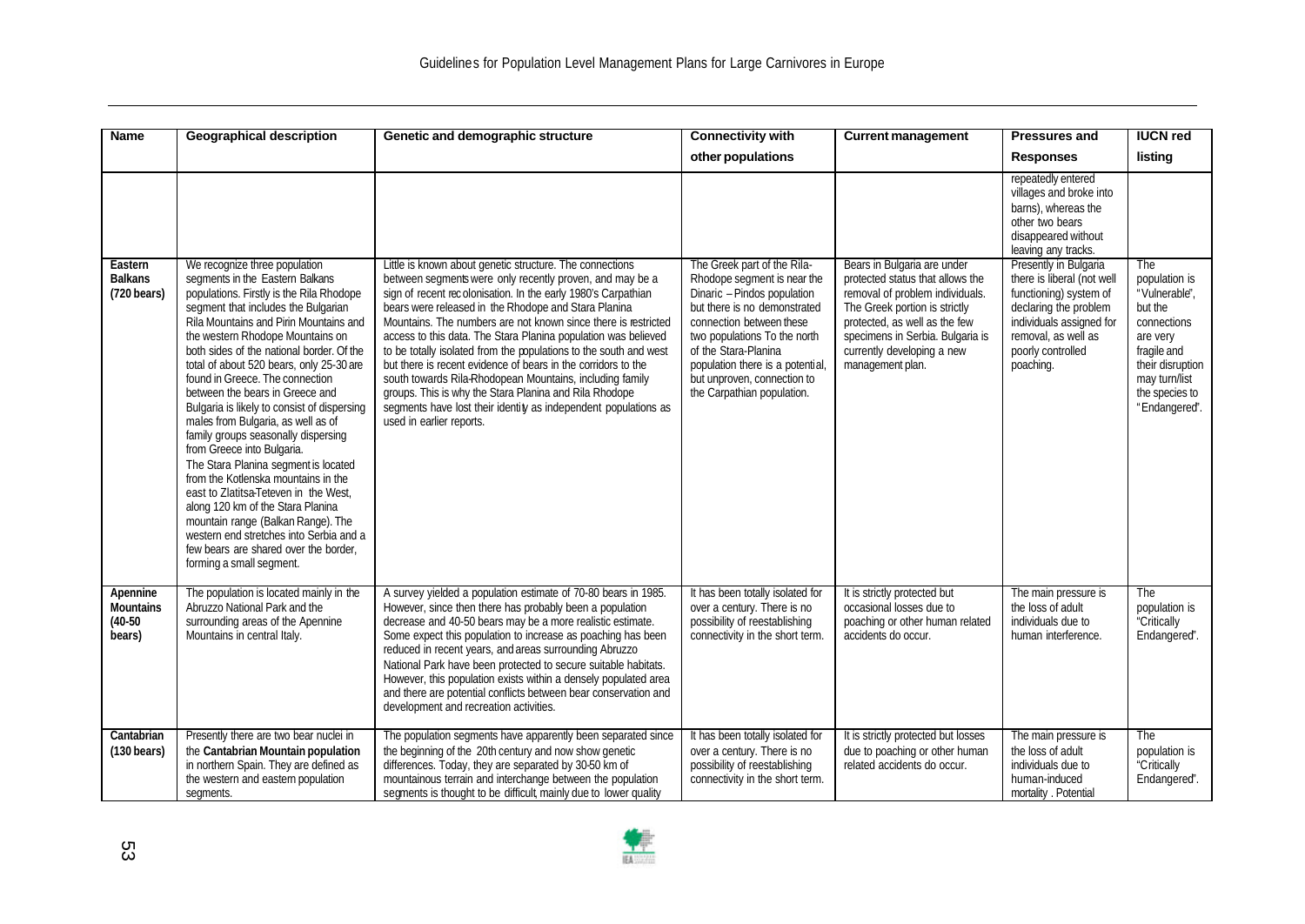| <b>Name</b>                     | <b>Geographical description</b>                                                                                                                                                                                                                                                                                                                                                                                                                                                                                                                | Genetic and demographic structure                                                                                                                                                                                                                                                                                                                                                                                                                                                                                                                                                                                                                                                                                                                                                                                                                                                                               | <b>Connectivity with</b>                                                                                                            | <b>Current management</b>                                                                                          | <b>Pressures and</b>                                                                                                                                                                                                        | <b>IUCN red</b>                                     |
|---------------------------------|------------------------------------------------------------------------------------------------------------------------------------------------------------------------------------------------------------------------------------------------------------------------------------------------------------------------------------------------------------------------------------------------------------------------------------------------------------------------------------------------------------------------------------------------|-----------------------------------------------------------------------------------------------------------------------------------------------------------------------------------------------------------------------------------------------------------------------------------------------------------------------------------------------------------------------------------------------------------------------------------------------------------------------------------------------------------------------------------------------------------------------------------------------------------------------------------------------------------------------------------------------------------------------------------------------------------------------------------------------------------------------------------------------------------------------------------------------------------------|-------------------------------------------------------------------------------------------------------------------------------------|--------------------------------------------------------------------------------------------------------------------|-----------------------------------------------------------------------------------------------------------------------------------------------------------------------------------------------------------------------------|-----------------------------------------------------|
|                                 |                                                                                                                                                                                                                                                                                                                                                                                                                                                                                                                                                |                                                                                                                                                                                                                                                                                                                                                                                                                                                                                                                                                                                                                                                                                                                                                                                                                                                                                                                 | other populations                                                                                                                   |                                                                                                                    | <b>Responses</b>                                                                                                                                                                                                            | listing                                             |
|                                 |                                                                                                                                                                                                                                                                                                                                                                                                                                                                                                                                                | habitat and a transport corridor that includes amotorway. In<br>spite of recorded movements of individuals from Western to<br>Eastern segments, no reproduction events were recorded<br>between individuals from the 2 segments. Nevertheless, we<br>regard them as one population because their future is totally<br>dependent on restoring this connection, which requires a holistic<br>management approach. The western population segment (100<br>bears) seems to be increasing during the last decade and is<br>distributed over an area of 2600 km <sup>2</sup> . The last census with<br>genetic methods (García-Garitagoitia et al. 2004, unpublished<br>report) estimated 85-143 bears in the western nucleus, with an<br>average of 107.<br>The eastern population segment (25-30 bears) is showing less<br>potential for recovery unless the corridor with the western<br>segment is reestablished. |                                                                                                                                     |                                                                                                                    | habitat destruction both<br>in western and eastern<br>segments due to<br>infrastructure and ski<br>resort development<br>plan.                                                                                              |                                                     |
| Pyrenees<br>$(15-17)$<br>bears) | The Pyrenean bear population consists<br>of two population segments. The<br>Western Pyrenees segment (4 bears) is<br>found in a 1000 km <sup>2</sup> area located on<br>both sides of the national border<br>between France and Spain in the<br>western portion of the Pyrenees<br>Mountain Range. However, only one<br>half of this area is used regularly.<br>The Central Pyrenees segment (11-17<br>bears) is on both sides of the national<br>border between France and Spain in<br>the central portion of the Pyrenees<br>Mountain Range. | The autochthonous western population was estimated to consist<br>of 2 individuals. The last documented reproductions occurred in<br>1995 and 1998.<br>The autochthonous central population segment was extinct<br>before the last decade of the 20 <sup>th</sup> century. In 1996-1997 three<br>bears and in 2006 five new bears were reintroduced from<br>Slovenia. There was subsequent reproduction, including one<br>male who dispersed to the Western Pyrenees segment. Until<br>recently the Western and Central Pyrenees segments were<br>treated as separate units. The dispersal of one male bear<br>demonstrated the potential for connectivity.                                                                                                                                                                                                                                                      | It has been totally isolated for<br>over a century. There is no<br>possibility of reestablishing<br>connectivity in the short term. | It is strictly protected but<br>occasional losses due to<br>poaching or other human related<br>accidents do occur. | The main pressure is<br>the loss of adult<br>individuals due to<br>conflicts with humans.<br>Bear conservation in<br>the Pyrenees is<br>extremely controversial,<br>mainly due to<br>depredation on<br>extensive livestock. | The<br>population is<br>"Critically<br>Endangered". |

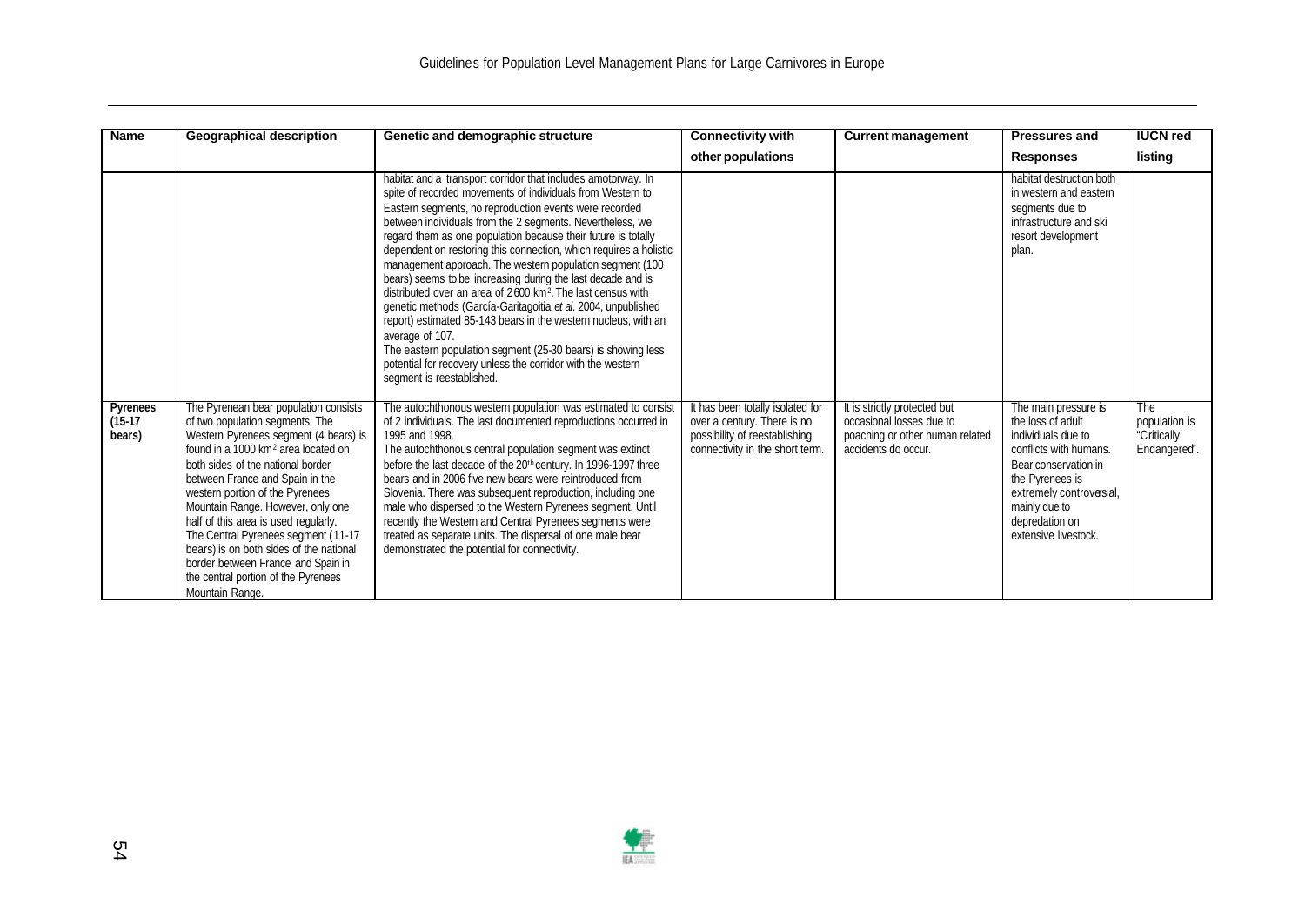## **EURASIAN LYNX (***Lynx lynx***)**

| <b>Name</b>                                  | Geographical                                                                                                                                                                                                                                                                                                                                                                                       | Genetic and demographic                                                                                                                                                                                                                                                                                                                                                                                                                                                                                                                                                                                                                                                                                                                                                                                                                                                                                   | <b>Connectivity with other</b>                                                                                                                                                                                                                                                                                                                                                                                                                                                                                   | <b>Current management</b>                                                                                                                                                                                                                                                                                                                                                                                                                                                                                                                                                                                                                                                                                                                                                                                                                                                                                                                                                                      | <b>Pressures and</b>                                                                                                                                                                                                                                                                                                                                    | <b>IUCN red</b>                                                                                                                                                                                                                |
|----------------------------------------------|----------------------------------------------------------------------------------------------------------------------------------------------------------------------------------------------------------------------------------------------------------------------------------------------------------------------------------------------------------------------------------------------------|-----------------------------------------------------------------------------------------------------------------------------------------------------------------------------------------------------------------------------------------------------------------------------------------------------------------------------------------------------------------------------------------------------------------------------------------------------------------------------------------------------------------------------------------------------------------------------------------------------------------------------------------------------------------------------------------------------------------------------------------------------------------------------------------------------------------------------------------------------------------------------------------------------------|------------------------------------------------------------------------------------------------------------------------------------------------------------------------------------------------------------------------------------------------------------------------------------------------------------------------------------------------------------------------------------------------------------------------------------------------------------------------------------------------------------------|------------------------------------------------------------------------------------------------------------------------------------------------------------------------------------------------------------------------------------------------------------------------------------------------------------------------------------------------------------------------------------------------------------------------------------------------------------------------------------------------------------------------------------------------------------------------------------------------------------------------------------------------------------------------------------------------------------------------------------------------------------------------------------------------------------------------------------------------------------------------------------------------------------------------------------------------------------------------------------------------|---------------------------------------------------------------------------------------------------------------------------------------------------------------------------------------------------------------------------------------------------------------------------------------------------------------------------------------------------------|--------------------------------------------------------------------------------------------------------------------------------------------------------------------------------------------------------------------------------|
|                                              | description                                                                                                                                                                                                                                                                                                                                                                                        | structure                                                                                                                                                                                                                                                                                                                                                                                                                                                                                                                                                                                                                                                                                                                                                                                                                                                                                                 | populations                                                                                                                                                                                                                                                                                                                                                                                                                                                                                                      |                                                                                                                                                                                                                                                                                                                                                                                                                                                                                                                                                                                                                                                                                                                                                                                                                                                                                                                                                                                                | <b>Responses</b>                                                                                                                                                                                                                                                                                                                                        | listing                                                                                                                                                                                                                        |
| Scandinavian<br>population<br>$(2,000$ lynx) | Lynx occur throughout<br>Norway and Sweden, with the<br>exception of the south-<br>western coast of Norway. The<br>population in southern<br>Sweden is in a colonisation<br>phase.                                                                                                                                                                                                                 | On a population scale the size seems at<br>present to be more or less stable with a<br>number of around 2,000 individuals. The<br>population in Norway has been fluctuating<br>during the last 10 years as management has<br>attempted to establish sustainable hunting<br>quotas. Recent data indicate some degree<br>of stabilisation. In northern Sweden, lynx<br>numbers have significantly declined in<br>recent years as a result of management<br>actions, but there has been a clear<br>expansion to the south. Within the<br>Scandinavian peninsula recent genetic<br>analysis show that there appears to be more<br>crossborder connection in an east-west<br>direction than in a within country north-south<br>direction. However, both genetic data and<br>dispersal data indicate that lynx movements<br>are such that the whole peninsula can be<br>considered as a single population unit. | Although there is some connection to<br>the Karelian population this is probably<br>quite restricted because there are few<br>lynx in the reindeer husbandry area of<br>northern Finland. Genetic data confirm<br>this pattern with Finnish lynx being<br>more closely related to Baltic Iynx than<br>to Scandinavian lynx.                                                                                                                                                                                      | In Norway, lynx are managed as game<br>species for which an annual quota is<br>determined within a fixed hunting<br>season. In Sweden, lynx are protected<br>under the Habitats Directive but<br>limited hunting quotas are issued in<br>the centre and south under derogation.<br>Inside the reindeer husbandry area of<br>northern Sweden, lethal control is<br>practiced to limit depredation.<br>Livestock depredation is intense: Up to<br>10'000 sheep in Norway, and 100-200<br>in Sweden, and several thousand<br>semi-domestic reindeer in both<br>countries are killed annually. In both<br>countries, the state pays for domestic<br>animals killed. In Norway, semi-<br>domestic reindeer are compensated<br>when killed, whereas in Sweden<br>reindeer herders are paid for the<br>presence of lynx, not for losses.<br>Sweden has implemented a<br>management plan in 2000, In Norway<br>parliament has presented a white<br>paper in 2004 which determines<br>management goals. | Threats: Illegal killing has<br>been documented to be a<br>significant cause of<br>mortality throughout<br>Scandinavia. Harvest rates<br>have also been too high<br>during some periods in<br>Norway.<br>Most important<br>conservation measures<br>needed: Changing sheep<br>husbandry in Norway, set<br>the hunting quotas at<br>sustainable level.   | "Least Concern".<br>Large,<br>continuous and<br>connected. PVA<br>results indicate<br>population size<br>has low chance<br>of extinction.                                                                                      |
| Karelian<br>population<br>$(1,500$ lynx)     | This population extends<br>across Finland and the<br>Russian oblasts of Murmansk<br>and Karelia. In Finland, lynx<br>are found throughout the<br>southern part of the country,<br>with the highest densities in<br>the southeast. Very few lynx<br>occur in the reindeer<br>husbandry area of northern<br>Finland. Lynx are widespread<br>in Karelia oblast, but only<br>occasionally occur in the | In Finland, there were no animals left by<br>1950, before recolonisation from Russia<br>started. Since then, the population has been<br>increasing and expanding, especially during<br>the past two decades. The estimation in<br>Finland was 1.050-1.100 animals in 2004<br>with an increasing and expanding trend. The<br>2005 estimate for Karelia oblast was 510<br>and appears to be stable.                                                                                                                                                                                                                                                                                                                                                                                                                                                                                                         | The Karelian population is genetically<br>close to the Baltic population and their<br>distributions are more or less<br>continuous, although there is a<br>bottleneck caused by lakes Onega and<br>Ladoga and the White Sea, enhanced<br>by the development around St<br>Petersburg and the shipping canals<br>connecting the Baltic and White Seas.<br>Connection to the Scandinavian<br>population is likely to be limited. To the<br>east the Karelian population has<br>contact with the continuous range of | Lynx are officially protected in Finland<br>since 1995 under the EU's Habitats<br>Directive Complete protection can<br>however be derogated in accordance<br>with article 16 of the EU Habitat<br>Directive(resulting in a kind of quota<br>hunting). As a matter of fact, the<br>country has maintained the level of<br>harvest at the end of the 1990s<br>compared to the beginning of the 90s.<br>The level (68 lynx annually in 2004-05)<br>is sustainable. A new management<br>plan is being developed. Lynx are a                                                                                                                                                                                                                                                                                                                                                                                                                                                                        | Threats: Potentially<br>harvest, although current<br>levels are low.<br>Depredation on livestock<br>is very low in this region,<br>although depredation on<br>semi-domestic reindeer<br>excludes them from the<br>northern areas. Finnish<br>hunters perceive lynx as<br>serious competitors for<br>game, especially roe deer<br>and white-tailed deer. | "Least Concern".<br>Although the<br>number of adult<br>animals is below<br>1000, our<br>separation of this<br>population is<br>somewhat<br>artificial as it<br>connects to the<br>wider Baltic and<br>Siberian<br>populations. |

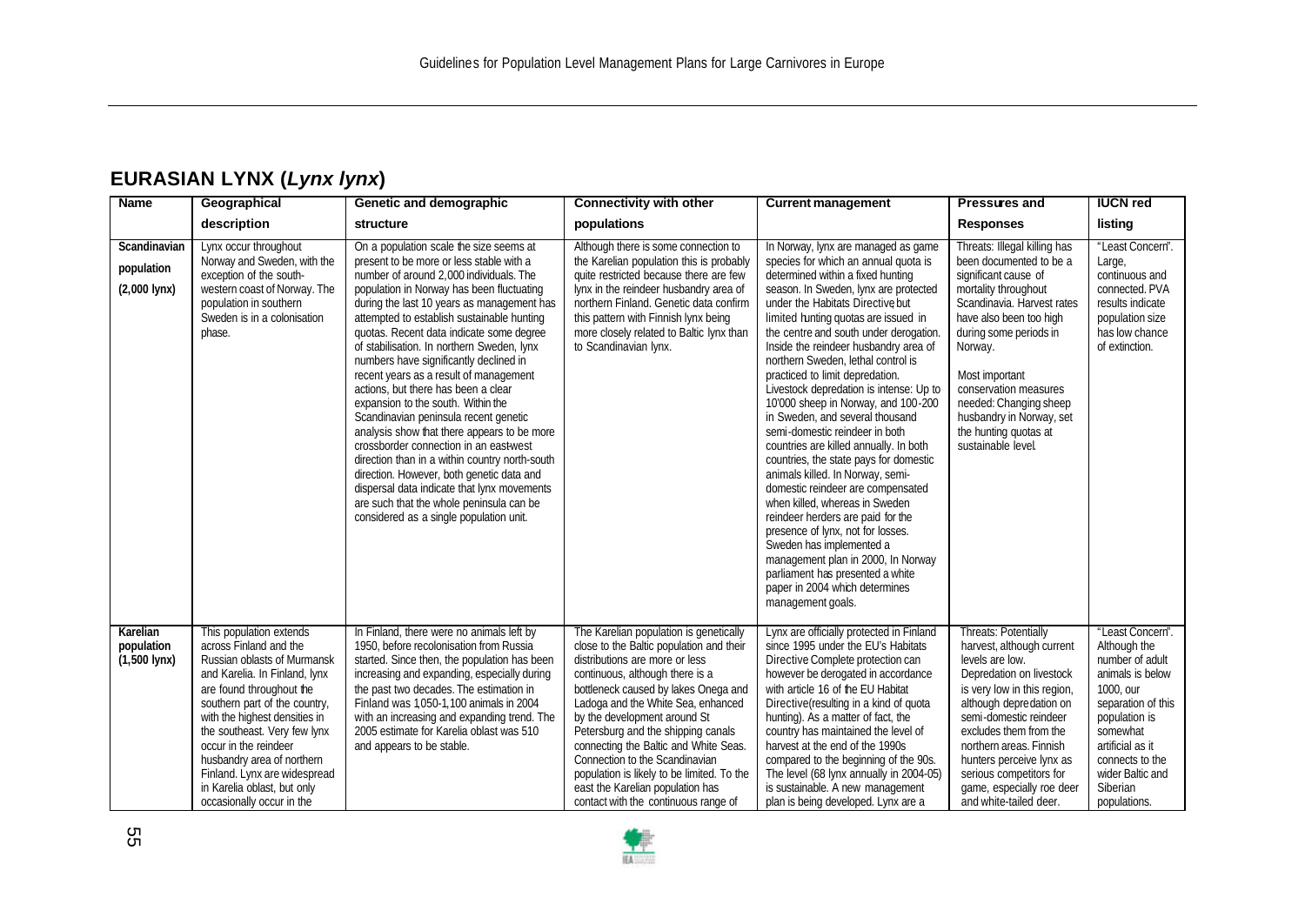| <b>Name</b>                                           | Geographical                                                                                                                                                                                                                                                                                                                                                                                                      | Genetic and demographic                                                                                                                                                                                                                                                                                                                                                                                                                                                                    | <b>Connectivity with other</b>                                                                                                                                                                                                                                                                                                                                                                           | <b>Current management</b>                                                                                                                                                                                                                                                                                                                                                                                                                                                                                                                                                                                                              | <b>Pressures and</b>                                                                                                                                                                                                                                                                                                                                                                                                                                                            | <b>IUCN red</b>                                                       |
|-------------------------------------------------------|-------------------------------------------------------------------------------------------------------------------------------------------------------------------------------------------------------------------------------------------------------------------------------------------------------------------------------------------------------------------------------------------------------------------|--------------------------------------------------------------------------------------------------------------------------------------------------------------------------------------------------------------------------------------------------------------------------------------------------------------------------------------------------------------------------------------------------------------------------------------------------------------------------------------------|----------------------------------------------------------------------------------------------------------------------------------------------------------------------------------------------------------------------------------------------------------------------------------------------------------------------------------------------------------------------------------------------------------|----------------------------------------------------------------------------------------------------------------------------------------------------------------------------------------------------------------------------------------------------------------------------------------------------------------------------------------------------------------------------------------------------------------------------------------------------------------------------------------------------------------------------------------------------------------------------------------------------------------------------------------|---------------------------------------------------------------------------------------------------------------------------------------------------------------------------------------------------------------------------------------------------------------------------------------------------------------------------------------------------------------------------------------------------------------------------------------------------------------------------------|-----------------------------------------------------------------------|
|                                                       | description                                                                                                                                                                                                                                                                                                                                                                                                       | structure                                                                                                                                                                                                                                                                                                                                                                                                                                                                                  | populations                                                                                                                                                                                                                                                                                                                                                                                              |                                                                                                                                                                                                                                                                                                                                                                                                                                                                                                                                                                                                                                        | <b>Responses</b>                                                                                                                                                                                                                                                                                                                                                                                                                                                                | listing                                                               |
|                                                       | forested areas of Murmansk<br>oblast.                                                                                                                                                                                                                                                                                                                                                                             |                                                                                                                                                                                                                                                                                                                                                                                                                                                                                            | lynx across the Siberian taiga.                                                                                                                                                                                                                                                                                                                                                                          | game species in Russia, but there has<br>been no harvest in Karelia since 1995.                                                                                                                                                                                                                                                                                                                                                                                                                                                                                                                                                        | Most important<br>conservation measures<br>needed: Establish a<br>reliable monitoring system<br>in Russia. Find solutions to<br>mitigate human-livestock-<br>carnivore conflicts in<br>Finland, set the annual<br>quotas on the basis of<br>good census data,<br>establish co-operation<br>between the countries                                                                                                                                                                |                                                                       |
| <b>Baltic</b><br>population<br>$(3,400 \text{ lynx})$ | There is a more or less<br>continuous distribution of lynx<br>within this population across<br>all Estonia (including the large<br>islands), all Latvia, much of<br>Belarus and the Russian<br>oblasts of Leningrad,<br>Novgorod, Pskov, Tver and<br>Smolensk. However, the<br>distribution becomes highly<br>fragmented across Lithuania,<br>northeastern Poland.<br>Kaliningrad oblast and<br>northern Ukraine. | The population consists of around 3400<br>lynx, or which 1,600 are found in the<br>Russian portion. Although there was some<br>reduction in numbers in Estonia and Latvia<br>during the 1990's, numbers appear to have<br>stabilised following the adjustment of hunting<br>quotas. The numbers in Russia appear to be<br>stable. The highly fragmented distribution of<br>animals throughout Lithuania, northern and<br>western Belarus and northeastern Poland is<br>a cause of concern. | To the east this population connects to<br>the continuous Siberian populations,<br>and to the north there is good<br>connection to the Karelian population,<br>with which it shares genetic similarity.<br>The population is very fragmented in<br>its southern part. It is very unlikely that<br>any connection remains with the<br>Carpathian population to the south.                                 | Lynx are managed as a game species<br>in Estonia and Latvia (reservation for<br>including the lynx in Annex IV of the<br>EU Habitats Directive), with 100 - 150<br>lynx being shot each year. They are<br>also a game species in the<br>neighbouring Russian oblasts - but<br>annual harvest appears to be very<br>limited (<50). In Poland, Belarus,<br>Lithuania and Ukraine lynx are<br>protected. Both Estonia and Latvia<br>have prepared and implemented a<br>lynx management plan. Regional<br>coordination among researchers is<br>good - and a regional assessment of<br>lynx status and management was<br>completed in 2006. | Threats: Population<br>fragmentation (especially<br>in the south) enhanced by<br>potentially illegal killing.<br>Most important<br>conservation measures<br>needed: Restore<br>connectivity between the<br>fragments along its<br>western and southern<br>edge. Improve and<br>coordinate the monitoring<br>of the species, develop a<br>comprehensive<br>conservation strategy<br>based on a metapopulation<br>concept and considering<br>habitat quality and<br>connectivity. | "Least Concern".<br>The population is<br>very large and<br>connected. |
| Carpathian<br>population<br>$(2,500$ lynx)            | The distribution area covers<br>at present almost the entire<br>area of the Carpathian<br>mountains. This includes the<br>eastern Czech Republic,<br>southern Poland, Slovakia,<br>western Ukraine, Romania<br>and eastern Serbia. It is also<br>possible that some individuals<br>just extend into Bulgaria                                                                                                      | The overall number for the population is<br>about 2,500 lynx. However, it is likely that<br>certain countries overestimate their<br>numbers. Population trends are usually<br>easier to assess than absolute size and<br>densities. There are differing tendencies in<br>the north-western and south-eastern part of<br>the population. In Slovakia, Poland, and<br>Ukraine a negative population trend was<br>observed, whereas in Romania numbers                                        | Although very large, the Carpathian<br>population appears to be isolated from<br>other populations. To the north the<br>connection to the Baltic population<br>appears to have been broken as lynx<br>are absent from the lowlands of<br>western Ukraine and in eastern Poland<br>lynx occurrences are exceptionally<br>fragmented. To the west there may be<br>a potential to establish connection with | In all countries but Romania, lynx is<br>completely protected by law, though<br>since only recently in Slovakia (2001)<br>Until 2000, the annual legal harvest<br>was almost 150 animals in Slovakia<br>and considered a threat to the<br>population. In Poland, Iynx has<br>received full protection in 1995. Of the<br>Carpathian population, Romania is<br>therefore the only country left w here                                                                                                                                                                                                                                   | Threats: Potentially illegal<br>killing and habitat<br>fragmentation due to<br>infrastructure<br>developments and wood<br>cutting.<br>Most important<br>conservation measures<br>needed: Improve the<br>monitoring and census                                                                                                                                                                                                                                                   | "Least Concern".<br>The population is<br>large.                       |

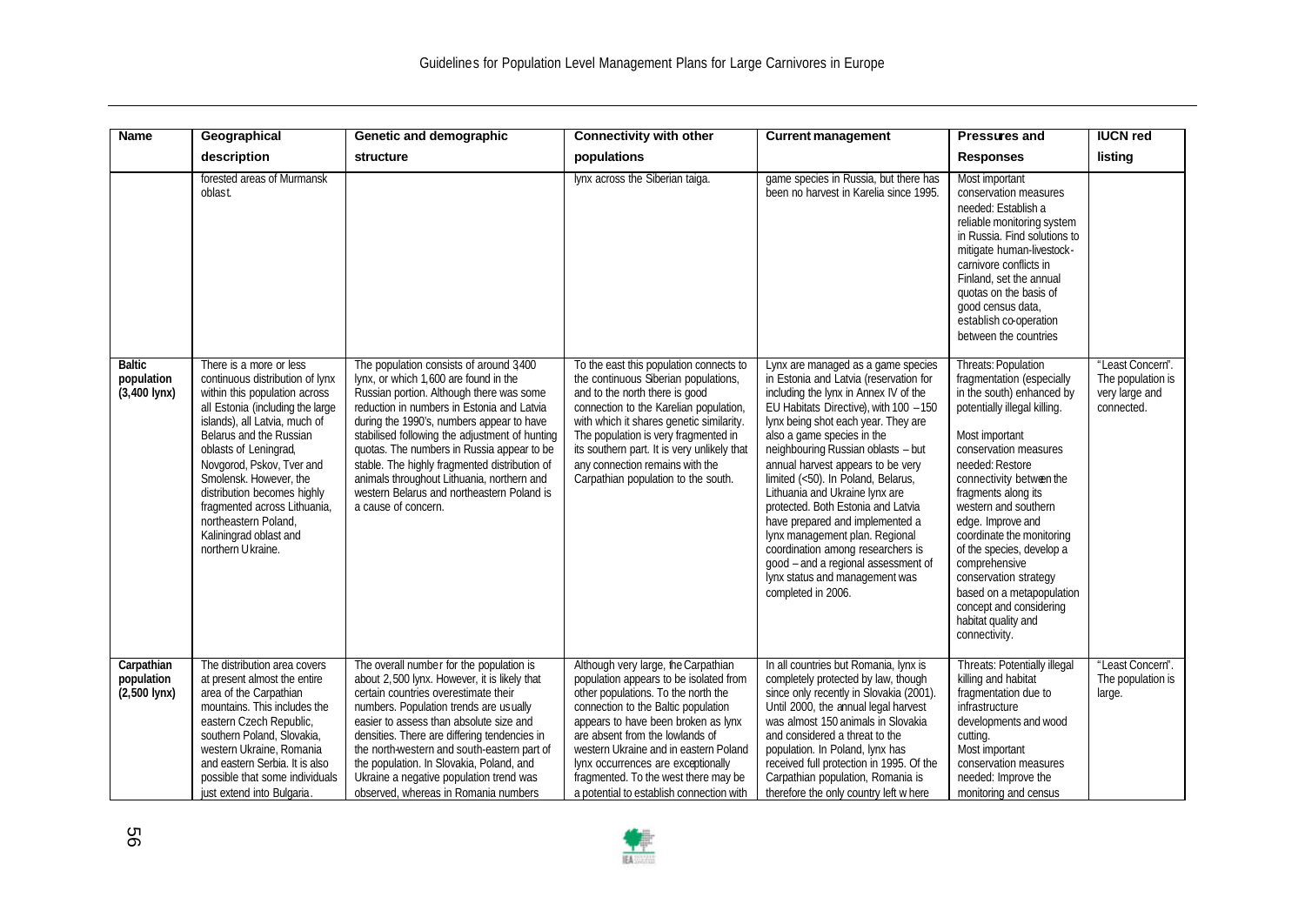| Name                                                              | Geographical                                                                                                                                                                                                                                                                                                                                                                                                                                                                                                                                                                               | Genetic and demographic                                                                                                                                                                                                                                                                                                                                                                                                                                                                                                                                                                                                                                          | <b>Connectivity with other</b>                                                                                                                                                                                                                                                                                                                                                                                                                                                                                                                                                                                                                                                                                                                                                                                                                                                                                                                           | <b>Current management</b>                                                                                                                                                                                                                                                                                                                                                                                                                                                                                                                                                                                                                                                        | <b>Pressures and</b>                                                                                                                                                                                                                                                                                                                                                                         | <b>IUCN red</b>                                                                                         |
|-------------------------------------------------------------------|--------------------------------------------------------------------------------------------------------------------------------------------------------------------------------------------------------------------------------------------------------------------------------------------------------------------------------------------------------------------------------------------------------------------------------------------------------------------------------------------------------------------------------------------------------------------------------------------|------------------------------------------------------------------------------------------------------------------------------------------------------------------------------------------------------------------------------------------------------------------------------------------------------------------------------------------------------------------------------------------------------------------------------------------------------------------------------------------------------------------------------------------------------------------------------------------------------------------------------------------------------------------|----------------------------------------------------------------------------------------------------------------------------------------------------------------------------------------------------------------------------------------------------------------------------------------------------------------------------------------------------------------------------------------------------------------------------------------------------------------------------------------------------------------------------------------------------------------------------------------------------------------------------------------------------------------------------------------------------------------------------------------------------------------------------------------------------------------------------------------------------------------------------------------------------------------------------------------------------------|----------------------------------------------------------------------------------------------------------------------------------------------------------------------------------------------------------------------------------------------------------------------------------------------------------------------------------------------------------------------------------------------------------------------------------------------------------------------------------------------------------------------------------------------------------------------------------------------------------------------------------------------------------------------------------|----------------------------------------------------------------------------------------------------------------------------------------------------------------------------------------------------------------------------------------------------------------------------------------------------------------------------------------------------------------------------------------------|---------------------------------------------------------------------------------------------------------|
|                                                                   | description                                                                                                                                                                                                                                                                                                                                                                                                                                                                                                                                                                                | structure                                                                                                                                                                                                                                                                                                                                                                                                                                                                                                                                                                                                                                                        | populations                                                                                                                                                                                                                                                                                                                                                                                                                                                                                                                                                                                                                                                                                                                                                                                                                                                                                                                                              |                                                                                                                                                                                                                                                                                                                                                                                                                                                                                                                                                                                                                                                                                  | <b>Responses</b>                                                                                                                                                                                                                                                                                                                                                                             | listing                                                                                                 |
|                                                                   |                                                                                                                                                                                                                                                                                                                                                                                                                                                                                                                                                                                            | were reported increasing and the range<br>expanding further south. More than half of<br>the Carpathian population is situated within<br>Romania, followed by Slovakia. The<br>distribution appears to be more or less<br>continuous, although the range becomes<br>rather narrow in the eastern part of the<br>Polish / Slovak Carpathians. Furthermore,<br>the quality of data from Ukraine is poor<br>making it hard to assess the overall internal<br>connectivity - however, the data that we do<br>have indicate that lynx are present.                                                                                                                     | the Bavarian - Bohemian population.                                                                                                                                                                                                                                                                                                                                                                                                                                                                                                                                                                                                                                                                                                                                                                                                                                                                                                                      | lynx are legally hunted. Yet the<br>number of lynx shot has been very<br>modest compared to the number of<br>lynx estimated and the potential quota<br>set per year. It is however assumed<br>that there is no control over the real<br>extent of hunting, as numbers differ in<br>the literature found.                                                                                                                                                                                                                                                                                                                                                                         | systems, habitat<br>conservation, public<br>education, conduct some<br>field research in different<br>parts of the Carpathians to<br>find out more about the<br>species biology in this<br>region, develop a general<br>strategy for the lynx in the<br>entire Carpathians. Action<br>plans are also needed.                                                                                 |                                                                                                         |
| Bohemian-<br><b>Bavarian</b><br>population<br>$(75 \text{ lynx})$ | The population stretches in<br>the triangle where the Czech<br>republic, Germany and<br>Austria meet, including the<br>area of: in the western Czech<br>Republic (Sumava Mts., NW-<br>part of the Cesky les Mts. =<br>Oberpfälzerwald, the Sumava<br>foothills, S-Novohradske Mts.;<br>in the north more isolated.<br>small but constant occurrence<br>in the Brdy highlands in<br>connection with the core<br>population), eastern Germany<br>(Bayerischer and Oberpfälzer<br>Forest, Fichtelgebirge,<br>Frankenwald), and northern<br>Austria (Böhmerwald,<br>Mühlviertel, Waldviertel). | Although there may have been events of<br>natural colonisation from the Carpathians,<br>the origins of this population mainly stem<br>from 5-9 lynx introduced into the German<br>Bavarian forest in 1970-72 and 18 lynx<br>introduced into the Czech Sumava<br>Mountains in 1982-89. The source of the<br>animals was the Slovak Carpathians. The<br>current estimate is around 75 animals.<br>Whereas the population was increasing and<br>expanding until the mid 1990s, since 1999, a<br>marked decrease has been recently noticed<br>in all three countries, but particularly in the<br>Czech Republic, which hosts around 60% of<br>the entire population. | In the northern part of the range, the<br>distribution is less coherent than in the<br>south. Therefore, internal<br>fragmentation could become a<br>problem, particularly in the north-west.<br>This influences the viability of a<br>potential link with the Carpathian<br>population through the Laberiver<br>Sandstone Mts. There seem to be<br>suitable corridors at least as far east<br>as the Laberiver Sandstone Mts. So<br>far, there is no confirmed evidence of<br>movements between the Bohemian-<br>Bavarian and the Alpine populations.<br>In Austria, occupied areas are actually<br>quite close, but the Danube River and<br>a motorway separate them. On the<br>German side, several motorways in<br>the plain between the Bavarian forest<br>and the Alps make it very unlikely for<br>the lynx to expand to the south and<br>south-west. To the west (towards the<br>Black Forest) the infrastructure<br>barriers are even stronger. | Lynx of the Bohemian-Bavarian<br>population are fully protected by law.<br>Cooperation and exchange of<br>information amongst scientists has<br>started some years ago, and the<br>establishment of a discussion platform<br>for management issues was<br>suggested (CELTIC - Conservation of<br>the European Lynx: Management and<br>International Cooperation). However,<br>there is no common management<br>approach yet. In Germany and Austria,<br>wildlife management is in the<br>responsibilities of the federal states<br>(Bundesländer), and as there are no<br>national management strategies for<br>lynx, it is difficult to implement<br>international cooperation. | Threats: Illegal killing,<br>habitat fragmentation due<br>to road constructions.<br>Most important<br>conservation measures<br>needed: Find solutions to<br>the widespread illegal<br>killing, improve<br>connectivity first within the<br>population, but then also<br>to neighbouring<br>occurrences, get a clear<br>commitment and a more<br>strenuous involvement of<br>the authorities. | "Endangered".<br>The population is<br>small and<br>isolated and it<br>has not shown<br>signs of growth. |
| <b>Balkan</b><br>population<br>$(<$ 100 lynx)                     | This population has a<br>scattered distribution along<br>the borders of Albania, FYR<br>Macedonia, Serbia (especially<br>Kosovo province),<br>Montenegro, and potentially                                                                                                                                                                                                                                                                                                                                                                                                                  | The Balkan lynx population experienced a<br>severe bottleneck in 1935-1940 with an<br>estimated number of only 15-20 individuals<br>left. After World War II the population started<br>to recover, especially in Kosovo and the<br>FYR Macedonia. In the 1960-70s, it also                                                                                                                                                                                                                                                                                                                                                                                       | The Dinaric population in Bosnia-<br>Herzegovina has recently spread<br>south as has the Carpathian<br>population in Serbia and Bulgaria,<br>respectively. These could both<br>potentially lead to a merging with the                                                                                                                                                                                                                                                                                                                                                                                                                                                                                                                                                                                                                                                                                                                                    | The species is fully protected by law in<br>all range countries. No national<br>management plans exist, however it is<br>one of the aims of an ongoing cross-<br>border conservation project to develop<br>a recovery strategy for the Balkan lynx                                                                                                                                                                                                                                                                                                                                                                                                                               | Threats: Small population<br>number, limited prey base<br>and habitat degradation<br>(especially in Albania),<br>probably illegal killing, lack<br>of knowledge about                                                                                                                                                                                                                        | "Critically<br>Endangered". A<br>very small<br>number of<br>animals that are<br>isolated. There         |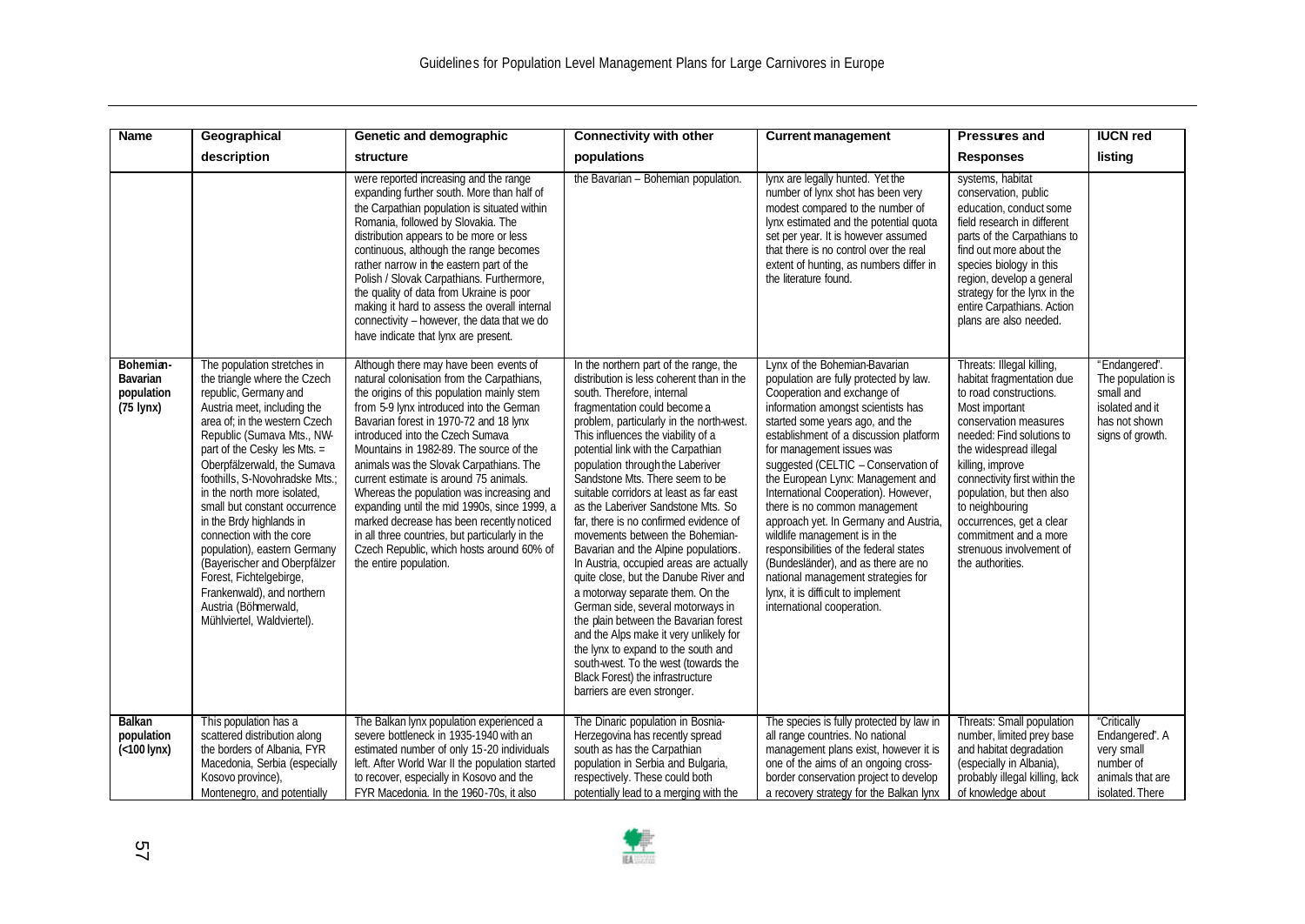| <b>Name</b>                                              | Geographical                                                                                                                                                                                                                                                                                                                                                                                                                                                                                                   | Genetic and demographic                                                                                                                                                                                                                                                                                                                                                                                                                                                                                                                                                                                                                                                                                                                                                                                                                                                                                                                                                   | <b>Connectivity with other</b>                                                                                                                                                                                                                                                                                                                                                                                                                                                                                                        | <b>Current management</b>                                                                                                                                                                                                                                                                                                                                                                                                                                                | <b>Pressures and</b>                                                                                                                                                                                                                                                                                                                                                                                                                              | <b>IUCN red</b>                                                                         |
|----------------------------------------------------------|----------------------------------------------------------------------------------------------------------------------------------------------------------------------------------------------------------------------------------------------------------------------------------------------------------------------------------------------------------------------------------------------------------------------------------------------------------------------------------------------------------------|---------------------------------------------------------------------------------------------------------------------------------------------------------------------------------------------------------------------------------------------------------------------------------------------------------------------------------------------------------------------------------------------------------------------------------------------------------------------------------------------------------------------------------------------------------------------------------------------------------------------------------------------------------------------------------------------------------------------------------------------------------------------------------------------------------------------------------------------------------------------------------------------------------------------------------------------------------------------------|---------------------------------------------------------------------------------------------------------------------------------------------------------------------------------------------------------------------------------------------------------------------------------------------------------------------------------------------------------------------------------------------------------------------------------------------------------------------------------------------------------------------------------------|--------------------------------------------------------------------------------------------------------------------------------------------------------------------------------------------------------------------------------------------------------------------------------------------------------------------------------------------------------------------------------------------------------------------------------------------------------------------------|---------------------------------------------------------------------------------------------------------------------------------------------------------------------------------------------------------------------------------------------------------------------------------------------------------------------------------------------------------------------------------------------------------------------------------------------------|-----------------------------------------------------------------------------------------|
|                                                          | description                                                                                                                                                                                                                                                                                                                                                                                                                                                                                                    | structure                                                                                                                                                                                                                                                                                                                                                                                                                                                                                                                                                                                                                                                                                                                                                                                                                                                                                                                                                                 | populations                                                                                                                                                                                                                                                                                                                                                                                                                                                                                                                           |                                                                                                                                                                                                                                                                                                                                                                                                                                                                          | <b>Responses</b>                                                                                                                                                                                                                                                                                                                                                                                                                                  | listing                                                                                 |
|                                                          | Greece. Lynx occur in the<br>Albanian Alps & central-<br>central east Albania, in<br>western FYR Macedonia<br>(mainly in the areas in and<br>between Mavrovo, Galicica &<br>Pelister National Parks, but<br>most probably also in the<br>Shar Planina Mts. bordering<br>with Kosovo), as well as in<br>Serbia (Kosovo and Metohija<br>provinces) and Montenegro.<br>From time to time single,<br>unconfirmed obsevations in<br>the border regions of Greece<br>with FYR Macedonia and<br>Albania are reported. | reappeared in Montenegro. The population<br>estimate was some 280 lynx in 1974.<br>Currently, the total size of the population is<br>estimated to be about 100 individuals at<br>best, distributed over different patches,<br>indicating a strong internal fragmentation. It<br>is impossible to assess the recent trend in<br>population size or distribution, however local<br>experts indicated a decrease for both 1990-<br>1995 and 1996-2001.                                                                                                                                                                                                                                                                                                                                                                                                                                                                                                                       | Balkan population. This would, on one<br>hand, be welcome as a support for this<br>Critically Endangered population; on<br>the other hand, the assumed unique<br>taxonomic status of the Balkan lynx<br>might be influenced through<br>immigrating lynx from the north and/or<br>west. Both of these potential<br>connections are with lynx that are<br>genetically of Carpathian origin.                                                                                                                                             | from which national actions can be<br>derived.                                                                                                                                                                                                                                                                                                                                                                                                                           | numbers, distribution and<br>ecology.<br>Most important<br>conservation measures<br>needed: Conduct a<br>systematic field survey<br>covering the whole<br>potential distribution area,<br>establish a standardised<br>monitoring of lynx and<br>prey species, research on<br>the ecology and life history<br>of the Balkan lynx, define<br>taxonomic status, rise<br>public awarenes s, law<br>enforcement, habitat and<br>prey base enhancement. | are no signs of<br>population<br>growth.                                                |
| <b>Dinaric</b><br>population<br>$(130 \text{ lynx})$     | This population extends from<br>Slovenia, through Croatia, to<br>Bosnia-Herzegovina. From<br>central-southern Slovenia (S<br>and SE of the Jesenice-<br>Ljubljana-Triest highway)<br>across Croatia (Gorski Kotar<br>and Lika regions) to western<br>Bosnia (no data available for<br>sporadically present areas).                                                                                                                                                                                             | This population is genetically based on 6<br>individuals reintroduced to Slovenia from the<br>Carpathians in 1973. Currently, the<br>population seems to inhabit almost the<br>whole range of the Dinaric mountain chain,<br>although the situation in southern Croatia<br>and south-east Bosnia-Herzegovina is not<br>clear, i.e. information on sporadically<br>occupied areas is missing. The size of the<br>population is roughly estimated to be about<br>130 animals. In Bosnia-Herzegovina, the<br>population is thought to be stable at<br>presence, in Croatia and Slovenia, a slight<br>decrease was reported in 2001. The<br>estimation for the entire population indicates<br>a decrease compared to the beginning of the<br>1990s. Since in the larger part of the range,<br>sound monitoring has only been established<br>recently, the long-term trend is difficult to<br>assess. Earlier reports are likely to have<br>overestimated the population size. | According to the present information<br>the population occupies a cohesive<br>range, and is connected with the<br>Slovenian part of the Alpine<br>population, although it is not yet clear<br>how well the connection between the<br>two populations across the Jesenice-<br>Ljubljana-Triest highway actually is.<br>There is a potential connection with<br>the Balkan population to the south.<br>Signs of lynx presence are<br>sporadically reported just at the border<br>between Serbia and Montenegro /<br>Bosnia-Herzegovina. | Lynx were granted legal protection in<br>Croatia in 1995. By becoming a<br>member state of the European Union<br>in 2004, Slovenia has ratified the EU<br>Habitats Directiveand hence legally<br>protected lynx. Their legal status in<br>Bosnia-Herzegovina is unclear.<br>Croatia is the only range country to<br>have a management plan and an<br>ongoing initiative is aiming at the<br>development of transnational<br>management plan for Croatia and<br>Slovenia. | Threats: Illegal shooting,<br>collisions with<br>vehicles/trains, inbreeding,<br>limited prey base and<br>general habitat loss.<br>Most important<br>conservation measures<br>needed: Develop a cross-<br>border conservation<br>strategy (including defining<br>the legislation in Bosnia-<br>Herzegovina), improve<br>and continue the<br>monitoring of lynx and<br>prey, increase prey base.                                                   | "Endangered". A<br>small population,<br>which is isolated<br>from other<br>populations. |
| <b>Western Alps</b><br>population<br>$(80 \text{ lynx})$ | This population is centred on<br>the Swiss Alps (mainly in the<br>cantons of Valais, Vaud,<br>Fribourg and Berne) and the                                                                                                                                                                                                                                                                                                                                                                                      | The lynx in the Alps became extinct during<br>the 19th century, with the last specimens<br>surviving in the western Alps of Italy and<br>France until the 1930s. The taxonomic                                                                                                                                                                                                                                                                                                                                                                                                                                                                                                                                                                                                                                                                                                                                                                                            | The observed rate of development will<br>most likely not allow for a natural<br>fusion of the western and eastern<br>Alpine populations within the next                                                                                                                                                                                                                                                                                                                                                                               | Lynx are at present protected in all<br>Alpine countries. In Switzerland, and<br>France individual lynx causing too<br>much damage on livestock, can be                                                                                                                                                                                                                                                                                                                  | Threats: Illegal killing,<br>infrastructure development<br>(especially road<br>constructions), vehicle and                                                                                                                                                                                                                                                                                                                                        | "Endangered". A<br>small population,<br>which is relatively<br>isolated from            |

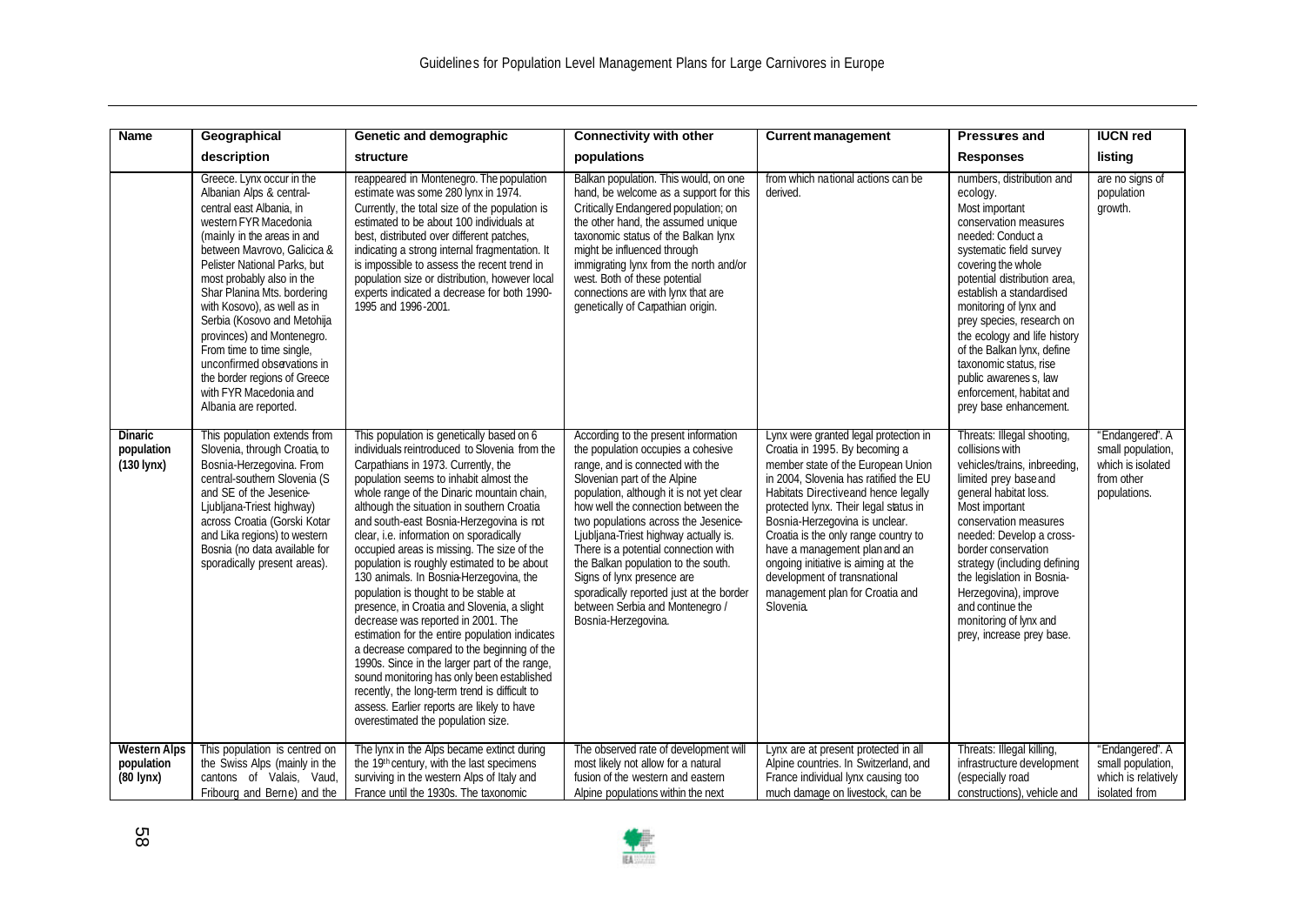| <b>Name</b>                                                 | Geographical                                                                                                                                                                                                                                                                                              | Genetic and demographic                                                                                                                                                                                                                                                                                                                                                                                                                                                                                                                                                                                                                                                                                                                                                                                                                                                                                                                                                                                                                           | <b>Connectivity with other</b>                                                                                                                                                                                                                                                                                                                                                                                                                                                                                                                                                                                                          | <b>Current management</b>                                                                                                                                                                                                                                                                                                                                                                                                                                                                                                                                                                                                                        | <b>Pressures and</b>                                                                                                                                                                                                                                                                                                                                                                                                 | <b>IUCN red</b>                                    |
|-------------------------------------------------------------|-----------------------------------------------------------------------------------------------------------------------------------------------------------------------------------------------------------------------------------------------------------------------------------------------------------|---------------------------------------------------------------------------------------------------------------------------------------------------------------------------------------------------------------------------------------------------------------------------------------------------------------------------------------------------------------------------------------------------------------------------------------------------------------------------------------------------------------------------------------------------------------------------------------------------------------------------------------------------------------------------------------------------------------------------------------------------------------------------------------------------------------------------------------------------------------------------------------------------------------------------------------------------------------------------------------------------------------------------------------------------|-----------------------------------------------------------------------------------------------------------------------------------------------------------------------------------------------------------------------------------------------------------------------------------------------------------------------------------------------------------------------------------------------------------------------------------------------------------------------------------------------------------------------------------------------------------------------------------------------------------------------------------------|--------------------------------------------------------------------------------------------------------------------------------------------------------------------------------------------------------------------------------------------------------------------------------------------------------------------------------------------------------------------------------------------------------------------------------------------------------------------------------------------------------------------------------------------------------------------------------------------------------------------------------------------------|----------------------------------------------------------------------------------------------------------------------------------------------------------------------------------------------------------------------------------------------------------------------------------------------------------------------------------------------------------------------------------------------------------------------|----------------------------------------------------|
|                                                             | description                                                                                                                                                                                                                                                                                               | structure                                                                                                                                                                                                                                                                                                                                                                                                                                                                                                                                                                                                                                                                                                                                                                                                                                                                                                                                                                                                                                         | populations                                                                                                                                                                                                                                                                                                                                                                                                                                                                                                                                                                                                                             |                                                                                                                                                                                                                                                                                                                                                                                                                                                                                                                                                                                                                                                  | <b>Responses</b>                                                                                                                                                                                                                                                                                                                                                                                                     | listing                                            |
|                                                             | French Alps,<br>Outside this area a more<br>scattered distribution with no<br>permanent lynx presence<br>exists in France (south-east of<br>the country, from Lake<br>Geneva as far south as to the<br>department of Hautes-Alpes<br>and in the Italian Alps.                                             | status of the original lynx of the Alps is a<br>matter of discussion. The lynx brought back<br>to the Alps after 1970 were all taken from<br>the Carpathians, the nearest autochthonous<br>population. Today, the Alpine population<br>consists of several occurrences all<br>originating from re-introductions in the 1970s<br>(Switzerland 1970-76). Although lynx<br>immigrated into neighbouring countries<br>(France, Italy) during the 30 years following<br>the first releases they have not yet<br>established a continuous population<br>throughout the Alps. The total lynx<br>population size in the Alps has been<br>estimated at about 120 (mature) individuals<br>in 2001. The total number has been more or<br>less stable for the past 10 years, however<br>with strongly differing trends in the regions.<br>There has been a slight expansion of the<br>range in France, eastern Italy, and<br>Switzerland (in the latter through<br>translocations of animals from the western<br>Alps and the Jura Mts. to the eastern Alps). | decades. The capacity for expansion<br>is limited as a result of the strong<br>habitat fragmentation in the Alps.<br>Nevertheless, the Alps are the area in<br>Western and Central Europe, which<br>potentially hosts the most viable lynx<br>population - habitat models predict a<br>potential capacity of 960-1,800 lynx,<br>depending on the density assumed.<br>There is potential connection between<br>the western Alpine population and the<br>Jura population, which in turn has<br>potential connections with the Vosges<br>population.                                                                                       | removed. National environmental<br>agencies have the authority for lynx<br>management. Except for Switzerland<br>national management plans are still<br>lacking.<br>In the early 1990s, scientists from all<br>Alpine countries formed an expert<br>group to survey the status of and co-<br>ordinate actions for the Alpine lynx<br>population. The SCALP (Status and<br>Conservation of the Alpine Lynx<br>Population) defined common<br>standards to interpret the monitoring<br>data collected, and has developed a<br>Pan-Alpine Conservation Strategy<br>(PACS), which was adopted by the<br>Standing Committee of the Bern<br>Convention. | train collisions, limited<br>dispersal, genetics.<br>Most important<br>conservation measures<br>needed: Promote the<br>expansion of the area<br>occupied, improve law<br>enforcement, continue<br>monitoring of demographic<br>and genetic parameters,<br>and increase acceptance<br>of local people.                                                                                                                | other<br>populations.                              |
| <b>Eastern Alps</b><br>population<br>$(30-40 \text{ lynx})$ | This is a small and scattered<br>population located in the<br>north-western part of Slovenia<br>(Slovenian Alps), stretching<br>into the adjacent regions of<br>Italy (Tarvisiano, Friuli VG,<br>Veneto Bellunese) and<br>Austria (Carinthia, northern<br>Kalkalpen, Upper Carinthia,<br>Niedere Tauern). | This population is derived from animals<br>reintroduced from the Carpathians to<br>Slovenia in 1973 and Austria 1977-79                                                                                                                                                                                                                                                                                                                                                                                                                                                                                                                                                                                                                                                                                                                                                                                                                                                                                                                           | The observed rate of development will<br>most likely not allow for a natural<br>fusion of the western and eastern<br>Alpine populations within the next<br>decades. The capacity for expansion<br>is limited as a result of the strong<br>habitat fragmentation in the Alps.<br>Nevertheless, the Alps are the area in<br>Western and Central Europe, which<br>potentially hosts the most viable lynx<br>population - habitat models predict a<br>potential capacity of 960-1800 lynx,<br>depending on the density assumed.<br>There is good potential connectivity<br>between the lynx in eastern Alps with<br>the Dinaric Population. | Lynx are protected in all Alpine<br>counties, although individual lynx<br>causing damage can be removed. In<br>Austria, the owners of the hunting<br>grounds are responsible for the<br>management of the species, but are<br>supervised by the individual states<br>(Bundesländer), which have the legal<br>power. National management plans<br>are lacking. The population is covered<br>by the SCALP cooperation (see<br>above).                                                                                                                                                                                                              | Threats: Illegal killing,<br>infrastructure development<br>(especially road<br>constructions), vehicle and<br>train collisions, limited<br>dispersal, genetics.<br>Most important<br>conservation measures<br>needed: Promote the<br>expansion of the area<br>occupied, improve law<br>enforcement, continue<br>monitoring of demographic<br>and genetic parameters,<br>and increas e acceptance<br>of local people. | "Critically<br>Endangered". A<br>small population. |
| Jura<br>population<br>(80 lynx)                             | This population is distributed<br>throughout the Jura<br>mountains along the border                                                                                                                                                                                                                       | The Jura population originated from re-<br>introductions in the Swiss Jura Mts. during<br>the years 1974/75. Already the same years                                                                                                                                                                                                                                                                                                                                                                                                                                                                                                                                                                                                                                                                                                                                                                                                                                                                                                               | According to a habitat model, it is<br>predicted that the Jura Mountains<br>could host about 74-101 resident lynx.                                                                                                                                                                                                                                                                                                                                                                                                                                                                                                                      | Lynx are legally protected in all these<br>countries. Stock-raiding animals can<br>however be removed. For this, similar                                                                                                                                                                                                                                                                                                                                                                                                                                                                                                                         | Threats: Illegal killing,<br>traffic accidents, limited<br>dispersal.                                                                                                                                                                                                                                                                                                                                                | "Endangered". A<br>small population.               |

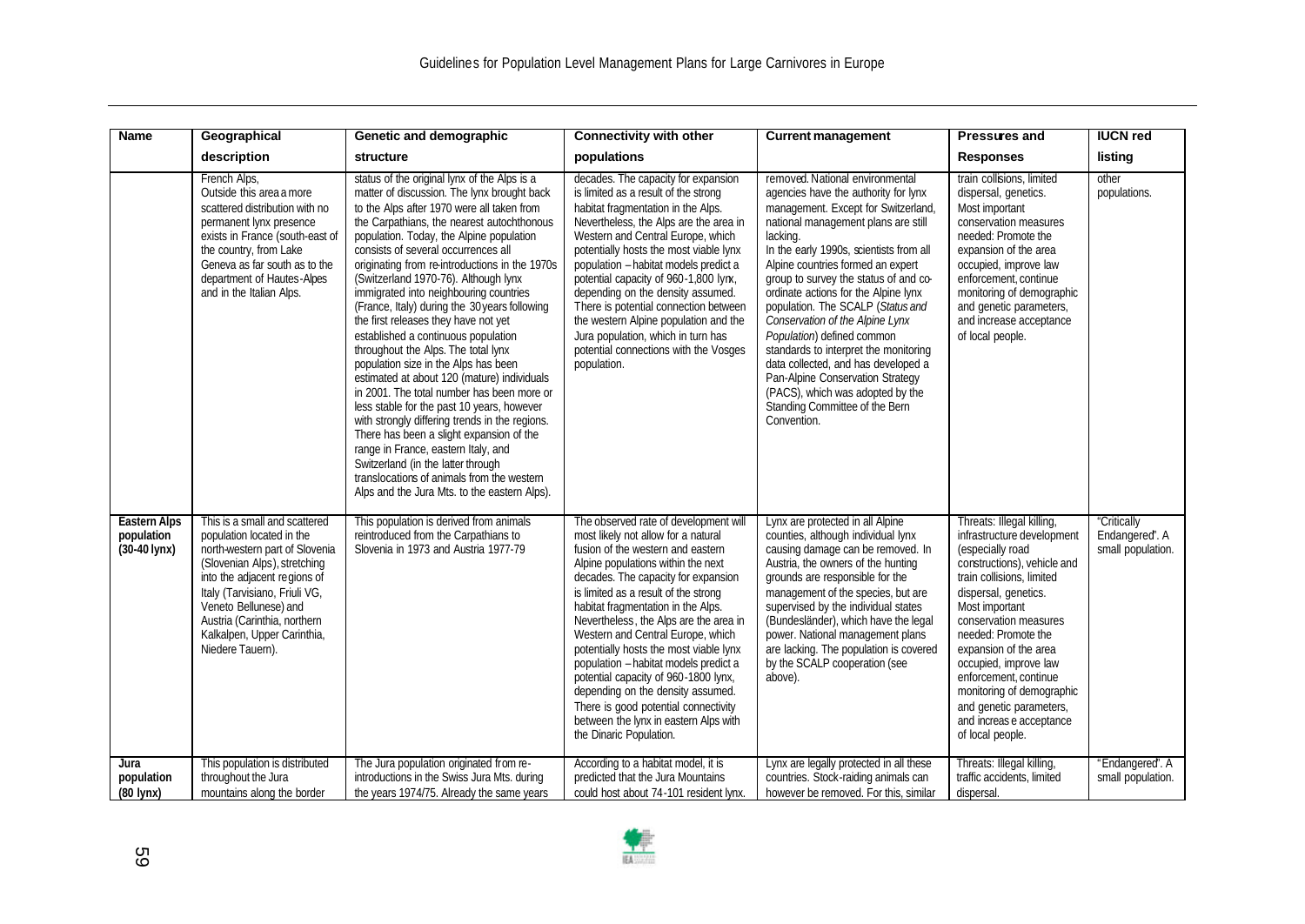| <b>Name</b>                                                   | Geographical                                                                                                                                                                                                                              | Genetic and demographic                                                                                                                                                                                                                                                                                                                                                                                                                                                                                                                                                                                                                                                                                                                                                                                                                                                                                                          | <b>Connectivity with other</b>                                                                                                                                                                                                                                                                                                                                                                                                                                                                                                                                                                                                                                                                                                                                                            | <b>Current management</b>                                                                                                                                                                                                                                                                                                                                                                                                  | <b>Pressures and</b>                                                                                                                                                                                                                                                                                                               | <b>IUCN red</b>                      |
|---------------------------------------------------------------|-------------------------------------------------------------------------------------------------------------------------------------------------------------------------------------------------------------------------------------------|----------------------------------------------------------------------------------------------------------------------------------------------------------------------------------------------------------------------------------------------------------------------------------------------------------------------------------------------------------------------------------------------------------------------------------------------------------------------------------------------------------------------------------------------------------------------------------------------------------------------------------------------------------------------------------------------------------------------------------------------------------------------------------------------------------------------------------------------------------------------------------------------------------------------------------|-------------------------------------------------------------------------------------------------------------------------------------------------------------------------------------------------------------------------------------------------------------------------------------------------------------------------------------------------------------------------------------------------------------------------------------------------------------------------------------------------------------------------------------------------------------------------------------------------------------------------------------------------------------------------------------------------------------------------------------------------------------------------------------------|----------------------------------------------------------------------------------------------------------------------------------------------------------------------------------------------------------------------------------------------------------------------------------------------------------------------------------------------------------------------------------------------------------------------------|------------------------------------------------------------------------------------------------------------------------------------------------------------------------------------------------------------------------------------------------------------------------------------------------------------------------------------|--------------------------------------|
|                                                               | description                                                                                                                                                                                                                               | structure                                                                                                                                                                                                                                                                                                                                                                                                                                                                                                                                                                                                                                                                                                                                                                                                                                                                                                                        | populations                                                                                                                                                                                                                                                                                                                                                                                                                                                                                                                                                                                                                                                                                                                                                                               |                                                                                                                                                                                                                                                                                                                                                                                                                            | <b>Responses</b>                                                                                                                                                                                                                                                                                                                   | listing                              |
|                                                               | between wes tern Switzerland<br>and France.                                                                                                                                                                                               | some first animals were observed in the<br>French Jura Mts. and from then on they<br>spread further along the chain. Currently, the<br>population makes up around 80 animals,<br>distributed over nearly the entire mountain<br>chain. France hosts roughly two thirds of the<br>population. From 1996-2001 the population<br>was expanding, an ongoing tendency in the<br>north-eastern Swiss Jura Mts. The numbers<br>are presently more or less stable with some<br>local fluctuations.                                                                                                                                                                                                                                                                                                                                                                                                                                       | The total population size will hence be<br>limited. Potential corridors to<br>neighbouring lynx occurrences (Alps,<br>Vosges - Palatinian and Black Forest)<br>exist, but there are some barriers like<br>highways and rivers that need to be<br>crossed. Connections to the<br>Chartreuse (French Alps) are the<br>easiest and may indeed have been<br>used, as indicated by signs of lynx<br>presence. For genetic reasons an<br>exchange with other populations would<br>be important as the Jura population<br>turned out to have lost part of its<br>original variability compared to the<br>source population from the Slovak<br>Carpathians.                                                                                                                                       | criteria have been established in<br>France and Switzerland. In practice,<br>depredation is much more pronounced<br>in the French than in the Swiss Jura.<br>The Ministries of Environment are<br>responsible for the management of the<br>species. There is co-operation on<br>scientific and administrative level, but<br>no systematic common monitoring and<br>no common management plan for the<br>entire population. | Most important<br>conservation measures<br>needed: Continuation and<br>improvement of the<br>monitoring, genetic<br>surveillance of the<br>population, law<br>enforcement, improvement<br>of connectivity to other<br>lynx populations or<br>occurrences.                                                                          |                                      |
| Vosges-<br>Palatinian<br>population<br>$(30-40 \text{ lynx})$ | This population consists of<br>two population segments, one<br>in the south-central Vosges<br>mountains of France, the<br>second in the northern<br>Vosges mountains and<br>stretching into south-western<br>Germany (Palatinian forest). | Lynx in the Vosges Mts population segment<br>are descended from 21 individuals released<br>in 1983-93. The population now covers a<br>more or less continuous area of 3000 km <sup>2</sup> .<br>The arrival of the lynx in the Palatinian<br>Forest population segment differs according<br>to the reference: 1980 or 1986. The origin of<br>these animals is not known, but natural<br>immigration seems to be unlikely. The<br>northern Vosges Mts. are separated from<br>the central Vosges Mts. by a main road and<br>the canal de la Marne au Rhin in the district<br>of Saverne, and it is not known how<br>regularly animals actually cross. According<br>to the current estimations, about 30 (at most<br>40) animals exist in the area of the Vosges<br>Mts.-Palatinian forest. Whereas the most<br>recent tendencies indicate a slight<br>expansion of the range in the south, it has<br>been decreasing in the north. | It might be still too optimistic to define<br>the Vosges-Palatinian as a single<br>population, as the connection of the<br>south/central Vosges segment and the<br>north Vosges/Palatinian segment is<br>apparently not well established yet. An<br>expansion to the east across the<br>Rhine valley is unlikely, and to the<br>west probably also limited due to lack<br>of forest habitats. Along the left shore<br>of the Rhine River, however, a chain of<br>secondary mountain ranges offers the<br>potential for a larger meta-population.<br>There is an obvious connection to the<br>Jura Mts., however with some barriers<br>not easy to overcome. Nevertheless,<br>since 1997 some indications were<br>reported from the Haute-Saône, which<br>lies in between the two massifs. | Lynx are legally protected in all these<br>countries. Stock-raiding animals can<br>however be removed in France The<br>Ministries of Environment are<br>responsible for the management of the<br>species. There is co-operation on<br>scientific and administrative level, but<br>no system atic common monitoring and<br>no common management plan for the<br>entire population.                                          | Threats: Illegal killing,<br>traffic accidents, limited<br>dispersal.<br>Most important<br>conservation measures<br>needed: Continuation and<br>improvement of the<br>monitoring, genetic<br>surveillance of the<br>population, law<br>enforcement, improvement<br>of connectivity to other<br>lynx populations or<br>occurrences. | "Endangered". A<br>small population. |

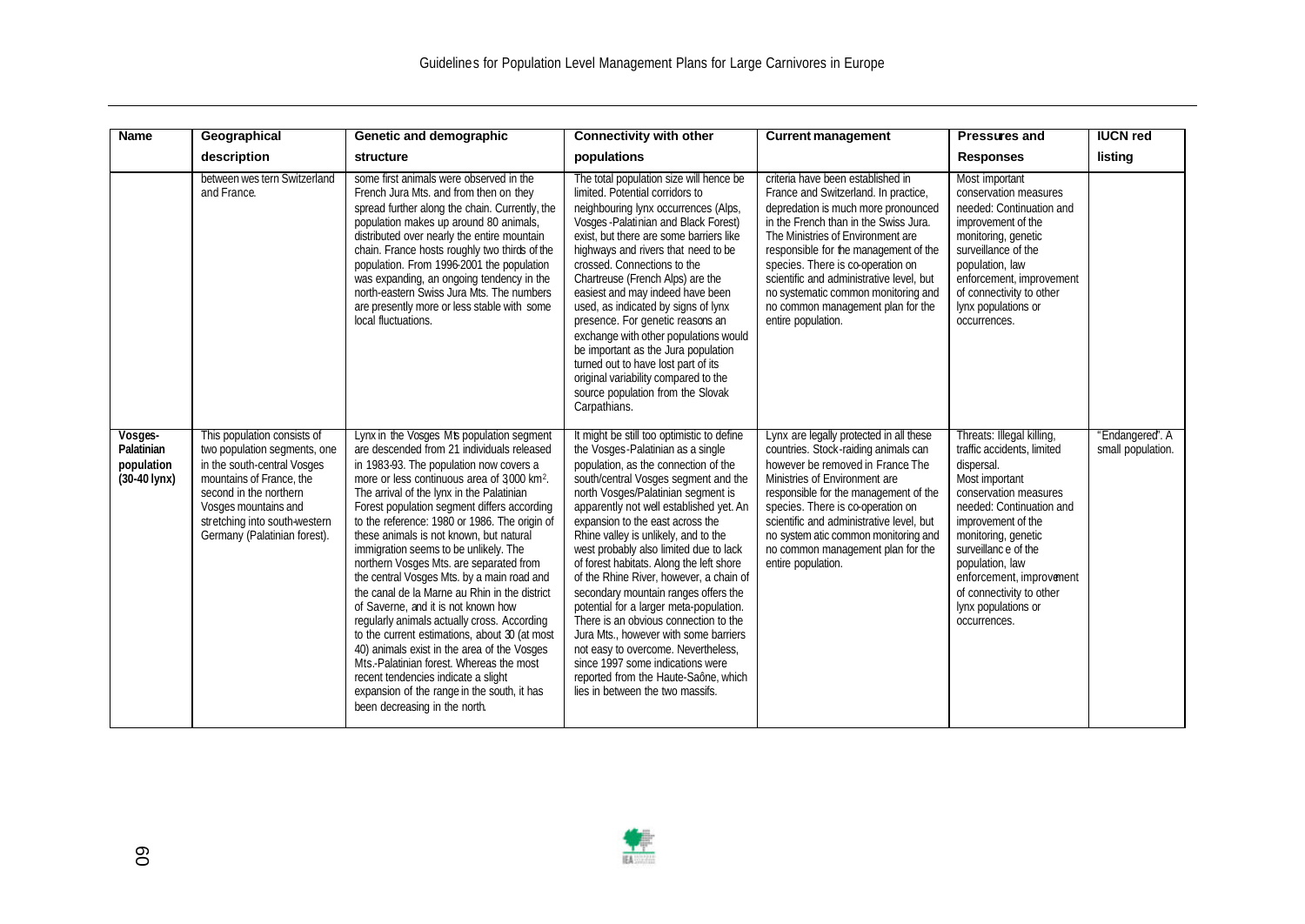| <b>Name</b>                                                                    | <b>Geographical description</b>                                                                                                                                                                                                                                                                                                                                                                                                                    | Genetic and demographic                                                                                                                                                                                                                                                                                                                                                                                                                                                                                                                                                                                                                                                                                                                                                                                                                                                                                                                                                    | <b>Relations with other</b>                                                                                                                                                                                                                                                                                                                                                                                                        | <b>Current</b>                                                                                                                                                                                                                                                                                                                                                                                                                                                                                                                                                                                                                                                        | <b>Pressures and</b>                                                                                                                                                                                                                                                                                                                                                                                                                                           | <b>IUCN red listing</b>                                                                                                                                                                                                                                                                                                                                                                                                                                                                                                                                                                                                          |
|--------------------------------------------------------------------------------|----------------------------------------------------------------------------------------------------------------------------------------------------------------------------------------------------------------------------------------------------------------------------------------------------------------------------------------------------------------------------------------------------------------------------------------------------|----------------------------------------------------------------------------------------------------------------------------------------------------------------------------------------------------------------------------------------------------------------------------------------------------------------------------------------------------------------------------------------------------------------------------------------------------------------------------------------------------------------------------------------------------------------------------------------------------------------------------------------------------------------------------------------------------------------------------------------------------------------------------------------------------------------------------------------------------------------------------------------------------------------------------------------------------------------------------|------------------------------------------------------------------------------------------------------------------------------------------------------------------------------------------------------------------------------------------------------------------------------------------------------------------------------------------------------------------------------------------------------------------------------------|-----------------------------------------------------------------------------------------------------------------------------------------------------------------------------------------------------------------------------------------------------------------------------------------------------------------------------------------------------------------------------------------------------------------------------------------------------------------------------------------------------------------------------------------------------------------------------------------------------------------------------------------------------------------------|----------------------------------------------------------------------------------------------------------------------------------------------------------------------------------------------------------------------------------------------------------------------------------------------------------------------------------------------------------------------------------------------------------------------------------------------------------------|----------------------------------------------------------------------------------------------------------------------------------------------------------------------------------------------------------------------------------------------------------------------------------------------------------------------------------------------------------------------------------------------------------------------------------------------------------------------------------------------------------------------------------------------------------------------------------------------------------------------------------|
|                                                                                |                                                                                                                                                                                                                                                                                                                                                                                                                                                    | structure                                                                                                                                                                                                                                                                                                                                                                                                                                                                                                                                                                                                                                                                                                                                                                                                                                                                                                                                                                  | populations                                                                                                                                                                                                                                                                                                                                                                                                                        | management                                                                                                                                                                                                                                                                                                                                                                                                                                                                                                                                                                                                                                                            | <b>Responses</b>                                                                                                                                                                                                                                                                                                                                                                                                                                               |                                                                                                                                                                                                                                                                                                                                                                                                                                                                                                                                                                                                                                  |
| Iberia (2,500<br>wolves)<br>Northwestern<br>population<br>(2, 400)<br>wolves)  | We recognize two populations on<br>the Iberian peninsula. The largest<br>population lies in the north-<br>western quadrant of Iberia (in<br>both Spain and Portugal)<br>including the western Basque<br>country. Not in the Pyrenees, but<br>south as far as Ávila. The<br>wolves south of Duero river in<br>Portugal are a distinct segment<br>(about 30 individuals) and there<br>is no evidence of connection with<br>wolves north of the river | The Iberian wolf (Canis lupus signatus)<br>may be a distinct subspecies. After the<br>population reduction up to the 60s', it is<br>currently increasing in numbers and<br>expanding its range across central Spain.<br>The northwestern population is<br>expanding, There are 2 distinct<br>population segments within this<br>population. The largest is that north of the<br>river Duero in both countries. South of the<br>Duero in Portugal there is a small<br>population segment of about 30 wolves<br>which seems to be currently isolated from<br>the main continuous NW population as<br>suggested by field and genetic results and<br>its conservation is dependent on re-<br>establishing connectivity with the main<br>population, namely with Spanish segment<br>south of the Duero. Given the different<br>management status of the area north and<br>south of the river Duero in Spain it is<br>important to consider these as two<br>population segments. | The nearest wolf population is in the<br>Western Alps and connections<br>between the two are non existent.<br>In Cataluña 7-8 individual wolves<br>were recoded in 2007 and that have<br>been genetically identified as<br>members of the Alpine population<br>from where they are assumed to<br>have dispersed naturally.                                                                                                         | Wolves are fully protected<br>in Portugal and in Spain<br>wolves south of the river<br>Duero are fully protected<br>(although now subject to<br>some control in response<br>to depredation) (Habitats<br>DirectiveAnnex IV in both<br>situations). North of the<br>Duero in Spain, wolves are<br>game species (Habitats<br>DirectiveAnnex V) under<br>various management<br>regimes depending on<br>legislation of 8<br>autonomous regional<br>governments. Asturias and<br>Castilla y León have a<br>Wolf management Plan<br>and Galicia is about to<br>approve its plan. In<br>Portugal compensation<br>paid for wolf damages is<br>among the highest in<br>Europe. | Illegal killing is still<br>common and poison<br>baits are used. The<br>autonomous regions<br>are gradually approving<br>their action plans.<br>However, management<br>coordination among the<br>regional governments<br>and between Spain and<br>Portugal is very limited.<br>In some areas the<br>persistence of the<br>species seems to be<br>highly dependent on<br>human-related food<br>sources, causing<br>conflicts that are<br>difficult to mitigate. | Main population is "Near<br>Threatened". The Iberian<br>population is large (about 2500<br>wolves, although may not be<br>much larger than 1000 mature<br>animals) and expanding toward<br>the south and east. Therefore,<br>it does not qualify for the<br>category "Vulnerable". It is<br>maintained in category "Near<br>Threatened" because of the<br>fragmentation in management<br>regimes, the lack of a<br>population level management<br>plan, the occurrence of largely<br>unpredictable events of human<br>reaction against wolves<br>(poison, shooting, etc.) that<br>may threaten the population at<br>local level. |
| Sierra<br>Morena<br>population<br>(50 wolves)                                  | A very small population of wolves<br>is isolated in Southern Spain on<br>the Sierra Morena mountains of<br>northern Andalucía.                                                                                                                                                                                                                                                                                                                     | The isolated population in the Sierra<br>Morena appears to be stable.                                                                                                                                                                                                                                                                                                                                                                                                                                                                                                                                                                                                                                                                                                                                                                                                                                                                                                      | The population is isolated from the<br>North-western one by several<br>hundred kilometers.                                                                                                                                                                                                                                                                                                                                         | Fully protected.                                                                                                                                                                                                                                                                                                                                                                                                                                                                                                                                                                                                                                                      |                                                                                                                                                                                                                                                                                                                                                                                                                                                                | The small population of Sierra<br>Morena is far from the main<br>population in the North and<br>should be classified as Critically<br>Endangered.                                                                                                                                                                                                                                                                                                                                                                                                                                                                                |
| <b>Western-</b><br><b>Central Alps</b><br>population<br>$(100-120)$<br>wolves) | The population occupies an area<br>that includes most of the Western<br>Alps in France and Italy, many<br>wolf territories being<br>transboundary along the French-<br>Italian border south of Valle<br>d'Aosta. Individuals disperse<br>regularly into Switzerland as far<br>as Grisons but have failed, until<br>now, to establish a permanent<br>group.                                                                                         | This population is of Italian origin and all<br>wolves share the same Italian genetic<br>haplotype. Individual wolves dispersing<br>from the Apennines first colonized the<br>Alps in 1992 and succeeded in<br>establishing a permanent and expanding<br>population which shows a highly dynamic<br>spatial pattern spreading towards the west<br>and north. The total number is estimated<br>to be 100-120 wolves, increasing on<br>average by 10% per year.                                                                                                                                                                                                                                                                                                                                                                                                                                                                                                              | The genetic continuity with the<br>Apennine population has been<br>recently assessed at 2.5 individuals<br>per generation, all of them moving<br>from the Apennines to the Alpine<br>population. In 2005, a young radio-<br>marked wolf dispersed more than<br>1,000 km from Parma to Nice,<br>providing evidence of the natural<br>dispersal along the northern<br>Apennines range. In spite of the<br>continuity between the two | The population is fully<br>protected under French.<br>Italian and Swiss law. In<br>France and Switzerland<br>the national Action Plans<br>include provisions for legal<br>take of a few wolves under<br>strict conditions following<br>depredation on livestock.<br>The three countries have<br>recently (2006) signed a<br>formal agreement of                                                                                                                                                                                                                                                                                                                       | Several cases of illegal<br>killings have been<br>reported in France and<br>Italy, and the wolf<br>presence is still far from<br>being accepted by local<br>farmers and livestock<br>breeders. Conflicts with<br>hunters are increasingly<br>reported and remain<br>unresolved. Both<br>France and the                                                                                                                                                         | "Endangered". The Alpine<br>population is the recent<br>outgrowth of the Italian wolf<br>population and it is still<br>numerically small. Though it is<br>increasing fast, it is currently<br>estimated to be 100-120<br>animals, and it has limited<br>genetic and demographic<br>contacts with the adjacent<br>population of the Apennines. Its<br>small size justifies the                                                                                                                                                                                                                                                    |

 $\overline{\phantom{a}}$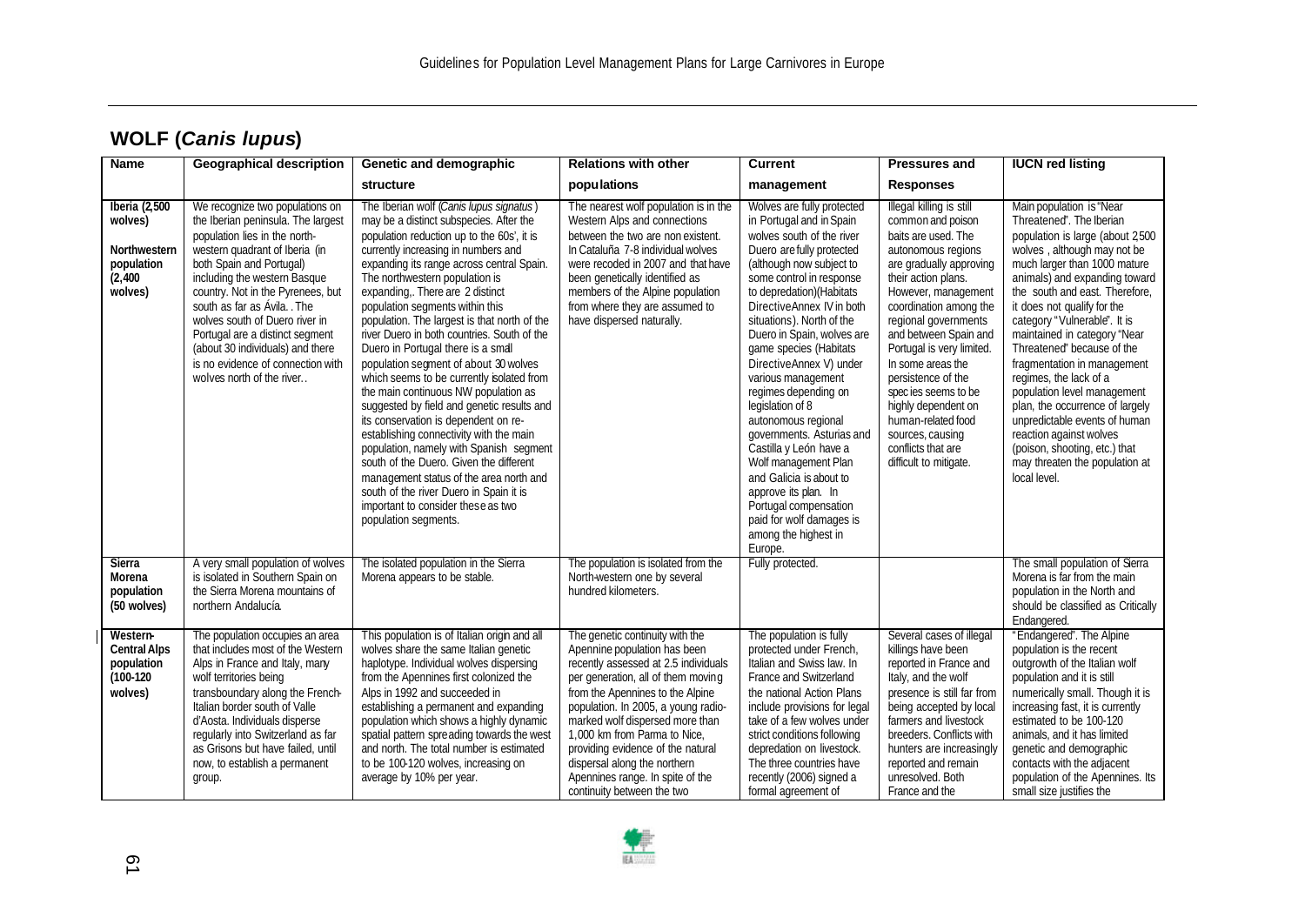| <b>Name</b>                                                           | <b>Geographical description</b>                                                                                                                                                                                   | Genetic and demographic                                                                                                                                                                                                                                                                                                                                                                                                                                                                             | <b>Relations with other</b>                                                                                                                                                                                                                                                        | <b>Current</b>                                                                                                                                                                                                                                                                                                                                                                                                                                                                                                                                                                                                                                                                                                                                                                          | <b>Pressures and</b>                                                                                                                                                                                                                                                                                                                                                                                                                                                                                                    | <b>IUCN red listing</b>                                                                                                                                                                                                                                                                                                                                                                                                                                                                                                                                                                                                                                                                                                                                                                                                                                       |
|-----------------------------------------------------------------------|-------------------------------------------------------------------------------------------------------------------------------------------------------------------------------------------------------------------|-----------------------------------------------------------------------------------------------------------------------------------------------------------------------------------------------------------------------------------------------------------------------------------------------------------------------------------------------------------------------------------------------------------------------------------------------------------------------------------------------------|------------------------------------------------------------------------------------------------------------------------------------------------------------------------------------------------------------------------------------------------------------------------------------|-----------------------------------------------------------------------------------------------------------------------------------------------------------------------------------------------------------------------------------------------------------------------------------------------------------------------------------------------------------------------------------------------------------------------------------------------------------------------------------------------------------------------------------------------------------------------------------------------------------------------------------------------------------------------------------------------------------------------------------------------------------------------------------------|-------------------------------------------------------------------------------------------------------------------------------------------------------------------------------------------------------------------------------------------------------------------------------------------------------------------------------------------------------------------------------------------------------------------------------------------------------------------------------------------------------------------------|---------------------------------------------------------------------------------------------------------------------------------------------------------------------------------------------------------------------------------------------------------------------------------------------------------------------------------------------------------------------------------------------------------------------------------------------------------------------------------------------------------------------------------------------------------------------------------------------------------------------------------------------------------------------------------------------------------------------------------------------------------------------------------------------------------------------------------------------------------------|
|                                                                       |                                                                                                                                                                                                                   | <b>structure</b>                                                                                                                                                                                                                                                                                                                                                                                                                                                                                    | populations                                                                                                                                                                                                                                                                        | management                                                                                                                                                                                                                                                                                                                                                                                                                                                                                                                                                                                                                                                                                                                                                                              | <b>Responses</b>                                                                                                                                                                                                                                                                                                                                                                                                                                                                                                        |                                                                                                                                                                                                                                                                                                                                                                                                                                                                                                                                                                                                                                                                                                                                                                                                                                                               |
|                                                                       |                                                                                                                                                                                                                   |                                                                                                                                                                                                                                                                                                                                                                                                                                                                                                     | populations, their ecological and<br>socio-economic contexts are<br>sufficiently different to justify a<br>separation for management<br>purposes.                                                                                                                                  | cooperation for the<br>management of the entire<br>population, marking an<br>innovative procedure<br>based on the recognition<br>that the biological<br>population needs to be<br>managed through a<br>common and accepted<br>approach.                                                                                                                                                                                                                                                                                                                                                                                                                                                                                                                                                 | Regional Gov. of<br>Piemonte in Italy have<br>carried out extensive<br>and continuous<br>research and<br>monitoring of the<br>population and the<br>damages to livestock<br>and excellent data are<br>available for<br>management purposes.                                                                                                                                                                                                                                                                             | assessment in category<br>"Endangered".                                                                                                                                                                                                                                                                                                                                                                                                                                                                                                                                                                                                                                                                                                                                                                                                                       |
| <b>Italian</b><br>peninsula<br>population<br>$(500 - 800)$<br>wolves) | This population occupies the<br>whole Apennines range from<br>Liguria to Calabria (Aspromonte)<br>and extending into northern Lazio<br>and central western Tuscany<br>(provinces of Siena, Grosseto<br>and Pisa). | The population has been described in<br>1921 (Altobello 1921) and confirmed in<br>1999 (Nowak 1999) as a distinct<br>subspecies (Canis lupus italicus).<br>Genetically recognized by the presence of<br>a unique mtDNA haplotype. After the<br>population bottleneck of the 1960s', when<br>total numbers were estimated to be about<br>100 animals, the population has steadily<br>recovered and expanded into the western<br>Alps. In 2006, the population was<br>estimated to be 500-800 wolves. | The nearest population (apart that<br>in the Western Alps, see above) is<br>in Slovenia (Dinaric-Balkan<br>population). However, a large<br>portion of the central Alps and the<br>agricultural Po river valley<br>effectively separate the Italian and<br>the Dinaric populations | The population is fully<br>protected by national law,<br>while different levels of<br>damage compensation are<br>provided by 14 different<br>regional laws.<br>Compensation paid per<br>wolf has been estimated to<br>be the highest among EU<br>countries, but the<br>effectiveness of<br>compensation programs<br>has never been assessed<br>and it is increasingly<br>questioned. Apart from<br>formal protection the<br>population is not actively<br>managed. The species<br>occurs in several protected<br>areas throughout its range<br>but the size of these areas<br>is far too small to protect a<br>viable population. In spite<br>of formal protection, illegal<br>killing is estimated to take<br>a substantial portion of the<br>population every year (up<br>to 15-20%). | The population is<br>protected on paper but<br>the law is poorly<br>enforced and illegal<br>killing is very common<br>throughout the range.<br>Poison baits are<br>increasingly used<br>against dogs, foxes and<br>wolves. Hybridization<br>with dogs has been<br>found and it appears to<br>account for at least 5%<br>of the total wolf<br>population. A national<br>Action Plan sets the<br>broad strategic ground<br>for management but is<br>not being implemented<br>by the national and<br>regional governments. | "Vulnerable". The Italian wolf<br>population is estimated to be<br>500-800 individuals distributed<br>along the Apennines. The<br>shape of the range is narrow<br>and elongated, restricted to the<br>Apennines. The population has<br>limited exchanges with the<br>population of the Western Alps<br>and recent genetic evidence<br>indicates a flow of genes only in<br>the direction toward the Alps. In<br>spite of the recent increase in<br>numbers and range, the Italian<br>wolf population is still highly<br>vulnerable to local<br>extermination from human<br>pressures (poison, shooting,<br>car accidents) and the<br>stochastic nature of these<br>events suggest to maintain a<br>cautionary assessment. The<br>population does not qualify for<br>the category "Endangered", but<br>it may easily reverse its current<br>favourable status. |
| Dinaric-<br><b>Balkan</b><br>population                               | This population covers a vast<br>area from Slovenia to north-<br>central Greece and includes the                                                                                                                  | The population appears to be more less<br>continuous throughout this region,<br>although for some countries data are                                                                                                                                                                                                                                                                                                                                                                                | To the north, the population has no<br>contact with the nearest population<br>in Italy, although dispersing animals                                                                                                                                                                | Management is<br>fragmented by several<br>different national laws. It is                                                                                                                                                                                                                                                                                                                                                                                                                                                                                                                                                                                                                                                                                                                | Legal hunting and<br>illegal killing are taking<br>an unknown number of                                                                                                                                                                                                                                                                                                                                                                                                                                                 | "Least Concern". This large wolf<br>population (more than 5,000<br>animals) appears to be in                                                                                                                                                                                                                                                                                                                                                                                                                                                                                                                                                                                                                                                                                                                                                                  |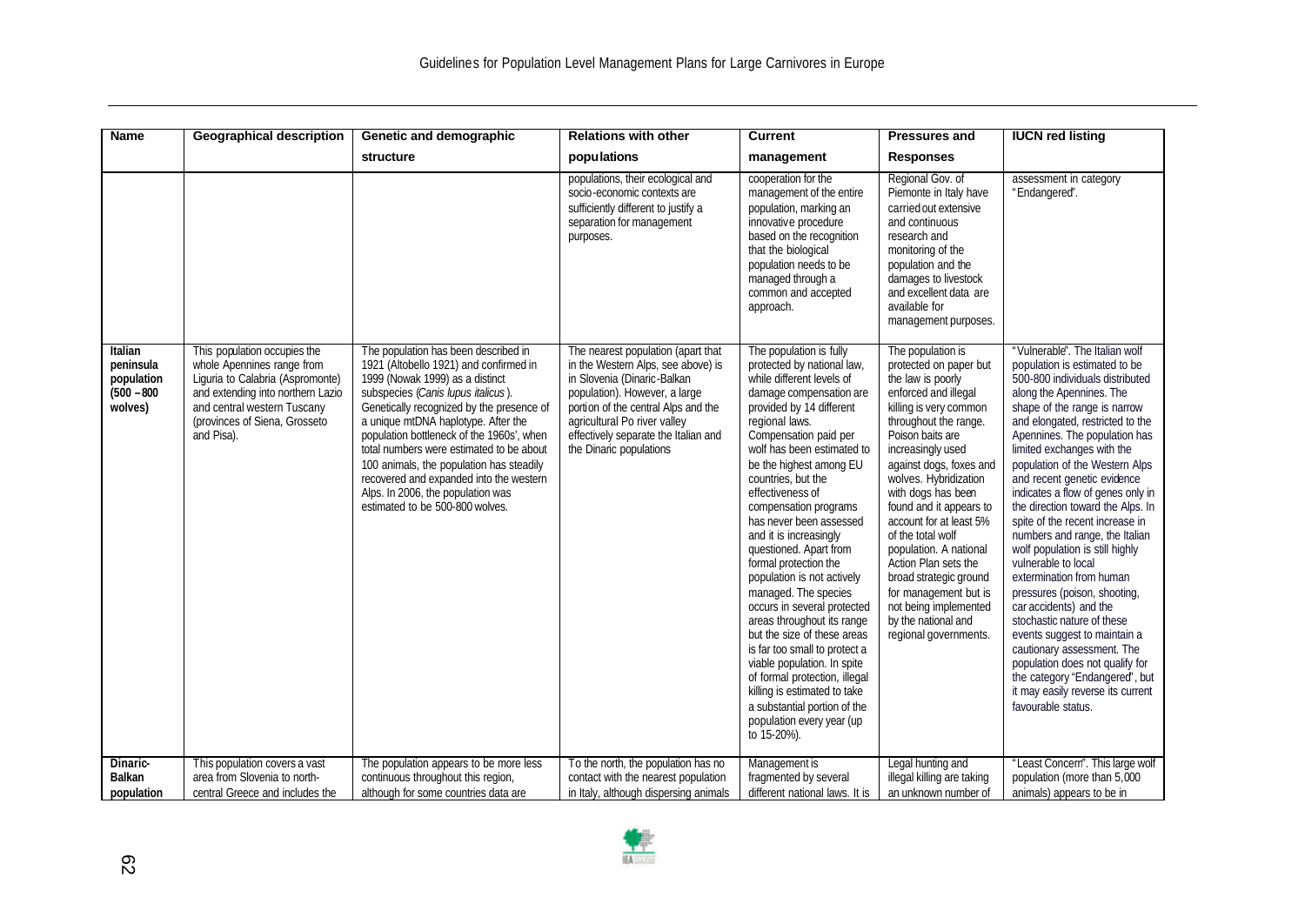| <b>Name</b>                                       | <b>Geographical description</b>                                                                                                                                                                                                                                                                                                                              | Genetic and demographic                                                                                                                                                                                                                                                                                                                                                                                                                                                                                                                                                                                                                       | <b>Relations with other</b>                                                                                                                                                                                                                                                            | <b>Current</b>                                                                                                                                                                                                                                                                                                                                                                                                      | <b>Pressures and</b>                                                                                                                                                                                                                                                                                                                         | <b>IUCN red listing</b>                                                                                                                                                                                                                                                                                                                                                 |
|---------------------------------------------------|--------------------------------------------------------------------------------------------------------------------------------------------------------------------------------------------------------------------------------------------------------------------------------------------------------------------------------------------------------------|-----------------------------------------------------------------------------------------------------------------------------------------------------------------------------------------------------------------------------------------------------------------------------------------------------------------------------------------------------------------------------------------------------------------------------------------------------------------------------------------------------------------------------------------------------------------------------------------------------------------------------------------------|----------------------------------------------------------------------------------------------------------------------------------------------------------------------------------------------------------------------------------------------------------------------------------------|---------------------------------------------------------------------------------------------------------------------------------------------------------------------------------------------------------------------------------------------------------------------------------------------------------------------------------------------------------------------------------------------------------------------|----------------------------------------------------------------------------------------------------------------------------------------------------------------------------------------------------------------------------------------------------------------------------------------------------------------------------------------------|-------------------------------------------------------------------------------------------------------------------------------------------------------------------------------------------------------------------------------------------------------------------------------------------------------------------------------------------------------------------------|
|                                                   |                                                                                                                                                                                                                                                                                                                                                              | structure                                                                                                                                                                                                                                                                                                                                                                                                                                                                                                                                                                                                                                     | populations                                                                                                                                                                                                                                                                            | management                                                                                                                                                                                                                                                                                                                                                                                                          | <b>Responses</b>                                                                                                                                                                                                                                                                                                                             |                                                                                                                                                                                                                                                                                                                                                                         |
| (5,000)<br>wolves)                                | whole Dinaric mountain range<br>through Croatia, Bosnia-<br>Herzegovina, western Serbia<br>(and Kosovo province),<br>Montenegro, FYR Macedonia,<br>Albania, western and southern<br>Bulgaria.                                                                                                                                                                | poor. The population is roughly estimated<br>to exceed 5,000 individuals, though locally<br>the densities may vary greatly and its<br>overall demographic trend is largely<br>unknown. In Croatia and Slovenia, the<br>population has recovered significantly<br>following active management started in<br>the 1990s'.<br>At present our knowledge of much of this<br>massive population is too poor to divide it<br>into segments or even accurately assess<br>the whole distribution. It is possible that<br>more fine-grained surveys will allow a<br>finer scale classification.                                                          | are reported in Aus tria and eastern<br>Italy. To the east, the population<br>may exchange individuals with the<br>large wolf population of the<br>Carpathians which extends into<br>northern Bulgaria.                                                                                | a game species in almost<br>all countries, except for<br>Slovenia, Croatia and<br>Greece south of 39°<br>latitude where wolves are<br>fully protected. In Croatia,<br>an effective Action Plan is<br>in place and implemented<br>(revised in 2007), and this<br>allows for some limited<br>harvest. In most of the<br>countries, law enforcement<br>is weak or totally absent<br>even in protected<br>populations.  | wolves throughout most<br>of the range. Other<br>pressures are<br>commonly reported:<br>habitat fragmentation<br>due to construction of<br>fenced highways,<br>shortage of wild preys,<br>widespread use of<br>poison and conflicts<br>with human interests.                                                                                 | favourable conservation status<br>mainly due to the limited<br>management caused by the<br>recent political instability of<br>large areas of the region.<br>However, the more marginal<br>parts of the range may be<br>subject to excessive pressure<br>from human disturbance<br>(Slovenia, central Greece) and<br>ad-hoc management actions<br>should be implemented. |
| Carpathian<br>population<br>$3-4,000$<br>wolves)  | The central Carpathian<br>mountains are home to one of<br>the largest wolf population in<br>Europe. This population extends<br>across several countries, from<br>northern Bulgaria to eastern<br>Serbia, Romania, south-western<br>Ukraine, Slovakia and southern<br>Poland. A few wolves are<br>occasionally reported in the east<br>of the Czech Republic. | This population is estimated to exceed<br>5,000 animals, the majority of them living<br>in Romania and Ukraine. Slovakia hosts<br>about 4-500 wolves and southern Poland<br>contributes with good wolf habitat in the<br>areas along the south-eastern borders                                                                                                                                                                                                                                                                                                                                                                                | It is likely that some level of genetic<br>exchange occurs with the Dinaric-<br>Balkan population in western<br>Bulgaria, and with the Baltic<br>population through eastern Poland,<br>although this connection is<br>fragmented.                                                      | Wolves are fully protected<br>in the Czech Republic, and<br>Poland. They are<br>managed as de facto<br>game species Romania<br>and Slovakia despite<br>Annex IV status on the<br><b>Habitats Directive Wolves</b><br>in Ukraine are game<br>species and a bounty has<br>been operational in recent<br>years. Wolves are a game<br>species in Serbia.                                                                | In spite of its large size,<br>fragmentation of the<br>management regime is<br>a potential threat in the<br>marginal parts of the<br>range and it should be<br>addressed. The use of<br>poison baits and illegal<br>killing is widespread<br>throughout the range.                                                                           | "Least Concern". This large wolf<br>population (more than 5,000<br>animals) appears to be viable<br>mainly due to the conservation<br>implemented in Romania.<br>However, some of the marginal<br>areas of the range may be<br>subject to excessive pressure<br>(southern Poland, Slovakia)<br>and may require ad-hoc<br>conservation measures.                         |
| <b>Baltic</b><br>population<br>(3,600)<br>wolves) | This population covers eastern<br>Poland, Lithuania, Latvia,<br>Estonia, Belarus, northern<br>Ukraine and the Russian oblasts<br>of Kaliningrad, Lenningrad,<br>Novgorod, Pskov, Tver,<br>Smolensk, Bryansk, Moscow,<br>Kursk, Belgorod and Orel.                                                                                                            | The trend throughout the region appears<br>to have been very consistent. At the start<br>of the 20 <sup>th</sup> century populations were<br>reduced, but still widely present, these<br>increased during and after World War I. In<br>the period between the wars, populations<br>were greatly reduced again, but recovered<br>to peak levels during and after Word War<br>II, only to be heavily persecuted in the<br>1950's such that they again reached very<br>low levels in the 1960's and early 1970's.<br>The populations appear to have then<br>increased, peaking in the early 1990's -<br>before being shot down again in the late | This population is the westernmost<br>portion of the large Russian<br>population and it connects with the<br>Karelian population. In Poland,<br>although the distribution is not<br>continuous, dispersal might be still<br>possible between the Baltic and<br>Carpathian populations. | The standard management<br>practice for most of the<br>20 <sup>th</sup> century was open<br>harvest, often with bounty<br>incentives, all with the view<br>of exterminating wolves, or<br>at least seriously reducing<br>their numbers. This<br>situation persisted until the<br>1990's, when restrictions<br>on their harvest gradually<br>came into place in all<br>countries. They are<br>currently protected in | The Latvian population<br>appears to be on the<br>way to being divided<br>into two - with the area<br>south of Riga starting to<br>appear as a carnivore<br>free area. This<br>development will<br>greatly increase the<br>vulnerability of<br>carnivore populations in<br>western Latvia. Wolves<br>in Lithuania and<br>northeastern Poland | "Least Concern". The number<br>of wolves and the continuity of<br>the range into Russia support<br>its assessment in the category<br>of "no concern". However, the<br>small portions of the population<br>in Poland and some of the<br><b>Baltic States may require</b><br>conservation measures to<br>ensure their long term<br>persistence.                           |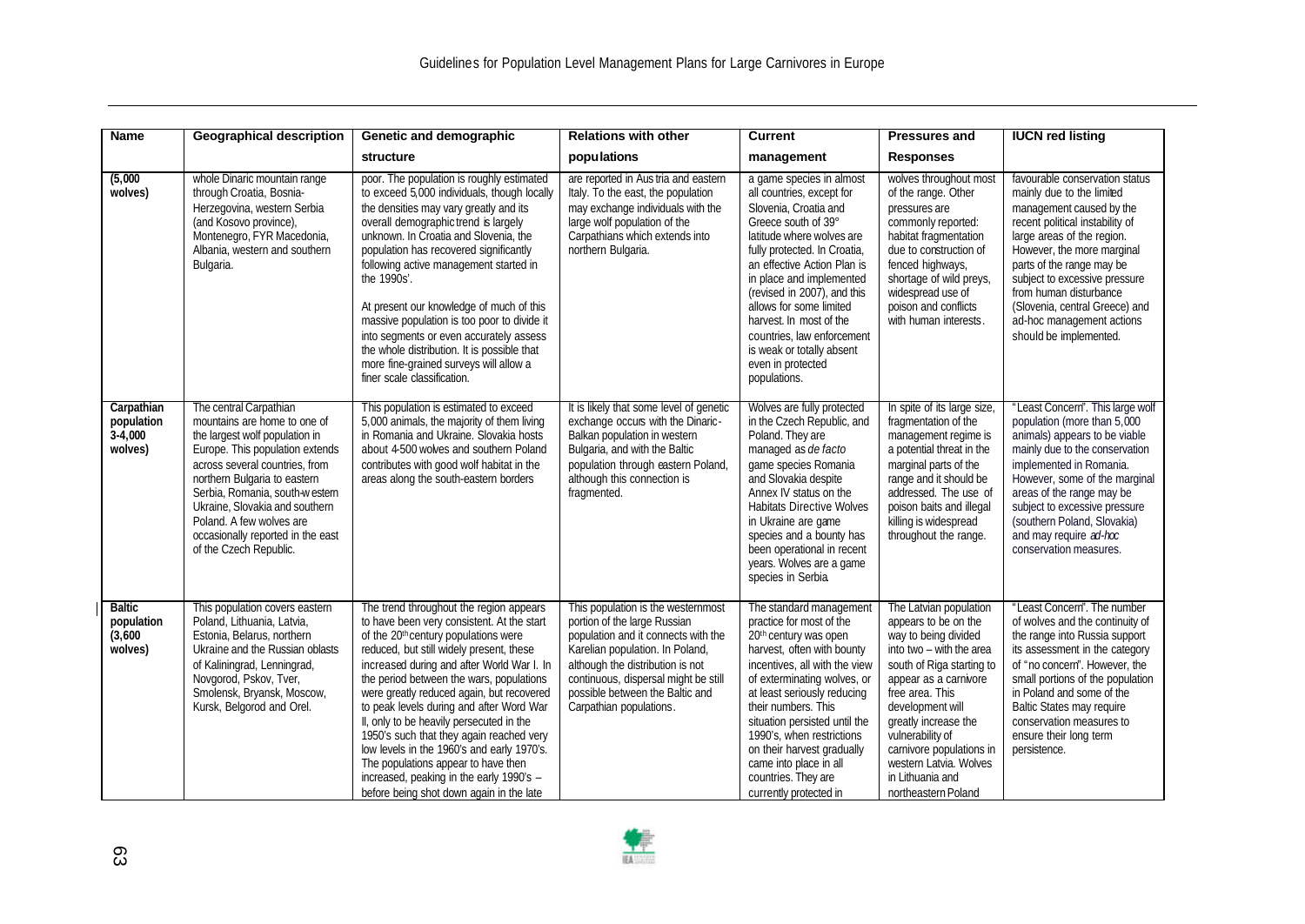| <b>Name</b>                                    | <b>Geographical description</b>                                                                                                                                                                                                                                                                                            | Genetic and demographic                                                                                                                                                                                                                                                                                                                                                                                                                                   | <b>Relations with other</b>                                                                                                                                                                                                               | <b>Current</b>                                                                                                                                                                                                                                                                                                                                                                                                                                                                                                                                                                                                                                              | <b>Pressures and</b>                                                                                                                                                                                                                                                                                                                                                                                                                      | <b>IUCN red listing</b>                                                                                                                                                                                                                                                                                                                                                                                                                                                                                                                                                                                                     |
|------------------------------------------------|----------------------------------------------------------------------------------------------------------------------------------------------------------------------------------------------------------------------------------------------------------------------------------------------------------------------------|-----------------------------------------------------------------------------------------------------------------------------------------------------------------------------------------------------------------------------------------------------------------------------------------------------------------------------------------------------------------------------------------------------------------------------------------------------------|-------------------------------------------------------------------------------------------------------------------------------------------------------------------------------------------------------------------------------------------|-------------------------------------------------------------------------------------------------------------------------------------------------------------------------------------------------------------------------------------------------------------------------------------------------------------------------------------------------------------------------------------------------------------------------------------------------------------------------------------------------------------------------------------------------------------------------------------------------------------------------------------------------------------|-------------------------------------------------------------------------------------------------------------------------------------------------------------------------------------------------------------------------------------------------------------------------------------------------------------------------------------------------------------------------------------------------------------------------------------------|-----------------------------------------------------------------------------------------------------------------------------------------------------------------------------------------------------------------------------------------------------------------------------------------------------------------------------------------------------------------------------------------------------------------------------------------------------------------------------------------------------------------------------------------------------------------------------------------------------------------------------|
|                                                |                                                                                                                                                                                                                                                                                                                            | structure                                                                                                                                                                                                                                                                                                                                                                                                                                                 | populations                                                                                                                                                                                                                               | management                                                                                                                                                                                                                                                                                                                                                                                                                                                                                                                                                                                                                                                  | <b>Responses</b>                                                                                                                                                                                                                                                                                                                                                                                                                          |                                                                                                                                                                                                                                                                                                                                                                                                                                                                                                                                                                                                                             |
|                                                |                                                                                                                                                                                                                                                                                                                            | 1990's. Trends appear to have stabilized<br>now in the EU countries, but are still<br>declining in western Russia. There are<br>about 1,000 wolves in Poland and the<br>Baltic States, about 1,000 in Belarus, and<br>1,600 in the neighboring Russian oblasts.                                                                                                                                                                                           |                                                                                                                                                                                                                                           | Poland, but harvested in<br>the 3 Baltic States<br>(Habitats Directive<br>Appendix V) and in<br>Belarus and Ukraine.                                                                                                                                                                                                                                                                                                                                                                                                                                                                                                                                        | also occupy a highly<br>fragmented landscape.                                                                                                                                                                                                                                                                                                                                                                                             |                                                                                                                                                                                                                                                                                                                                                                                                                                                                                                                                                                                                                             |
| Germany /<br>Western<br>Poland (<50<br>wolves) | This population consists of<br>scattered packs living in eastern<br>Germany (Saxony) and western<br>Poland.                                                                                                                                                                                                                | Wolves were exterminated in Germany<br>during the 19th century, but individuals that<br>were dispersing from Poland were shot<br>occasionally throughout the 20 <sup>h</sup> century.<br>In the mid 1990's a pack began breeding<br>in Saxony, and there are currently two<br>packs breeding regularly. Wolves in<br>western Poland have had a dynamic<br>history, but presently there are only a few<br>widely scattered packs throughout the<br>region. | This population is extremely<br>fragmented internally. Potential<br>connections exist to both the Baltic<br>and Carpathian populations, but the<br>distances are in the order of several<br>hundred kilometers.                           | Wolves are protected in<br>both countries, but the<br>extent to which protection<br>is enforced in western<br>Poland is questionable.                                                                                                                                                                                                                                                                                                                                                                                                                                                                                                                       | The main risk for this<br>population is its very<br>small size, highly<br>fragmented internal<br>structure, and long<br>distance from any other<br>source. Coordination<br>between Germany and<br>western Poland is<br>crucial. A single litter of<br>wolf-dog hybrid pups<br>was born in 2003.                                                                                                                                           | "Critically Endangered". The<br>population is very small,<br>fragmented and isolated.                                                                                                                                                                                                                                                                                                                                                                                                                                                                                                                                       |
| Karelian<br>population<br>(750 wolves)         | This population occurs in Finland<br>and the Russian oblasts of<br>Karelia and Murmansk. Wolves<br>are widespread in Russian<br>Karelia, but scattered in<br>Murmansk. In Finland wolves<br>occur at highest densities in the<br>southeast, but breeding packs<br>have appeared in recent years in<br>the centre and west. | Following widespread control of the<br>population in the first part of 20 <sup>th</sup> century,<br>the population recovered after the 80s'<br>and 90s'. The current estimates are based<br>on counts of family groups in Finland<br>(about 200 wolves in Finland) and the<br>population has been expanding. In Karelia<br>wolf numbers appear to be stable.                                                                                              | The Karelian population connects to<br>the area of continuous distribution<br>throughout northern Russia, as well<br>as to the Baltic population in the<br>south. Some occasional exchange<br>with the Scandinavian population<br>occurs. | In Finland, wolves<br>occurring in the reindeer<br>herding area fall under<br>Annex V of the Habitats<br>Directive those outside<br>the reindeer herding area<br>fall under Annex IV.<br>Because of conflicts with<br>reindeer herding the<br>presence of wolves in<br>northern Finland will not be<br>tolerated. However, wolves<br>are also killed outside the<br>reindeer herding area in<br>order to reduce conflicts.<br>Finland has recently<br>approved a National<br>Management Plan that<br>includes removal of some<br>wolves under controlled<br>circumstances. In Russian<br>Karelia, wolves are killed<br>throughout the range and<br>anytime. | In Finland, wolves<br>cause very limited<br>damage to livestock;<br>predation on domestic<br>dogs is the most<br>frequent damage that<br>causes strong<br>resentment from the<br>public opinion. Finland<br>has approved a plan to<br>maintain the population<br>at its current size.<br>Continuous flow of<br>dispersing wolves from<br>Russia allows a<br>reasonable positive<br>forecast on the<br>conservation of this<br>population. | "Near Threatened". The number<br>of wolves in Russian Karelia is<br>poorly known but assumed to<br>be high. In view of this<br>uncertainty and the<br>management in Finland where<br>the species is kept at low<br>numbers, it appears justified to<br>assess the population in this<br>category. Assuming that<br>management will be<br>implemented at population<br>level, the category could be<br>downgraded; however, in the<br>event of no collaboration<br>between Finland and Russia on<br>the joint management of this<br>population, the Finnish side of<br>the population should be<br>upgraded to "Vulnerable". |

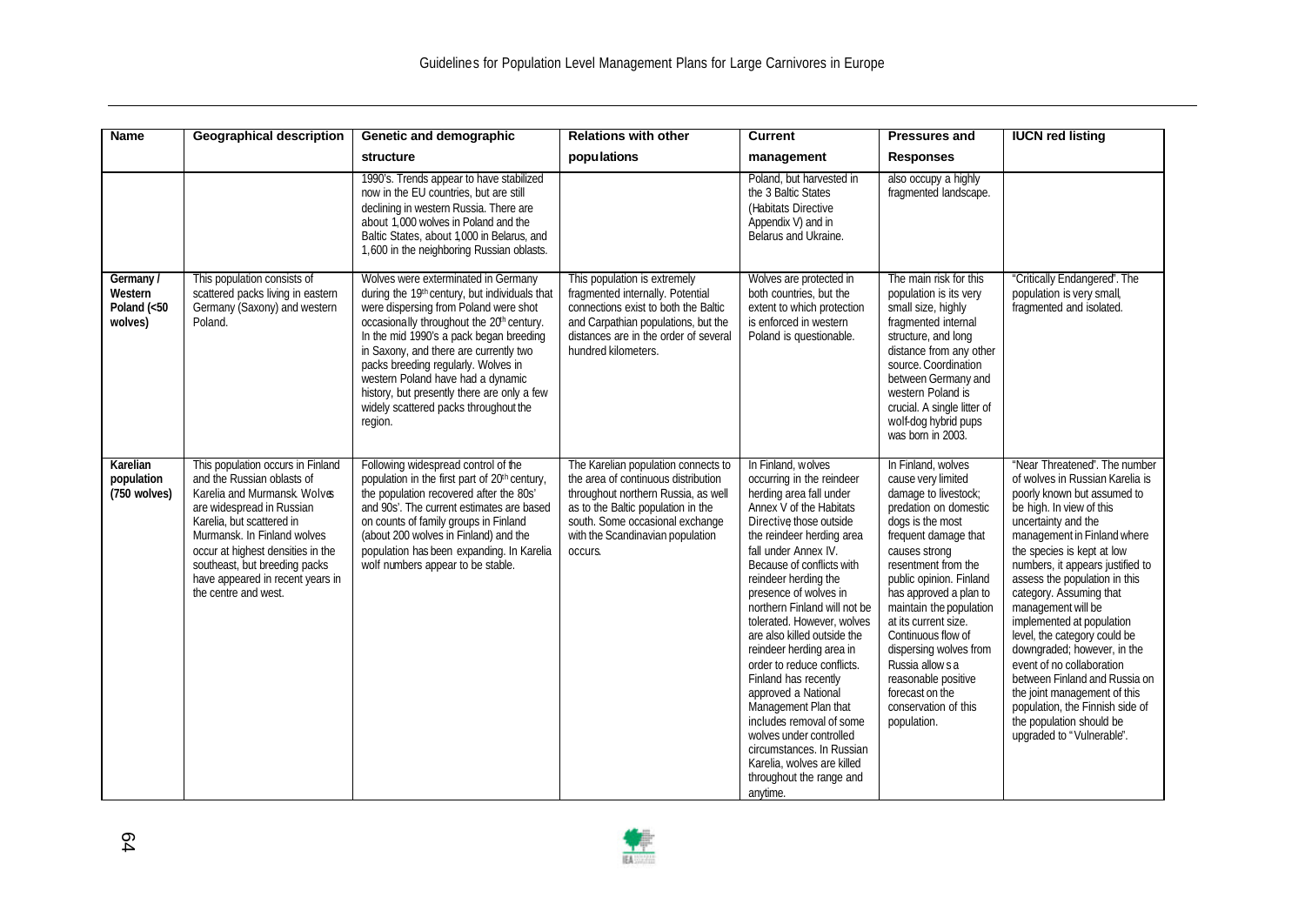| Name                                   | <b>Geographical description</b>                                                               | Genetic and demographic                                                                                                                                                                                                                                                                                                                                                                                                                                          | <b>Relations with other</b>                                                                                                                                                                                                                                                                                                                                                                                                                                   | Current                                                                                                                                                                                                                                                                                                                         | <b>Pressures and</b>                                                                                                                                                                                                                                                                                                                                                                                                                                                                                     | <b>IUCN red listing</b>                                                                                                                                                                                                                  |
|----------------------------------------|-----------------------------------------------------------------------------------------------|------------------------------------------------------------------------------------------------------------------------------------------------------------------------------------------------------------------------------------------------------------------------------------------------------------------------------------------------------------------------------------------------------------------------------------------------------------------|---------------------------------------------------------------------------------------------------------------------------------------------------------------------------------------------------------------------------------------------------------------------------------------------------------------------------------------------------------------------------------------------------------------------------------------------------------------|---------------------------------------------------------------------------------------------------------------------------------------------------------------------------------------------------------------------------------------------------------------------------------------------------------------------------------|----------------------------------------------------------------------------------------------------------------------------------------------------------------------------------------------------------------------------------------------------------------------------------------------------------------------------------------------------------------------------------------------------------------------------------------------------------------------------------------------------------|------------------------------------------------------------------------------------------------------------------------------------------------------------------------------------------------------------------------------------------|
|                                        |                                                                                               | structure                                                                                                                                                                                                                                                                                                                                                                                                                                                        | populations                                                                                                                                                                                                                                                                                                                                                                                                                                                   | management                                                                                                                                                                                                                                                                                                                      | <b>Responses</b>                                                                                                                                                                                                                                                                                                                                                                                                                                                                                         |                                                                                                                                                                                                                                          |
| Scandinavian<br>$(130-150)$<br>wolves) | The distribution range of the<br>population is in central Sweden<br>and south-eastern Norway. | The population derives from a pair that<br>immigrated from Finland and first<br>reproduced in Sweden in 1983. A third<br>immigrant in 1991 boosted the<br>reproduction and the population is now<br>estimated to be about 130-150 wolves<br>(about 15% in Norway), with as much as<br>15 litters produced in 2006. The<br>population has been steadily increasing<br>from 1983-2001, then slightly decreased<br>in 2002-3, and is currently increasing<br>again. | There is evidence of very limited<br>genetic exchanges with the Karelian<br>wolf population. Immigration from<br>the Karelian population is the only<br>possible mechanism to increase the<br>genetic variability of the population.<br>With the exception of an occasional<br>route across the Baltic Ice, all<br>immigrants must pass through the<br>reindeer herding areas of northern<br>Finland, Sweden and Norway<br>where wolves are rarely tolerated. | Formally, w olves are fully<br>protected in Sweden and<br>Norway. However, Norway<br>applies a strict zoning<br>system that includes<br>culling of wolf numbers in<br>the areas outside this zone<br>where damages are<br>considered unacceptable.<br>Sweden has been more<br>restrictive in issuing<br>permits to kill wolves. | The inbreeding<br>coefficient is very high,<br>in some cases higher<br>than for full sibling<br>mating. Depredation on<br>domestic dogs, sheep<br>in Norway and reindeer<br>in Sweden are the most<br>frequent damages that<br>cause continuing<br>debate on wolf<br>conservation. Both<br>Norway and Sweden<br>provide full<br>compensation of<br>damages to livestock.<br>Sweden applies a<br>preventive<br>compensation system<br>to reindeer breeders<br>that operate in areas<br>where wolves live. | "Endangered". The number of<br>mature individuals is estimated<br>to be less than 250. The<br>population has low genetic<br>variability and its genetic<br>exchanges with the Finnish<br>population are estimated to be<br>very limited. |

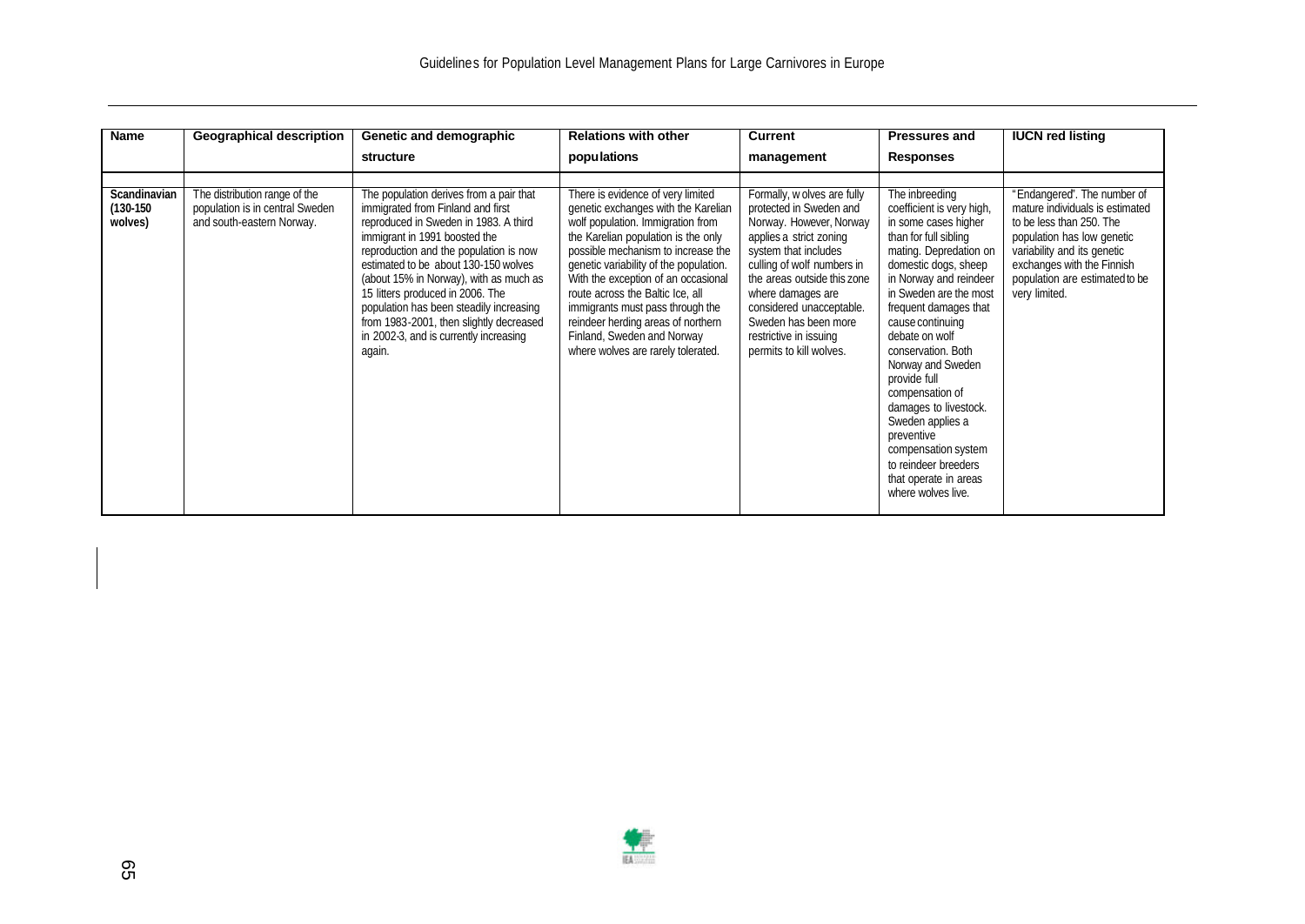| Name                                             | <b>Geographical description</b>                                                                                                                                                                                                                                                                                                                                                                                                                                                                                                                           | Genetic and demographic structure                                                                                                                                                                                                                                                                                                                                                                                                                                                                                                                                                                                                                                                                                                                                                                                                                                                                                                                                                                                                                                                                                                                                                                                                                                                                                                                                                                                                                                                                                                                                                                                                                                                | <b>Relations with other</b>                                                                          | <b>Current management</b>                                                                                                                                                                                                                                                                                                                                                                                                                                                                                                                                                                                                                                                                                                                                                                                                                                                                                                                                                                                                                                                                                                                                                                                                                                                                                                                                          | <b>Pressures and</b>                                                                                                                                                                                                                                                                                                                                                                                                                                                                                                                                                                                                                          | <b>IUCN red</b>                |
|--------------------------------------------------|-----------------------------------------------------------------------------------------------------------------------------------------------------------------------------------------------------------------------------------------------------------------------------------------------------------------------------------------------------------------------------------------------------------------------------------------------------------------------------------------------------------------------------------------------------------|----------------------------------------------------------------------------------------------------------------------------------------------------------------------------------------------------------------------------------------------------------------------------------------------------------------------------------------------------------------------------------------------------------------------------------------------------------------------------------------------------------------------------------------------------------------------------------------------------------------------------------------------------------------------------------------------------------------------------------------------------------------------------------------------------------------------------------------------------------------------------------------------------------------------------------------------------------------------------------------------------------------------------------------------------------------------------------------------------------------------------------------------------------------------------------------------------------------------------------------------------------------------------------------------------------------------------------------------------------------------------------------------------------------------------------------------------------------------------------------------------------------------------------------------------------------------------------------------------------------------------------------------------------------------------------|------------------------------------------------------------------------------------------------------|--------------------------------------------------------------------------------------------------------------------------------------------------------------------------------------------------------------------------------------------------------------------------------------------------------------------------------------------------------------------------------------------------------------------------------------------------------------------------------------------------------------------------------------------------------------------------------------------------------------------------------------------------------------------------------------------------------------------------------------------------------------------------------------------------------------------------------------------------------------------------------------------------------------------------------------------------------------------------------------------------------------------------------------------------------------------------------------------------------------------------------------------------------------------------------------------------------------------------------------------------------------------------------------------------------------------------------------------------------------------|-----------------------------------------------------------------------------------------------------------------------------------------------------------------------------------------------------------------------------------------------------------------------------------------------------------------------------------------------------------------------------------------------------------------------------------------------------------------------------------------------------------------------------------------------------------------------------------------------------------------------------------------------|--------------------------------|
|                                                  |                                                                                                                                                                                                                                                                                                                                                                                                                                                                                                                                                           |                                                                                                                                                                                                                                                                                                                                                                                                                                                                                                                                                                                                                                                                                                                                                                                                                                                                                                                                                                                                                                                                                                                                                                                                                                                                                                                                                                                                                                                                                                                                                                                                                                                                                  | populations                                                                                          |                                                                                                                                                                                                                                                                                                                                                                                                                                                                                                                                                                                                                                                                                                                                                                                                                                                                                                                                                                                                                                                                                                                                                                                                                                                                                                                                                                    | <b>Responses</b>                                                                                                                                                                                                                                                                                                                                                                                                                                                                                                                                                                                                                              | listing                        |
| Scandinavian<br>(750)<br>wolverines)<br>Karelian | This population is distributed<br>mainly along the border of<br>Norway and Sweden, with<br>extensions into the southern<br>Norwegian mountains, and the<br>northern Norwegian county of<br>Finnmark and adjacent areas of<br>northwest Finland (the region of<br>Lappland). Within this range we<br>recognise 3 population<br>segments, the south Norwegian,<br>the central population segment<br>along the Norwegian / Swedish<br>border, and few animals breeding<br>in the boreal forest areas of<br>eastern Sweden.<br>This population extends across | Genetic surveys for the Scandinavian sub-<br>population has shown a low genetic variability<br>and subdivision among sub-populations<br>indicating that the wolverine in Scandinavia has<br>potentially lost variation due to a previous<br>bottleneck event and that the current<br>populations are the result of a recent common<br>genetic background. The southern part of the<br>population seems to form a sink with a few<br>individuals emigrating from the northern<br>continuous population. The southern Norwegian<br>population segment was naturally re-established<br>during the late 1970-ties and was a result of<br>protective legalisation. This population segment<br>has recently increased in numbers and<br>distribution, but seems to have stabilized at<br>around 100 individuals. Genetic surveys has<br>shown that the southern Norwegian population<br>segment is genetically distinct from the northern<br>population segments (about 220 individuals in<br>Norway), but the geographic gap between the<br>southern and the main population to the north<br>and east has decreased from 100 -200 km by<br>the early 1990s to virtually connectivity by 2006.<br>There are an estimated 380 individuals 1 year<br>and older in the Swedish portion of the central<br>population segment. Recently, during the 1990s<br>a small and distinct reproducing population<br>became established in the southern boreal<br>region of the country. Population data for the<br>past 9 years (1996-2004) suggest a fairly stable<br>over all population trend, with a slight increase<br>during the past 5 years<br>The western Finnish segment is the result of | There is connection to the<br>Karelian population to the<br>east.<br>There is potential connectivity | Wolverines are subject to both de<br>factohunting and the Government<br>Authorities organised lethal control<br>activities in Norway. The Norwegian<br>national goal is to control the total<br>population within the limits of 39<br>yearly active natal dens. Control<br>measurements, killing of family<br>groups in early spring and licensed<br>harvest are used as management<br>tools to restrict wolverine predation<br>on unattended sheep during<br>summer and domestic reindeer all<br>year round.<br>The national goal in Sweden is to<br>reach a minimum of 90 annual<br>reproductions which equals<br>approximately 550 individuals.<br>Wolverines in Sweden are<br>protected, although there is some<br>limited use of lethal control following<br>acute depredation events.<br>The Norwegian and Swedish<br>population is monitored through<br>annual den inventories and there is<br>cooperation and data ex change<br>between the two national<br>programmes. In Finland the species<br>is monitored through a national<br>fauna monitoring programme bas ed<br>on tracks crossing fixed 4x4x 4 km<br>triangles. During the last decades,<br>there has been an increase in<br>population numbers and distribution<br>of wolverines in the Fennoscandian<br>countries, but decreasing trends in<br>Russia.<br>Wolverines are protected in Finland | High levels of depredation<br>on domestic sheep in<br>Norway, and on semi-<br>domestic reindeer in<br>Norway, Sweden and<br>Finland, generate large<br>conflicts. These lead to<br>pressure for population<br>reduction through both<br>legal and illegal killing.<br>Finding ways to reduce<br>depredation on sheep are<br>crucial. It is unclear<br>whether the existing levels<br>of harvest, especially in<br>Norway, are sustainable.<br>With respect to<br>depredation on semi-<br>domestic reindeer,<br>solutions are harder to find<br>as wolverines depend<br>heavily on semi-domestic<br>reindeer for food.<br>The Russian economic | "Vulnerable".<br>"Endangered". |
| population                                       | southern and central Finland (all                                                                                                                                                                                                                                                                                                                                                                                                                                                                                                                         | translocations of individuals from the northern                                                                                                                                                                                                                                                                                                                                                                                                                                                                                                                                                                                                                                                                                                                                                                                                                                                                                                                                                                                                                                                                                                                                                                                                                                                                                                                                                                                                                                                                                                                                                                                                                                  | with both the Scandinavian                                                                           | and Russian Karelia.                                                                                                                                                                                                                                                                                                                                                                                                                                                                                                                                                                                                                                                                                                                                                                                                                                                                                                                                                                                                                                                                                                                                                                                                                                                                                                                                               | depression during the                                                                                                                                                                                                                                                                                                                                                                                                                                                                                                                                                                                                                         |                                |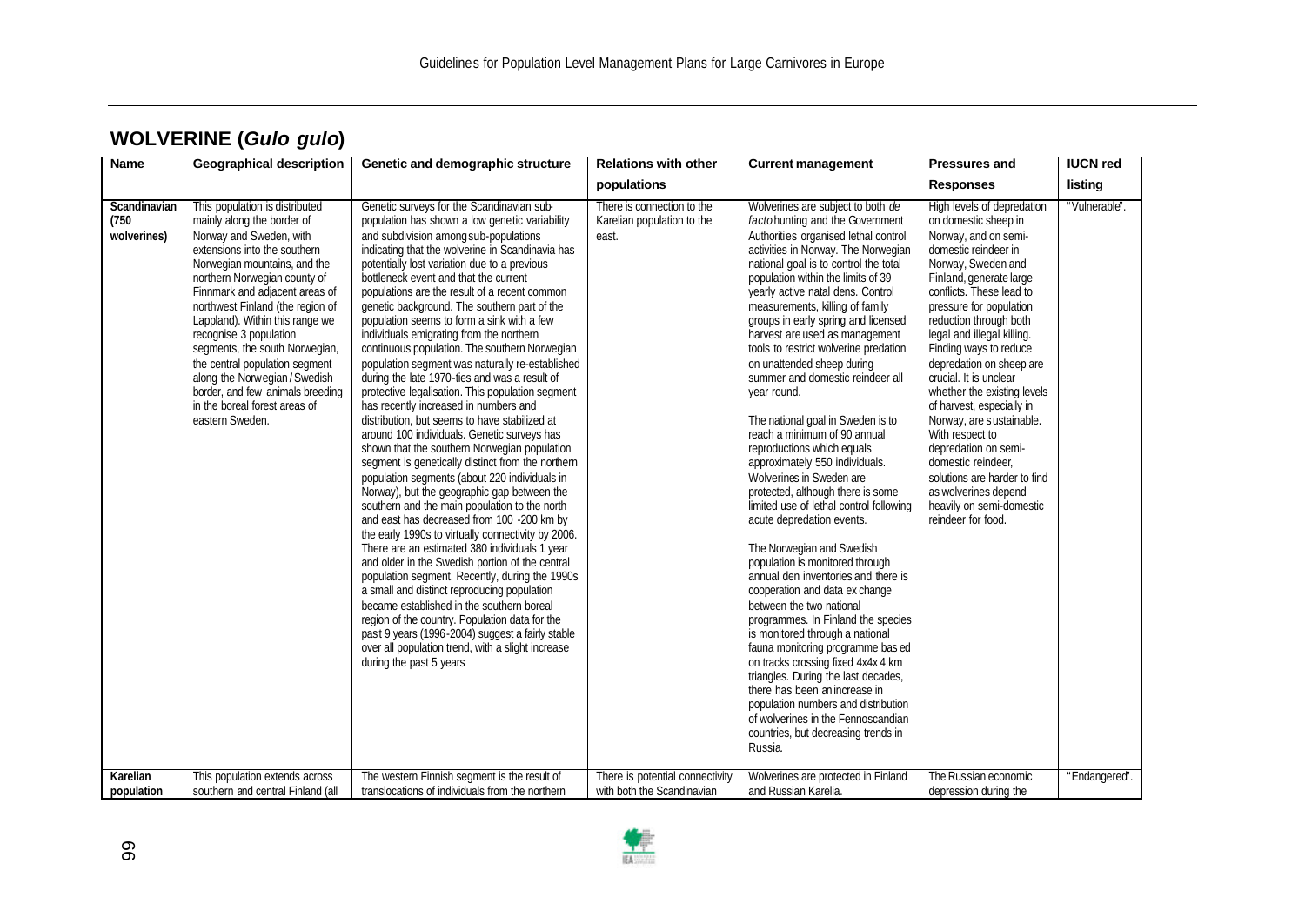| Name                  | <b>Geographical description</b>                                                                                                                                                                                          | Genetic and demographic structure                                                                                                                                                                                                                   | <b>Relations with other</b>                                                                               | <b>Current management</b> | <b>Pressures and</b>                                                                                                                                                                                                                                                                                                                                                                                                                                                                                                                             | <b>IUCN red</b> |
|-----------------------|--------------------------------------------------------------------------------------------------------------------------------------------------------------------------------------------------------------------------|-----------------------------------------------------------------------------------------------------------------------------------------------------------------------------------------------------------------------------------------------------|-----------------------------------------------------------------------------------------------------------|---------------------------|--------------------------------------------------------------------------------------------------------------------------------------------------------------------------------------------------------------------------------------------------------------------------------------------------------------------------------------------------------------------------------------------------------------------------------------------------------------------------------------------------------------------------------------------------|-----------------|
|                       |                                                                                                                                                                                                                          |                                                                                                                                                                                                                                                     | populations                                                                                               |                           | <b>Responses</b>                                                                                                                                                                                                                                                                                                                                                                                                                                                                                                                                 | listing         |
| (450)<br>individuals) | Finland excluding Lappland) and<br>the Russian oblasts of Murmansk<br>and Karelia. The main distribution<br>appears to be continuous, but<br>there is a relatively isolated<br>population segment in western<br>Finland. | reindeer husbandry area. The trend in the<br>Finnish portion of this segment appears to be<br>slowly increasing (60 individuals in 2004). The<br>trend in Russia is poorly known (390 individuals<br>in 1999), but is regarded as being in decline. | population, and the<br>continuous northern Russian<br>population of wolverines that<br>extends eastwards. |                           | 1990s is believed to have<br>led to wide spread<br>poaching of ungulate<br>game species.<br>Furthermore, there has<br>been a reduction of the<br>semi-domestic reindeer<br>herding industry due to<br>large calf/breeding losses.<br>This is believed to have<br>indirectly negatively<br>affected wolverine<br>populations western<br>Russia. The wolverines<br>main prey base (wild and<br>domestic reindeer)<br>became less abundant<br>and the population has<br>faced a decrease in<br>numbers and distribution<br>during the last decades. |                 |

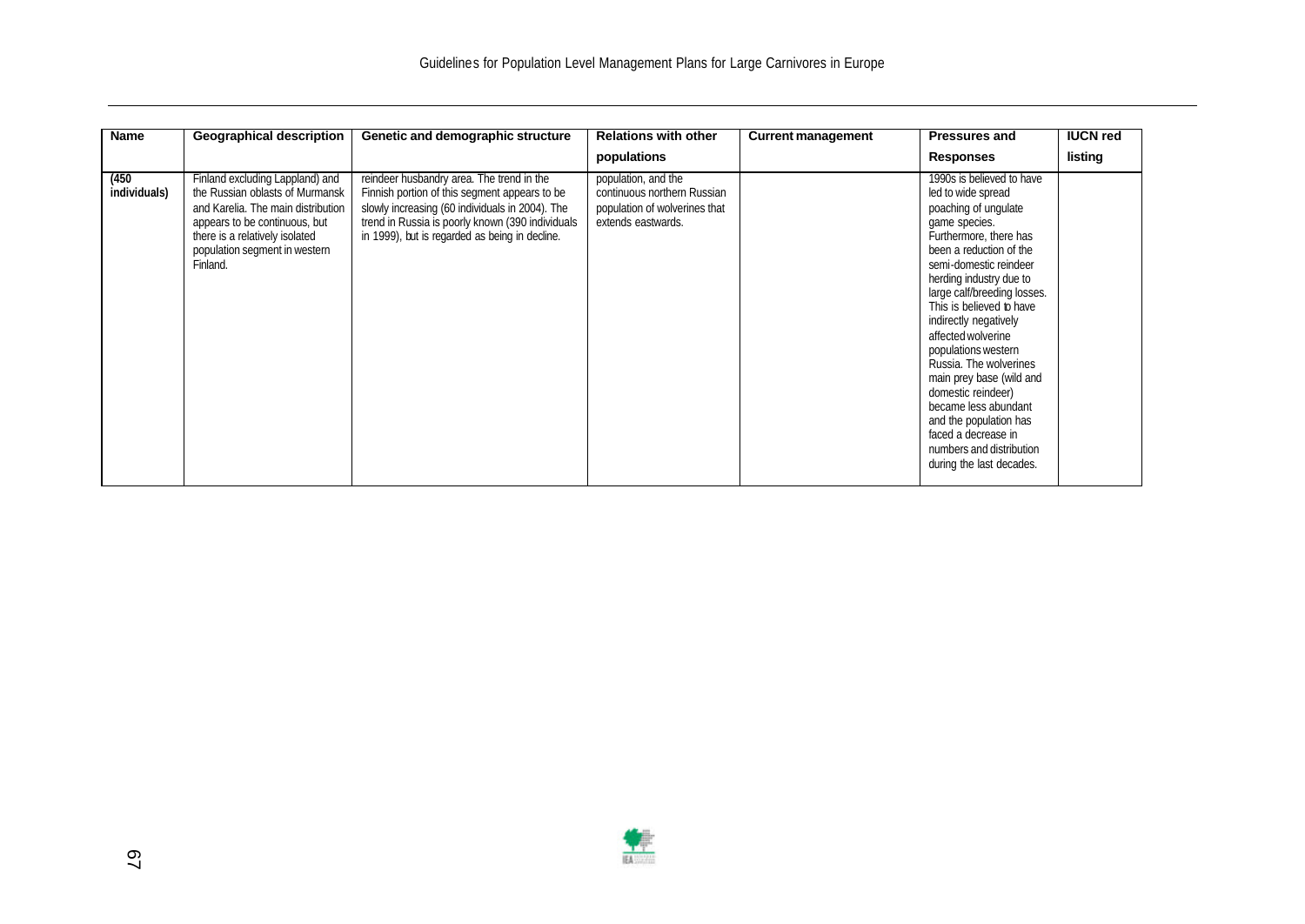



## **Appendix 2. Policy Support Statements of the Large Carnivore Initiative for Europe (LCIE)**

These are policy guidelines prepared by the LCIE to help guide managers and decision makers when managing large carnivores. They are based on a combination of the latest research (both ecological and social sciences) and on the combined experience of researchers, conservationists and wildlife managers from across Europe. As such they constitute recommendations for "best practices" rather than any attempt at suggesting regulations.

- 1. Lethal control and hunting of large carnivores;
- 2. Forestry;
- 3. Translocation;
- 4. Wolf dog hybridisation;
- 5. The release of captive-bred large carnivores
- 6. Compensation systems
- 7. Monitoring of large carnivore populations

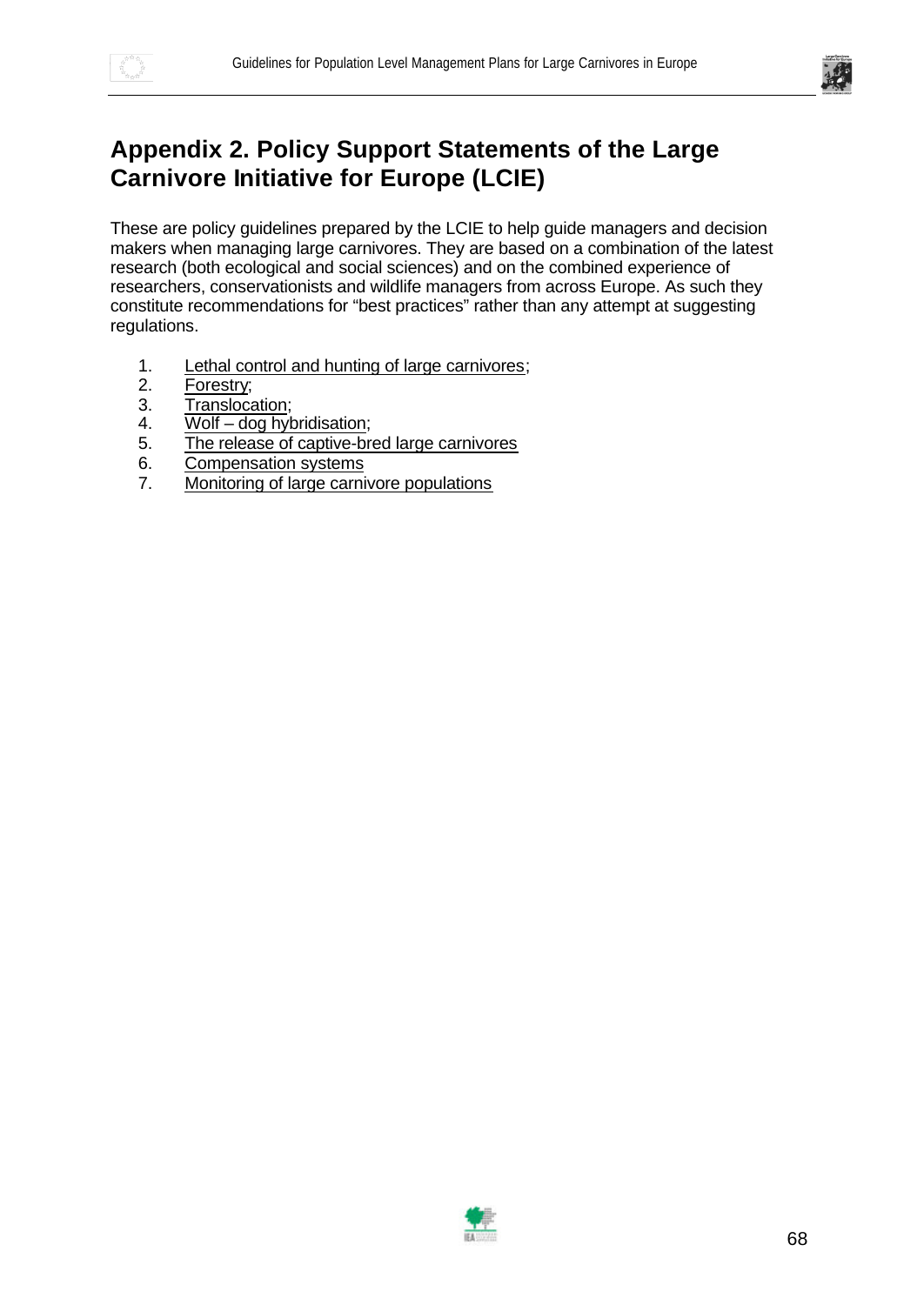



#### LCIE Policy Support Statement

#### **Lethal control and hunting of large carnivores**

While large areas of Europe presently offer potentially suitable habitats for one or more of the large carnivore species beyond their present reduced distributions, there are no large wilderness areas left in Europe. Therefore, large carnivore conservation must often occur in multi-use landscapes. Within such landscapes a variety of real or perceived conflicts with humans can occur, including:

(1) Depredation on livestock and other productive units,

(2) Competition with hunters for wild ungulates,

(3) Fear for personal safety (especially from bears and wolves) and other psycho-social conflicts.

A pragmatic consequence of this is that in some situations coexistence may be more readily achieved if large carnivore populations were maintained at a lower density than that which an area could potentially support. There are a variety of non-lethal methods that can be used to remove individual large carnivores or limit their population growth rate (e.g. translocation). However, these are often impractical and too costly for large-scale application. In most situations lethal methods remain the most practical and effective in many parts of Europe.

Hunting of large carnivores has long been, and still remains, a tradition in many parts of Europe. The motivations vary from limiting damage and other conflicts, through recreation, to the desire for a trophy. In addition, lethal control of individuals to limit damages is currently practised in many areas where recreational hunting is prohibited. Although we are aware that hunting / lethal control of large carnivores may be controversial, the LCIE believes that it may be compatible with their conservation in many, but clearly not all, regions and situations. It is important to remember that carnivore conservation does not necessarily imply strict protection.

The potential benefits of large carnivore hunting / lethal control include:

(1) Allow the continuation of long-standing traditions in the rural areas where large carnivores occur.

(2) Increase the acceptance of large carnivore presence among hunters if they can regard them as rewarding game species or a source of income, rather than as competitors*.* (3) Increase the sense of empowerment among local people that have to live in the same areas as large carnivores.

(4) Allow large carnivore populations to be maintained at densities where damage to livestock and predation on wild prey are kept at levels that can be tolerated. In addition, hunters may be able to assist in the lethal control of specific animals, for example those that become habitual livestock killers.

(5) Help maintain shyness among large carnivore populations thus reducing potential conflicts.

(6) Potentially provide an opportunity to sell trophy hunts, and thereby generate revenue in rural areas (thus giving an incentive to maintain healthy large carnivore populations).

(7) In areas where large carnivore populations are recovering, it may increase long term acceptance if the rate of recovery is slowed down.

(8) The LCIE strongly opposes poaching under any circumstances and realises it is a major threat to large carnivore population survival in many areas. However, the LCIE believes that allowing legal hunting of viable populations will help reduce poaching if the local people feel that they are involved in the management process.

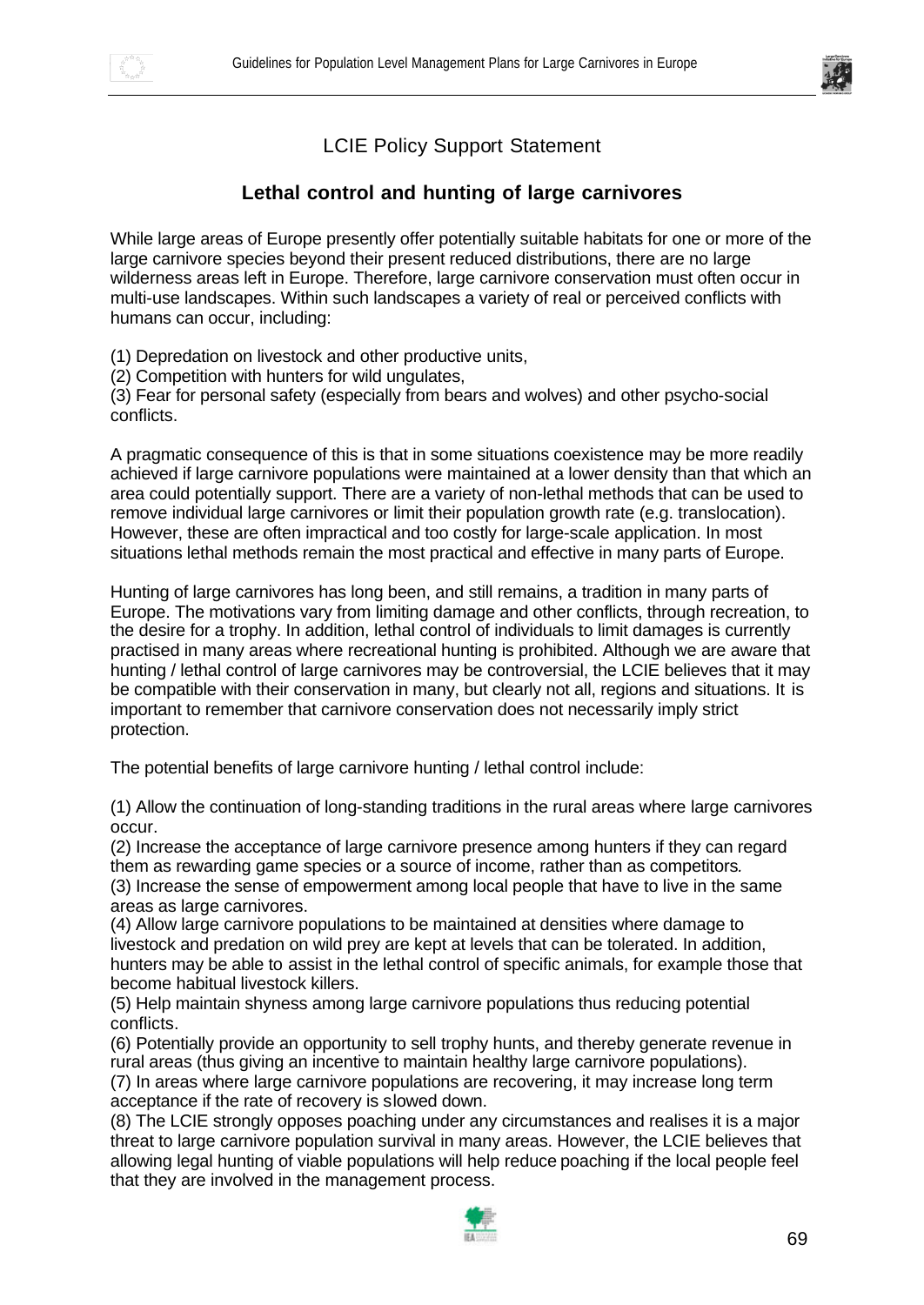



(9) Reaching a population level that allows initiating hunting may provide a benchmark for the success of a conservation / restoration plan – this should also demonstrate the flexibility of a conservation plan to the various interest groups.

However, there are also a number of potential costs to allowing harvesting and lethal control, including;

(1) Some populations may not be able to tolerate additional human-caused mortality.

(2) In some species the perturbation of social structure may be unforeseen consequences, such as increased infanticide.

(3) Allowing the killing of carnivores may be very controversial with the wider public.

(4) It may be harder to separate between legal and illegal killing.

Therefore, there are a number of conditions that must be fulfilled to ensure that hunting / lethal control is compatible with large carnivore conservation. The LCIE accepts the hunting / lethal control of large carnivore populations only when the following circumstances are met:

(1) Hunting and lethal control are part of a comprehensive conservation management plan for the whole population and its habitat. This plan should be written by the appropriate management agency in appropriate consultation with the local human population and acknowledged wildlife interest groups (both governmental and non-governmental). The plan should be acceptable to a majority of the affected groups and a majority of the local population. These management plans should be fully compatible with national and international laws and agreements.

(2) In the conservation management plan, the large carnivore population must have been documented to be demographically viable and / or able to sustain the proposed level of hunting / lethal control without jeopardising its conservation status.

(3) The social organisation of the species, and how removing individuals will affect it, must be taken into account.

(4) Goals for the minimum size of carnivore populations must be stated in the plan. An adequate monitoring system must be implemented to ensure that the population is kept above the minimum level. In cases where population size cannot be estimated directly, monitoring could focus on indices that reflect distribution and population trend.

(5) Important biological data (sex, age, condition, body mass, reproductive organs, genetic samples, etc.) should be collected from all harvested individuals for monitoring and management purposes. The results of the hunting and monitoring must be reported annually and compared with the goals of the conservation management plan.

(6) The methods used must not contravene international, national or regional laws and killing should be carried out respecting the animal welfare principles. All those involved in the killing of large carnivores should be specifically trained unless highly experienced.

(7) Sufficient limitations must be imposed on hunting to ensure its sustainability. In effect this will require some form of closed seasons, and in most cases some form of quotas. The use of a female sub-quota is also strongly recommended to prevent over-harvest.

(8) All human-caused mortalities (including carnivores killed through hunting, depredationcontrol or poaching, in self-defence, or in traffic collisions) should be taken into account when setting quotas. In addition, animals wounded, but not recovered, should be assumed to have been killed.

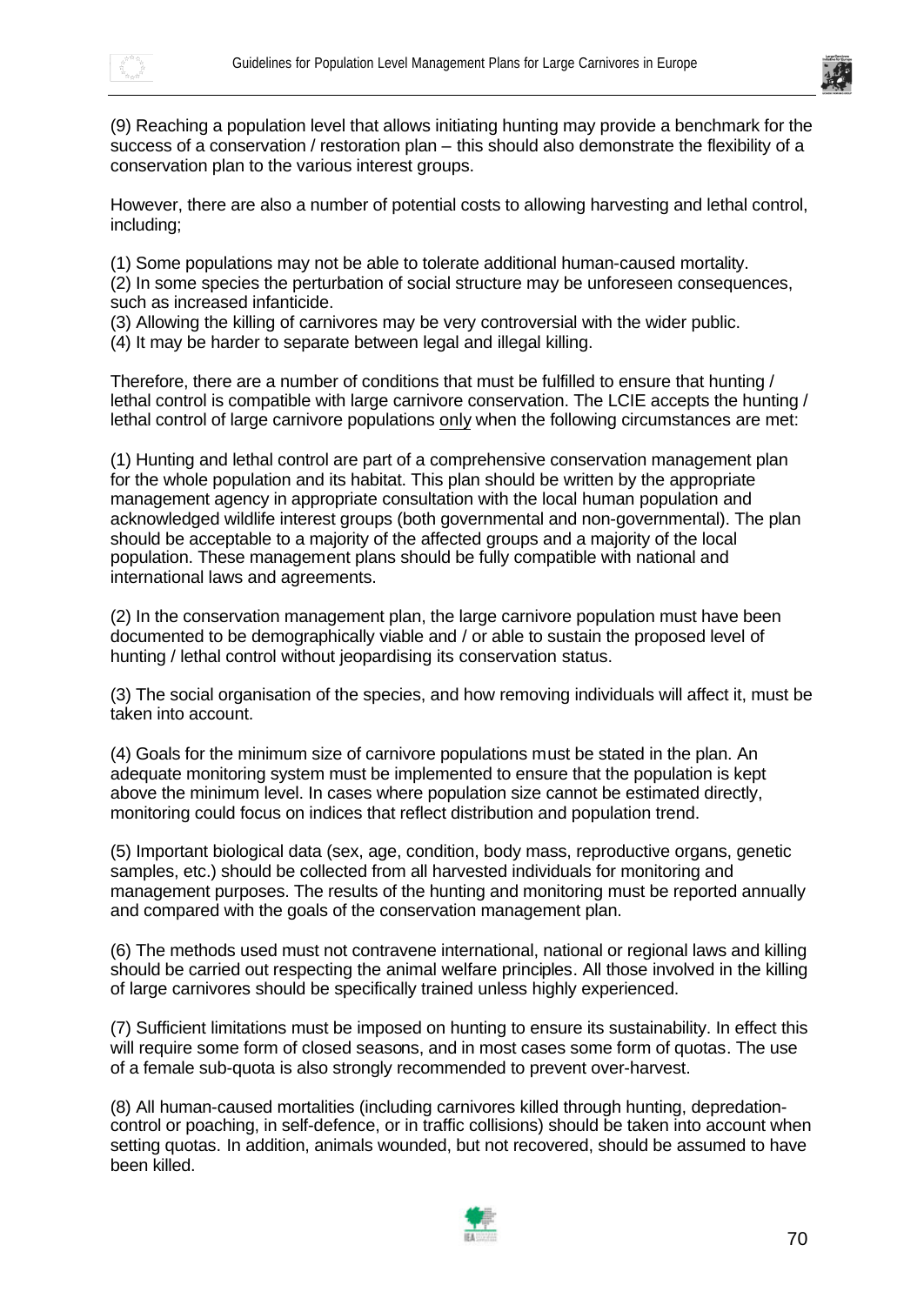

(9) Mitigation measures should have been evaluated and implemented where possible before lethal control or hunting is initiated mainly to limit damage to livestock.

The LCIE also recognises that the acceptability of using state-employed personnel to lethally remove large carnivores as opposed to recreational hunters will vary from region to region. Therefore, the costs and coexistence benefits of this need to be carefully evaluated on a case by case basis.

This position statement is only intended to provide a general framework, to what the LCIE feels are acceptable management instruments, while explicitly stating that local societal and ecological factors will need to be discussed in order to find which approach works best locally. This position statement is not intended to state that large carnivores should be hunted, or that they should be prevented from becoming too dense, or that lethal methods are the only appropriate way to control their numbers should this be required. However, the LCIE does believe that hunting large carnivores is acceptable under some circumstances, and that there may be some advantages to this, and that in some situations it will benefit (and be compatible with) their conservation. Likewise, the LCIE strongly recommends the use of non-lethal mitigation measures to reduce conflicts, but accepts that lethal control may be required in some situations. Given the complex social issues surrounding large carnivore conservation the LCIE strongly recommends that appropriate attention be paid to studies of both the human dimension and ecology when making management decisions.

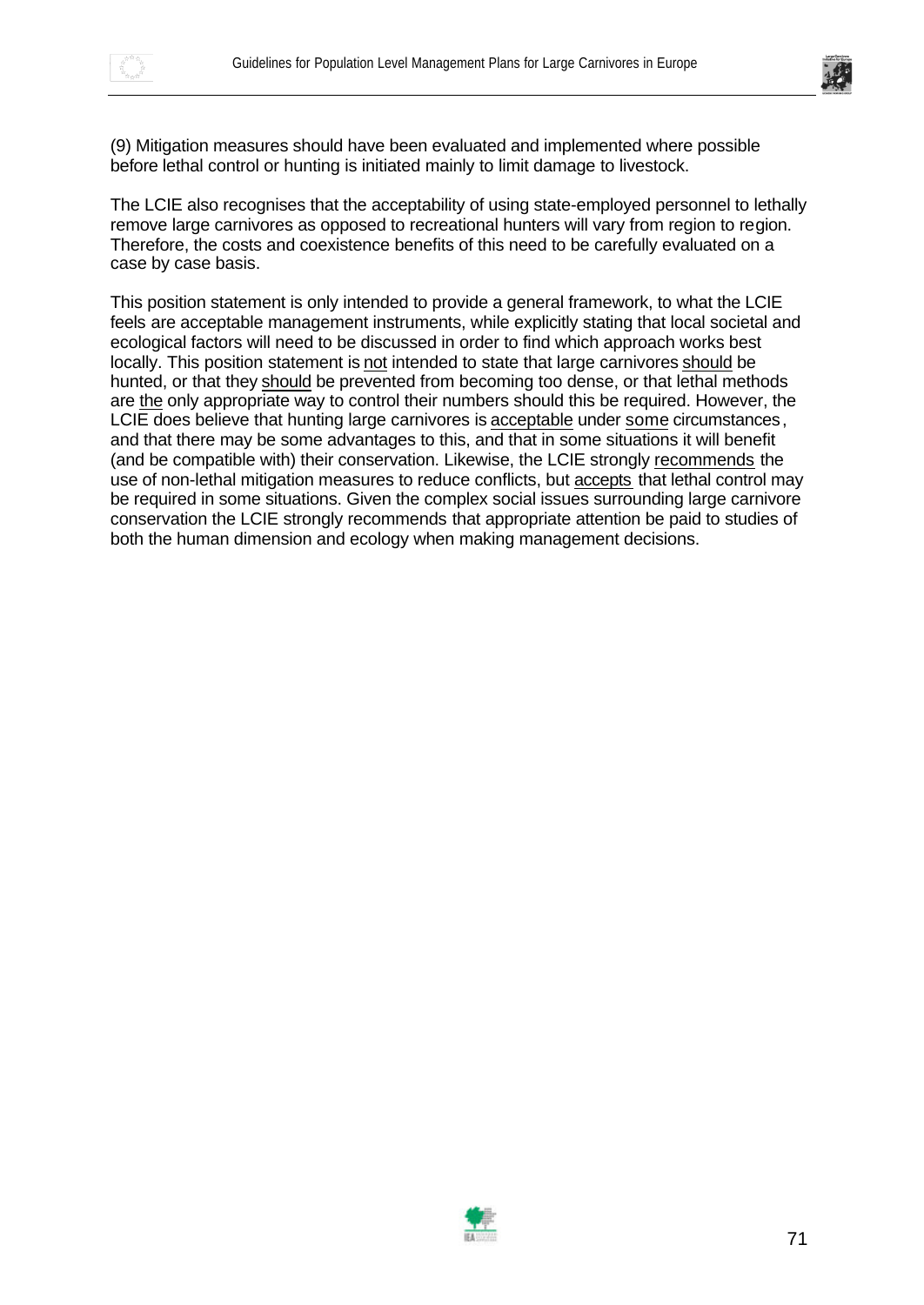



#### LCIE Policy Support Statement

#### **Large carnivore conservation and forestry**

European large carnivores are strongly associated with forested habitats. Therefore, there is a great potential for commercial forestry to influence their populations. Fortunately for large carnivores, none of the species is a habitat specialist and they are generally far more tolerant of forestry practices than many other species that depend heavily on a single tree species or specific forest structure. The LCIE believes that carefully planned commercial forestry and other non-timber related activities are generally compatible with large carnivore conservation. However, there are a number of considerations that need to be taken into account.

#### **Large carnivore prey**

Large herbivores (primarily red deer, roe deer, moose, wild boar) are vital prey for wolves and Eurasian lynx (and wolverines through scavenging), and under some circumstances for bears. It is therefore vital that a commercially operated forest maintains a sufficient prey base for large carnivores. Most forms of sustainable forestry have a potentially positive effect on large herbivores by maintaining early successional habitats. However, the damage caused by herbivores browsing on regenerating trees often prompts foresters to control the numbers of large herbivores. While large carnivores are able to persist over a wide range of prey densities, there are lower limits. It is vital that forest-damage motivated control of large herbivore numbers does not reduce their population below a density which is sufficient to support the local large carnivore population. It is also important to bear in mind that the relative impact of large carnivores on large herbivore populations will increase with lower herbivore densities. If a forest's wild herbivore population is being managed for hunter harvest this implies that competition between hunters and carnivores will increase at lower herbivore densities. Furthermore, greatly reduced wild herbivore densities may also lead to an increase in other conflicts such as livestock depredation. It is therefore desirable that other non-lethal forest-damage reduction measures be employed where possible.

Bears feed extensively on a range of mast (e.g. acorns), berries and plants. In areas where these foods are important it is vital that forestry considers bear requirements when planning the species composition and cutting cycles of their forests.

Iberian lynx depend heavily on rabbits for their food. Rabbits occur over a wide range of habitats but do not thrive in plantations of exotic species, such as eucalyptus. Given the critically endangered status of this felid, it is imperative that forestry in the region of southern Iberia adopts practices that are compatible with maintaining healthy rabbit populations. This requires that the area of Mediterranean forest be maintained or restored rather than being converted to farmland or eucalyptus plantations. In addition, Iberian lynx frequently use hollow trees with large dimensions as den sites.

#### **Livestock grazing**

Forests are used for grazing livestock in many countries. The important issues here relative for large carnivores are that grazing densities do not outcompete wild herbivores that are potential prey for large carnivores (rabbits for Iberian lynx), and that husbandry methods are adequate to protect livestock from depredation. A situation with low prey density and high livestock densities will automatically lead to high conflict levels.

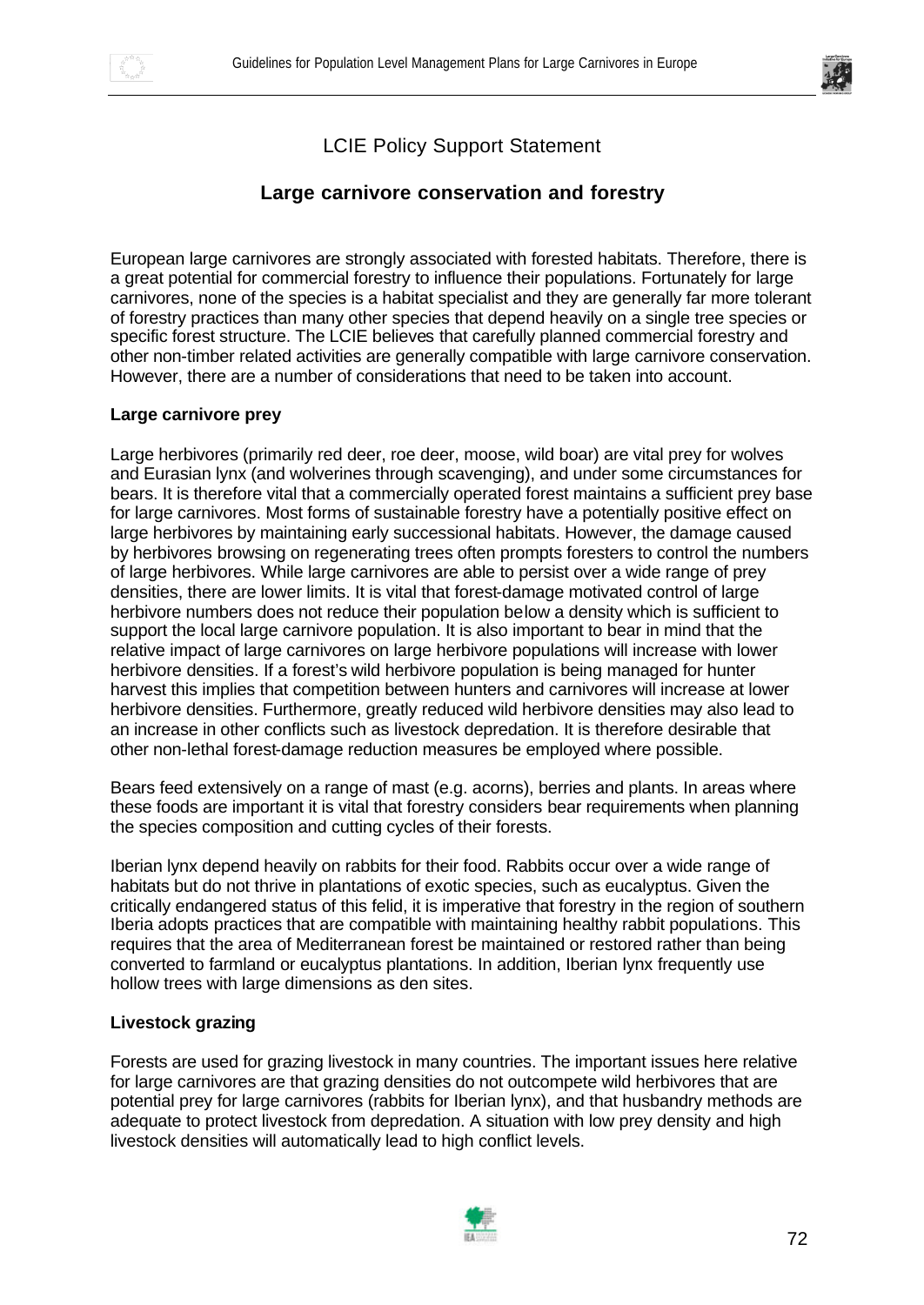



### **Disturbance**

Forestry activities may be a source of disturbance for large carnivores. However, large carnivores are highly mobile and under most circumstances it is of little consequence for them to move away from a localised disturbance such as cutting or planting. The exception is during certain periods when they have limited mobility, such as when raising young at a den, or when bears are in winter hibernation. During these periods any disturbance within a kilometre of a den may have greater consequences. Although we realise the difficulties associated with avoiding disturbance we recommend that wherever possible forestry activities should try to avoid any activity within close proximity of known den sites during critical periods of the year.

### **Access**

The most serious impact of forestry for large carnivores lies with the roads that are often constructed to facilitate access for forestry-related activities. Once constructed, roads also allow access for a wide range of other users, allowing people to reach parts of the forest that would normally have been too distant or inaccessible. This leads to an increase in disturbance, from both pedestrian and mechanised sources, an increase in mortality risk through vehicle collisions, and an increase in poaching by providing better access. The LCIE recommends forestry practices that do not lead to increased road construction and regards it as being desirable that forest roads be closed to other vehicle traffic whenever possible.

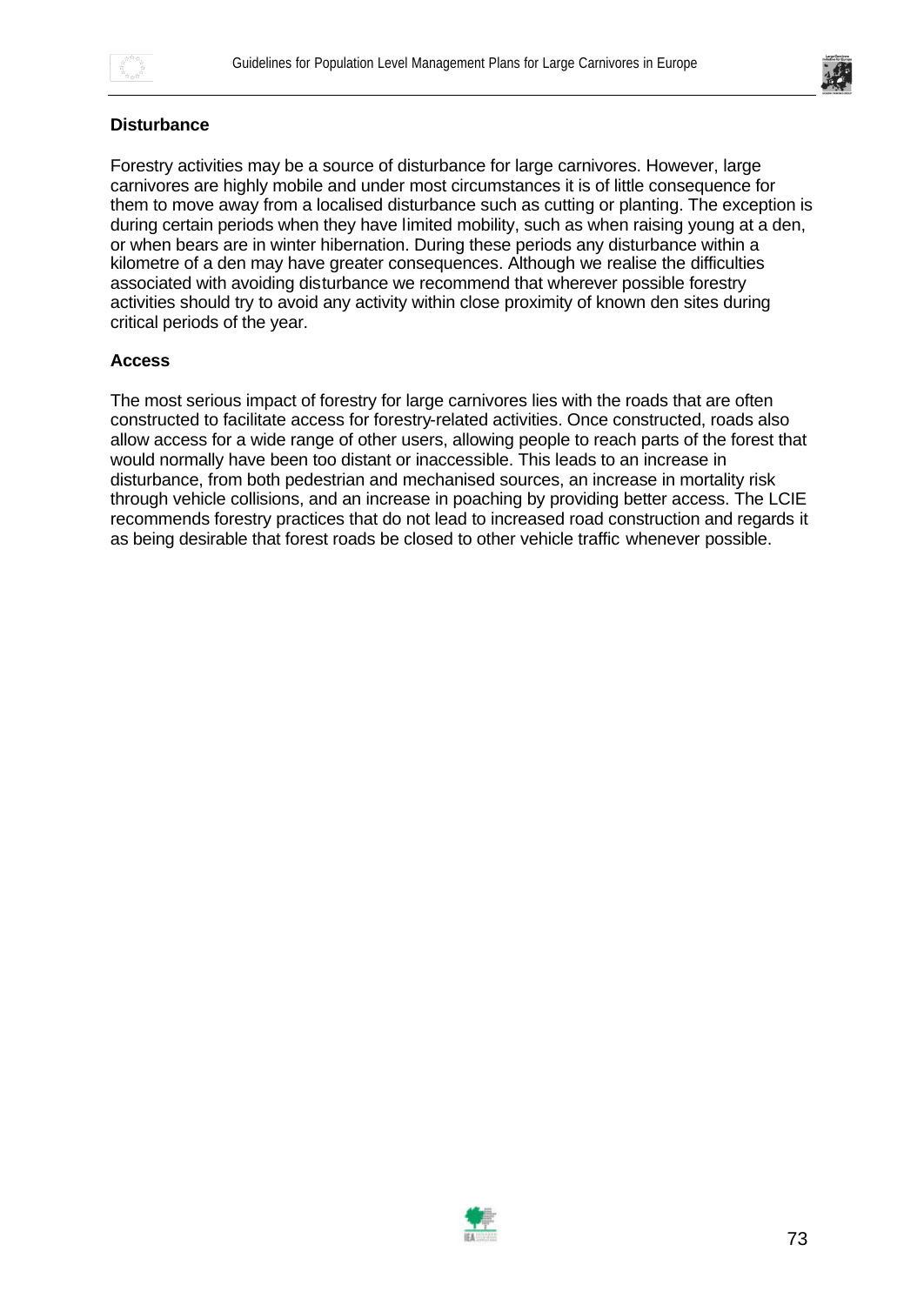



### **Translocation as a tool in large carnivore conservation.**

Translocation is defined as the "deliberate and mediated movement of wild individuals or populations from one part of their range to another". There are many circumstances where translocation is a potentially important tool in the conservation and management of large carnivores. However, there are also many circumstances where translocation is not applicable.

The circumstances where the LCIE regards translocation as an appropriate conservation tool include:

- When assisting critically small populations by augmenting their genetic variation and / or numbers.
- As part of a well planned reintroduction.
- As a non-lethal way to locally and temporarily reduce high population density in occasional cases where popular opinion does not permit other methods.

The LCIE regards it as being unacceptable to translocate large carnivores as:

- A way to routinely deal with individuals involved in undesirable behaviour (such as livestock depredation by bears, wolverines, wolves or Eurasian lynx or with bears who become habituated to human foods).

Exceptions to the above may exist if at least one of the following criteria is met:

- A very large destination area is available where no similar sources of potential conflict exist (unlikely in most parts of Europe).
- The individual is a member of a critically endangered species (eg, Iberian lynx) or a very small population where all individuals are important.
- The individual is only moved within what can be regarded as its normal home range as a part of a structured aversive conditioning program.

Whenever a translocation is attempted it is imperative that the guidelines from the IUCN Reintroduction Specialist Group are followed, especially with respect to the following issues:

- The welfare of the animal and logistics involved with live capture and transportation of the animal.
- The fact that many translocated individuals attempt to return to their point of capture. These movements can extend over several hundred kilometres. Restraining the individual in a holding facility for a period of several weeks at the release site will partially reduce this homing behaviour but in turn involves a range of other logistical and welfare aspects.
- Careful evaluation of ecological suitability of the release site and consultation with the local population.

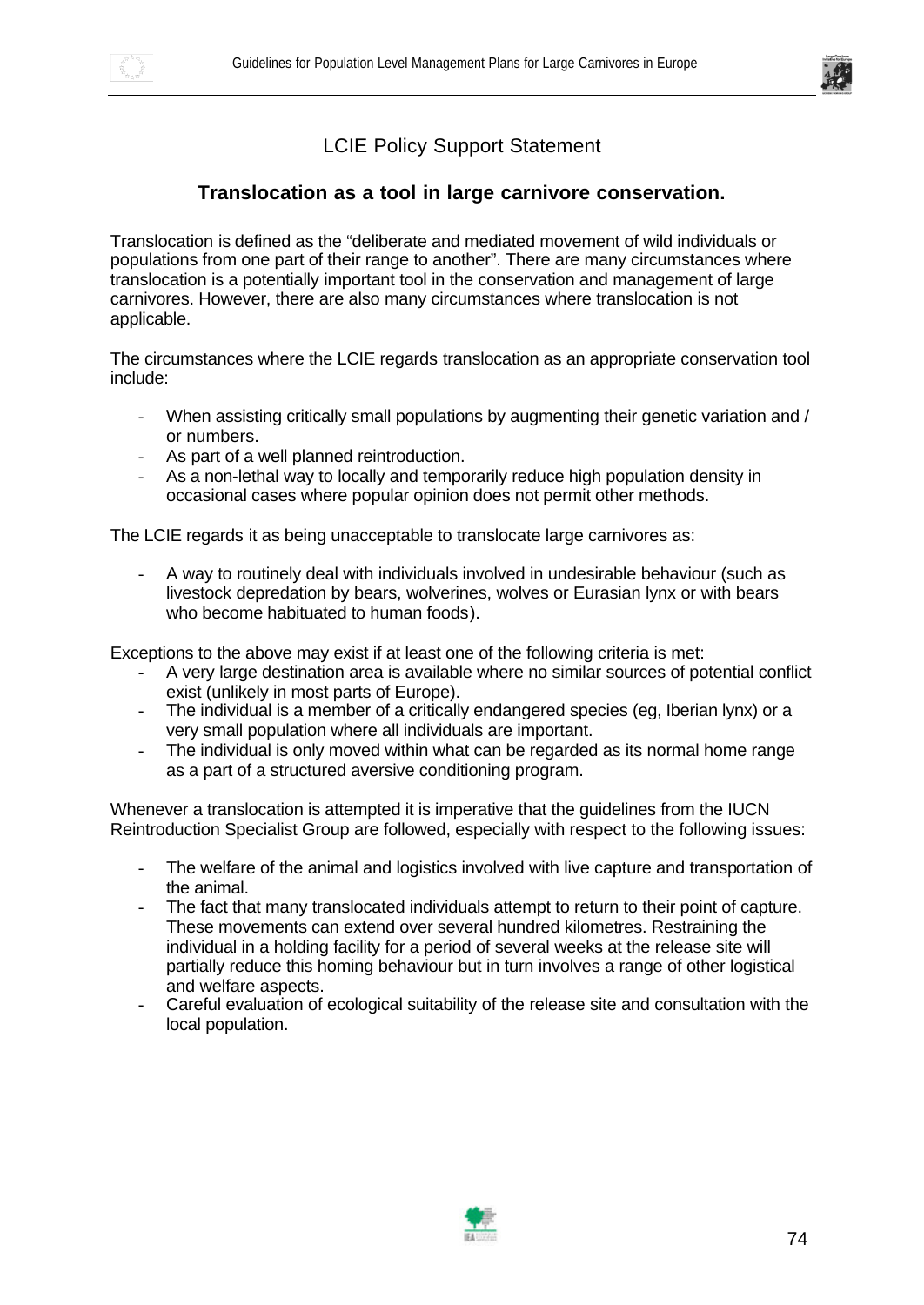



### **Response to hybridisation between wild wolves and domestic dogs**

Dogs were originally domesticated from wolves. Today the relationship between wolves and dogs is highly complex with at least five areas of interaction that are relevant for wolf conservation. Dogs are used to defend livestock from wolf depredation, wolves may kill dogs, dogs may transfer diseases to wolves, and feral dogs may compete with wolves for food. In addition, wild wolves and dogs (both domestic and feral) can interbreed and produce fertile offspring.

Hybridisation has been well documented from many parts of Europe – from Spain to Russia, with recent cases in Germany, Norway, Finland, Italy and Latvia. The available data indicate that hybridisation is most likely to occur in (1) areas with very low wolf density where the availability of potential mates is low such as in areas where wolves are colonising, or (2) in areas where the wolf population is subject to heavy perturbation, for example from intensive hunting. These are also the circumstances where hybridisation can have the greatest negative effects as the hybrids will constitute a relatively large portion of the population.

The potential negative effects of hybridisation are twofold:

*Genetics.* During the millennia since dogs were domesticated from wolves they have been selectively bred for a wide range of traits that humans consider desirable. These include early sexual maturation, two breeding cycles per year (in most breeds), delayed behavioural maturation, a wide range of physical traits involving size, coat, and skeletal modifications, and tameness. All of these traits will reduce the fitness of an individual in the wild.

*Behaviour.* We lack hard data on the behaviour of free-ranging wolf-dog hybrids, but there is reason to believe that they will show more undesirable behaviours than pure wolves because of their inferior adaptation. These behaviours could potentially include an even greater tendency than pure wolves to attack livestock and demonstrate bold behaviour.

### **Response**

The LCIE acknowledges that it will probably be impossible to ensure that wolf populations are 100% free from domestic dog genes. In addition, it is likely that selection will remove these genes from the population. However, because of the high degree of public concern, the potential for even a few hybrid litters to swamp small recovering populations, and the general goals of conserving wild gene pools, the LCIE, supported by the IUCN Wolf Specialist Group's "Wolf Manifesto", recommend that:

? Everything possible should be done to minimise the risk of hybridisation between wolves and dogs. This requires that the keeping of wolves and wolf-dog hybrids as pets be prohibited, discouraged, or at least carefully regulated, and that strong actions be taken to minimise the numbers of feral and stray dogs.

? Everything practically possible should be done to remove obvious hybrids from the wild should such an event occur and be detected. In reality this will be most effectively achieved through lethal control, as the chances of selectively live capturing all the specific members of a hybrid pack are minimal. Furthermore, the welfare issues associated with keeping wildborn hybrids in captivity must be considered - as it is almost inevitable that they will be captured after the period when they can potentially be socialised towards humans.

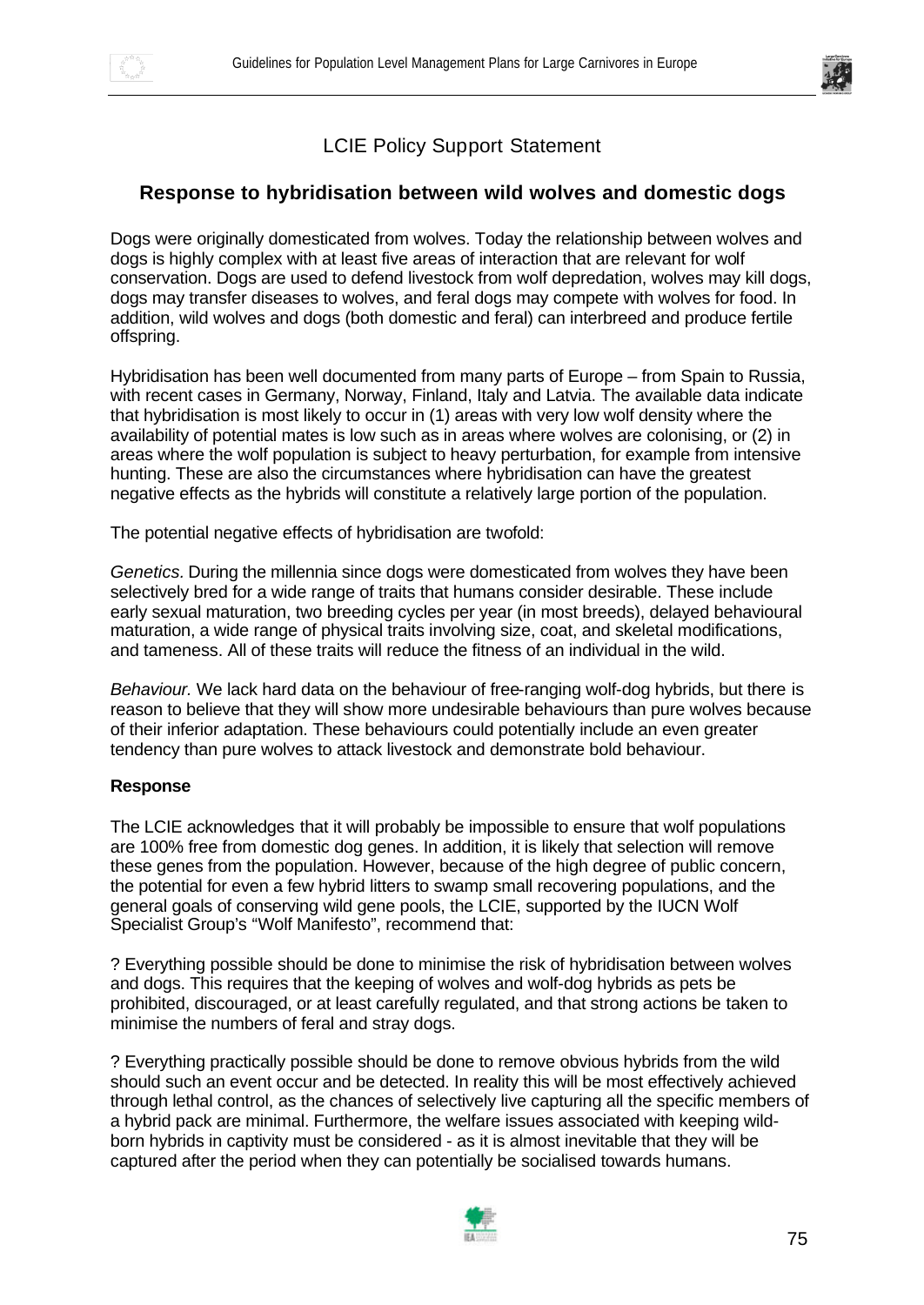



? It is important that management authorities clarify their legislation concerning the legal status of wild-born wolf-dog hybrids. Their management status should be such that they receive the same legal status as wolves from hunters and the public in order to close a potential loophole for the irregular killing of wolves – but such that they can be effectively removed under special license by carefully trained government appointed wardens when necessary. From the point of view of EU regulations there should be an automatic derogation from Habitats Directive protection, and that all effective methods, even those banned for normal hunting, should be allowed provided that they are selective and respectful of animal welfare principles.

? When removing potential hybrids from the wild it is crucial that all staff are familiar with the physical characteristics of wolves and hybrids, and that great care be taken to not kill pure wolves by mistake. A clear set of criteria should be decided in advance. From experience F1 hybrids can generally be recognised based on morphological criteria – but later generations may be difficult to detect – even with genetic methods. In cases where identity is unclear, it is possible to collect scats and have them DNA tested before making a management decision.

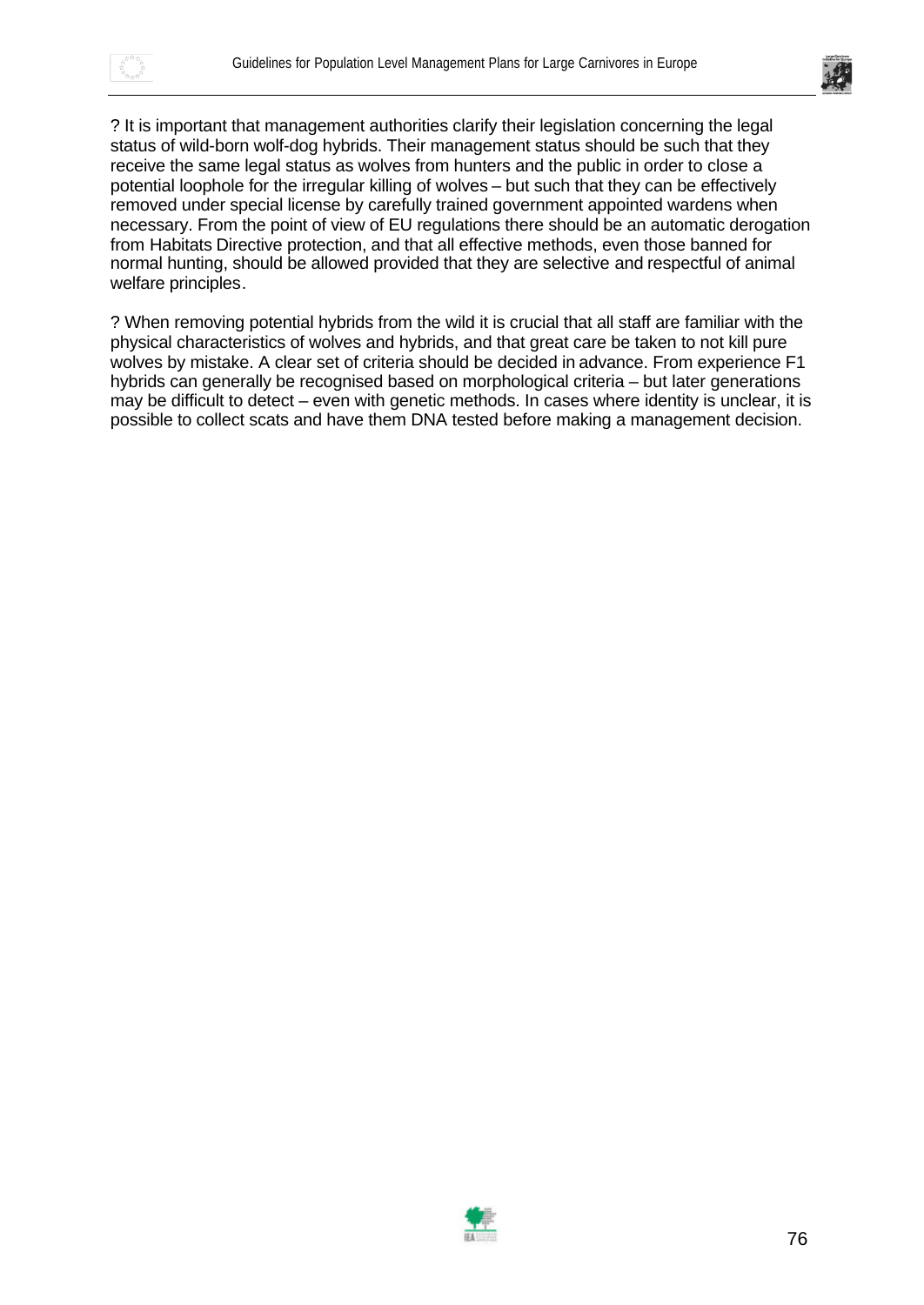



### **The release of captive-bred individuals as a tool in large carnivore conservation**

The reintroduction and population augmentation of threatened carnivores are potentially powerful tools in the conservation toolkit. These methods have been widely applied to a wide range of taxa on all continents. There are two potential sources of individuals – from larger wild populations and from captive breeding. Both sources have been used for carnivore conservation projects and there are successful and unsuccessful examples of both. Reintroduction and population augmentation projects should never be undertaken without careful consideration because they are very expensive, highly technical, very controversial with the public, and while there are many successful examples - overall there is a relatively low rate of success. As a result the LCIE cannot support any reintroduction or population augmentation projects that do not carefully follow the recommendations of the IUCN's Captive Breeding Specialist Group. Any such activity should only be conducted after exhaustive research into the cause of population extinction or decline, careful analysis to determine that adding new animals to an area / population will significantly assist conservation, and detailed evaluation of both the release site and methodology. Furthermore, any such release should be carefully monitored.

Additional concerns exist when the animals to be released are of captive origins.

- **Concern over genetics**. Animals in captivity are often of uncertain origins as stud books have not always been kept. Where it is possible maintaining local genetic characteristics is regarded as being important in conservation, and should only be deliberately interfered with if there is evidence for inbreeding depression or virtually no chance of natural dispersal.
- Welfare. Experience indicates that translocated wild born individuals have a higher survival than released captive born individuals. This implies that there may be some welfare concerns for captive born individuals if they are not able to adapt to the wild, and if there is no follow-up or support for released animals.
- **Public safety.** Some large carnivores, such as wolves and bears, are potentially dangerous to humans. There is reason to believe that individuals that become habituated to, or loose their fear of, humans because of their experiences in captivity, may be more dangerous or may be more likely to develop problem behaviour if released. It is also possible that a lack of shyness could bring them into close contact with people and into more conflict situations that could negatively affect public opinion.

Therefore, the LCIE does not ever recommend the release of captive-bred wolves or bears under any circumstances in the human-dominated environments that characterise Europe. For other large carnivore species living in Europe we advise against the use of captive-bred individuals in any situation where wild living individuals from a population that can support their removal and with a similar genetic background to the animals living in the release area are available. The release of captive bred individuals should only be contemplated in situations where (1) there exists a clear need for reintroduction or population augmentation in a context that can make a substantial contribution to their conservation , and (2) no other alternative sources of animals exists. It is difficult to imagine any such situations for Eurasian lynx or wolverine. However, one potential example that fulfils these criteria is the Iberian lynx

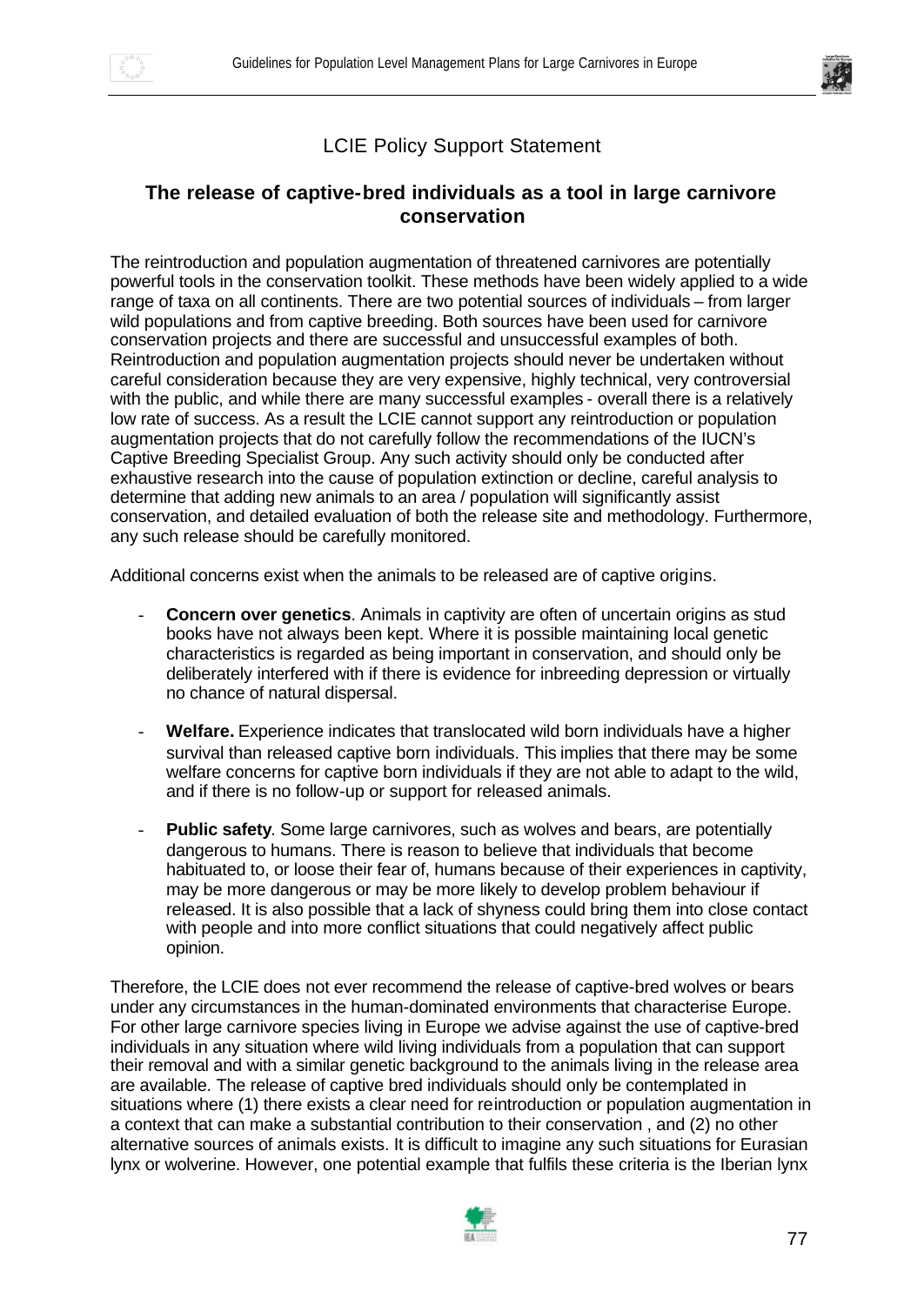



for which there are no source populations and where their survival depends on the reestablishment and augmentation of populations in the wild.

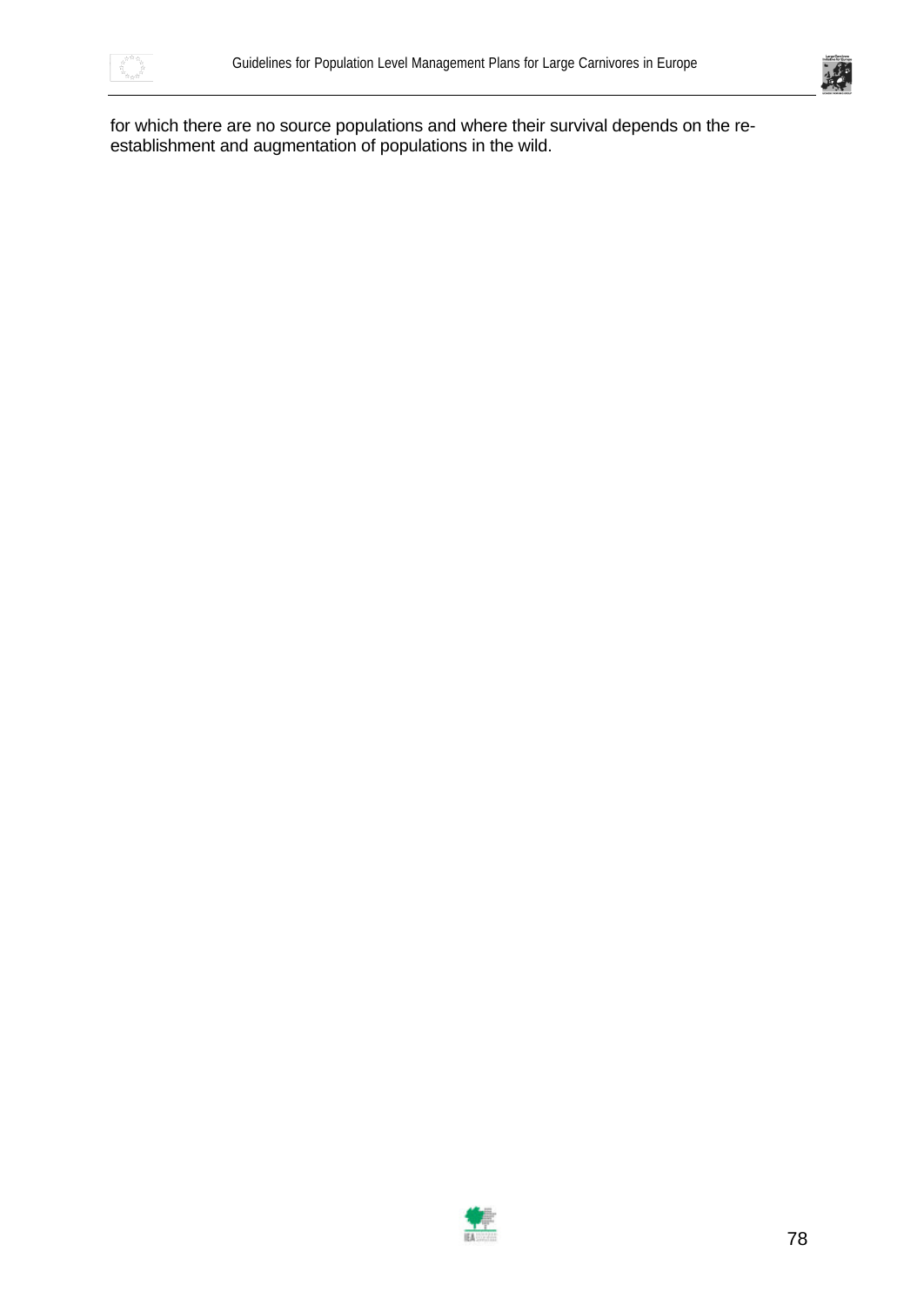



### **The use of compensation and economic incentive systems to alleviate economic losses caused by large carnivores**

Large carnivores often cause a range of conflicts with human interests. These conflicts include depredation on livestock, killing of domestic dogs, destruction of beehives, damage to crops and fruit trees, and in exceptional cases the risk of injury to humans. These conflicts are mainly economic (although there may be a range of non-material social conflicts too) and usually fall disproportionably on the rural communities within large carnivore range. In contrast, the benefits associated with large carnivores are often more aesthetic or ethical than material, and are experienced at national or international levels.

There are several potential mechanisms for redistributing economic inequalities. The most commonly used is *ex post* compensation – where a cash payment is made to cover (in part or in total) the losses caused by large carnivores after the damage has occurred. Insurance systems also exist where farmers, for example, take out a policy to cover the eventual loss of animals. A few economic incentives (paying for risk) exist where funds are distributed to people potentially affected by large carnivores that the recipient can either use for mitigation or to cover losses. Finally, there are a number of assistance schemes where funds are provided to help mitigate damage by subsidising the introduction of effective damage prevention measures.

Although large carnivores must be recognised as natural parts of the landscape and therefore as natural risk factors, the LCIE recognises that in some situations the conflicts caused by large carnivores can be severe and that the costs and benefits are not equally distributed. Furthermore, large carnivore conservation in Europe occurs within a human dominated environment where their acceptance by local people is crucial. Therefore, the LCIE feels, from both pragmatic and ethical standpoints, that it is important to consider issues of social justice along with conservation goals. This implies that it may often be desirable to more equably distribute both the costs and benefits associated with large carnivores.

In principle the LCIE believes that a successful scheme should confer a sense of responsibility to the recipients and that conflict prevention is better than reaction. The LCIE also believes that economic schemes should primarily be considered for damage to private property (eg, livestock, dogs, beehives, crops and orchards) rather than for any economic loss felt by hunters who have reduced hunting bags of wild game due to competition with carnivores. Any financial incentive should be carefully monitored to guard against fraud.

Of the potential mechanisms available the LCIE strongly supports the use of assistance schemes. The provision of grants or subsidised loans for technical support and materials (eg, electric fencing, livestock guarding dogs, secure pens for dogs, better night-time enclosures, and temporary accommodation for shepherds on pastures) can help cover most of the initial costs associated with adapting to carnivore-compatible husbandry systems. We do however recommend that recipients be required to make a significant own contribution in terms of labour or funds in order to provide a sense of ownership and increase the sense of responsibility towards maintenance.

Financial incentives for the risks associated with large carnivore presence are a little explored option that the LCIE believe deserves further testing. The principle is that it is up to the recipient to determine how the funds should be used. There should be clear conditions attached to this form of scheme regarding the development of the large carnivore population,

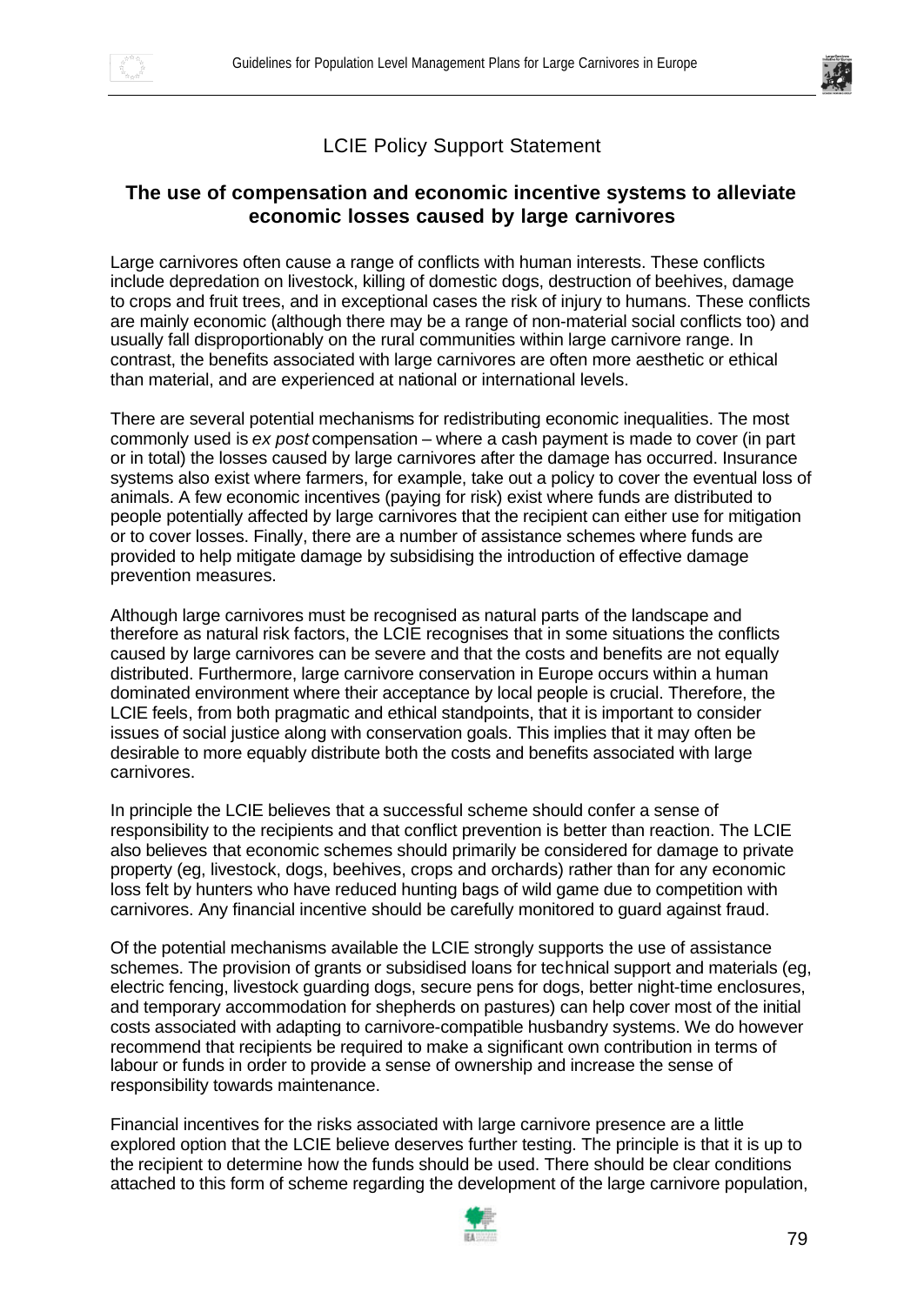



such that it is understood that if, for example, poaching continues at unacceptable levels then the scheme will be stopped. It must also be understood that *ex post* compensation will not be paid for any damage that occurs. Financial incentives could potentially be in cash, or in kind – such as reducing any fees associated with grazing access on public land.

The use of insurance schemes is also recommended as it confers a sense of responsibility to the policy holder. It may be acceptable for the State to operate such a scheme, or partially subsidise the system if it is operated by private companies.

The LCIE believes that the payment of *ex post* compensation for damage should be considered the least desirable of all financial mechanisms. If *ex post* compensation is paid, then there should be clear requirements for a minimum level of effective mitigation measures within the husbandry system. The only situations where *ex post* compensation may be desirable are: (1) for rare and unpredictable events where mitigation is difficult or impossible (eg, loss of domestic dogs under hunting situations), (2) in situations where wild prey are scarce or absent such that large carnivore survival depends on their access to domestic animals, and (3) in areas where individual carnivores appear and cause damage far outside their normal range such that it was not realistic to expect effective mitigation measures to be in place.

A final point concerns who should pay. The LCIE believes that those feeling the benefit of large carnivores should help pay the costs. In most cases this will imply the national, or super-national, level. However, in cases where large carnivore hunting opportunities are sold for trophy hunters or where large carnivores are used to promote eco-tourism, it would be reasonable for these operators to also make contributions.

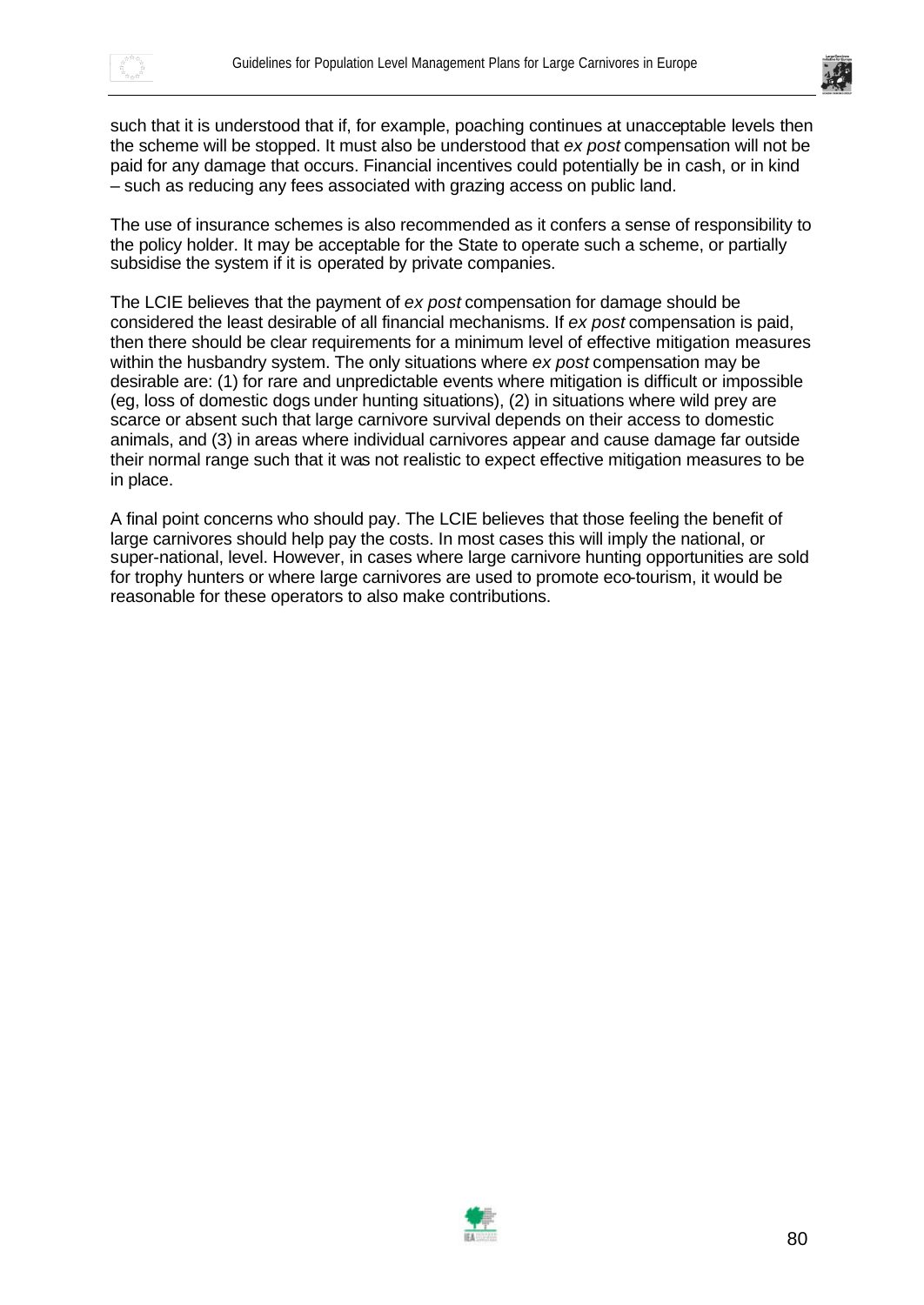

## **Monitoring of large carnivores**

Monitoring of large carnivore populations is a crucial activity. It is needed to guarantee their survival, to adapt management practices to changing situations, and for EU countries to fulfil obligations to the Habitats Directive. It is also a very demanding exercise because of the large scales over which it must be conducted, often stretching across international borders, and because of the low densities and elusive behaviour of large carnivores. These species occur under a diversity of situations across Europe and their monitoring hence represents a variety of challenges – this statement therefore only outlines some of the general principles, although it mentions some of the species specific methods that have proven successful under different circumstances.

### **Parameters and basic principles**

It is very important to realise that many different aspects of a population's status can be monitored, and that different methods are needed for each. The most normal parameters are:

*Distribution*: The area occupied by the species – the distribution area – is the most common parameter that is monitored. The repeated detection of sites occupied by a species is relevant to aspects such as habitat requirements, inter-specific relationships, range and metapopulation dynamics. For large carnivores, it is crucial to separate between areas of constant and occasional presence, and within the permanently occupied range, between areas of reproduction and areas without. A variety of types of observations such as dead animals, camera trap pictures, tracks, excrements, prey animals killed, and sightings can be used to describe the distribution, but we recommend that all observations should be classified into (1) hard evidence (e.g. dead animals, pictures, genetic records), (2) confirmed observations of tracks and kills (approved by a trained person) and (3) unconfirmed records. To gain a more differentiated picture of distribution and habitat use, but still tolerating imperfect detection of these elusive species, we recommend using the recently developed occupancy analysis models. These methods allow fine-scale adjustment and can be used to estimate abundance, especially in combination with additional data sets.

*Population trend*: Indices reflecting increases or decreases in population size are important to show the trend of the population. They can base on a variety of parameters (e.g. dead animals, wild and domestic kills, direct sightings per year, track counts per kilometre, etc.) and need not directly measure or estimate population size. It is imperative that these parameters must be collected in a consistent manner (same method, same area, same effort) over multiple years. Because of random fluctuations of parameters or sampling, population development can generally be seen only over several years, and are more reliable if several independent parameters indicate the same trends.

*Population size*: To come up with a reliable measure of the number of individuals in a population is very demanding. Simple count methods provide some idea of a minimum number of individuals that are present without any statistical estimate of uncertainty. Trustworthy estimation methods calculate a mean and an error, giving some idea of the statistical precision in the measure. Such estimations are generally based on "capturerecapture" statistics and require a method allowing individuals to be distinguished. For large carnivores, these can be genetic identification of hairs or excrements, or camera trapping for species such as the Eurasian lynx with their individual pelt pattern.

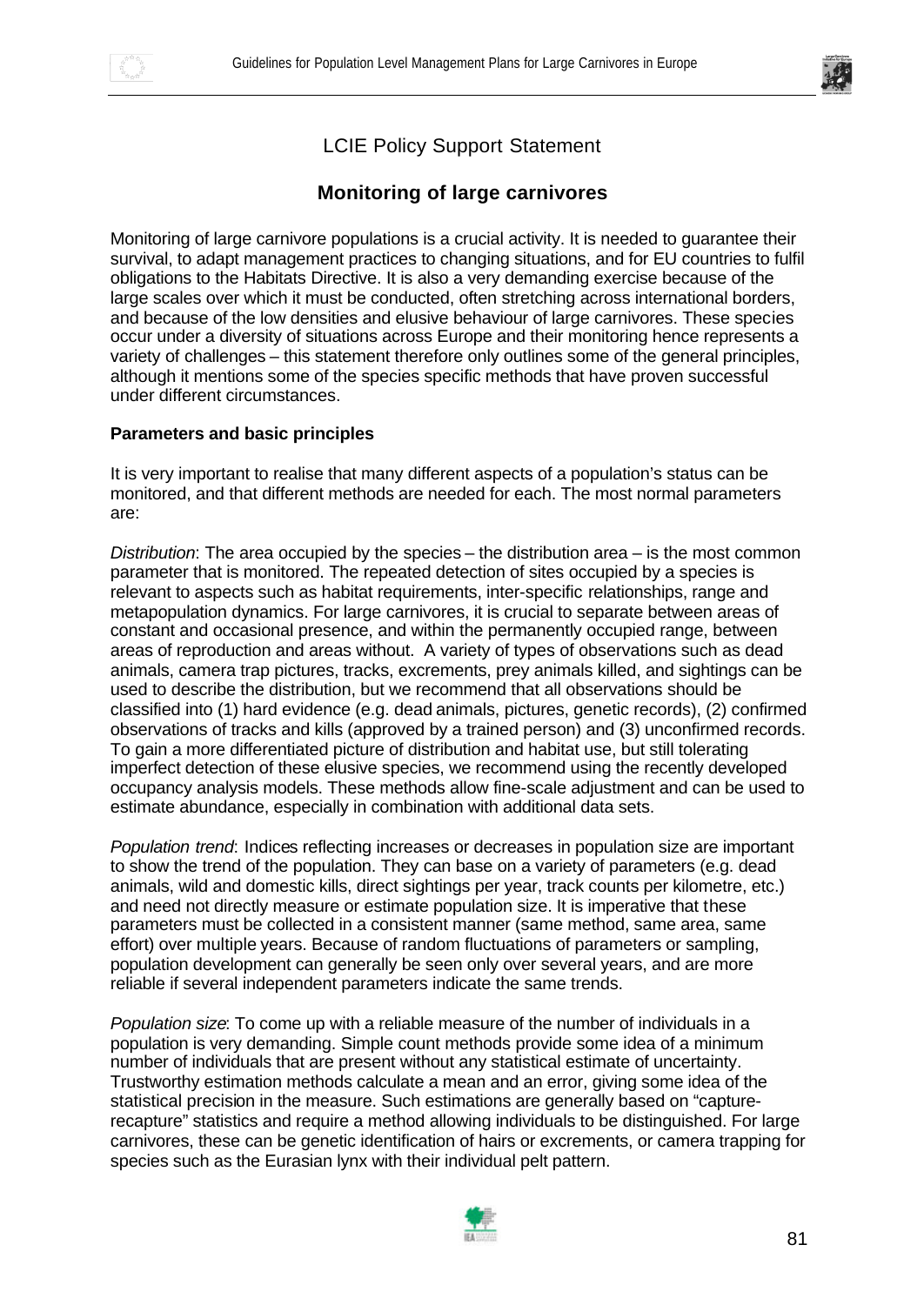



*Health and population structure*: Monitoring the disease situation, genetic health and demographic structure is especially important for small populations and populations that have passed through a historic bottleneck. Pathological and clinical examination requires handling of a (narcotised) animal or a carcass; we strongly recommend the establishment of programmes for the collection and examination of all animals killed or found dead. Tissue samples should always be stored for future study. Dead animals should be sexed and aged as information on trends in age and sex structure can provide some indications of population development and status. For genetic analyses, samples from live or dead animals are good, but some examinations can also be done using material taken from hairs or excrements.

All parameters are important, and it is likely that a monitoring programme will include several different approaches and combinations of methods. It is very unlikely that many monitoring programmes will seek to repeatedly count or estimate the total number of animals in a population. Most programmes will involve some degree of extrapolation. This can be either from a more easily documented demographic segment of the population (such as reproductive units) to the whole population or from small representative sample areas to the wider area of distribution.

Monitoring methods should be coordinated and standardised across the entire area of a population, or preferably the meta-population, to allow holistic assessment of the conservation status of the unit. This often requires coordination of monitoring efforts across international borders. If several independent institutions are involved in a monitoring programme, it is important to agree not only on the methods used and the analyses of data, but also on interpretation and reporting. Data from large carnivore monitoring are often used to take controversial management decisions, and it is therefore important to produce consistent and incontestable results. This includes professional training of all staff involved, from the person collecting data in the field to the statistician responsible for the analyses.

The most important aspect of monitoring is that the activities are repeated over time in the same way. This implies that it is important to carefully plan the programme from the start, because making changes underway can make comparisons difficult.

### **Data collection and storage**

It is crucial that field data is validated by trained and critical observers. This concerns all data whatever its nature. Raw observational data should also be stored in a manner such that irrespective of the manner in which it is analysed the underlying data can be easily accessed for reassessment. It is crucial to store raw, validated, data free from interpretation in addition to the processed results. It is a good idea to also record and store unvalidated data as it may help focus future sampling efforts. It is highly desirable that such databases should be as centralised as possible – at least on a national basis. Modern computer systems easily allow multiple users at dispersed locations to enter data into a central database. Regarding clinical and genetic research, it is not only important to store pathological or genetic information in databases, but to retain collections of original samples for future analyses.

### **Examples of good practice**

The following list is not exhaustive, but refers to some monitoring programmes that may serve as good models. The increasing use of genetic methods should be noted. There are constant improvements in methods here, and they are increasingly being applied on very large spatial scales.

### **Wolverines:**

• Annual monitoring of known natal denning localities (Norway and Sweden).